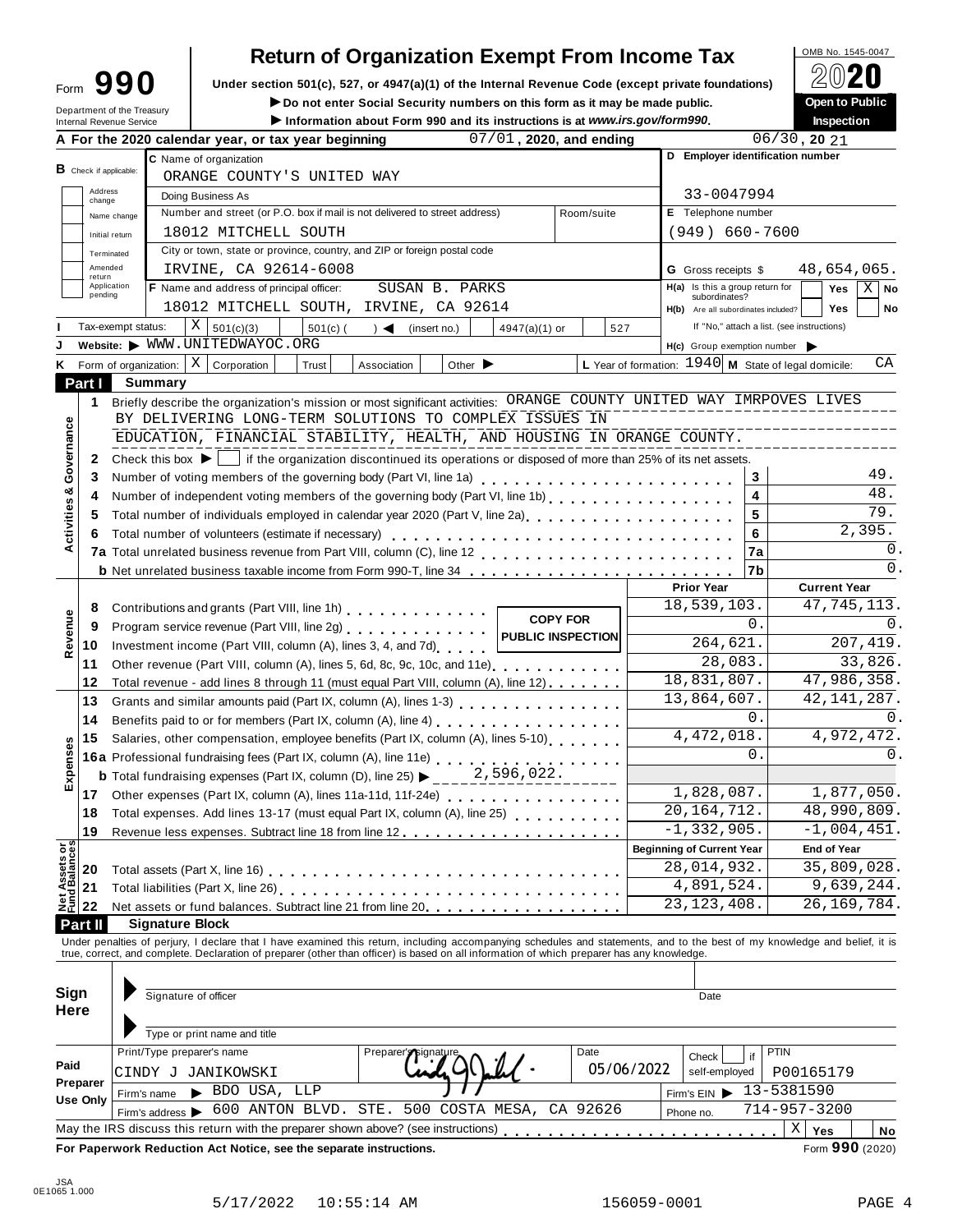| ORANGE COUNTY'S UNITED WAY | 33-0047994 |
|----------------------------|------------|

|            | Form 990 (2020) |                |                                                     |                                                                                                                                                                                                                                                                                                                                                 |               | Page 2                          |
|------------|-----------------|----------------|-----------------------------------------------------|-------------------------------------------------------------------------------------------------------------------------------------------------------------------------------------------------------------------------------------------------------------------------------------------------------------------------------------------------|---------------|---------------------------------|
|            | Part III        |                |                                                     | <b>Statement of Program Service Accomplishments</b>                                                                                                                                                                                                                                                                                             |               | $\vert X \vert$                 |
| 1          |                 |                | Briefly describe the organization's mission:        |                                                                                                                                                                                                                                                                                                                                                 |               |                                 |
|            |                 | ATTACHMENT 1   |                                                     |                                                                                                                                                                                                                                                                                                                                                 |               |                                 |
|            |                 |                |                                                     |                                                                                                                                                                                                                                                                                                                                                 |               |                                 |
|            |                 |                |                                                     |                                                                                                                                                                                                                                                                                                                                                 |               |                                 |
|            |                 |                |                                                     | 2 Did the organization undertake any significant program services during the year which were not listed on the                                                                                                                                                                                                                                  |               | $X \mid No$<br>Yes              |
|            |                 |                |                                                     | If "Yes," describe these new services on Schedule O.<br>Did the organization cease conducting, or make significant changes in how it conducts, any program                                                                                                                                                                                      |               |                                 |
|            |                 |                |                                                     |                                                                                                                                                                                                                                                                                                                                                 |               | $\overline{X}$ No<br><b>Yes</b> |
|            |                 |                | If "Yes," describe these changes on Schedule O.     |                                                                                                                                                                                                                                                                                                                                                 |               |                                 |
| 4          |                 |                |                                                     | Describe the organization's program service accomplishments for each of its three largest program services, as measured by<br>expenses. Section $501(c)(3)$ and $501(c)(4)$ organizations are required to report the amount of grants and allocations to others,<br>the total expenses, and revenue, if any, for each program service reported. |               |                                 |
|            | 4a (Code:       | SEE SCHEDULE O |                                                     | (Expenses \$37,413,975. including grants of \$37,413,975. ) (Revenue \$                                                                                                                                                                                                                                                                         |               |                                 |
|            |                 |                |                                                     |                                                                                                                                                                                                                                                                                                                                                 |               |                                 |
|            |                 |                |                                                     |                                                                                                                                                                                                                                                                                                                                                 |               |                                 |
|            |                 |                |                                                     |                                                                                                                                                                                                                                                                                                                                                 |               |                                 |
|            |                 |                |                                                     |                                                                                                                                                                                                                                                                                                                                                 |               |                                 |
|            |                 |                |                                                     |                                                                                                                                                                                                                                                                                                                                                 |               |                                 |
|            |                 |                |                                                     |                                                                                                                                                                                                                                                                                                                                                 |               |                                 |
|            |                 |                |                                                     |                                                                                                                                                                                                                                                                                                                                                 |               |                                 |
|            |                 |                |                                                     |                                                                                                                                                                                                                                                                                                                                                 |               |                                 |
|            | 4b (Code:       | SEE SCHEDULE O |                                                     | $(1)$ (Expenses \$ 3,005,320. including grants of \$ ) (Revenue \$                                                                                                                                                                                                                                                                              |               |                                 |
|            |                 |                |                                                     |                                                                                                                                                                                                                                                                                                                                                 |               |                                 |
|            |                 |                |                                                     |                                                                                                                                                                                                                                                                                                                                                 |               |                                 |
|            |                 |                |                                                     |                                                                                                                                                                                                                                                                                                                                                 |               |                                 |
|            |                 |                |                                                     |                                                                                                                                                                                                                                                                                                                                                 |               |                                 |
|            |                 |                |                                                     |                                                                                                                                                                                                                                                                                                                                                 |               |                                 |
|            |                 |                |                                                     |                                                                                                                                                                                                                                                                                                                                                 |               |                                 |
|            |                 |                |                                                     |                                                                                                                                                                                                                                                                                                                                                 |               |                                 |
|            |                 |                |                                                     |                                                                                                                                                                                                                                                                                                                                                 |               |                                 |
|            |                 |                |                                                     |                                                                                                                                                                                                                                                                                                                                                 |               |                                 |
|            | 4c (Code:       |                | $\sqrt{2}$ (Expenses \$                             | 4,727,312. including grants of \$4,727,312. ) (Revenue \$                                                                                                                                                                                                                                                                                       |               |                                 |
|            |                 | SEE SCHEDULE O |                                                     |                                                                                                                                                                                                                                                                                                                                                 |               |                                 |
|            |                 |                |                                                     |                                                                                                                                                                                                                                                                                                                                                 |               |                                 |
|            |                 |                |                                                     |                                                                                                                                                                                                                                                                                                                                                 |               |                                 |
|            |                 |                |                                                     |                                                                                                                                                                                                                                                                                                                                                 |               |                                 |
|            |                 |                |                                                     |                                                                                                                                                                                                                                                                                                                                                 |               |                                 |
|            |                 |                |                                                     |                                                                                                                                                                                                                                                                                                                                                 |               |                                 |
|            |                 |                |                                                     |                                                                                                                                                                                                                                                                                                                                                 |               |                                 |
|            |                 |                |                                                     |                                                                                                                                                                                                                                                                                                                                                 |               |                                 |
|            |                 |                |                                                     |                                                                                                                                                                                                                                                                                                                                                 |               |                                 |
|            |                 |                | 4d Other program services (Describe on Schedule O.) |                                                                                                                                                                                                                                                                                                                                                 |               |                                 |
|            | (Expenses \$    |                |                                                     | including grants of \$                                                                                                                                                                                                                                                                                                                          | ) (Revenue \$ |                                 |
| <b>JSA</b> |                 |                |                                                     | 4e Total program service expenses > 45, 146, 607.                                                                                                                                                                                                                                                                                               |               |                                 |
|            | 0E1020 1.000    |                | 5/17/2022                                           | $10:55:14$ AM                                                                                                                                                                                                                                                                                                                                   | 156059-0001   | Form 990 (2020)<br>PAGE 5       |
|            |                 |                |                                                     |                                                                                                                                                                                                                                                                                                                                                 |               |                                 |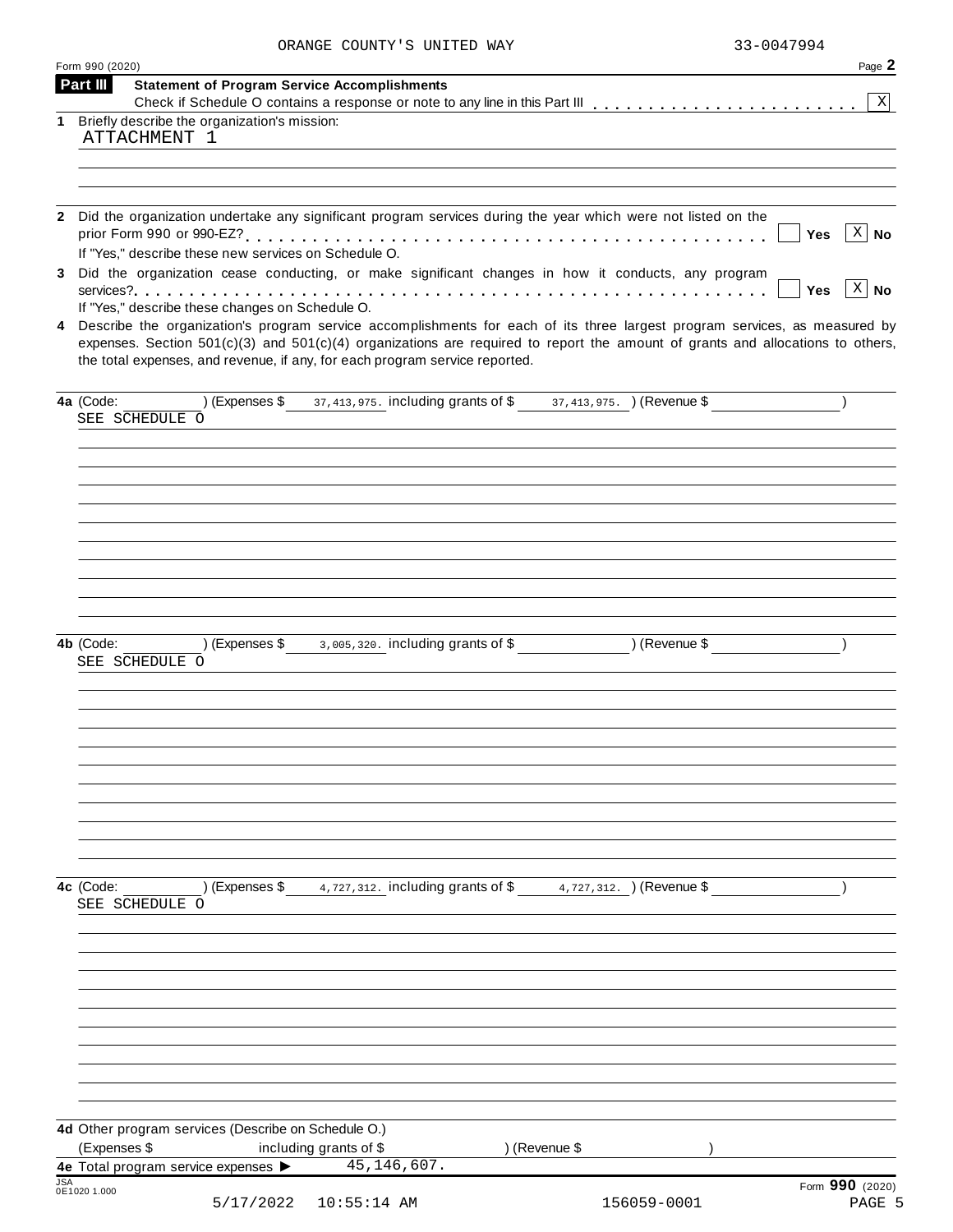Form <sup>990</sup> (2020) Page **3**

|                            |                                                                                                                                                                                                                                        |                 | Yes                          | No                  |
|----------------------------|----------------------------------------------------------------------------------------------------------------------------------------------------------------------------------------------------------------------------------------|-----------------|------------------------------|---------------------|
| 1                          | Is the organization described in section $501(c)(3)$ or $4947(a)(1)$ (other than a private foundation)? If "Yes,"                                                                                                                      |                 |                              |                     |
|                            |                                                                                                                                                                                                                                        | 1               | X<br>$\overline{\mathbf{x}}$ |                     |
| $\mathbf{2}$               | Is the organization required to complete Schedule B, Schedule of Contributors See instructions?                                                                                                                                        | $\mathbf{2}$    |                              |                     |
| 3                          | Did the organization engage in direct or indirect political campaign activities on behalf of or in opposition to                                                                                                                       |                 |                              | Χ                   |
|                            | candidates for public office? If "Yes," complete Schedule C, Part I.                                                                                                                                                                   | 3               |                              |                     |
| 4                          | Section 501(c)(3) organizations. Did the organization engage in lobbying activities, or have a section 501(h)                                                                                                                          |                 | X                            |                     |
|                            |                                                                                                                                                                                                                                        | 4               |                              |                     |
| 5                          | Is the organization a section $501(c)(4)$ , $501(c)(5)$ , or $501(c)(6)$ organization that receives membership dues,<br>assessments, or similar amounts as defined in Revenue Procedure 98-19? If "Yes," complete Schedule C, Part III |                 |                              |                     |
|                            |                                                                                                                                                                                                                                        | 5               |                              |                     |
| 6                          | Did the organization maintain any donor advised funds or any similar funds or accounts for which donors<br>have the right to provide advice on the distribution or investment of amounts in such funds or accounts? If                 |                 |                              |                     |
|                            |                                                                                                                                                                                                                                        | 6               | Χ                            |                     |
|                            | Did the organization receive or hold a conservation easement, including easements to preserve open space,                                                                                                                              |                 |                              |                     |
| 7                          |                                                                                                                                                                                                                                        |                 |                              | Χ                   |
|                            | the environment, historic land areas, or historic structures? If "Yes," complete Schedule D, Part II.                                                                                                                                  | $\overline{7}$  |                              |                     |
| 8                          | Did the organization maintain collections of works of art, historical treasures, or other similar assets? If "Yes,"                                                                                                                    |                 |                              |                     |
|                            |                                                                                                                                                                                                                                        | 8               |                              | X                   |
| 9                          | Did the organization report an amount in Part X, line 21, for escrow or custodial account liability, serve as a                                                                                                                        |                 |                              |                     |
|                            | custodian for amounts not listed in Part X; or provide credit counseling, debt management, credit repair, or                                                                                                                           |                 |                              |                     |
|                            |                                                                                                                                                                                                                                        | 9               |                              | Χ                   |
| 10                         | Did the organization, directly or through a related organization, hold assets in donor-restricted endowments                                                                                                                           |                 | Χ                            |                     |
|                            |                                                                                                                                                                                                                                        | 10              |                              |                     |
| 11                         | If the organization's answer to any of the following questions is "Yes," then complete Schedule D, Parts VI,                                                                                                                           |                 |                              |                     |
|                            | VII, VIII, IX, or X as applicable.                                                                                                                                                                                                     |                 |                              |                     |
|                            | a Did the organization report an amount for land, buildings, and equipment in Part X, line 10? If "Yes,"                                                                                                                               |                 | Χ                            |                     |
|                            |                                                                                                                                                                                                                                        | ∣11a            |                              |                     |
|                            | <b>b</b> Did the organization report an amount for investments-other securities in Part X, line 12, that is 5% or more                                                                                                                 |                 |                              |                     |
|                            | of its total assets reported in Part X, line 16? If "Yes," complete Schedule D, Part VII                                                                                                                                               | 11 <sub>b</sub> |                              | X                   |
|                            | c Did the organization report an amount for investments-program related in Part X, line 13, that is 5% or more                                                                                                                         |                 |                              |                     |
|                            | of its total assets reported in Part X, line 16? If "Yes," complete Schedule D, Part VIII.                                                                                                                                             | 11c             |                              | X                   |
|                            | d Did the organization report an amount for other assets in Part X, line 15, that is 5% or more of its total assets                                                                                                                    |                 |                              |                     |
|                            | reported in Part X, line 16? If "Yes," complete Schedule D, Part IX.                                                                                                                                                                   | 11d             |                              | Χ<br>$\overline{X}$ |
|                            | e Did the organization report an amount for other liabilities in Part X, line 25? If "Yes," complete Schedule D, Part X                                                                                                                | 11e             |                              |                     |
|                            | f Did the organization's separate or consolidated financial statements for the tax year include a footnote that addresses                                                                                                              |                 |                              |                     |
|                            | the organization's liability for uncertain tax positions under FIN 48 (ASC 740)? If "Yes," complete Schedule D, Part X                                                                                                                 | 11f             | Χ                            |                     |
|                            | 12a Did the organization obtain separate, independent audited financial statements for the tax year? If "Yes," complete                                                                                                                |                 |                              |                     |
|                            |                                                                                                                                                                                                                                        | 12a             | Χ                            |                     |
|                            | <b>b</b> Was the organization included in consolidated, independent audited financial statements for the tax year? If                                                                                                                  |                 |                              |                     |
|                            | "Yes," and if the organization answered "No" to line 12a, then completing Schedule D, Parts XI and XII is optional                                                                                                                     | 12 <sub>b</sub> |                              | Χ                   |
| 13                         | Is the organization a school described in section $170(b)(1)(A)(ii)$ ? If "Yes," complete Schedule E                                                                                                                                   | 13              |                              | $\mathbf X$         |
|                            | 14a Did the organization maintain an office, employees, or agents outside of the United States?.                                                                                                                                       | 14a             |                              | X                   |
|                            | <b>b</b> Did the organization have aggregate revenues or expenses of more than \$10,000 from grantmaking,                                                                                                                              |                 |                              |                     |
|                            | fundraising, business, investment, and program service activities outside the United States, or aggregate                                                                                                                              |                 |                              |                     |
|                            | foreign investments valued at \$100,000 or more? If "Yes," complete Schedule F, Parts I and IV                                                                                                                                         | 14b             |                              | Χ                   |
| 15                         | Did the organization report on Part IX, column (A), line 3, more than \$5,000 of grants or other assistance to or                                                                                                                      |                 |                              |                     |
|                            |                                                                                                                                                                                                                                        | 15              |                              | Χ                   |
| 16                         | Did the organization report on Part IX, column (A), line 3, more than \$5,000 of aggregate grants or other                                                                                                                             |                 |                              |                     |
|                            | assistance to or for foreign individuals? If "Yes," complete Schedule F, Parts III and IV                                                                                                                                              | 16              |                              | Χ                   |
| 17                         | Did the organization report a total of more than \$15,000 of expenses for professional fundraising services on                                                                                                                         |                 |                              |                     |
|                            | Part IX, column (A), lines 6 and 11e? If "Yes," complete Schedule G, Part I See instructions                                                                                                                                           | 17              |                              | Χ                   |
| 18                         | Did the organization report more than \$15,000 total of fundraising event gross income and contributions on                                                                                                                            |                 |                              |                     |
|                            |                                                                                                                                                                                                                                        | 18              | Χ                            |                     |
| 19                         | Did the organization report more than \$15,000 of gross income from gaming activities on Part VIII, line 9a?                                                                                                                           |                 |                              |                     |
|                            |                                                                                                                                                                                                                                        | 19              |                              | Χ                   |
|                            | 20a Did the organization operate one or more hospital facilities? If "Yes," complete Schedule H                                                                                                                                        | 20a             |                              | $\mathbf X$         |
|                            | <b>b</b> If "Yes" to line 20a, did the organization attach a copy of its audited financial statements to this return?                                                                                                                  | 20 <sub>b</sub> |                              |                     |
| 21                         | Did the organization report more than \$5,000 of grants or other assistance to any domestic organization or                                                                                                                            |                 |                              |                     |
|                            | domestic government on Part IX, column (A), line 1? If "Yes," complete Schedule I, Parts I and II                                                                                                                                      | 21              | Χ                            |                     |
| <b>JSA</b><br>0E1021 1.000 |                                                                                                                                                                                                                                        |                 | Form 990 (2020)              |                     |
|                            | 5/17/2022<br>$10:55:14$ AM<br>156059-0001                                                                                                                                                                                              |                 | PAGE 6                       |                     |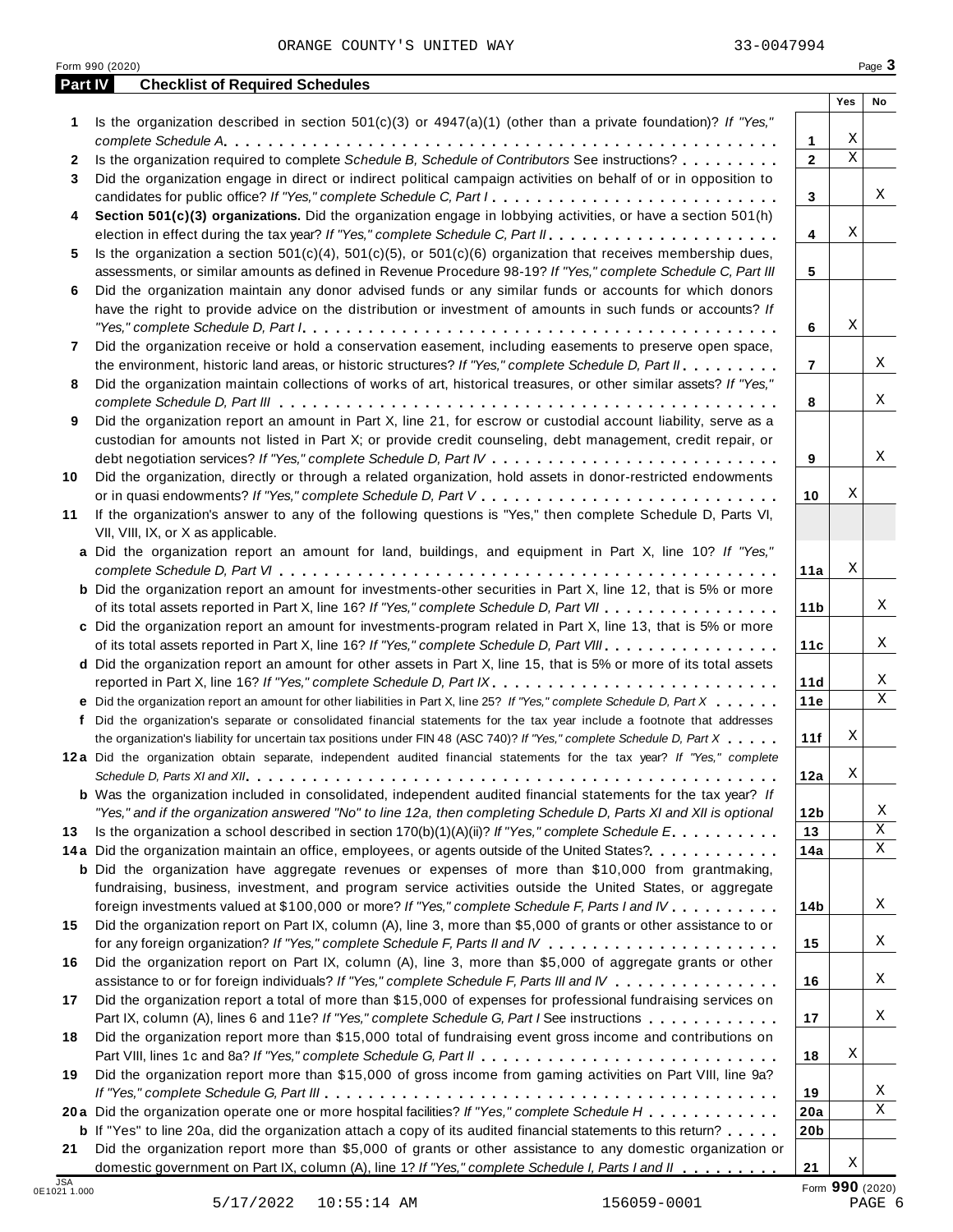| <b>Part IV</b><br>Yes<br>No<br>Did the organization report more than \$5,000 of grants or other assistance to or for domestic individuals on<br>22<br>Χ<br>Part IX, column (A), line 2? If "Yes," complete Schedule I, Parts I and III<br>22<br>Did the organization answer "Yes" to Part VII, Section A, line 3, 4, or 5 about compensation of the<br>23<br>organization's current and former officers, directors, trustees, key employees, and highest compensated<br>Χ<br>23<br>24a Did the organization have a tax-exempt bond issue with an outstanding principal amount of more than<br>\$100,000 as of the last day of the year, that was issued after December 31, 2002? If "Yes," answer lines 24b<br>Χ<br>24a<br><b>b</b> Did the organization invest any proceeds of tax-exempt bonds beyond a temporary period exception?<br>24 <sub>b</sub><br>c Did the organization maintain an escrow account other than a refunding escrow at any time during the year<br>24c<br>d Did the organization act as an "on behalf of" issuer for bonds outstanding at any time during the year?<br>24d<br>25a Section 501(c)(3), 501(c)(4), and 501(c)(29) organizations. Did the organization engage in an excess benefit<br>Χ<br>transaction with a disqualified person during the year? If "Yes," complete Schedule L, Part I<br>25a<br><b>b</b> Is the organization aware that it engaged in an excess benefit transaction with a disqualified person in a prior<br>year, and that the transaction has not been reported on any of the organization's prior Forms 990 or 990-EZ?<br>Χ<br>25 <sub>b</sub><br>Did the organization report any amount on Part X, line 5 or 22, for receivables from or payables to any current<br>26<br>or former officer, director, trustee, key employee, creator or founder, substantial contributor, or 35%<br>X<br>controlled entity or family member of any of these persons? If "Yes," complete Schedule L, Part II.<br>26<br>Did the organization provide a grant or other assistance to any current or former officer, director, trustee, key<br>27<br>employee, creator or founder, substantial contributor or employee thereof, a grant selection committee<br>member, or to a 35% controlled entity (including an employee thereof) or family member of any of these<br>Χ<br>27<br>Was the organization a party to a business transaction with one of the following parties (see Schedule L,<br>28<br>Part IV instructions, for applicable filing thresholds, conditions, and exceptions):<br>a A current or former officer, director, trustee, key employee, creator or founder, or substantial contributor? If<br>Χ<br>Χ<br><b>b</b> A family member of any individual described in line 28a? If "Yes," complete Schedule L, Part IV.<br>28 <sub>b</sub><br>c A 35% controlled entity of one or more individuals and/or organizations described in lines 28a or 28b? If<br>Χ<br>28c<br>X<br>Did the organization receive more than \$25,000 in non-cash contributions? If "Yes," complete Schedule M<br>29<br>29<br>Did the organization receive contributions of art, historical treasures, or other similar assets, or qualified<br>30<br>Χ<br>30<br>31<br>Χ<br>Did the organization liquidate, terminate, or dissolve and cease operations? If "Yes," complete Schedule N, Part I<br>31<br>Did the organization sell, exchange, dispose of, or transfer more than 25% of its net assets? If "Yes,"<br>32<br>Χ<br>32<br>Did the organization own 100% of an entity disregarded as separate from the organization under Regulations<br>33<br>Χ<br>33<br>Was the organization related to any tax-exempt or taxable entity? If "Yes," complete Schedule R, Part II, III,<br>34<br>Χ<br>34<br>X<br>35a Did the organization have a controlled entity within the meaning of section 512(b)(13)?<br>35a<br><b>b</b> If "Yes" to line 35a, did the organization receive any payment from or engage in any transaction with a<br>controlled entity within the meaning of section 512(b)(13)? If "Yes," complete Schedule R, Part V, line 2<br>35 <sub>b</sub><br>Section 501(c)(3) organizations. Did the organization make any transfers to an exempt non-charitable<br>36<br>Χ<br>related organization? If "Yes," complete Schedule R, Part V, line 2.<br>36<br>Did the organization conduct more than 5% of its activities through an entity that is not a related organization<br>37<br>Χ<br>and that is treated as a partnership for federal income tax purposes? If "Yes," complete Schedule R, Part VI<br>37<br>Did the organization complete Schedule O and provide explanations in Schedule O for Part VI, lines 11b and<br>38<br>19? Note: All Form 990 filers are required to complete Schedule O.<br>Χ<br>38<br><b>Statements Regarding Other IRS Filings and Tax Compliance</b><br><b>Part V</b><br>Check if Schedule O contains a response or note to any line in this Part V<br>Yes<br>No<br>53<br>1a Enter the number reported in Box 3 of Form 1096. Enter -0- if not applicable<br>1a<br>0.<br><b>b</b> Enter the number of Forms W-2G included in line 1a. Enter -0- if not applicable $\ldots \ldots \ldots$<br>1b<br>c Did the organization comply with backup withholding rules for reportable payments to vendors and<br>Χ<br>1с<br>JSA<br>Form 990 (2020)<br>0E1030 1.000<br>5/17/2022  10:55:14 AM<br>156059-0001<br>PAGE 7 | Form 990 (2020)                                    |  | Page 4 |
|-------------------------------------------------------------------------------------------------------------------------------------------------------------------------------------------------------------------------------------------------------------------------------------------------------------------------------------------------------------------------------------------------------------------------------------------------------------------------------------------------------------------------------------------------------------------------------------------------------------------------------------------------------------------------------------------------------------------------------------------------------------------------------------------------------------------------------------------------------------------------------------------------------------------------------------------------------------------------------------------------------------------------------------------------------------------------------------------------------------------------------------------------------------------------------------------------------------------------------------------------------------------------------------------------------------------------------------------------------------------------------------------------------------------------------------------------------------------------------------------------------------------------------------------------------------------------------------------------------------------------------------------------------------------------------------------------------------------------------------------------------------------------------------------------------------------------------------------------------------------------------------------------------------------------------------------------------------------------------------------------------------------------------------------------------------------------------------------------------------------------------------------------------------------------------------------------------------------------------------------------------------------------------------------------------------------------------------------------------------------------------------------------------------------------------------------------------------------------------------------------------------------------------------------------------------------------------------------------------------------------------------------------------------------------------------------------------------------------------------------------------------------------------------------------------------------------------------------------------------------------------------------------------------------------------------------------------------------------------------------------------------------------------------------------------------------------------------------------------------------------------------------------------------------------------------------------------------------------------------------------------------------------------------------------------------------------------------------------------------------------------------------------------------------------------------------------------------------------------------------------------------------------------------------------------------------------------------------------------------------------------------------------------------------------------------------------------------------------------------------------------------------------------------------------------------------------------------------------------------------------------------------------------------------------------------------------------------------------------------------------------------------------------------------------------------------------------------------------------------------------------------------------------------------------------------------------------------------------------------------------------------------------------------------------------------------------------------------------------------------------------------------------------------------------------------------------------------------------------------------------------------------------------------------------------------------------------------------------------------------------------------------------------------------------------------------------------------------------------------------------------------------------------------------------------------------------------------------------------------------------------------------------------------------------------------------------------------------------------------------------------------------------------------------------------------------------------------------------------------------------------------------------------------------------------------------------------------------------------------------------------------------------------------------------------------------------------------------------------------------------------------------|----------------------------------------------------|--|--------|
|                                                                                                                                                                                                                                                                                                                                                                                                                                                                                                                                                                                                                                                                                                                                                                                                                                                                                                                                                                                                                                                                                                                                                                                                                                                                                                                                                                                                                                                                                                                                                                                                                                                                                                                                                                                                                                                                                                                                                                                                                                                                                                                                                                                                                                                                                                                                                                                                                                                                                                                                                                                                                                                                                                                                                                                                                                                                                                                                                                                                                                                                                                                                                                                                                                                                                                                                                                                                                                                                                                                                                                                                                                                                                                                                                                                                                                                                                                                                                                                                                                                                                                                                                                                                                                                                                                                                                                                                                                                                                                                                                                                                                                                                                                                                                                                                                                                                                                                                                                                                                                                                                                                                                                                                                                                                                                                                                                                           | <b>Checklist of Required Schedules (continued)</b> |  |        |
|                                                                                                                                                                                                                                                                                                                                                                                                                                                                                                                                                                                                                                                                                                                                                                                                                                                                                                                                                                                                                                                                                                                                                                                                                                                                                                                                                                                                                                                                                                                                                                                                                                                                                                                                                                                                                                                                                                                                                                                                                                                                                                                                                                                                                                                                                                                                                                                                                                                                                                                                                                                                                                                                                                                                                                                                                                                                                                                                                                                                                                                                                                                                                                                                                                                                                                                                                                                                                                                                                                                                                                                                                                                                                                                                                                                                                                                                                                                                                                                                                                                                                                                                                                                                                                                                                                                                                                                                                                                                                                                                                                                                                                                                                                                                                                                                                                                                                                                                                                                                                                                                                                                                                                                                                                                                                                                                                                                           |                                                    |  |        |
|                                                                                                                                                                                                                                                                                                                                                                                                                                                                                                                                                                                                                                                                                                                                                                                                                                                                                                                                                                                                                                                                                                                                                                                                                                                                                                                                                                                                                                                                                                                                                                                                                                                                                                                                                                                                                                                                                                                                                                                                                                                                                                                                                                                                                                                                                                                                                                                                                                                                                                                                                                                                                                                                                                                                                                                                                                                                                                                                                                                                                                                                                                                                                                                                                                                                                                                                                                                                                                                                                                                                                                                                                                                                                                                                                                                                                                                                                                                                                                                                                                                                                                                                                                                                                                                                                                                                                                                                                                                                                                                                                                                                                                                                                                                                                                                                                                                                                                                                                                                                                                                                                                                                                                                                                                                                                                                                                                                           |                                                    |  |        |
|                                                                                                                                                                                                                                                                                                                                                                                                                                                                                                                                                                                                                                                                                                                                                                                                                                                                                                                                                                                                                                                                                                                                                                                                                                                                                                                                                                                                                                                                                                                                                                                                                                                                                                                                                                                                                                                                                                                                                                                                                                                                                                                                                                                                                                                                                                                                                                                                                                                                                                                                                                                                                                                                                                                                                                                                                                                                                                                                                                                                                                                                                                                                                                                                                                                                                                                                                                                                                                                                                                                                                                                                                                                                                                                                                                                                                                                                                                                                                                                                                                                                                                                                                                                                                                                                                                                                                                                                                                                                                                                                                                                                                                                                                                                                                                                                                                                                                                                                                                                                                                                                                                                                                                                                                                                                                                                                                                                           |                                                    |  |        |
|                                                                                                                                                                                                                                                                                                                                                                                                                                                                                                                                                                                                                                                                                                                                                                                                                                                                                                                                                                                                                                                                                                                                                                                                                                                                                                                                                                                                                                                                                                                                                                                                                                                                                                                                                                                                                                                                                                                                                                                                                                                                                                                                                                                                                                                                                                                                                                                                                                                                                                                                                                                                                                                                                                                                                                                                                                                                                                                                                                                                                                                                                                                                                                                                                                                                                                                                                                                                                                                                                                                                                                                                                                                                                                                                                                                                                                                                                                                                                                                                                                                                                                                                                                                                                                                                                                                                                                                                                                                                                                                                                                                                                                                                                                                                                                                                                                                                                                                                                                                                                                                                                                                                                                                                                                                                                                                                                                                           |                                                    |  |        |
|                                                                                                                                                                                                                                                                                                                                                                                                                                                                                                                                                                                                                                                                                                                                                                                                                                                                                                                                                                                                                                                                                                                                                                                                                                                                                                                                                                                                                                                                                                                                                                                                                                                                                                                                                                                                                                                                                                                                                                                                                                                                                                                                                                                                                                                                                                                                                                                                                                                                                                                                                                                                                                                                                                                                                                                                                                                                                                                                                                                                                                                                                                                                                                                                                                                                                                                                                                                                                                                                                                                                                                                                                                                                                                                                                                                                                                                                                                                                                                                                                                                                                                                                                                                                                                                                                                                                                                                                                                                                                                                                                                                                                                                                                                                                                                                                                                                                                                                                                                                                                                                                                                                                                                                                                                                                                                                                                                                           |                                                    |  |        |
|                                                                                                                                                                                                                                                                                                                                                                                                                                                                                                                                                                                                                                                                                                                                                                                                                                                                                                                                                                                                                                                                                                                                                                                                                                                                                                                                                                                                                                                                                                                                                                                                                                                                                                                                                                                                                                                                                                                                                                                                                                                                                                                                                                                                                                                                                                                                                                                                                                                                                                                                                                                                                                                                                                                                                                                                                                                                                                                                                                                                                                                                                                                                                                                                                                                                                                                                                                                                                                                                                                                                                                                                                                                                                                                                                                                                                                                                                                                                                                                                                                                                                                                                                                                                                                                                                                                                                                                                                                                                                                                                                                                                                                                                                                                                                                                                                                                                                                                                                                                                                                                                                                                                                                                                                                                                                                                                                                                           |                                                    |  |        |
|                                                                                                                                                                                                                                                                                                                                                                                                                                                                                                                                                                                                                                                                                                                                                                                                                                                                                                                                                                                                                                                                                                                                                                                                                                                                                                                                                                                                                                                                                                                                                                                                                                                                                                                                                                                                                                                                                                                                                                                                                                                                                                                                                                                                                                                                                                                                                                                                                                                                                                                                                                                                                                                                                                                                                                                                                                                                                                                                                                                                                                                                                                                                                                                                                                                                                                                                                                                                                                                                                                                                                                                                                                                                                                                                                                                                                                                                                                                                                                                                                                                                                                                                                                                                                                                                                                                                                                                                                                                                                                                                                                                                                                                                                                                                                                                                                                                                                                                                                                                                                                                                                                                                                                                                                                                                                                                                                                                           |                                                    |  |        |
|                                                                                                                                                                                                                                                                                                                                                                                                                                                                                                                                                                                                                                                                                                                                                                                                                                                                                                                                                                                                                                                                                                                                                                                                                                                                                                                                                                                                                                                                                                                                                                                                                                                                                                                                                                                                                                                                                                                                                                                                                                                                                                                                                                                                                                                                                                                                                                                                                                                                                                                                                                                                                                                                                                                                                                                                                                                                                                                                                                                                                                                                                                                                                                                                                                                                                                                                                                                                                                                                                                                                                                                                                                                                                                                                                                                                                                                                                                                                                                                                                                                                                                                                                                                                                                                                                                                                                                                                                                                                                                                                                                                                                                                                                                                                                                                                                                                                                                                                                                                                                                                                                                                                                                                                                                                                                                                                                                                           |                                                    |  |        |
|                                                                                                                                                                                                                                                                                                                                                                                                                                                                                                                                                                                                                                                                                                                                                                                                                                                                                                                                                                                                                                                                                                                                                                                                                                                                                                                                                                                                                                                                                                                                                                                                                                                                                                                                                                                                                                                                                                                                                                                                                                                                                                                                                                                                                                                                                                                                                                                                                                                                                                                                                                                                                                                                                                                                                                                                                                                                                                                                                                                                                                                                                                                                                                                                                                                                                                                                                                                                                                                                                                                                                                                                                                                                                                                                                                                                                                                                                                                                                                                                                                                                                                                                                                                                                                                                                                                                                                                                                                                                                                                                                                                                                                                                                                                                                                                                                                                                                                                                                                                                                                                                                                                                                                                                                                                                                                                                                                                           |                                                    |  |        |
|                                                                                                                                                                                                                                                                                                                                                                                                                                                                                                                                                                                                                                                                                                                                                                                                                                                                                                                                                                                                                                                                                                                                                                                                                                                                                                                                                                                                                                                                                                                                                                                                                                                                                                                                                                                                                                                                                                                                                                                                                                                                                                                                                                                                                                                                                                                                                                                                                                                                                                                                                                                                                                                                                                                                                                                                                                                                                                                                                                                                                                                                                                                                                                                                                                                                                                                                                                                                                                                                                                                                                                                                                                                                                                                                                                                                                                                                                                                                                                                                                                                                                                                                                                                                                                                                                                                                                                                                                                                                                                                                                                                                                                                                                                                                                                                                                                                                                                                                                                                                                                                                                                                                                                                                                                                                                                                                                                                           |                                                    |  |        |
|                                                                                                                                                                                                                                                                                                                                                                                                                                                                                                                                                                                                                                                                                                                                                                                                                                                                                                                                                                                                                                                                                                                                                                                                                                                                                                                                                                                                                                                                                                                                                                                                                                                                                                                                                                                                                                                                                                                                                                                                                                                                                                                                                                                                                                                                                                                                                                                                                                                                                                                                                                                                                                                                                                                                                                                                                                                                                                                                                                                                                                                                                                                                                                                                                                                                                                                                                                                                                                                                                                                                                                                                                                                                                                                                                                                                                                                                                                                                                                                                                                                                                                                                                                                                                                                                                                                                                                                                                                                                                                                                                                                                                                                                                                                                                                                                                                                                                                                                                                                                                                                                                                                                                                                                                                                                                                                                                                                           |                                                    |  |        |
|                                                                                                                                                                                                                                                                                                                                                                                                                                                                                                                                                                                                                                                                                                                                                                                                                                                                                                                                                                                                                                                                                                                                                                                                                                                                                                                                                                                                                                                                                                                                                                                                                                                                                                                                                                                                                                                                                                                                                                                                                                                                                                                                                                                                                                                                                                                                                                                                                                                                                                                                                                                                                                                                                                                                                                                                                                                                                                                                                                                                                                                                                                                                                                                                                                                                                                                                                                                                                                                                                                                                                                                                                                                                                                                                                                                                                                                                                                                                                                                                                                                                                                                                                                                                                                                                                                                                                                                                                                                                                                                                                                                                                                                                                                                                                                                                                                                                                                                                                                                                                                                                                                                                                                                                                                                                                                                                                                                           |                                                    |  |        |
|                                                                                                                                                                                                                                                                                                                                                                                                                                                                                                                                                                                                                                                                                                                                                                                                                                                                                                                                                                                                                                                                                                                                                                                                                                                                                                                                                                                                                                                                                                                                                                                                                                                                                                                                                                                                                                                                                                                                                                                                                                                                                                                                                                                                                                                                                                                                                                                                                                                                                                                                                                                                                                                                                                                                                                                                                                                                                                                                                                                                                                                                                                                                                                                                                                                                                                                                                                                                                                                                                                                                                                                                                                                                                                                                                                                                                                                                                                                                                                                                                                                                                                                                                                                                                                                                                                                                                                                                                                                                                                                                                                                                                                                                                                                                                                                                                                                                                                                                                                                                                                                                                                                                                                                                                                                                                                                                                                                           |                                                    |  |        |
|                                                                                                                                                                                                                                                                                                                                                                                                                                                                                                                                                                                                                                                                                                                                                                                                                                                                                                                                                                                                                                                                                                                                                                                                                                                                                                                                                                                                                                                                                                                                                                                                                                                                                                                                                                                                                                                                                                                                                                                                                                                                                                                                                                                                                                                                                                                                                                                                                                                                                                                                                                                                                                                                                                                                                                                                                                                                                                                                                                                                                                                                                                                                                                                                                                                                                                                                                                                                                                                                                                                                                                                                                                                                                                                                                                                                                                                                                                                                                                                                                                                                                                                                                                                                                                                                                                                                                                                                                                                                                                                                                                                                                                                                                                                                                                                                                                                                                                                                                                                                                                                                                                                                                                                                                                                                                                                                                                                           |                                                    |  |        |
|                                                                                                                                                                                                                                                                                                                                                                                                                                                                                                                                                                                                                                                                                                                                                                                                                                                                                                                                                                                                                                                                                                                                                                                                                                                                                                                                                                                                                                                                                                                                                                                                                                                                                                                                                                                                                                                                                                                                                                                                                                                                                                                                                                                                                                                                                                                                                                                                                                                                                                                                                                                                                                                                                                                                                                                                                                                                                                                                                                                                                                                                                                                                                                                                                                                                                                                                                                                                                                                                                                                                                                                                                                                                                                                                                                                                                                                                                                                                                                                                                                                                                                                                                                                                                                                                                                                                                                                                                                                                                                                                                                                                                                                                                                                                                                                                                                                                                                                                                                                                                                                                                                                                                                                                                                                                                                                                                                                           |                                                    |  |        |
|                                                                                                                                                                                                                                                                                                                                                                                                                                                                                                                                                                                                                                                                                                                                                                                                                                                                                                                                                                                                                                                                                                                                                                                                                                                                                                                                                                                                                                                                                                                                                                                                                                                                                                                                                                                                                                                                                                                                                                                                                                                                                                                                                                                                                                                                                                                                                                                                                                                                                                                                                                                                                                                                                                                                                                                                                                                                                                                                                                                                                                                                                                                                                                                                                                                                                                                                                                                                                                                                                                                                                                                                                                                                                                                                                                                                                                                                                                                                                                                                                                                                                                                                                                                                                                                                                                                                                                                                                                                                                                                                                                                                                                                                                                                                                                                                                                                                                                                                                                                                                                                                                                                                                                                                                                                                                                                                                                                           |                                                    |  |        |
|                                                                                                                                                                                                                                                                                                                                                                                                                                                                                                                                                                                                                                                                                                                                                                                                                                                                                                                                                                                                                                                                                                                                                                                                                                                                                                                                                                                                                                                                                                                                                                                                                                                                                                                                                                                                                                                                                                                                                                                                                                                                                                                                                                                                                                                                                                                                                                                                                                                                                                                                                                                                                                                                                                                                                                                                                                                                                                                                                                                                                                                                                                                                                                                                                                                                                                                                                                                                                                                                                                                                                                                                                                                                                                                                                                                                                                                                                                                                                                                                                                                                                                                                                                                                                                                                                                                                                                                                                                                                                                                                                                                                                                                                                                                                                                                                                                                                                                                                                                                                                                                                                                                                                                                                                                                                                                                                                                                           |                                                    |  |        |
|                                                                                                                                                                                                                                                                                                                                                                                                                                                                                                                                                                                                                                                                                                                                                                                                                                                                                                                                                                                                                                                                                                                                                                                                                                                                                                                                                                                                                                                                                                                                                                                                                                                                                                                                                                                                                                                                                                                                                                                                                                                                                                                                                                                                                                                                                                                                                                                                                                                                                                                                                                                                                                                                                                                                                                                                                                                                                                                                                                                                                                                                                                                                                                                                                                                                                                                                                                                                                                                                                                                                                                                                                                                                                                                                                                                                                                                                                                                                                                                                                                                                                                                                                                                                                                                                                                                                                                                                                                                                                                                                                                                                                                                                                                                                                                                                                                                                                                                                                                                                                                                                                                                                                                                                                                                                                                                                                                                           |                                                    |  |        |
|                                                                                                                                                                                                                                                                                                                                                                                                                                                                                                                                                                                                                                                                                                                                                                                                                                                                                                                                                                                                                                                                                                                                                                                                                                                                                                                                                                                                                                                                                                                                                                                                                                                                                                                                                                                                                                                                                                                                                                                                                                                                                                                                                                                                                                                                                                                                                                                                                                                                                                                                                                                                                                                                                                                                                                                                                                                                                                                                                                                                                                                                                                                                                                                                                                                                                                                                                                                                                                                                                                                                                                                                                                                                                                                                                                                                                                                                                                                                                                                                                                                                                                                                                                                                                                                                                                                                                                                                                                                                                                                                                                                                                                                                                                                                                                                                                                                                                                                                                                                                                                                                                                                                                                                                                                                                                                                                                                                           |                                                    |  |        |
|                                                                                                                                                                                                                                                                                                                                                                                                                                                                                                                                                                                                                                                                                                                                                                                                                                                                                                                                                                                                                                                                                                                                                                                                                                                                                                                                                                                                                                                                                                                                                                                                                                                                                                                                                                                                                                                                                                                                                                                                                                                                                                                                                                                                                                                                                                                                                                                                                                                                                                                                                                                                                                                                                                                                                                                                                                                                                                                                                                                                                                                                                                                                                                                                                                                                                                                                                                                                                                                                                                                                                                                                                                                                                                                                                                                                                                                                                                                                                                                                                                                                                                                                                                                                                                                                                                                                                                                                                                                                                                                                                                                                                                                                                                                                                                                                                                                                                                                                                                                                                                                                                                                                                                                                                                                                                                                                                                                           |                                                    |  |        |
|                                                                                                                                                                                                                                                                                                                                                                                                                                                                                                                                                                                                                                                                                                                                                                                                                                                                                                                                                                                                                                                                                                                                                                                                                                                                                                                                                                                                                                                                                                                                                                                                                                                                                                                                                                                                                                                                                                                                                                                                                                                                                                                                                                                                                                                                                                                                                                                                                                                                                                                                                                                                                                                                                                                                                                                                                                                                                                                                                                                                                                                                                                                                                                                                                                                                                                                                                                                                                                                                                                                                                                                                                                                                                                                                                                                                                                                                                                                                                                                                                                                                                                                                                                                                                                                                                                                                                                                                                                                                                                                                                                                                                                                                                                                                                                                                                                                                                                                                                                                                                                                                                                                                                                                                                                                                                                                                                                                           |                                                    |  |        |
|                                                                                                                                                                                                                                                                                                                                                                                                                                                                                                                                                                                                                                                                                                                                                                                                                                                                                                                                                                                                                                                                                                                                                                                                                                                                                                                                                                                                                                                                                                                                                                                                                                                                                                                                                                                                                                                                                                                                                                                                                                                                                                                                                                                                                                                                                                                                                                                                                                                                                                                                                                                                                                                                                                                                                                                                                                                                                                                                                                                                                                                                                                                                                                                                                                                                                                                                                                                                                                                                                                                                                                                                                                                                                                                                                                                                                                                                                                                                                                                                                                                                                                                                                                                                                                                                                                                                                                                                                                                                                                                                                                                                                                                                                                                                                                                                                                                                                                                                                                                                                                                                                                                                                                                                                                                                                                                                                                                           |                                                    |  |        |
|                                                                                                                                                                                                                                                                                                                                                                                                                                                                                                                                                                                                                                                                                                                                                                                                                                                                                                                                                                                                                                                                                                                                                                                                                                                                                                                                                                                                                                                                                                                                                                                                                                                                                                                                                                                                                                                                                                                                                                                                                                                                                                                                                                                                                                                                                                                                                                                                                                                                                                                                                                                                                                                                                                                                                                                                                                                                                                                                                                                                                                                                                                                                                                                                                                                                                                                                                                                                                                                                                                                                                                                                                                                                                                                                                                                                                                                                                                                                                                                                                                                                                                                                                                                                                                                                                                                                                                                                                                                                                                                                                                                                                                                                                                                                                                                                                                                                                                                                                                                                                                                                                                                                                                                                                                                                                                                                                                                           |                                                    |  |        |
|                                                                                                                                                                                                                                                                                                                                                                                                                                                                                                                                                                                                                                                                                                                                                                                                                                                                                                                                                                                                                                                                                                                                                                                                                                                                                                                                                                                                                                                                                                                                                                                                                                                                                                                                                                                                                                                                                                                                                                                                                                                                                                                                                                                                                                                                                                                                                                                                                                                                                                                                                                                                                                                                                                                                                                                                                                                                                                                                                                                                                                                                                                                                                                                                                                                                                                                                                                                                                                                                                                                                                                                                                                                                                                                                                                                                                                                                                                                                                                                                                                                                                                                                                                                                                                                                                                                                                                                                                                                                                                                                                                                                                                                                                                                                                                                                                                                                                                                                                                                                                                                                                                                                                                                                                                                                                                                                                                                           |                                                    |  |        |
|                                                                                                                                                                                                                                                                                                                                                                                                                                                                                                                                                                                                                                                                                                                                                                                                                                                                                                                                                                                                                                                                                                                                                                                                                                                                                                                                                                                                                                                                                                                                                                                                                                                                                                                                                                                                                                                                                                                                                                                                                                                                                                                                                                                                                                                                                                                                                                                                                                                                                                                                                                                                                                                                                                                                                                                                                                                                                                                                                                                                                                                                                                                                                                                                                                                                                                                                                                                                                                                                                                                                                                                                                                                                                                                                                                                                                                                                                                                                                                                                                                                                                                                                                                                                                                                                                                                                                                                                                                                                                                                                                                                                                                                                                                                                                                                                                                                                                                                                                                                                                                                                                                                                                                                                                                                                                                                                                                                           |                                                    |  |        |
|                                                                                                                                                                                                                                                                                                                                                                                                                                                                                                                                                                                                                                                                                                                                                                                                                                                                                                                                                                                                                                                                                                                                                                                                                                                                                                                                                                                                                                                                                                                                                                                                                                                                                                                                                                                                                                                                                                                                                                                                                                                                                                                                                                                                                                                                                                                                                                                                                                                                                                                                                                                                                                                                                                                                                                                                                                                                                                                                                                                                                                                                                                                                                                                                                                                                                                                                                                                                                                                                                                                                                                                                                                                                                                                                                                                                                                                                                                                                                                                                                                                                                                                                                                                                                                                                                                                                                                                                                                                                                                                                                                                                                                                                                                                                                                                                                                                                                                                                                                                                                                                                                                                                                                                                                                                                                                                                                                                           |                                                    |  |        |
|                                                                                                                                                                                                                                                                                                                                                                                                                                                                                                                                                                                                                                                                                                                                                                                                                                                                                                                                                                                                                                                                                                                                                                                                                                                                                                                                                                                                                                                                                                                                                                                                                                                                                                                                                                                                                                                                                                                                                                                                                                                                                                                                                                                                                                                                                                                                                                                                                                                                                                                                                                                                                                                                                                                                                                                                                                                                                                                                                                                                                                                                                                                                                                                                                                                                                                                                                                                                                                                                                                                                                                                                                                                                                                                                                                                                                                                                                                                                                                                                                                                                                                                                                                                                                                                                                                                                                                                                                                                                                                                                                                                                                                                                                                                                                                                                                                                                                                                                                                                                                                                                                                                                                                                                                                                                                                                                                                                           |                                                    |  |        |
|                                                                                                                                                                                                                                                                                                                                                                                                                                                                                                                                                                                                                                                                                                                                                                                                                                                                                                                                                                                                                                                                                                                                                                                                                                                                                                                                                                                                                                                                                                                                                                                                                                                                                                                                                                                                                                                                                                                                                                                                                                                                                                                                                                                                                                                                                                                                                                                                                                                                                                                                                                                                                                                                                                                                                                                                                                                                                                                                                                                                                                                                                                                                                                                                                                                                                                                                                                                                                                                                                                                                                                                                                                                                                                                                                                                                                                                                                                                                                                                                                                                                                                                                                                                                                                                                                                                                                                                                                                                                                                                                                                                                                                                                                                                                                                                                                                                                                                                                                                                                                                                                                                                                                                                                                                                                                                                                                                                           |                                                    |  |        |
|                                                                                                                                                                                                                                                                                                                                                                                                                                                                                                                                                                                                                                                                                                                                                                                                                                                                                                                                                                                                                                                                                                                                                                                                                                                                                                                                                                                                                                                                                                                                                                                                                                                                                                                                                                                                                                                                                                                                                                                                                                                                                                                                                                                                                                                                                                                                                                                                                                                                                                                                                                                                                                                                                                                                                                                                                                                                                                                                                                                                                                                                                                                                                                                                                                                                                                                                                                                                                                                                                                                                                                                                                                                                                                                                                                                                                                                                                                                                                                                                                                                                                                                                                                                                                                                                                                                                                                                                                                                                                                                                                                                                                                                                                                                                                                                                                                                                                                                                                                                                                                                                                                                                                                                                                                                                                                                                                                                           |                                                    |  |        |
|                                                                                                                                                                                                                                                                                                                                                                                                                                                                                                                                                                                                                                                                                                                                                                                                                                                                                                                                                                                                                                                                                                                                                                                                                                                                                                                                                                                                                                                                                                                                                                                                                                                                                                                                                                                                                                                                                                                                                                                                                                                                                                                                                                                                                                                                                                                                                                                                                                                                                                                                                                                                                                                                                                                                                                                                                                                                                                                                                                                                                                                                                                                                                                                                                                                                                                                                                                                                                                                                                                                                                                                                                                                                                                                                                                                                                                                                                                                                                                                                                                                                                                                                                                                                                                                                                                                                                                                                                                                                                                                                                                                                                                                                                                                                                                                                                                                                                                                                                                                                                                                                                                                                                                                                                                                                                                                                                                                           |                                                    |  |        |
|                                                                                                                                                                                                                                                                                                                                                                                                                                                                                                                                                                                                                                                                                                                                                                                                                                                                                                                                                                                                                                                                                                                                                                                                                                                                                                                                                                                                                                                                                                                                                                                                                                                                                                                                                                                                                                                                                                                                                                                                                                                                                                                                                                                                                                                                                                                                                                                                                                                                                                                                                                                                                                                                                                                                                                                                                                                                                                                                                                                                                                                                                                                                                                                                                                                                                                                                                                                                                                                                                                                                                                                                                                                                                                                                                                                                                                                                                                                                                                                                                                                                                                                                                                                                                                                                                                                                                                                                                                                                                                                                                                                                                                                                                                                                                                                                                                                                                                                                                                                                                                                                                                                                                                                                                                                                                                                                                                                           |                                                    |  |        |
|                                                                                                                                                                                                                                                                                                                                                                                                                                                                                                                                                                                                                                                                                                                                                                                                                                                                                                                                                                                                                                                                                                                                                                                                                                                                                                                                                                                                                                                                                                                                                                                                                                                                                                                                                                                                                                                                                                                                                                                                                                                                                                                                                                                                                                                                                                                                                                                                                                                                                                                                                                                                                                                                                                                                                                                                                                                                                                                                                                                                                                                                                                                                                                                                                                                                                                                                                                                                                                                                                                                                                                                                                                                                                                                                                                                                                                                                                                                                                                                                                                                                                                                                                                                                                                                                                                                                                                                                                                                                                                                                                                                                                                                                                                                                                                                                                                                                                                                                                                                                                                                                                                                                                                                                                                                                                                                                                                                           |                                                    |  |        |
|                                                                                                                                                                                                                                                                                                                                                                                                                                                                                                                                                                                                                                                                                                                                                                                                                                                                                                                                                                                                                                                                                                                                                                                                                                                                                                                                                                                                                                                                                                                                                                                                                                                                                                                                                                                                                                                                                                                                                                                                                                                                                                                                                                                                                                                                                                                                                                                                                                                                                                                                                                                                                                                                                                                                                                                                                                                                                                                                                                                                                                                                                                                                                                                                                                                                                                                                                                                                                                                                                                                                                                                                                                                                                                                                                                                                                                                                                                                                                                                                                                                                                                                                                                                                                                                                                                                                                                                                                                                                                                                                                                                                                                                                                                                                                                                                                                                                                                                                                                                                                                                                                                                                                                                                                                                                                                                                                                                           |                                                    |  |        |
|                                                                                                                                                                                                                                                                                                                                                                                                                                                                                                                                                                                                                                                                                                                                                                                                                                                                                                                                                                                                                                                                                                                                                                                                                                                                                                                                                                                                                                                                                                                                                                                                                                                                                                                                                                                                                                                                                                                                                                                                                                                                                                                                                                                                                                                                                                                                                                                                                                                                                                                                                                                                                                                                                                                                                                                                                                                                                                                                                                                                                                                                                                                                                                                                                                                                                                                                                                                                                                                                                                                                                                                                                                                                                                                                                                                                                                                                                                                                                                                                                                                                                                                                                                                                                                                                                                                                                                                                                                                                                                                                                                                                                                                                                                                                                                                                                                                                                                                                                                                                                                                                                                                                                                                                                                                                                                                                                                                           |                                                    |  |        |
|                                                                                                                                                                                                                                                                                                                                                                                                                                                                                                                                                                                                                                                                                                                                                                                                                                                                                                                                                                                                                                                                                                                                                                                                                                                                                                                                                                                                                                                                                                                                                                                                                                                                                                                                                                                                                                                                                                                                                                                                                                                                                                                                                                                                                                                                                                                                                                                                                                                                                                                                                                                                                                                                                                                                                                                                                                                                                                                                                                                                                                                                                                                                                                                                                                                                                                                                                                                                                                                                                                                                                                                                                                                                                                                                                                                                                                                                                                                                                                                                                                                                                                                                                                                                                                                                                                                                                                                                                                                                                                                                                                                                                                                                                                                                                                                                                                                                                                                                                                                                                                                                                                                                                                                                                                                                                                                                                                                           |                                                    |  |        |
|                                                                                                                                                                                                                                                                                                                                                                                                                                                                                                                                                                                                                                                                                                                                                                                                                                                                                                                                                                                                                                                                                                                                                                                                                                                                                                                                                                                                                                                                                                                                                                                                                                                                                                                                                                                                                                                                                                                                                                                                                                                                                                                                                                                                                                                                                                                                                                                                                                                                                                                                                                                                                                                                                                                                                                                                                                                                                                                                                                                                                                                                                                                                                                                                                                                                                                                                                                                                                                                                                                                                                                                                                                                                                                                                                                                                                                                                                                                                                                                                                                                                                                                                                                                                                                                                                                                                                                                                                                                                                                                                                                                                                                                                                                                                                                                                                                                                                                                                                                                                                                                                                                                                                                                                                                                                                                                                                                                           |                                                    |  |        |
|                                                                                                                                                                                                                                                                                                                                                                                                                                                                                                                                                                                                                                                                                                                                                                                                                                                                                                                                                                                                                                                                                                                                                                                                                                                                                                                                                                                                                                                                                                                                                                                                                                                                                                                                                                                                                                                                                                                                                                                                                                                                                                                                                                                                                                                                                                                                                                                                                                                                                                                                                                                                                                                                                                                                                                                                                                                                                                                                                                                                                                                                                                                                                                                                                                                                                                                                                                                                                                                                                                                                                                                                                                                                                                                                                                                                                                                                                                                                                                                                                                                                                                                                                                                                                                                                                                                                                                                                                                                                                                                                                                                                                                                                                                                                                                                                                                                                                                                                                                                                                                                                                                                                                                                                                                                                                                                                                                                           |                                                    |  |        |
|                                                                                                                                                                                                                                                                                                                                                                                                                                                                                                                                                                                                                                                                                                                                                                                                                                                                                                                                                                                                                                                                                                                                                                                                                                                                                                                                                                                                                                                                                                                                                                                                                                                                                                                                                                                                                                                                                                                                                                                                                                                                                                                                                                                                                                                                                                                                                                                                                                                                                                                                                                                                                                                                                                                                                                                                                                                                                                                                                                                                                                                                                                                                                                                                                                                                                                                                                                                                                                                                                                                                                                                                                                                                                                                                                                                                                                                                                                                                                                                                                                                                                                                                                                                                                                                                                                                                                                                                                                                                                                                                                                                                                                                                                                                                                                                                                                                                                                                                                                                                                                                                                                                                                                                                                                                                                                                                                                                           |                                                    |  |        |
|                                                                                                                                                                                                                                                                                                                                                                                                                                                                                                                                                                                                                                                                                                                                                                                                                                                                                                                                                                                                                                                                                                                                                                                                                                                                                                                                                                                                                                                                                                                                                                                                                                                                                                                                                                                                                                                                                                                                                                                                                                                                                                                                                                                                                                                                                                                                                                                                                                                                                                                                                                                                                                                                                                                                                                                                                                                                                                                                                                                                                                                                                                                                                                                                                                                                                                                                                                                                                                                                                                                                                                                                                                                                                                                                                                                                                                                                                                                                                                                                                                                                                                                                                                                                                                                                                                                                                                                                                                                                                                                                                                                                                                                                                                                                                                                                                                                                                                                                                                                                                                                                                                                                                                                                                                                                                                                                                                                           |                                                    |  |        |
|                                                                                                                                                                                                                                                                                                                                                                                                                                                                                                                                                                                                                                                                                                                                                                                                                                                                                                                                                                                                                                                                                                                                                                                                                                                                                                                                                                                                                                                                                                                                                                                                                                                                                                                                                                                                                                                                                                                                                                                                                                                                                                                                                                                                                                                                                                                                                                                                                                                                                                                                                                                                                                                                                                                                                                                                                                                                                                                                                                                                                                                                                                                                                                                                                                                                                                                                                                                                                                                                                                                                                                                                                                                                                                                                                                                                                                                                                                                                                                                                                                                                                                                                                                                                                                                                                                                                                                                                                                                                                                                                                                                                                                                                                                                                                                                                                                                                                                                                                                                                                                                                                                                                                                                                                                                                                                                                                                                           |                                                    |  |        |
|                                                                                                                                                                                                                                                                                                                                                                                                                                                                                                                                                                                                                                                                                                                                                                                                                                                                                                                                                                                                                                                                                                                                                                                                                                                                                                                                                                                                                                                                                                                                                                                                                                                                                                                                                                                                                                                                                                                                                                                                                                                                                                                                                                                                                                                                                                                                                                                                                                                                                                                                                                                                                                                                                                                                                                                                                                                                                                                                                                                                                                                                                                                                                                                                                                                                                                                                                                                                                                                                                                                                                                                                                                                                                                                                                                                                                                                                                                                                                                                                                                                                                                                                                                                                                                                                                                                                                                                                                                                                                                                                                                                                                                                                                                                                                                                                                                                                                                                                                                                                                                                                                                                                                                                                                                                                                                                                                                                           |                                                    |  |        |
|                                                                                                                                                                                                                                                                                                                                                                                                                                                                                                                                                                                                                                                                                                                                                                                                                                                                                                                                                                                                                                                                                                                                                                                                                                                                                                                                                                                                                                                                                                                                                                                                                                                                                                                                                                                                                                                                                                                                                                                                                                                                                                                                                                                                                                                                                                                                                                                                                                                                                                                                                                                                                                                                                                                                                                                                                                                                                                                                                                                                                                                                                                                                                                                                                                                                                                                                                                                                                                                                                                                                                                                                                                                                                                                                                                                                                                                                                                                                                                                                                                                                                                                                                                                                                                                                                                                                                                                                                                                                                                                                                                                                                                                                                                                                                                                                                                                                                                                                                                                                                                                                                                                                                                                                                                                                                                                                                                                           |                                                    |  |        |
|                                                                                                                                                                                                                                                                                                                                                                                                                                                                                                                                                                                                                                                                                                                                                                                                                                                                                                                                                                                                                                                                                                                                                                                                                                                                                                                                                                                                                                                                                                                                                                                                                                                                                                                                                                                                                                                                                                                                                                                                                                                                                                                                                                                                                                                                                                                                                                                                                                                                                                                                                                                                                                                                                                                                                                                                                                                                                                                                                                                                                                                                                                                                                                                                                                                                                                                                                                                                                                                                                                                                                                                                                                                                                                                                                                                                                                                                                                                                                                                                                                                                                                                                                                                                                                                                                                                                                                                                                                                                                                                                                                                                                                                                                                                                                                                                                                                                                                                                                                                                                                                                                                                                                                                                                                                                                                                                                                                           |                                                    |  |        |
|                                                                                                                                                                                                                                                                                                                                                                                                                                                                                                                                                                                                                                                                                                                                                                                                                                                                                                                                                                                                                                                                                                                                                                                                                                                                                                                                                                                                                                                                                                                                                                                                                                                                                                                                                                                                                                                                                                                                                                                                                                                                                                                                                                                                                                                                                                                                                                                                                                                                                                                                                                                                                                                                                                                                                                                                                                                                                                                                                                                                                                                                                                                                                                                                                                                                                                                                                                                                                                                                                                                                                                                                                                                                                                                                                                                                                                                                                                                                                                                                                                                                                                                                                                                                                                                                                                                                                                                                                                                                                                                                                                                                                                                                                                                                                                                                                                                                                                                                                                                                                                                                                                                                                                                                                                                                                                                                                                                           |                                                    |  |        |
|                                                                                                                                                                                                                                                                                                                                                                                                                                                                                                                                                                                                                                                                                                                                                                                                                                                                                                                                                                                                                                                                                                                                                                                                                                                                                                                                                                                                                                                                                                                                                                                                                                                                                                                                                                                                                                                                                                                                                                                                                                                                                                                                                                                                                                                                                                                                                                                                                                                                                                                                                                                                                                                                                                                                                                                                                                                                                                                                                                                                                                                                                                                                                                                                                                                                                                                                                                                                                                                                                                                                                                                                                                                                                                                                                                                                                                                                                                                                                                                                                                                                                                                                                                                                                                                                                                                                                                                                                                                                                                                                                                                                                                                                                                                                                                                                                                                                                                                                                                                                                                                                                                                                                                                                                                                                                                                                                                                           |                                                    |  |        |
|                                                                                                                                                                                                                                                                                                                                                                                                                                                                                                                                                                                                                                                                                                                                                                                                                                                                                                                                                                                                                                                                                                                                                                                                                                                                                                                                                                                                                                                                                                                                                                                                                                                                                                                                                                                                                                                                                                                                                                                                                                                                                                                                                                                                                                                                                                                                                                                                                                                                                                                                                                                                                                                                                                                                                                                                                                                                                                                                                                                                                                                                                                                                                                                                                                                                                                                                                                                                                                                                                                                                                                                                                                                                                                                                                                                                                                                                                                                                                                                                                                                                                                                                                                                                                                                                                                                                                                                                                                                                                                                                                                                                                                                                                                                                                                                                                                                                                                                                                                                                                                                                                                                                                                                                                                                                                                                                                                                           |                                                    |  |        |
|                                                                                                                                                                                                                                                                                                                                                                                                                                                                                                                                                                                                                                                                                                                                                                                                                                                                                                                                                                                                                                                                                                                                                                                                                                                                                                                                                                                                                                                                                                                                                                                                                                                                                                                                                                                                                                                                                                                                                                                                                                                                                                                                                                                                                                                                                                                                                                                                                                                                                                                                                                                                                                                                                                                                                                                                                                                                                                                                                                                                                                                                                                                                                                                                                                                                                                                                                                                                                                                                                                                                                                                                                                                                                                                                                                                                                                                                                                                                                                                                                                                                                                                                                                                                                                                                                                                                                                                                                                                                                                                                                                                                                                                                                                                                                                                                                                                                                                                                                                                                                                                                                                                                                                                                                                                                                                                                                                                           |                                                    |  |        |
|                                                                                                                                                                                                                                                                                                                                                                                                                                                                                                                                                                                                                                                                                                                                                                                                                                                                                                                                                                                                                                                                                                                                                                                                                                                                                                                                                                                                                                                                                                                                                                                                                                                                                                                                                                                                                                                                                                                                                                                                                                                                                                                                                                                                                                                                                                                                                                                                                                                                                                                                                                                                                                                                                                                                                                                                                                                                                                                                                                                                                                                                                                                                                                                                                                                                                                                                                                                                                                                                                                                                                                                                                                                                                                                                                                                                                                                                                                                                                                                                                                                                                                                                                                                                                                                                                                                                                                                                                                                                                                                                                                                                                                                                                                                                                                                                                                                                                                                                                                                                                                                                                                                                                                                                                                                                                                                                                                                           |                                                    |  |        |
|                                                                                                                                                                                                                                                                                                                                                                                                                                                                                                                                                                                                                                                                                                                                                                                                                                                                                                                                                                                                                                                                                                                                                                                                                                                                                                                                                                                                                                                                                                                                                                                                                                                                                                                                                                                                                                                                                                                                                                                                                                                                                                                                                                                                                                                                                                                                                                                                                                                                                                                                                                                                                                                                                                                                                                                                                                                                                                                                                                                                                                                                                                                                                                                                                                                                                                                                                                                                                                                                                                                                                                                                                                                                                                                                                                                                                                                                                                                                                                                                                                                                                                                                                                                                                                                                                                                                                                                                                                                                                                                                                                                                                                                                                                                                                                                                                                                                                                                                                                                                                                                                                                                                                                                                                                                                                                                                                                                           |                                                    |  |        |
|                                                                                                                                                                                                                                                                                                                                                                                                                                                                                                                                                                                                                                                                                                                                                                                                                                                                                                                                                                                                                                                                                                                                                                                                                                                                                                                                                                                                                                                                                                                                                                                                                                                                                                                                                                                                                                                                                                                                                                                                                                                                                                                                                                                                                                                                                                                                                                                                                                                                                                                                                                                                                                                                                                                                                                                                                                                                                                                                                                                                                                                                                                                                                                                                                                                                                                                                                                                                                                                                                                                                                                                                                                                                                                                                                                                                                                                                                                                                                                                                                                                                                                                                                                                                                                                                                                                                                                                                                                                                                                                                                                                                                                                                                                                                                                                                                                                                                                                                                                                                                                                                                                                                                                                                                                                                                                                                                                                           |                                                    |  |        |
|                                                                                                                                                                                                                                                                                                                                                                                                                                                                                                                                                                                                                                                                                                                                                                                                                                                                                                                                                                                                                                                                                                                                                                                                                                                                                                                                                                                                                                                                                                                                                                                                                                                                                                                                                                                                                                                                                                                                                                                                                                                                                                                                                                                                                                                                                                                                                                                                                                                                                                                                                                                                                                                                                                                                                                                                                                                                                                                                                                                                                                                                                                                                                                                                                                                                                                                                                                                                                                                                                                                                                                                                                                                                                                                                                                                                                                                                                                                                                                                                                                                                                                                                                                                                                                                                                                                                                                                                                                                                                                                                                                                                                                                                                                                                                                                                                                                                                                                                                                                                                                                                                                                                                                                                                                                                                                                                                                                           |                                                    |  |        |
|                                                                                                                                                                                                                                                                                                                                                                                                                                                                                                                                                                                                                                                                                                                                                                                                                                                                                                                                                                                                                                                                                                                                                                                                                                                                                                                                                                                                                                                                                                                                                                                                                                                                                                                                                                                                                                                                                                                                                                                                                                                                                                                                                                                                                                                                                                                                                                                                                                                                                                                                                                                                                                                                                                                                                                                                                                                                                                                                                                                                                                                                                                                                                                                                                                                                                                                                                                                                                                                                                                                                                                                                                                                                                                                                                                                                                                                                                                                                                                                                                                                                                                                                                                                                                                                                                                                                                                                                                                                                                                                                                                                                                                                                                                                                                                                                                                                                                                                                                                                                                                                                                                                                                                                                                                                                                                                                                                                           |                                                    |  |        |
|                                                                                                                                                                                                                                                                                                                                                                                                                                                                                                                                                                                                                                                                                                                                                                                                                                                                                                                                                                                                                                                                                                                                                                                                                                                                                                                                                                                                                                                                                                                                                                                                                                                                                                                                                                                                                                                                                                                                                                                                                                                                                                                                                                                                                                                                                                                                                                                                                                                                                                                                                                                                                                                                                                                                                                                                                                                                                                                                                                                                                                                                                                                                                                                                                                                                                                                                                                                                                                                                                                                                                                                                                                                                                                                                                                                                                                                                                                                                                                                                                                                                                                                                                                                                                                                                                                                                                                                                                                                                                                                                                                                                                                                                                                                                                                                                                                                                                                                                                                                                                                                                                                                                                                                                                                                                                                                                                                                           |                                                    |  |        |
|                                                                                                                                                                                                                                                                                                                                                                                                                                                                                                                                                                                                                                                                                                                                                                                                                                                                                                                                                                                                                                                                                                                                                                                                                                                                                                                                                                                                                                                                                                                                                                                                                                                                                                                                                                                                                                                                                                                                                                                                                                                                                                                                                                                                                                                                                                                                                                                                                                                                                                                                                                                                                                                                                                                                                                                                                                                                                                                                                                                                                                                                                                                                                                                                                                                                                                                                                                                                                                                                                                                                                                                                                                                                                                                                                                                                                                                                                                                                                                                                                                                                                                                                                                                                                                                                                                                                                                                                                                                                                                                                                                                                                                                                                                                                                                                                                                                                                                                                                                                                                                                                                                                                                                                                                                                                                                                                                                                           |                                                    |  |        |
|                                                                                                                                                                                                                                                                                                                                                                                                                                                                                                                                                                                                                                                                                                                                                                                                                                                                                                                                                                                                                                                                                                                                                                                                                                                                                                                                                                                                                                                                                                                                                                                                                                                                                                                                                                                                                                                                                                                                                                                                                                                                                                                                                                                                                                                                                                                                                                                                                                                                                                                                                                                                                                                                                                                                                                                                                                                                                                                                                                                                                                                                                                                                                                                                                                                                                                                                                                                                                                                                                                                                                                                                                                                                                                                                                                                                                                                                                                                                                                                                                                                                                                                                                                                                                                                                                                                                                                                                                                                                                                                                                                                                                                                                                                                                                                                                                                                                                                                                                                                                                                                                                                                                                                                                                                                                                                                                                                                           |                                                    |  |        |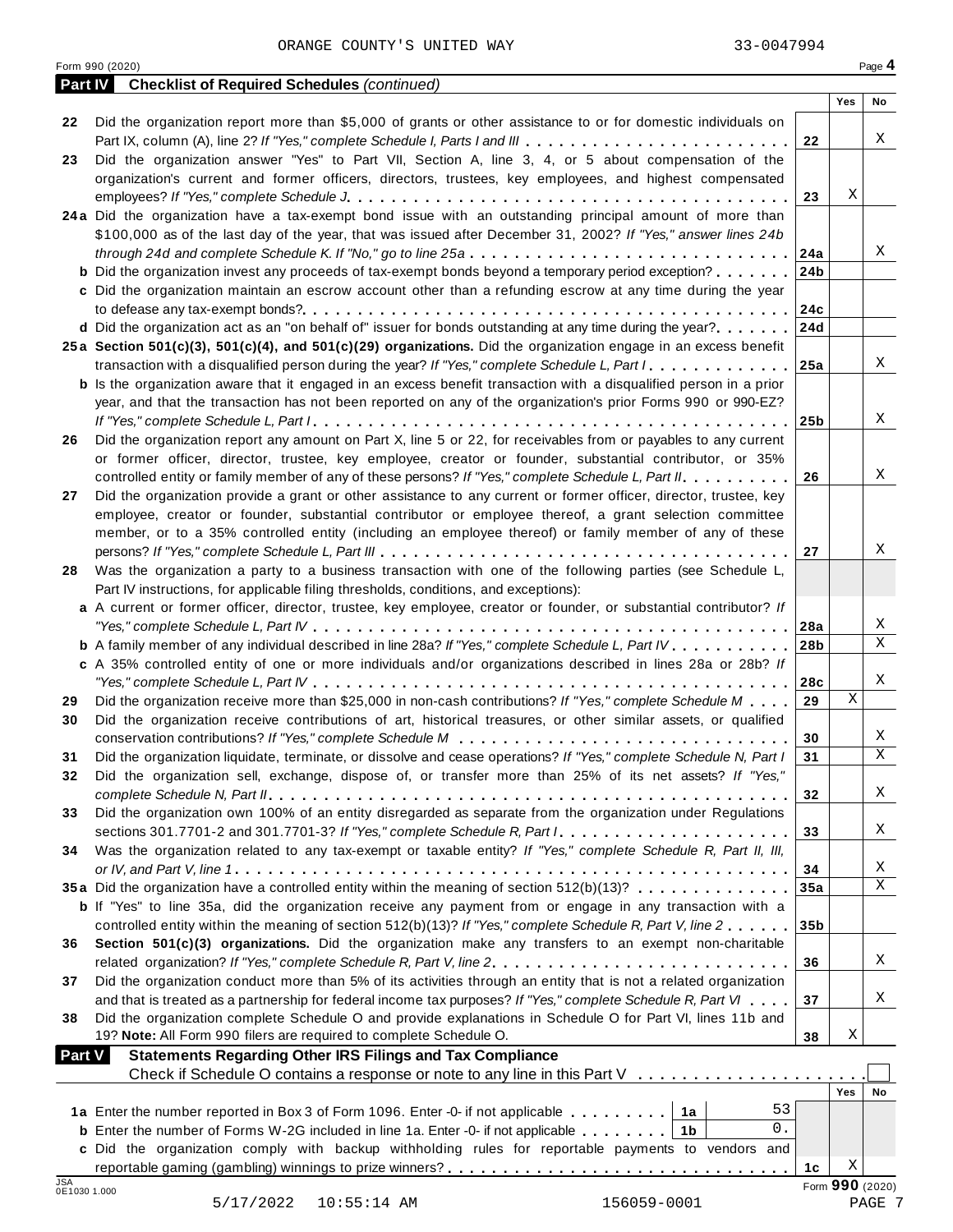Form <sup>990</sup> (2020) Page **5**

| <b>Part V</b> | Statements Regarding Other IRS Filings and Tax Compliance (continued)                                                                        |                 |     |    |
|---------------|----------------------------------------------------------------------------------------------------------------------------------------------|-----------------|-----|----|
|               |                                                                                                                                              |                 | Yes | No |
|               | 2a Enter the number of employees reported on Form W-3, Transmittal of Wage and Tax                                                           |                 |     |    |
|               | 79<br>2a<br>Statements, filed for the calendar year ending with or within the year covered by this return.                                   |                 |     |    |
|               | <b>b</b> If at least one is reported on line 2a, did the organization file all required federal employment tax returns?                      | 2b              | Χ   |    |
|               | Note: If the sum of lines 1a and 2a is greater than 250, you may be required to e-file (see instructions)                                    |                 |     |    |
|               |                                                                                                                                              | 3a              |     | Χ  |
|               | <b>b</b> If "Yes," has it filed a Form 990-T for this year? If "No" to line 3b, provide an explanation on Schedule O                         | 3 <sub>b</sub>  |     |    |
|               | 4a At any time during the calendar year, did the organization have an interest in, or a signature or other authority over,                   |                 |     |    |
|               | a financial account in a foreign country (such as a bank account, securities account, or other financial account)?                           | 4a              |     | Χ  |
|               | <b>b</b> If "Yes," enter the name of the foreign country $\blacktriangleright$                                                               |                 |     |    |
|               | See instructions for filing requirements for FinCEN Form 114, Report of Foreign Bank and Financial Accounts (FBAR).                          |                 |     |    |
|               | 5a Was the organization a party to a prohibited tax shelter transaction at any time during the tax year?                                     | 5a              |     | Χ  |
|               | <b>b</b> Did any taxable party notify the organization that it was or is a party to a prohibited tax shelter transaction?                    | 5b              |     | X  |
|               | c If "Yes" to line 5a or 5b, did the organization file Form 8886-T?                                                                          | 5c              |     |    |
|               | 6a Does the organization have annual gross receipts that are normally greater than \$100,000, and did the                                    |                 |     |    |
|               | organization solicit any contributions that were not tax deductible as charitable contributions?                                             | 6a              |     | Χ  |
|               | <b>b</b> If "Yes," did the organization include with every solicitation an express statement that such contributions or                      |                 |     |    |
|               |                                                                                                                                              | 6b              |     |    |
| 7             | Organizations that may receive deductible contributions under section 170(c).                                                                |                 |     |    |
|               | a Did the organization receive a payment in excess of \$75 made partly as a contribution and partly for goods                                |                 |     |    |
|               |                                                                                                                                              | 7a              |     | Χ  |
|               | <b>b</b> If "Yes," did the organization notify the donor of the value of the goods or services provided?                                     | 7b              |     |    |
|               | c Did the organization sell, exchange, or otherwise dispose of tangible personal property for which it was                                   |                 |     |    |
|               |                                                                                                                                              | 7c              |     | Χ  |
|               |                                                                                                                                              |                 |     |    |
|               | e Did the organization receive any funds, directly or indirectly, to pay premiums on a personal benefit contract?                            | 7e              |     | Χ  |
|               | f Did the organization, during the year, pay premiums, directly or indirectly, on a personal benefit contract?                               | 7f              |     | X  |
|               | g If the organization received a contribution of qualified intellectual property, did the organization file Form 8899 as required?           | 7g              |     |    |
|               | h If the organization received a contribution of cars, boats, airplanes, or other vehicles, did the organization file a Form 1098-C?. .      | 7h              |     |    |
| 8             | Sponsoring organizations maintaining donor advised funds. Did a donor advised fund maintained by the                                         |                 |     |    |
|               | sponsoring organization have excess business holdings at any time during the year?                                                           | 8               |     | Χ  |
| 9             | Sponsoring organizations maintaining donor advised funds.                                                                                    |                 |     |    |
|               | a Did the sponsoring organization make any taxable distributions under section 4966?                                                         | 9a              |     | Χ  |
|               | <b>b</b> Did the sponsoring organization make a distribution to a donor, donor advisor, or related person?                                   | 9b              |     | X  |
| 10            | Section 501(c)(7) organizations. Enter:                                                                                                      |                 |     |    |
|               | 10a<br>a Initiation fees and capital contributions included on Part VIII, line 12                                                            |                 |     |    |
|               | <b>b</b> Gross receipts, included on Form 990, Part VIII, line 12, for public use of club facilities  10b                                    |                 |     |    |
| 11            | Section 501(c)(12) organizations. Enter:                                                                                                     |                 |     |    |
|               | 11a<br><b>a</b> Gross income from members or shareholders                                                                                    |                 |     |    |
|               | <b>b</b> Gross income from other sources (Do not net amounts due or paid to other sources                                                    |                 |     |    |
|               | 11 <sub>b</sub>                                                                                                                              |                 |     |    |
|               | 12a Section 4947(a)(1) non-exempt charitable trusts. Is the organization filing Form 990 in lieu of Form 1041?                               | 12a             |     |    |
|               | 12b<br><b>b</b> If "Yes," enter the amount of tax-exempt interest received or accrued during the year                                        |                 |     |    |
| 13            | Section 501(c)(29) qualified nonprofit health insurance issuers.                                                                             |                 |     |    |
|               | a Is the organization licensed to issue qualified health plans in more than one state?                                                       | 13a             |     |    |
|               | Note: See the instructions for additional information the organization must report on Schedule O.                                            |                 |     |    |
|               | <b>b</b> Enter the amount of reserves the organization is required to maintain by the states in which                                        |                 |     |    |
|               | 13 <sub>b</sub>                                                                                                                              |                 |     |    |
|               | 13c                                                                                                                                          |                 |     |    |
|               | 14a Did the organization receive any payments for indoor tanning services during the tax year?                                               | 14a             |     | Χ  |
|               | <b>b</b> If "Yes," has it filed a Form 720 to report these payments? If "No," provide an explanation on Schedule $0 \cdot \cdot \cdot \cdot$ | 14 <sub>b</sub> |     |    |
| 15            | Is the organization subject to the section 4960 tax on payment(s) of more than \$1,000,000 in remuneration or                                |                 |     |    |
|               |                                                                                                                                              | 15              |     | Χ  |
|               | If "Yes," see instructions and file Form 4720, Schedule N.                                                                                   |                 |     |    |
| 16            | Is the organization an educational institution subject to the section 4968 excise tax on net investment income?                              | 16              |     | Χ  |
|               | If "Yes," complete Form 4720, Schedule O.                                                                                                    |                 |     |    |

Form **990** (2020)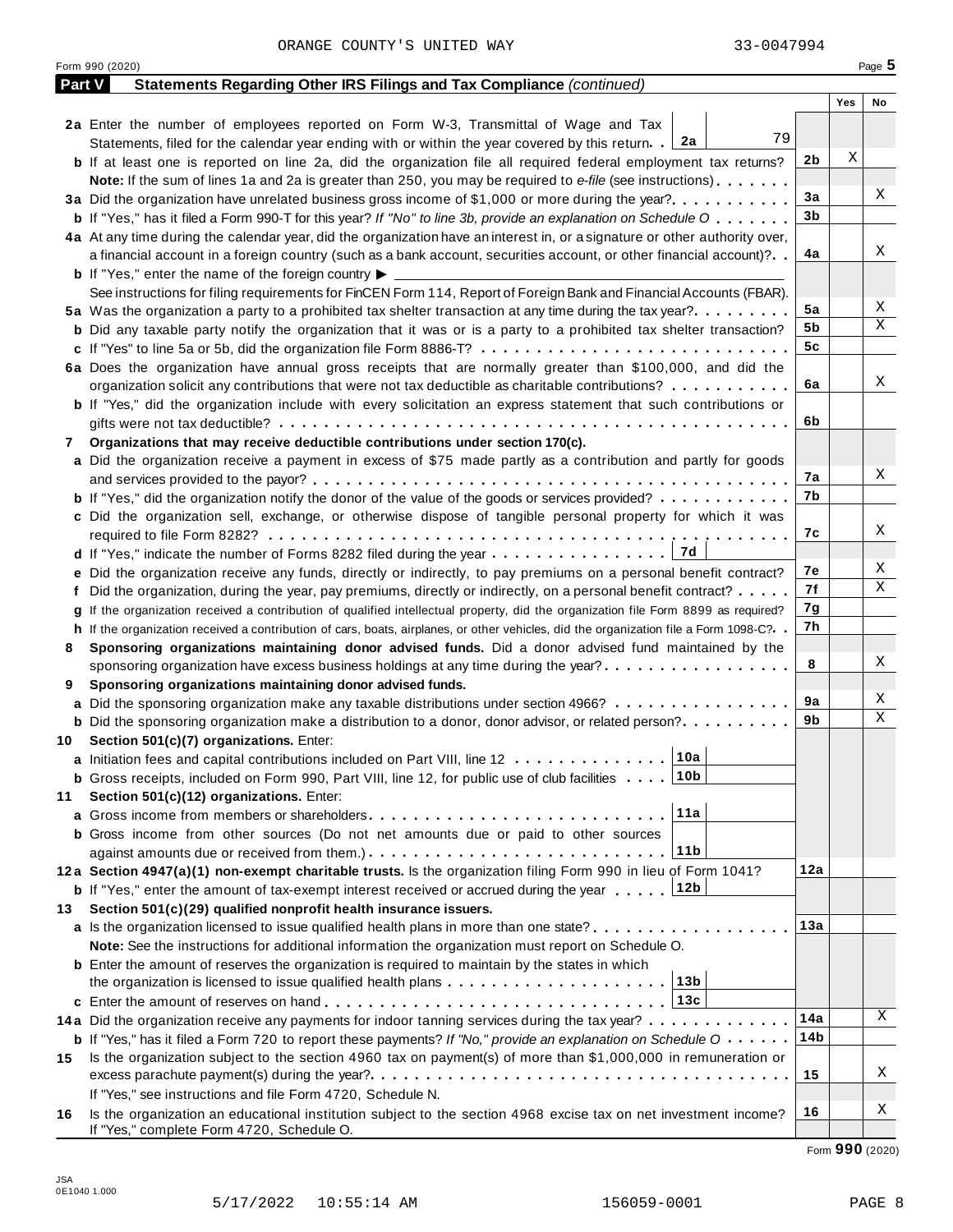|         | 33-0047994<br>ORANGE COUNTY'S UNITED WAY<br>Form 990 (2020)                                                                                                                                                                 |                 |            | Page $6$ |
|---------|-----------------------------------------------------------------------------------------------------------------------------------------------------------------------------------------------------------------------------|-----------------|------------|----------|
| Part VI | Governance, Management, and Disclosure For each "Yes" response to lines 2 through 7b below, and for a "No"                                                                                                                  |                 |            |          |
|         | response to line 8a, 8b, or 10b below, describe the circumstances, processes, or changes on Schedule O. See instructions.                                                                                                   |                 |            |          |
|         |                                                                                                                                                                                                                             |                 |            | X        |
|         | <b>Section A. Governing Body and Management</b>                                                                                                                                                                             |                 | <b>Yes</b> | No       |
|         | 49                                                                                                                                                                                                                          |                 |            |          |
|         | 1a<br>1a Enter the number of voting members of the governing body at the end of the tax year                                                                                                                                |                 |            |          |
|         | If there are material differences in voting rights among members of the governing body, or<br>if the governing body delegated broad authority to an executive committee or similar                                          |                 |            |          |
|         | committée, explain on Schedule O.<br>48                                                                                                                                                                                     |                 |            |          |
|         | 1b<br>Enter the number of voting members included on line 1a, above, who are independent                                                                                                                                    |                 |            |          |
| 2       | Did any officer, director, trustee, or key employee have a family relationship or a business relationship with                                                                                                              | 2               |            | Χ        |
|         |                                                                                                                                                                                                                             |                 |            |          |
| 3       | Did the organization delegate control over management duties customarily performed by or under the direct                                                                                                                   | 3               |            | Χ        |
| 4       | supervision of officers, directors, trustees, or key employees to a management company or other person?<br>Did the organization make any significant changes to its governing documents since the prior Form 990 was filed? | 4               |            | X        |
| 5       | Did the organization become aware during the year of a significant diversion of the organization's assets?                                                                                                                  | 5               |            | Χ        |
| 6       |                                                                                                                                                                                                                             | 6               |            | X        |
| 7a      | Did the organization have members, stockholders, or other persons who had the power to elect or appoint                                                                                                                     |                 |            |          |
|         |                                                                                                                                                                                                                             | 7a              |            | Χ        |
|         | Are any governance decisions of the organization reserved to (or subject to approval by) members,                                                                                                                           |                 |            |          |
|         |                                                                                                                                                                                                                             | 7b              |            | Χ        |
| 8       | Did the organization contemporaneously document the meetings held or written actions undertaken during                                                                                                                      |                 |            |          |
|         | the year by the following:                                                                                                                                                                                                  |                 |            |          |
|         |                                                                                                                                                                                                                             | 8a              | X          |          |
| b       |                                                                                                                                                                                                                             | 8b              | X          |          |
| 9       | Is there any officer, director, trustee, or key employee listed in Part VII, Section A, who cannot be reached at                                                                                                            |                 |            |          |
|         | the organization's mailing address? If "Yes," provide the names and addresses on Schedule O.                                                                                                                                | 9               |            | Χ        |
|         | Section B. Policies (This Section B requests information about policies not required by the Internal Revenue Code.)                                                                                                         |                 |            |          |
|         |                                                                                                                                                                                                                             |                 | Yes        | No       |
|         | 10a Did the organization have local chapters, branches, or affiliates?                                                                                                                                                      | 10a             |            | Χ        |
| b       | If "Yes," did the organization have written policies and procedures governing the activities of such chapters,                                                                                                              |                 |            |          |
|         | affiliates, and branches to ensure their operations are consistent with the organization's exempt purposes?                                                                                                                 | 10 <sub>b</sub> |            |          |
|         | 11a Has the organization provided a complete copy of this Form 990 to all members of its governing body before filing the form?                                                                                             | 11a             | Χ          |          |
|         | <b>b</b> Describe in Schedule O the process, if any, used by the organization to review this Form 990.                                                                                                                      |                 | X          |          |
| 12a     | Did the organization have a written conflict of interest policy? If "No," go to line 13                                                                                                                                     | 12a             |            |          |
|         | <b>b</b> Were officers, directors, or trustees, and key employees required to disclose annually interests that could give                                                                                                   |                 | X          |          |
|         |                                                                                                                                                                                                                             | 12 <sub>b</sub> |            |          |
|         | Did the organization regularly and consistently monitor and enforce compliance with the policy? If "Yes,"                                                                                                                   |                 | X          |          |
|         |                                                                                                                                                                                                                             | 12c<br>13       | X          |          |
| 13      | Did the organization have a written whistleblower policy?                                                                                                                                                                   | 14              | Χ          |          |
| 14      | Did the organization have a written document retention and destruction policy?                                                                                                                                              |                 |            |          |
| 15      | Did the process for determining compensation of the following persons include a review and approval by<br>independent persons, comparability data, and contemporaneous substantiation of the deliberation and decision?     |                 |            |          |
|         | The organization's CEO, Executive Director, or top management official                                                                                                                                                      | 15a             | X          |          |
| b       |                                                                                                                                                                                                                             | 15 <sub>b</sub> | Χ          |          |
|         | If "Yes" to line 15a or 15b, describe the process in Schedule O (see instructions).                                                                                                                                         |                 |            |          |
| 16а     | Did the organization invest in, contribute assets to, or participate in a joint venture or similar arrangement                                                                                                              |                 |            |          |
|         |                                                                                                                                                                                                                             | 16a             |            | Χ        |
|         | <b>b</b> If "Yes," did the organization follow a written policy or procedure requiring the organization to evaluate its                                                                                                     |                 |            |          |
|         | participation in joint venture arrangements under applicable federal tax law, and take steps to safeguard the                                                                                                               |                 |            |          |
|         |                                                                                                                                                                                                                             | 16 <sub>b</sub> |            |          |
|         | <b>Section C. Disclosure</b>                                                                                                                                                                                                |                 |            |          |
| 17      | List the states with which a copy of this Form 990 is required to be filed $\blacktriangleright^{\text{CA}}$ .                                                                                                              |                 |            |          |
| 18      | Section 6104 requires an organization to make its Forms 1023 (1024 or 1024-A, if applicable), 990, and 990-T (Section 501(c)                                                                                                |                 |            |          |
|         | (3)s only) available for public inspection. Indicate how you made these available. Check all that apply.                                                                                                                    |                 |            |          |
|         | Χ<br>Own website<br>Another's website<br>Upon request<br>Other (explain on Schedule O)                                                                                                                                      |                 |            |          |
| 19      | Describe on Schedule O whether (and if so, how) the organization made its governing documents, conflict of interest policy,                                                                                                 |                 |            |          |
|         | and financial statements available to the public during the tax year.                                                                                                                                                       |                 |            |          |
| 20      | State the name, address, and telephone number of the person who possesses the organization's books and records<br>EMILEE TELLO 18012 MITCHELL SOUTH IRVINE, CA 92614                                                        |                 |            |          |

0E1042 1.000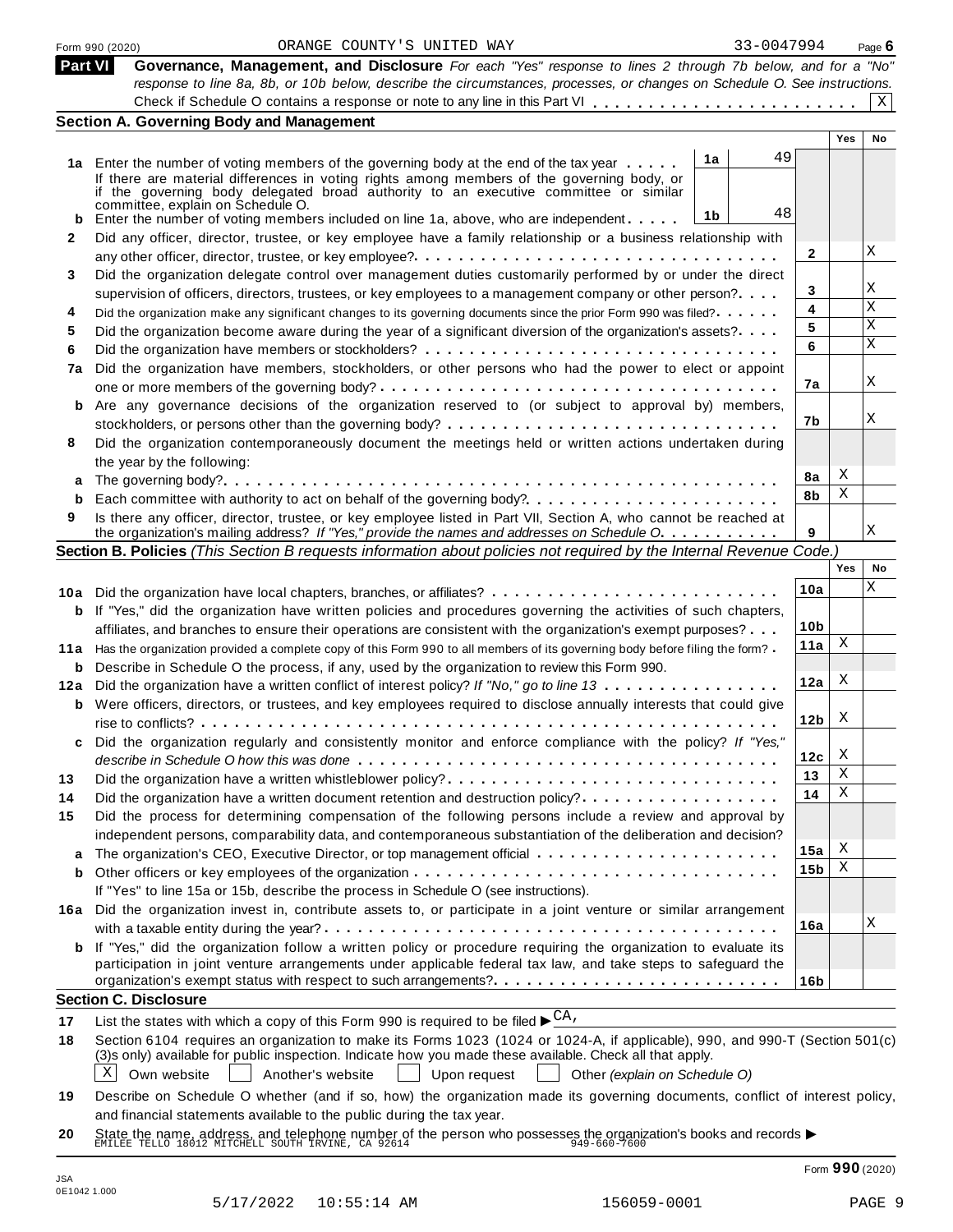| <b>Part VII</b> Compensation of Officers, Directors, Trustees, Key Employees, Highest Compensated Employees, and<br><b>Independent Contractors</b> |  |  |  |  |  |
|----------------------------------------------------------------------------------------------------------------------------------------------------|--|--|--|--|--|
|                                                                                                                                                    |  |  |  |  |  |
| Section A. Officers, Directors, Trustees, Key Employees, and Highest Compensated Employees                                                         |  |  |  |  |  |
| 12 Complete this table for all nersons required to be listed. Report compensation for the calendar year ending with or within the                  |  |  |  |  |  |

table for all persons required to be listed. Report compensation for the calendar year ending with or within the organization's tax year.

anization's lax year.<br>● List all of the organization's **current** officers, directors, trustees (whether individuals or organizations), regardless of amount of<br>nnensation Enter -0- in columns (D) (E) and (E) if no compensa compensation. Enter -0- in columns (D), (E), and (F) if no compensation was paid.

• List all of the organization's current key employees, if any. See instructions for definition of "key employee."

■ List all of the organization's current key employees, if any. See instructions for definition of "key employee."<br>■ List the organization's five current highest compensated employees (other than an officer, director, tru who received reportable compensation (Box 5 of Form W-2 and/or Box 7 of Form 1099-MISC) of more than \$100,000 from the organization and any related organizations. %

List all of the organization's **former** officers, key employees, and highest compensated employees who received more than \$100,000 of reportable compensation from the organization and any related organizations.

% List all of the organization's **former directors or trustees** that received, in the capacity as a former director or trustee of the organization, more than \$10,000 of reportable compensation from the organization and any related organizations. See instructions for the order in which to list the persons above.

Check this box if neither the organization nor any related organization compensated any current officer, director, or trustee.

|                              |                                                                             |                                   |                       |         | (C)          |                                 |        |                                 |                                  |                                                       |
|------------------------------|-----------------------------------------------------------------------------|-----------------------------------|-----------------------|---------|--------------|---------------------------------|--------|---------------------------------|----------------------------------|-------------------------------------------------------|
| (A)                          | (B)                                                                         |                                   |                       |         | Position     | (do not check more than one     |        | (D)                             | (E)                              | (F)                                                   |
| Name and title               | Average<br>hours                                                            |                                   |                       |         |              | box, unless person is both an   |        | Reportable<br>compensation      | Reportable<br>compensation       | <b>Estimated amount</b><br>of other                   |
|                              | per week                                                                    |                                   |                       |         |              | officer and a director/trustee) |        | from the                        | from related                     | compensation                                          |
|                              | (list any<br>hours for<br>related<br>organizations<br>below<br>dotted line) | Individual trustee<br>or director | Institutional trustee | Officer | Key employee | Highest compensated<br>employee | Former | organization<br>(W-2/1099-MISC) | organizations<br>(W-2/1099-MISC) | from the<br>organization and<br>related organizations |
|                              |                                                                             |                                   |                       |         |              |                                 |        |                                 |                                  |                                                       |
| (1) SUSAN B. PARKS           | 37.50                                                                       |                                   |                       |         |              |                                 |        |                                 |                                  |                                                       |
| PRESIDENT, CEO               | 0.                                                                          | X                                 |                       | Χ       |              |                                 |        | 393,551.                        | 0.                               | 15,886.                                               |
| (2) CHRIS TICKNOR            | 37.50                                                                       |                                   |                       |         |              |                                 |        |                                 |                                  |                                                       |
| CHIEF TRANSFORMATION OFFICER | 0.                                                                          |                                   |                       |         | Χ            |                                 |        | 203,160                         | 0.                               | 622.                                                  |
| (3) ROBERT E. KENT           | 37.50                                                                       |                                   |                       |         |              |                                 |        |                                 |                                  |                                                       |
| VP CORPORATE ENGAGEMENT      | 0.                                                                          |                                   |                       |         | X            |                                 |        | 179,940                         | 0.                               | 10,597.                                               |
| (4) EMILEE TELLO             | 37.50                                                                       |                                   |                       |         |              |                                 |        |                                 |                                  |                                                       |
| CHIEF FINANCIAL OFFICER      | 0.                                                                          |                                   |                       | Χ       |              |                                 |        | 166,468                         | 0.                               | 15,024.                                               |
| (5) MIKE GREENE              | 37.50                                                                       |                                   |                       |         |              |                                 |        |                                 |                                  |                                                       |
| VICE PRESIDENT, OPERATIONS   | 0.                                                                          |                                   |                       |         |              | X                               |        | 127,563.                        | 0.                               | 11,254.                                               |
| (6) TAMARA THOMPSON          | 37.50                                                                       |                                   |                       |         |              |                                 |        |                                 |                                  |                                                       |
| VICE PRESIDENT, DEVELOPMENT  | 0.                                                                          |                                   |                       |         |              | Χ                               |        | 123,172                         | 0.                               | 7,336.                                                |
| (7) REBECCA MCKEOWN          | 37.50                                                                       |                                   |                       |         |              |                                 |        |                                 |                                  |                                                       |
| EXECUTIVE DIRECTOR, U2EH     | 0.                                                                          |                                   |                       |         |              | Χ                               |        | 108,303.                        | 0.                               | 10,595.                                               |
| (8) BRENYALE TOOMER-BYAS     | 37.50                                                                       |                                   |                       |         |              |                                 |        |                                 |                                  |                                                       |
| EXECUTIVE DIRECTOR, U4FS     | 0.                                                                          |                                   |                       |         |              | Χ                               |        | 103,847.                        | 0.                               | 7,336.                                                |
| (9) KENNETH F. LICKEL        | 1.00                                                                        |                                   |                       |         |              |                                 |        |                                 |                                  |                                                       |
| DIRECTOR                     | 0.                                                                          | Χ                                 |                       |         |              |                                 |        | 0                               | 0                                | 0.                                                    |
| (10) MICHAEL M. RUANE        | 1.00                                                                        |                                   |                       |         |              |                                 |        |                                 |                                  |                                                       |
| <b>DIRECTOR</b>              | 0.                                                                          | $\mathbf X$                       |                       |         |              |                                 |        | 0                               | $\mathbf 0$                      | 0.                                                    |
| (11) ERNEST SCHROEDER        | 1.00                                                                        |                                   |                       |         |              |                                 |        |                                 |                                  |                                                       |
| <b>DIRECTOR</b>              | 0.                                                                          | Χ                                 |                       |         |              |                                 |        | 0                               | 0.                               | 0.                                                    |
| (12) SUZANNE FRADETTE        | 1.00                                                                        |                                   |                       |         |              |                                 |        |                                 |                                  |                                                       |
| TREASURER, DIRECTOR          | 0.                                                                          | X                                 |                       | Χ       |              |                                 |        | 0                               | 0.                               | 0.                                                    |
| (13) ANTONELLA CASTRO        | 1.00                                                                        |                                   |                       |         |              |                                 |        |                                 |                                  |                                                       |
| <b>DIRECTOR</b>              | 0.                                                                          | X                                 |                       |         |              |                                 |        | 0                               | $\mathsf{O}$ .                   | 0.                                                    |
| (14) TIM S. CLYDE            | 1.00                                                                        |                                   |                       |         |              |                                 |        |                                 |                                  |                                                       |
| SECRETARY, DIRECTOR          | 0.                                                                          | X                                 |                       | X       |              |                                 |        | 0.                              | 0.                               | 0.                                                    |

Form **990** (2020)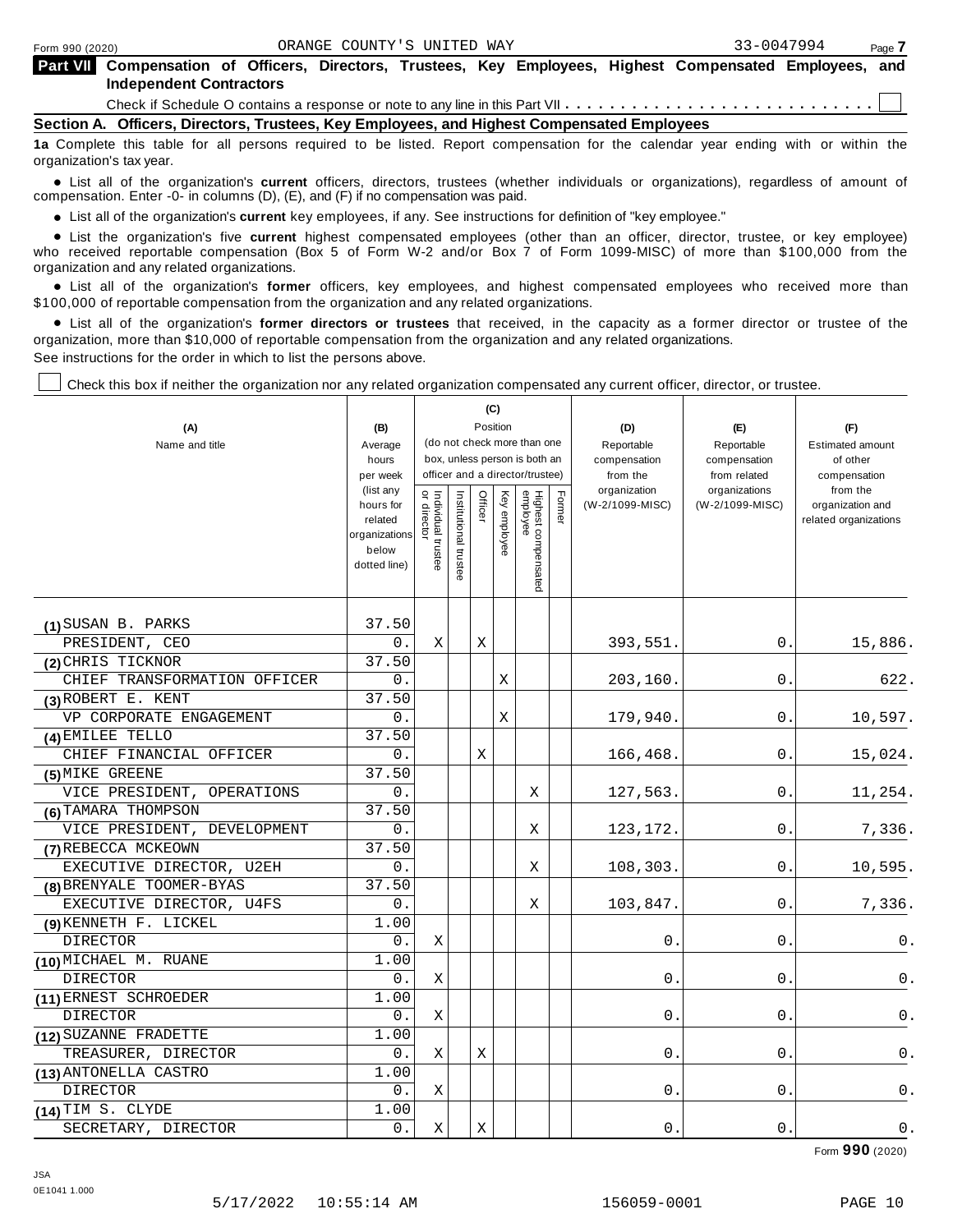| Form 990 (2020) |  |
|-----------------|--|
|-----------------|--|

|      | (A)<br>Name and title                                                                                                                                                                                                                                                                                  | (B)<br>Average<br>hours per<br>week (list any<br>hours for |                                           |                       |         | (C)<br>Position | (do not check more than one<br>box, unless person is both an<br>officer and a director/trustee) |        | (D)<br>Reportable<br>compensation<br>from<br>the | (E)<br>Reportable<br>compensation from<br>related<br>organizations |                     | (F)<br>Estimated<br>amount of<br>other<br>compensation   |     |
|------|--------------------------------------------------------------------------------------------------------------------------------------------------------------------------------------------------------------------------------------------------------------------------------------------------------|------------------------------------------------------------|-------------------------------------------|-----------------------|---------|-----------------|-------------------------------------------------------------------------------------------------|--------|--------------------------------------------------|--------------------------------------------------------------------|---------------------|----------------------------------------------------------|-----|
|      |                                                                                                                                                                                                                                                                                                        | related<br>organizations<br>below dotted<br>line)          | <br>  Individual trustee<br>  or director | Institutional trustee | Officer | Key employee    | Highest compensated<br>employee                                                                 | Former | organization<br>(W-2/1099-MISC)                  | (W-2/1099-MISC)                                                    |                     | from the<br>organization<br>and related<br>organizations |     |
| (15) | TAM NGUYEN                                                                                                                                                                                                                                                                                             | 1.00                                                       |                                           |                       |         |                 |                                                                                                 |        |                                                  |                                                                    |                     |                                                          |     |
|      | VICE CHAIR, DIRECTOR                                                                                                                                                                                                                                                                                   | 0.                                                         | Χ                                         |                       | Χ       |                 |                                                                                                 |        | 0                                                | 0.                                                                 |                     |                                                          | 0.  |
|      | 16) ASHLEIGH AITKEN                                                                                                                                                                                                                                                                                    | 1.00                                                       |                                           |                       |         |                 |                                                                                                 |        |                                                  |                                                                    |                     |                                                          |     |
|      | <b>DIRECTOR</b>                                                                                                                                                                                                                                                                                        | 0.                                                         | Χ                                         |                       |         |                 |                                                                                                 |        | 0                                                | 0.                                                                 |                     |                                                          | 0.  |
|      | 17) STEVEN D. ALLISON                                                                                                                                                                                                                                                                                  | 1.00                                                       |                                           |                       |         |                 |                                                                                                 |        |                                                  |                                                                    |                     |                                                          |     |
|      | <b>DIRECTOR</b>                                                                                                                                                                                                                                                                                        | 0.                                                         | Χ                                         |                       |         |                 |                                                                                                 |        | 0                                                | 0.                                                                 |                     |                                                          | 0.  |
|      | 18) BEN ALVARADO                                                                                                                                                                                                                                                                                       | 1.00                                                       |                                           |                       |         |                 |                                                                                                 |        |                                                  |                                                                    |                     |                                                          |     |
|      | <b>DIRECTOR</b><br>(19) CHARLES ANTIS                                                                                                                                                                                                                                                                  | 0.<br>1.00                                                 | Χ                                         |                       |         |                 |                                                                                                 |        | 0                                                | 0.                                                                 |                     |                                                          | 0.  |
|      | DIRECTOR                                                                                                                                                                                                                                                                                               | 0.                                                         |                                           |                       |         |                 |                                                                                                 |        |                                                  | 0.                                                                 |                     |                                                          | 0.  |
|      | 20) LAWRENCE R. ARMSTRONG                                                                                                                                                                                                                                                                              | 1.00                                                       | Χ                                         |                       |         |                 |                                                                                                 |        | 0                                                |                                                                    |                     |                                                          |     |
|      | DIRECTOR                                                                                                                                                                                                                                                                                               | 0.                                                         |                                           |                       |         |                 |                                                                                                 |        | 0                                                | 0.                                                                 |                     |                                                          |     |
|      | 21) SHIRIN BEHZADI                                                                                                                                                                                                                                                                                     | 1.00                                                       | Χ                                         |                       |         |                 |                                                                                                 |        |                                                  |                                                                    |                     |                                                          | 0.  |
|      | <b>DIRECTOR</b>                                                                                                                                                                                                                                                                                        | 0.                                                         | Χ                                         |                       |         |                 |                                                                                                 |        | 0                                                | 0.                                                                 |                     |                                                          | 0.  |
|      | 22) SHERRI BOVINO                                                                                                                                                                                                                                                                                      | 1.00                                                       |                                           |                       |         |                 |                                                                                                 |        |                                                  |                                                                    |                     |                                                          |     |
|      | DIRECTOR                                                                                                                                                                                                                                                                                               | 0.                                                         | Χ                                         |                       |         |                 |                                                                                                 |        | 0                                                | 0.                                                                 |                     |                                                          |     |
|      | 23) NICOLE CARRILLO HALL                                                                                                                                                                                                                                                                               | 1.00                                                       |                                           |                       |         |                 |                                                                                                 |        |                                                  |                                                                    |                     |                                                          |     |
|      | DIRECTOR                                                                                                                                                                                                                                                                                               | 0.                                                         | Χ                                         |                       |         |                 |                                                                                                 |        | 0                                                | 0.                                                                 |                     |                                                          | 0.  |
|      | 24) MARK CLEMENS                                                                                                                                                                                                                                                                                       | 1.00                                                       |                                           |                       |         |                 |                                                                                                 |        |                                                  |                                                                    |                     |                                                          |     |
|      | <b>DIRECTOR</b>                                                                                                                                                                                                                                                                                        | $0$ .                                                      | Χ                                         |                       |         |                 |                                                                                                 |        | 0                                                | 0.                                                                 |                     |                                                          |     |
|      | 25) GINA CORDERO                                                                                                                                                                                                                                                                                       | 1.00                                                       |                                           |                       |         |                 |                                                                                                 |        |                                                  |                                                                    |                     |                                                          |     |
|      | <b>DIRECTOR</b>                                                                                                                                                                                                                                                                                        | 0.                                                         | Χ                                         |                       |         |                 |                                                                                                 |        | $\Omega$                                         | $0$ .                                                              |                     |                                                          |     |
|      | 1b Sub-total                                                                                                                                                                                                                                                                                           |                                                            |                                           |                       |         |                 |                                                                                                 |        | 1,406,004                                        |                                                                    | 0                   | 78,650.                                                  |     |
|      | .<br>c Total from continuation sheets to Part VII, Section A                                                                                                                                                                                                                                           |                                                            |                                           |                       |         |                 |                                                                                                 |        | $\mathbf{0}$                                     |                                                                    | 0                   |                                                          | 0.  |
|      |                                                                                                                                                                                                                                                                                                        |                                                            |                                           |                       |         |                 |                                                                                                 |        | 1,406,004.                                       |                                                                    | 0                   | 78,650.                                                  |     |
|      | 2 Total number of individuals (including but not limited to those listed above) who received more than \$100,000 of<br>reportable compensation from the organization ▶                                                                                                                                 |                                                            |                                           | 8                     |         |                 |                                                                                                 |        |                                                  |                                                                    |                     | <b>Yes</b>                                               | No. |
| 3    | Did the organization list any former officer, director, or trustee, key employee, or highest compensated<br>employee on line 1a? If "Yes," complete Schedule J for such individual                                                                                                                     |                                                            |                                           |                       |         |                 |                                                                                                 |        |                                                  |                                                                    | 3                   |                                                          | X   |
| 4    | For any individual listed on line 1a, is the sum of reportable compensation and other compensation from the<br>organization and related organizations greater than \$150,000? If "Yes," complete Schedule J for such                                                                                   |                                                            |                                           |                       |         |                 |                                                                                                 |        |                                                  |                                                                    | 4                   | Χ                                                        |     |
| 5.   | Did any person listed on line 1a receive or accrue compensation from any unrelated organization or individual<br>for services rendered to the organization? If "Yes," complete Schedule J for such person                                                                                              |                                                            |                                           |                       |         |                 |                                                                                                 |        |                                                  |                                                                    | 5                   |                                                          | X   |
| 1.   | <b>Section B. Independent Contractors</b><br>Complete this table for your five highest compensated independent contractors that received more than \$100,000 of<br>compensation from the organization. Report compensation for the calendar year ending with or within the organization's tax<br>year. |                                                            |                                           |                       |         |                 |                                                                                                 |        |                                                  |                                                                    |                     |                                                          |     |
|      | (A)<br>Name and business address                                                                                                                                                                                                                                                                       |                                                            |                                           |                       |         |                 |                                                                                                 |        | (B)<br>Description of services                   |                                                                    | (C)<br>Compensation |                                                          |     |
|      | ATTACHMENT 2                                                                                                                                                                                                                                                                                           |                                                            |                                           |                       |         |                 |                                                                                                 |        |                                                  |                                                                    |                     |                                                          |     |
|      |                                                                                                                                                                                                                                                                                                        |                                                            |                                           |                       |         |                 |                                                                                                 |        |                                                  |                                                                    |                     |                                                          |     |
|      |                                                                                                                                                                                                                                                                                                        |                                                            |                                           |                       |         |                 |                                                                                                 |        |                                                  |                                                                    |                     |                                                          |     |

**2** Total number of independent contractors (including but not limited to those listed above) who received more than \$100,000 in compensation from the organization  $\blacktriangleright$  1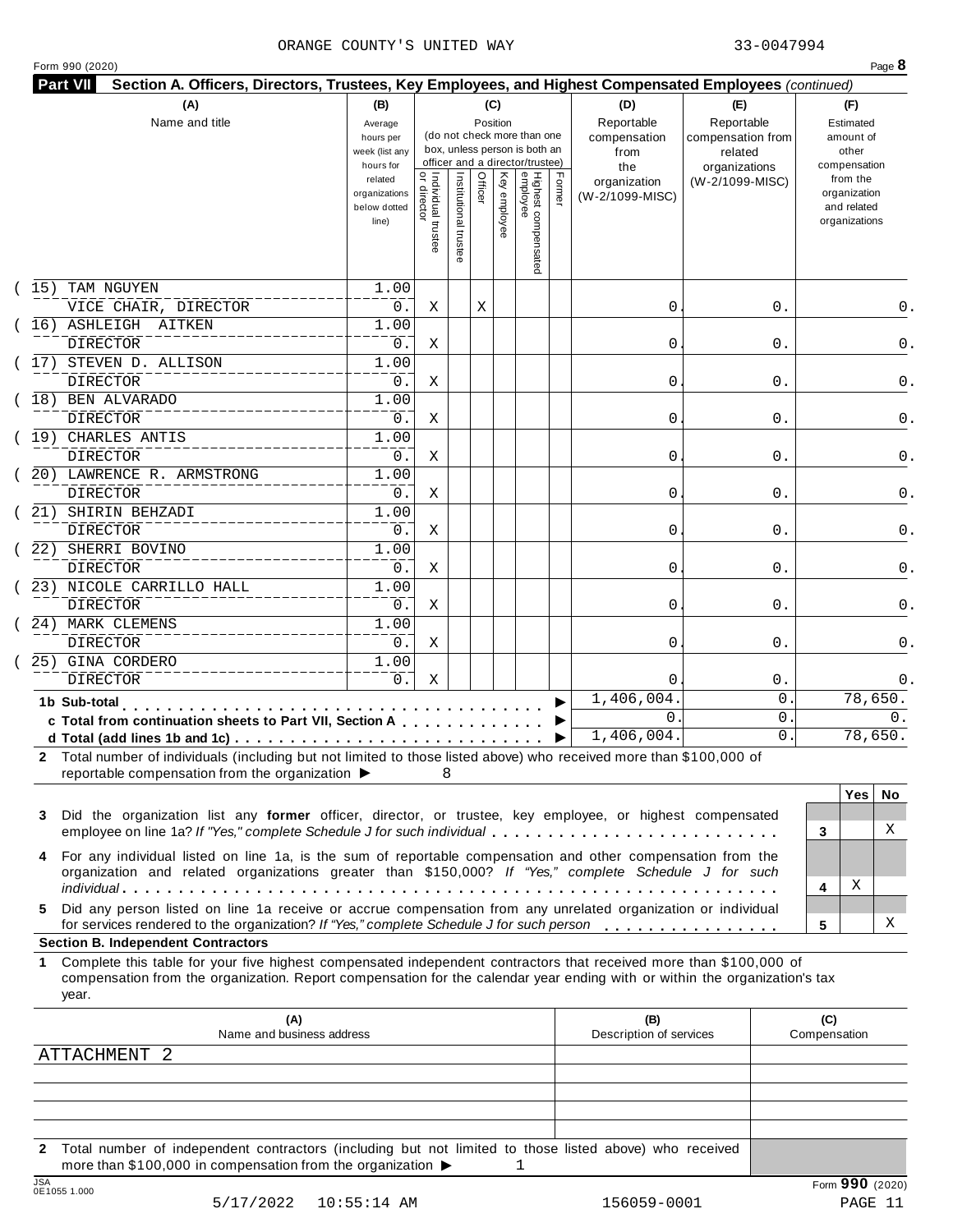| Form 990 (2020) |  |
|-----------------|--|
|-----------------|--|

| (A)                                                      | Name and title                                                                                                                                                                                                                                                                                    | (B)<br>Average<br>hours per<br>week (list any<br>hours for |                                           |                       | (C)     | Position     | (do not check more than one<br>box, unless person is both an<br>officer and a director/trustee) |        | (D)<br>Reportable<br>compensation<br>from<br>the | (E)<br>Reportable<br>compensation from<br>related<br>organizations | (F)<br>Estimated<br>amount of<br>other<br>compensation   |
|----------------------------------------------------------|---------------------------------------------------------------------------------------------------------------------------------------------------------------------------------------------------------------------------------------------------------------------------------------------------|------------------------------------------------------------|-------------------------------------------|-----------------------|---------|--------------|-------------------------------------------------------------------------------------------------|--------|--------------------------------------------------|--------------------------------------------------------------------|----------------------------------------------------------|
|                                                          |                                                                                                                                                                                                                                                                                                   | related<br>organizations<br>below dotted<br>line)          | <br>  Individual trustee<br>  or director | Institutional trustee | Officer | Key employee | Highest compensated<br>employee                                                                 | Former | organization<br>(W-2/1099-MISC)                  | (W-2/1099-MISC)                                                    | from the<br>organization<br>and related<br>organizations |
| 26) MARTHA V. DANIEL                                     |                                                                                                                                                                                                                                                                                                   | 1.00                                                       |                                           |                       |         |              |                                                                                                 |        |                                                  |                                                                    |                                                          |
| DIRECTOR<br>27) DILANTHI DE ALWIS                        |                                                                                                                                                                                                                                                                                                   | 0.<br>1.00                                                 | Χ                                         |                       |         |              |                                                                                                 |        | 0                                                | 0.                                                                 | 0.                                                       |
| <b>DIRECTOR</b>                                          |                                                                                                                                                                                                                                                                                                   | 0.                                                         | Χ                                         |                       |         |              |                                                                                                 |        | 0                                                | 0.                                                                 | 0.                                                       |
| 28) DIANE BROOKS DIXON                                   |                                                                                                                                                                                                                                                                                                   | 1.00                                                       |                                           |                       |         |              |                                                                                                 |        |                                                  |                                                                    |                                                          |
| <b>DIRECTOR</b>                                          |                                                                                                                                                                                                                                                                                                   | 0.                                                         | Χ                                         |                       |         |              |                                                                                                 |        | 0                                                | 0.                                                                 | 0.                                                       |
| 29) ADRIAN S. GRIGGS                                     |                                                                                                                                                                                                                                                                                                   | 1.00                                                       |                                           |                       |         |              |                                                                                                 |        |                                                  |                                                                    |                                                          |
| <b>DIRECTOR</b>                                          |                                                                                                                                                                                                                                                                                                   | 0.                                                         | Χ                                         |                       |         |              |                                                                                                 |        | 0                                                | 0.                                                                 |                                                          |
| 30) JEFF HITTENBERGER                                    |                                                                                                                                                                                                                                                                                                   | 1.00                                                       |                                           |                       |         |              |                                                                                                 |        |                                                  |                                                                    |                                                          |
| <b>DIRECTOR</b>                                          |                                                                                                                                                                                                                                                                                                   | 0.                                                         | Χ                                         |                       |         |              |                                                                                                 |        | 0                                                | 0.                                                                 |                                                          |
| (31) JAMES JOHNSON, JR.                                  |                                                                                                                                                                                                                                                                                                   | 1.00                                                       |                                           |                       |         |              |                                                                                                 |        |                                                  |                                                                    |                                                          |
| <b>DIRECTOR</b>                                          |                                                                                                                                                                                                                                                                                                   | 0.                                                         | Χ                                         |                       |         |              |                                                                                                 |        | 0                                                | 0.                                                                 |                                                          |
| 32) MICHAEL A. JOHNSON                                   |                                                                                                                                                                                                                                                                                                   | 1.00                                                       |                                           |                       |         |              |                                                                                                 |        |                                                  |                                                                    |                                                          |
| <b>DIRECTOR</b>                                          |                                                                                                                                                                                                                                                                                                   | 0.                                                         | X                                         |                       |         |              |                                                                                                 |        | 0                                                | 0.                                                                 |                                                          |
| (33) JACQUELINE A. BRYA KELLEY                           |                                                                                                                                                                                                                                                                                                   | 1.00                                                       |                                           |                       |         |              |                                                                                                 |        |                                                  |                                                                    |                                                          |
| <b>DIRECTOR</b>                                          |                                                                                                                                                                                                                                                                                                   | 0.                                                         | Χ                                         |                       |         |              |                                                                                                 |        | 0                                                | 0.                                                                 |                                                          |
| 34) KEITH KOBATA                                         |                                                                                                                                                                                                                                                                                                   | 1.00                                                       |                                           |                       |         |              |                                                                                                 |        |                                                  |                                                                    |                                                          |
| DIRECTOR<br>35) NANDA KUMAR CHERUVATATH                  |                                                                                                                                                                                                                                                                                                   | 0.<br>1.00                                                 | Χ                                         |                       |         |              |                                                                                                 |        | 0                                                | 0.                                                                 |                                                          |
| <b>DIRECTOR</b>                                          |                                                                                                                                                                                                                                                                                                   | $0$ .                                                      | Χ                                         |                       |         |              |                                                                                                 |        | 0                                                | 0.                                                                 |                                                          |
| 36) ROBERT LAMBERT                                       |                                                                                                                                                                                                                                                                                                   | 1.00                                                       |                                           |                       |         |              |                                                                                                 |        |                                                  |                                                                    |                                                          |
| <b>DIRECTOR</b>                                          |                                                                                                                                                                                                                                                                                                   | $0$ .                                                      | Χ                                         |                       |         |              |                                                                                                 |        | 0                                                | $0$ .                                                              |                                                          |
| 1b Sub-total                                             |                                                                                                                                                                                                                                                                                                   |                                                            |                                           |                       |         |              |                                                                                                 |        | 0                                                | $\mathbf{0}$                                                       | 0.                                                       |
|                                                          | and a series and a<br>c Total from continuation sheets to Part VII, Section A<br>2 Total number of individuals (including but not limited to those listed above) who received more than \$100,000 of                                                                                              |                                                            |                                           |                       |         |              |                                                                                                 |        |                                                  |                                                                    |                                                          |
|                                                          | reportable compensation from the organization ▶                                                                                                                                                                                                                                                   |                                                            | 8                                         |                       |         |              |                                                                                                 |        |                                                  |                                                                    | <b>Yes</b><br>No.                                        |
| 3                                                        | Did the organization list any former officer, director, or trustee, key employee, or highest compensated<br>employee on line 1a? If "Yes," complete Schedule J for such individual<br>For any individual listed on line 1a, is the sum of reportable compensation and other compensation from the |                                                            |                                           |                       |         |              |                                                                                                 |        |                                                  |                                                                    | X<br>3                                                   |
| 4                                                        | organization and related organizations greater than \$150,000? If "Yes," complete Schedule J for such                                                                                                                                                                                             |                                                            |                                           |                       |         |              |                                                                                                 |        |                                                  |                                                                    | Χ<br>4                                                   |
| 5.                                                       | Did any person listed on line 1a receive or accrue compensation from any unrelated organization or individual<br>for services rendered to the organization? If "Yes," complete Schedule J for such person                                                                                         |                                                            |                                           |                       |         |              |                                                                                                 |        |                                                  |                                                                    | х<br>5                                                   |
| <b>Section B. Independent Contractors</b><br>1.<br>year. | Complete this table for your five highest compensated independent contractors that received more than \$100,000 of<br>compensation from the organization. Report compensation for the calendar year ending with or within the organization's tax                                                  |                                                            |                                           |                       |         |              |                                                                                                 |        |                                                  |                                                                    |                                                          |
|                                                          | (A)<br>Name and business address                                                                                                                                                                                                                                                                  |                                                            |                                           |                       |         |              |                                                                                                 |        | (B)<br>Description of services                   |                                                                    | (C)<br>Compensation                                      |
|                                                          |                                                                                                                                                                                                                                                                                                   |                                                            |                                           |                       |         |              |                                                                                                 |        |                                                  |                                                                    |                                                          |
|                                                          |                                                                                                                                                                                                                                                                                                   |                                                            |                                           |                       |         |              |                                                                                                 |        |                                                  |                                                                    |                                                          |

**2** Total number of independent contractors (including but not limited to those listed above) who received more than \$100,000 in compensation from the organization  $\blacktriangleright$ <br>  $\frac{\text{JSA}}{0.61055 1.000}$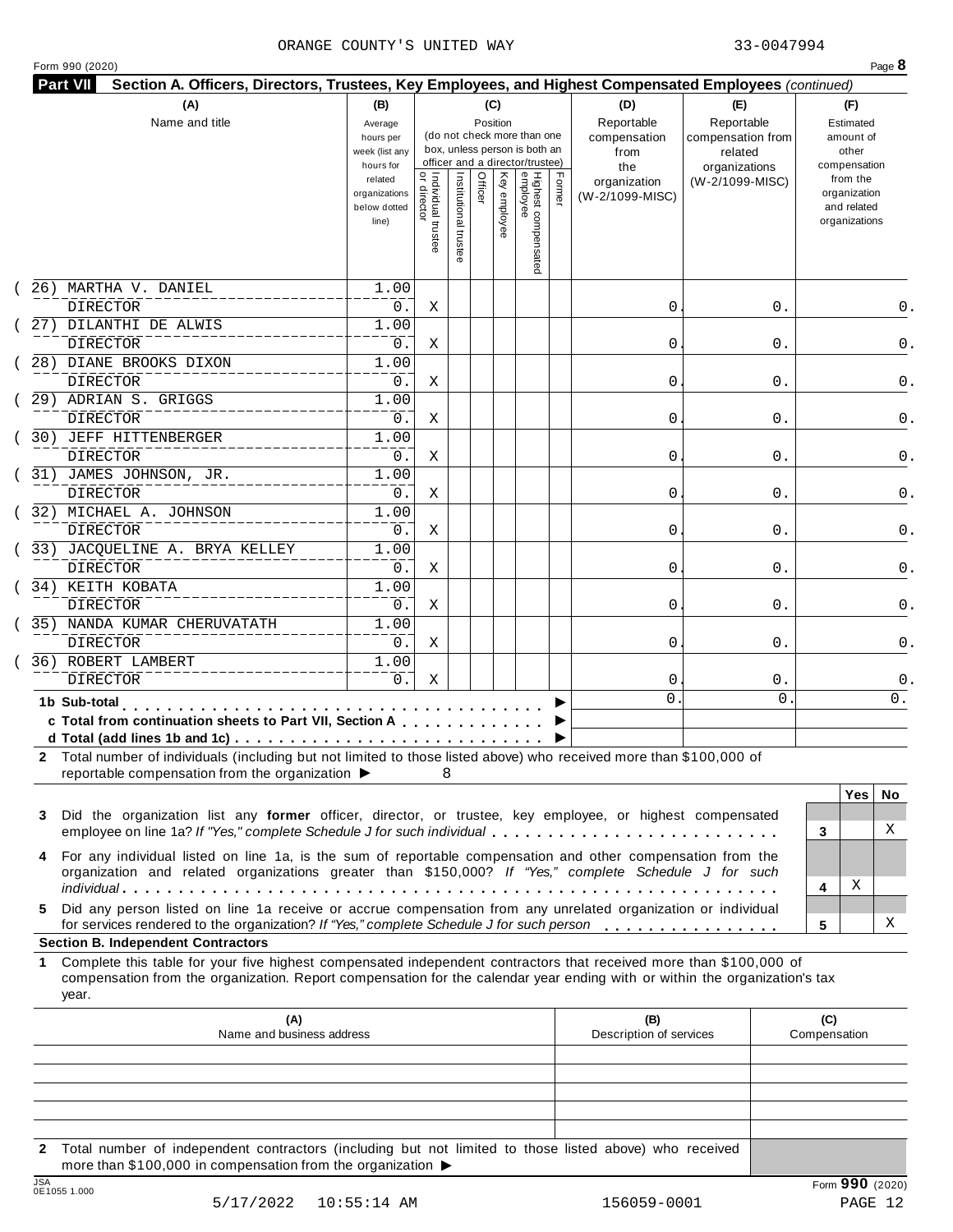| organizations<br>the<br>  Individual trustee<br>  or director<br>Highest compensated<br>employee<br>Institutional trustee<br>Officer<br>Key employee<br>Former<br>from the<br>related<br>(W-2/1099-MISC)<br>organization<br>organization<br>organizations<br>(W-2/1099-MISC)<br>and related<br>below dotted<br>organizations<br>line)<br>IAN LEISEGANG<br>1.00<br><b>DIRECTOR</b><br>0.<br>0<br>0.<br>Χ<br>38) LISA LOCKLEAR<br>1.00<br><b>DIRECTOR</b><br>0.<br>Χ<br>0<br>0.<br>39) PAULA MATTSON<br>1.00<br><b>DIRECTOR</b><br>0.<br>Χ<br>0<br>0.<br>40) HENRY MENDOZA<br>1.00<br><b>DIRECTOR</b><br>0.<br>0<br>Χ<br>0.<br>41) JOE NUZZOLESE<br>1.00<br><b>DIRECTOR</b><br>0.<br>0<br>Χ<br>0.<br>42) ADEY NYAMATHI<br>1.00<br><b>DIRECTOR</b><br>0.<br>Χ<br>0<br>0.<br>43) MAGGIE O'SULLIVAN<br>1.00<br><b>DIRECTOR</b><br>0.<br>Χ<br>0<br>0.<br>44) BILL PEDIGO<br>1.00<br><b>DIRECTOR</b><br>0.<br>0<br>Χ<br>0.<br>45) ROBBIN NARIKE PRECIADO<br>1.00<br>DIRECTOR<br>0.<br>0<br>Χ<br>0.<br>46) JAMES SCHEINKMAN<br>1.00<br><b>DIRECTOR</b><br>0.<br>X<br>0<br>0.<br>47) DAVID SCHIEGOLEIT (OUTGOING)<br>1.00<br><b>DIRECTOR</b><br>0.<br>Χ<br>0<br>$0$ .<br>0<br>$\mathbf{0}$<br>1b Sub-total<br>.<br>c Total from continuation sheets to Part VII, Section A<br>2 Total number of individuals (including but not limited to those listed above) who received more than \$100,000 of<br>reportable compensation from the organization ▶<br>8<br><b>Yes</b><br>Did the organization list any former officer, director, or trustee, key employee, or highest compensated<br>3<br>employee on line 1a? If "Yes," complete Schedule J for such individual<br>3<br>For any individual listed on line 1a, is the sum of reportable compensation and other compensation from the<br>4<br>organization and related organizations greater than \$150,000? If "Yes," complete Schedule J for such<br>Χ<br>4<br>Did any person listed on line 1a receive or accrue compensation from any unrelated organization or individual<br>5.<br>for services rendered to the organization? If "Yes," complete Schedule J for such person<br>5<br><b>Section B. Independent Contractors</b><br>Complete this table for your five highest compensated independent contractors that received more than \$100,000 of<br>1.<br>compensation from the organization. Report compensation for the calendar year ending with or within the organization's tax<br>year.<br>(A)<br>(B)<br>(C)<br>Name and business address<br>Description of services<br>Compensation | 37) |  |  |  |  |  |     |
|--------------------------------------------------------------------------------------------------------------------------------------------------------------------------------------------------------------------------------------------------------------------------------------------------------------------------------------------------------------------------------------------------------------------------------------------------------------------------------------------------------------------------------------------------------------------------------------------------------------------------------------------------------------------------------------------------------------------------------------------------------------------------------------------------------------------------------------------------------------------------------------------------------------------------------------------------------------------------------------------------------------------------------------------------------------------------------------------------------------------------------------------------------------------------------------------------------------------------------------------------------------------------------------------------------------------------------------------------------------------------------------------------------------------------------------------------------------------------------------------------------------------------------------------------------------------------------------------------------------------------------------------------------------------------------------------------------------------------------------------------------------------------------------------------------------------------------------------------------------------------------------------------------------------------------------------------------------------------------------------------------------------------------------------------------------------------------------------------------------------------------------------------------------------------------------------------------------------------------------------------------------------------------------------------------------------------------------------------------------------------------------------------------------------------------------------------------------------------------------------------------------------------------------------|-----|--|--|--|--|--|-----|
|                                                                                                                                                                                                                                                                                                                                                                                                                                                                                                                                                                                                                                                                                                                                                                                                                                                                                                                                                                                                                                                                                                                                                                                                                                                                                                                                                                                                                                                                                                                                                                                                                                                                                                                                                                                                                                                                                                                                                                                                                                                                                                                                                                                                                                                                                                                                                                                                                                                                                                                                            |     |  |  |  |  |  |     |
|                                                                                                                                                                                                                                                                                                                                                                                                                                                                                                                                                                                                                                                                                                                                                                                                                                                                                                                                                                                                                                                                                                                                                                                                                                                                                                                                                                                                                                                                                                                                                                                                                                                                                                                                                                                                                                                                                                                                                                                                                                                                                                                                                                                                                                                                                                                                                                                                                                                                                                                                            |     |  |  |  |  |  |     |
|                                                                                                                                                                                                                                                                                                                                                                                                                                                                                                                                                                                                                                                                                                                                                                                                                                                                                                                                                                                                                                                                                                                                                                                                                                                                                                                                                                                                                                                                                                                                                                                                                                                                                                                                                                                                                                                                                                                                                                                                                                                                                                                                                                                                                                                                                                                                                                                                                                                                                                                                            |     |  |  |  |  |  | 0.  |
|                                                                                                                                                                                                                                                                                                                                                                                                                                                                                                                                                                                                                                                                                                                                                                                                                                                                                                                                                                                                                                                                                                                                                                                                                                                                                                                                                                                                                                                                                                                                                                                                                                                                                                                                                                                                                                                                                                                                                                                                                                                                                                                                                                                                                                                                                                                                                                                                                                                                                                                                            |     |  |  |  |  |  | 0.  |
|                                                                                                                                                                                                                                                                                                                                                                                                                                                                                                                                                                                                                                                                                                                                                                                                                                                                                                                                                                                                                                                                                                                                                                                                                                                                                                                                                                                                                                                                                                                                                                                                                                                                                                                                                                                                                                                                                                                                                                                                                                                                                                                                                                                                                                                                                                                                                                                                                                                                                                                                            |     |  |  |  |  |  |     |
|                                                                                                                                                                                                                                                                                                                                                                                                                                                                                                                                                                                                                                                                                                                                                                                                                                                                                                                                                                                                                                                                                                                                                                                                                                                                                                                                                                                                                                                                                                                                                                                                                                                                                                                                                                                                                                                                                                                                                                                                                                                                                                                                                                                                                                                                                                                                                                                                                                                                                                                                            |     |  |  |  |  |  | 0.  |
|                                                                                                                                                                                                                                                                                                                                                                                                                                                                                                                                                                                                                                                                                                                                                                                                                                                                                                                                                                                                                                                                                                                                                                                                                                                                                                                                                                                                                                                                                                                                                                                                                                                                                                                                                                                                                                                                                                                                                                                                                                                                                                                                                                                                                                                                                                                                                                                                                                                                                                                                            |     |  |  |  |  |  |     |
|                                                                                                                                                                                                                                                                                                                                                                                                                                                                                                                                                                                                                                                                                                                                                                                                                                                                                                                                                                                                                                                                                                                                                                                                                                                                                                                                                                                                                                                                                                                                                                                                                                                                                                                                                                                                                                                                                                                                                                                                                                                                                                                                                                                                                                                                                                                                                                                                                                                                                                                                            |     |  |  |  |  |  | 0.  |
|                                                                                                                                                                                                                                                                                                                                                                                                                                                                                                                                                                                                                                                                                                                                                                                                                                                                                                                                                                                                                                                                                                                                                                                                                                                                                                                                                                                                                                                                                                                                                                                                                                                                                                                                                                                                                                                                                                                                                                                                                                                                                                                                                                                                                                                                                                                                                                                                                                                                                                                                            |     |  |  |  |  |  |     |
|                                                                                                                                                                                                                                                                                                                                                                                                                                                                                                                                                                                                                                                                                                                                                                                                                                                                                                                                                                                                                                                                                                                                                                                                                                                                                                                                                                                                                                                                                                                                                                                                                                                                                                                                                                                                                                                                                                                                                                                                                                                                                                                                                                                                                                                                                                                                                                                                                                                                                                                                            |     |  |  |  |  |  |     |
|                                                                                                                                                                                                                                                                                                                                                                                                                                                                                                                                                                                                                                                                                                                                                                                                                                                                                                                                                                                                                                                                                                                                                                                                                                                                                                                                                                                                                                                                                                                                                                                                                                                                                                                                                                                                                                                                                                                                                                                                                                                                                                                                                                                                                                                                                                                                                                                                                                                                                                                                            |     |  |  |  |  |  |     |
|                                                                                                                                                                                                                                                                                                                                                                                                                                                                                                                                                                                                                                                                                                                                                                                                                                                                                                                                                                                                                                                                                                                                                                                                                                                                                                                                                                                                                                                                                                                                                                                                                                                                                                                                                                                                                                                                                                                                                                                                                                                                                                                                                                                                                                                                                                                                                                                                                                                                                                                                            |     |  |  |  |  |  |     |
|                                                                                                                                                                                                                                                                                                                                                                                                                                                                                                                                                                                                                                                                                                                                                                                                                                                                                                                                                                                                                                                                                                                                                                                                                                                                                                                                                                                                                                                                                                                                                                                                                                                                                                                                                                                                                                                                                                                                                                                                                                                                                                                                                                                                                                                                                                                                                                                                                                                                                                                                            |     |  |  |  |  |  |     |
|                                                                                                                                                                                                                                                                                                                                                                                                                                                                                                                                                                                                                                                                                                                                                                                                                                                                                                                                                                                                                                                                                                                                                                                                                                                                                                                                                                                                                                                                                                                                                                                                                                                                                                                                                                                                                                                                                                                                                                                                                                                                                                                                                                                                                                                                                                                                                                                                                                                                                                                                            |     |  |  |  |  |  |     |
|                                                                                                                                                                                                                                                                                                                                                                                                                                                                                                                                                                                                                                                                                                                                                                                                                                                                                                                                                                                                                                                                                                                                                                                                                                                                                                                                                                                                                                                                                                                                                                                                                                                                                                                                                                                                                                                                                                                                                                                                                                                                                                                                                                                                                                                                                                                                                                                                                                                                                                                                            |     |  |  |  |  |  |     |
|                                                                                                                                                                                                                                                                                                                                                                                                                                                                                                                                                                                                                                                                                                                                                                                                                                                                                                                                                                                                                                                                                                                                                                                                                                                                                                                                                                                                                                                                                                                                                                                                                                                                                                                                                                                                                                                                                                                                                                                                                                                                                                                                                                                                                                                                                                                                                                                                                                                                                                                                            |     |  |  |  |  |  |     |
|                                                                                                                                                                                                                                                                                                                                                                                                                                                                                                                                                                                                                                                                                                                                                                                                                                                                                                                                                                                                                                                                                                                                                                                                                                                                                                                                                                                                                                                                                                                                                                                                                                                                                                                                                                                                                                                                                                                                                                                                                                                                                                                                                                                                                                                                                                                                                                                                                                                                                                                                            |     |  |  |  |  |  |     |
|                                                                                                                                                                                                                                                                                                                                                                                                                                                                                                                                                                                                                                                                                                                                                                                                                                                                                                                                                                                                                                                                                                                                                                                                                                                                                                                                                                                                                                                                                                                                                                                                                                                                                                                                                                                                                                                                                                                                                                                                                                                                                                                                                                                                                                                                                                                                                                                                                                                                                                                                            |     |  |  |  |  |  |     |
|                                                                                                                                                                                                                                                                                                                                                                                                                                                                                                                                                                                                                                                                                                                                                                                                                                                                                                                                                                                                                                                                                                                                                                                                                                                                                                                                                                                                                                                                                                                                                                                                                                                                                                                                                                                                                                                                                                                                                                                                                                                                                                                                                                                                                                                                                                                                                                                                                                                                                                                                            |     |  |  |  |  |  |     |
|                                                                                                                                                                                                                                                                                                                                                                                                                                                                                                                                                                                                                                                                                                                                                                                                                                                                                                                                                                                                                                                                                                                                                                                                                                                                                                                                                                                                                                                                                                                                                                                                                                                                                                                                                                                                                                                                                                                                                                                                                                                                                                                                                                                                                                                                                                                                                                                                                                                                                                                                            |     |  |  |  |  |  |     |
|                                                                                                                                                                                                                                                                                                                                                                                                                                                                                                                                                                                                                                                                                                                                                                                                                                                                                                                                                                                                                                                                                                                                                                                                                                                                                                                                                                                                                                                                                                                                                                                                                                                                                                                                                                                                                                                                                                                                                                                                                                                                                                                                                                                                                                                                                                                                                                                                                                                                                                                                            |     |  |  |  |  |  |     |
|                                                                                                                                                                                                                                                                                                                                                                                                                                                                                                                                                                                                                                                                                                                                                                                                                                                                                                                                                                                                                                                                                                                                                                                                                                                                                                                                                                                                                                                                                                                                                                                                                                                                                                                                                                                                                                                                                                                                                                                                                                                                                                                                                                                                                                                                                                                                                                                                                                                                                                                                            |     |  |  |  |  |  | 0.  |
|                                                                                                                                                                                                                                                                                                                                                                                                                                                                                                                                                                                                                                                                                                                                                                                                                                                                                                                                                                                                                                                                                                                                                                                                                                                                                                                                                                                                                                                                                                                                                                                                                                                                                                                                                                                                                                                                                                                                                                                                                                                                                                                                                                                                                                                                                                                                                                                                                                                                                                                                            |     |  |  |  |  |  |     |
|                                                                                                                                                                                                                                                                                                                                                                                                                                                                                                                                                                                                                                                                                                                                                                                                                                                                                                                                                                                                                                                                                                                                                                                                                                                                                                                                                                                                                                                                                                                                                                                                                                                                                                                                                                                                                                                                                                                                                                                                                                                                                                                                                                                                                                                                                                                                                                                                                                                                                                                                            |     |  |  |  |  |  |     |
|                                                                                                                                                                                                                                                                                                                                                                                                                                                                                                                                                                                                                                                                                                                                                                                                                                                                                                                                                                                                                                                                                                                                                                                                                                                                                                                                                                                                                                                                                                                                                                                                                                                                                                                                                                                                                                                                                                                                                                                                                                                                                                                                                                                                                                                                                                                                                                                                                                                                                                                                            |     |  |  |  |  |  |     |
|                                                                                                                                                                                                                                                                                                                                                                                                                                                                                                                                                                                                                                                                                                                                                                                                                                                                                                                                                                                                                                                                                                                                                                                                                                                                                                                                                                                                                                                                                                                                                                                                                                                                                                                                                                                                                                                                                                                                                                                                                                                                                                                                                                                                                                                                                                                                                                                                                                                                                                                                            |     |  |  |  |  |  | No. |
|                                                                                                                                                                                                                                                                                                                                                                                                                                                                                                                                                                                                                                                                                                                                                                                                                                                                                                                                                                                                                                                                                                                                                                                                                                                                                                                                                                                                                                                                                                                                                                                                                                                                                                                                                                                                                                                                                                                                                                                                                                                                                                                                                                                                                                                                                                                                                                                                                                                                                                                                            |     |  |  |  |  |  | X   |
|                                                                                                                                                                                                                                                                                                                                                                                                                                                                                                                                                                                                                                                                                                                                                                                                                                                                                                                                                                                                                                                                                                                                                                                                                                                                                                                                                                                                                                                                                                                                                                                                                                                                                                                                                                                                                                                                                                                                                                                                                                                                                                                                                                                                                                                                                                                                                                                                                                                                                                                                            |     |  |  |  |  |  |     |
|                                                                                                                                                                                                                                                                                                                                                                                                                                                                                                                                                                                                                                                                                                                                                                                                                                                                                                                                                                                                                                                                                                                                                                                                                                                                                                                                                                                                                                                                                                                                                                                                                                                                                                                                                                                                                                                                                                                                                                                                                                                                                                                                                                                                                                                                                                                                                                                                                                                                                                                                            |     |  |  |  |  |  | X   |
|                                                                                                                                                                                                                                                                                                                                                                                                                                                                                                                                                                                                                                                                                                                                                                                                                                                                                                                                                                                                                                                                                                                                                                                                                                                                                                                                                                                                                                                                                                                                                                                                                                                                                                                                                                                                                                                                                                                                                                                                                                                                                                                                                                                                                                                                                                                                                                                                                                                                                                                                            |     |  |  |  |  |  |     |
|                                                                                                                                                                                                                                                                                                                                                                                                                                                                                                                                                                                                                                                                                                                                                                                                                                                                                                                                                                                                                                                                                                                                                                                                                                                                                                                                                                                                                                                                                                                                                                                                                                                                                                                                                                                                                                                                                                                                                                                                                                                                                                                                                                                                                                                                                                                                                                                                                                                                                                                                            |     |  |  |  |  |  |     |
|                                                                                                                                                                                                                                                                                                                                                                                                                                                                                                                                                                                                                                                                                                                                                                                                                                                                                                                                                                                                                                                                                                                                                                                                                                                                                                                                                                                                                                                                                                                                                                                                                                                                                                                                                                                                                                                                                                                                                                                                                                                                                                                                                                                                                                                                                                                                                                                                                                                                                                                                            |     |  |  |  |  |  |     |
|                                                                                                                                                                                                                                                                                                                                                                                                                                                                                                                                                                                                                                                                                                                                                                                                                                                                                                                                                                                                                                                                                                                                                                                                                                                                                                                                                                                                                                                                                                                                                                                                                                                                                                                                                                                                                                                                                                                                                                                                                                                                                                                                                                                                                                                                                                                                                                                                                                                                                                                                            |     |  |  |  |  |  |     |
|                                                                                                                                                                                                                                                                                                                                                                                                                                                                                                                                                                                                                                                                                                                                                                                                                                                                                                                                                                                                                                                                                                                                                                                                                                                                                                                                                                                                                                                                                                                                                                                                                                                                                                                                                                                                                                                                                                                                                                                                                                                                                                                                                                                                                                                                                                                                                                                                                                                                                                                                            |     |  |  |  |  |  |     |

**2** Total number of independent contractors (including but not limited to those listed above) who received more than \$100,000 in compensation from the organization  $\blacktriangleright$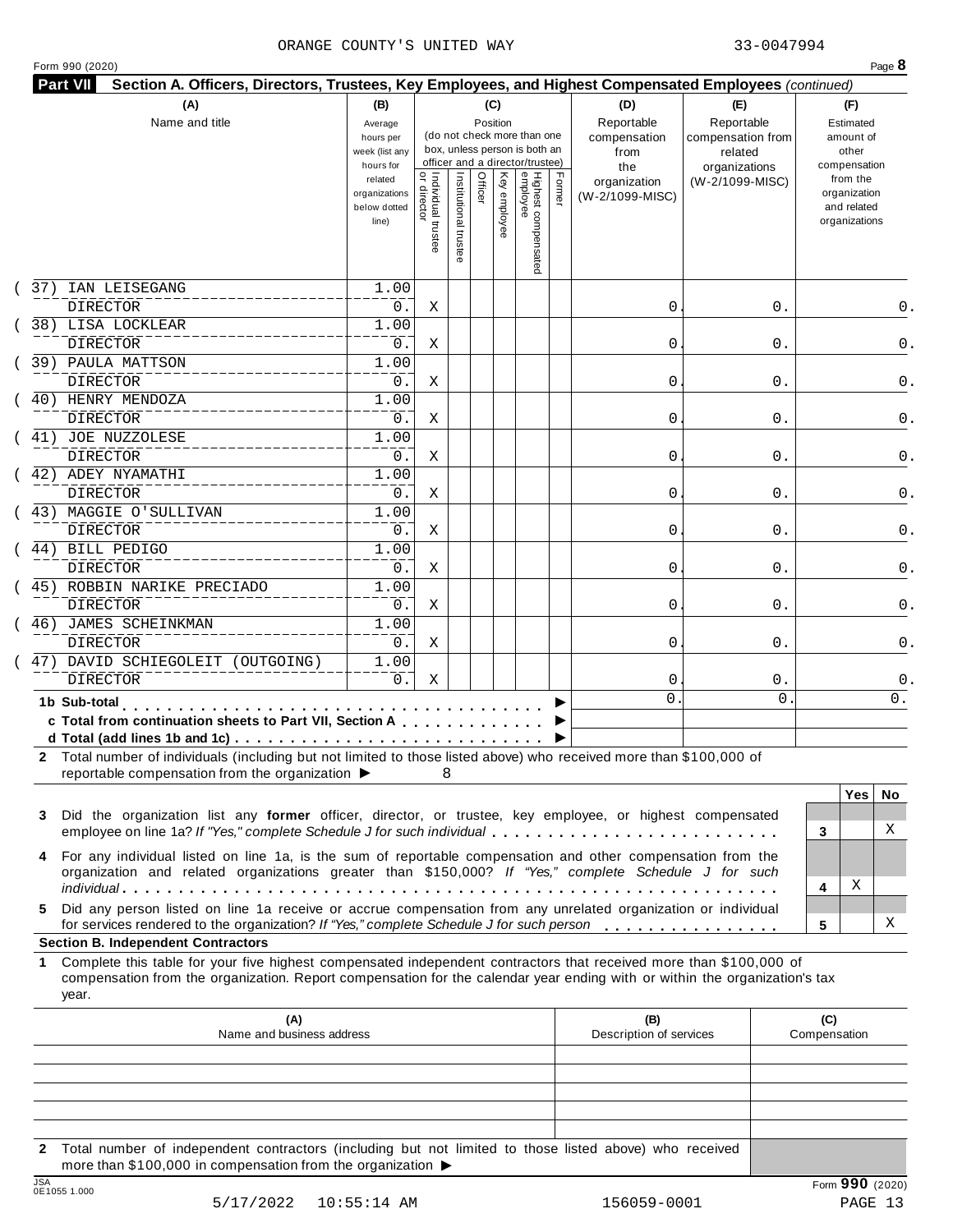|  | Form 990 (2020) |
|--|-----------------|
|  |                 |

| 48)         | CHRISTINE SCHEUNEMAN<br>DIRECTOR                                                                                                                                                                                                                 | related<br>organizations<br>below dotted<br>line) | <br>  Individual trustee<br>  or director | Institutional trustee | Officer |              |                                 |        | the                             | organizations   |                     |                                                          | compensation |
|-------------|--------------------------------------------------------------------------------------------------------------------------------------------------------------------------------------------------------------------------------------------------|---------------------------------------------------|-------------------------------------------|-----------------------|---------|--------------|---------------------------------|--------|---------------------------------|-----------------|---------------------|----------------------------------------------------------|--------------|
|             |                                                                                                                                                                                                                                                  |                                                   |                                           |                       |         | Key employee | Highest compensated<br>employee | Former | organization<br>(W-2/1099-MISC) | (W-2/1099-MISC) |                     | from the<br>organization<br>and related<br>organizations |              |
|             |                                                                                                                                                                                                                                                  | 1.00                                              |                                           |                       |         |              |                                 |        |                                 |                 |                     |                                                          |              |
|             |                                                                                                                                                                                                                                                  | 0.                                                | Χ                                         |                       |         |              |                                 |        | 0                               | 0.              |                     |                                                          | 0.           |
|             | 49) MITCHELL SHENKIN                                                                                                                                                                                                                             | 1.00                                              |                                           |                       |         |              |                                 |        |                                 |                 |                     |                                                          |              |
|             | DIRECTOR                                                                                                                                                                                                                                         | 0.                                                | Χ                                         |                       |         |              |                                 |        | 0                               | 0.              |                     |                                                          | 0.           |
|             | 50) JOHN F. SIMONIS<br><b>DIRECTOR</b>                                                                                                                                                                                                           | 1.00<br>0.                                        |                                           |                       |         |              |                                 |        | 0                               |                 |                     |                                                          |              |
|             | 51) ALLEN STAFF                                                                                                                                                                                                                                  | 1.00                                              | Χ                                         |                       |         |              |                                 |        |                                 | 0.              |                     |                                                          | 0.           |
|             | <b>DIRECTOR</b>                                                                                                                                                                                                                                  | 0.                                                | Χ                                         |                       |         |              |                                 |        | 0                               | 0.              |                     |                                                          | 0.           |
|             | 52) MARK E. STOCKTON                                                                                                                                                                                                                             | 1.00                                              |                                           |                       |         |              |                                 |        |                                 |                 |                     |                                                          |              |
|             | <b>DIRECTOR</b>                                                                                                                                                                                                                                  | 0.                                                | Χ                                         |                       |         |              |                                 |        | 0                               | 0.              |                     |                                                          | 0.           |
|             | 53) JOHN E. STRATMAN, JR.                                                                                                                                                                                                                        | 1.00                                              |                                           |                       |         |              |                                 |        |                                 |                 |                     |                                                          |              |
|             | <b>DIRECTOR</b>                                                                                                                                                                                                                                  | 0.                                                | Χ                                         |                       |         |              |                                 |        | 0                               | 0.              |                     |                                                          | 0.           |
|             | 54) JOHN VALENTA                                                                                                                                                                                                                                 | 1.00                                              |                                           |                       |         |              |                                 |        |                                 |                 |                     |                                                          |              |
|             | <b>DIRECTOR</b>                                                                                                                                                                                                                                  | 0.                                                | Χ                                         |                       |         |              |                                 |        | 0                               | 0.              |                     |                                                          | 0.           |
|             | 55) FRAMROZE VIRJEE                                                                                                                                                                                                                              | 1.00                                              |                                           |                       |         |              |                                 |        |                                 |                 |                     |                                                          |              |
|             | DIRECTOR                                                                                                                                                                                                                                         | 0.                                                | Χ                                         |                       |         |              |                                 |        | 0                               | 0.              |                     |                                                          | 0.           |
|             | 56) STEVE CHURM                                                                                                                                                                                                                                  | 1.00                                              |                                           |                       |         |              |                                 |        |                                 |                 |                     |                                                          |              |
|             | DIRECTOR, CHAIR                                                                                                                                                                                                                                  | $0$ .                                             | Χ                                         |                       | Χ       |              |                                 |        | 0                               | 0.              |                     |                                                          | 0.           |
|             |                                                                                                                                                                                                                                                  |                                                   |                                           |                       |         |              |                                 |        |                                 |                 |                     |                                                          |              |
|             |                                                                                                                                                                                                                                                  |                                                   |                                           |                       |         |              |                                 |        |                                 |                 |                     |                                                          |              |
|             |                                                                                                                                                                                                                                                  |                                                   |                                           |                       |         |              |                                 |        | $\mathbf{0}$                    | 0               |                     |                                                          | 0.           |
|             | 1b Sub-total                                                                                                                                                                                                                                     |                                                   |                                           |                       |         |              |                                 |        |                                 |                 |                     |                                                          |              |
|             | c Total from continuation sheets to Part VII, Section A                                                                                                                                                                                          |                                                   |                                           |                       |         |              |                                 |        |                                 |                 |                     |                                                          |              |
|             | 2 Total number of individuals (including but not limited to those listed above) who received more than \$100,000 of<br>reportable compensation from the organization ▶                                                                           |                                                   |                                           | 8                     |         |              |                                 |        |                                 |                 |                     | <b>Yes</b>                                               | No.          |
| 3           | Did the organization list any former officer, director, or trustee, key employee, or highest compensated<br>employee on line 1a? If "Yes," complete Schedule J for such individual                                                               |                                                   |                                           |                       |         |              |                                 |        |                                 |                 | 3                   |                                                          | X            |
| 4           | For any individual listed on line 1a, is the sum of reportable compensation and other compensation from the<br>organization and related organizations greater than \$150,000? If "Yes," complete Schedule J for such                             |                                                   |                                           |                       |         |              |                                 |        |                                 |                 | 4                   | Χ                                                        |              |
| 5.          | Did any person listed on line 1a receive or accrue compensation from any unrelated organization or individual<br>for services rendered to the organization? If "Yes," complete Schedule J for such person                                        |                                                   |                                           |                       |         |              |                                 |        |                                 |                 | 5                   |                                                          | X            |
|             | <b>Section B. Independent Contractors</b>                                                                                                                                                                                                        |                                                   |                                           |                       |         |              |                                 |        |                                 |                 |                     |                                                          |              |
| 1.<br>year. | Complete this table for your five highest compensated independent contractors that received more than \$100,000 of<br>compensation from the organization. Report compensation for the calendar year ending with or within the organization's tax |                                                   |                                           |                       |         |              |                                 |        |                                 |                 |                     |                                                          |              |
|             | (A)<br>Name and business address                                                                                                                                                                                                                 |                                                   |                                           |                       |         |              |                                 |        | (B)<br>Description of services  |                 | (C)<br>Compensation |                                                          |              |
|             |                                                                                                                                                                                                                                                  |                                                   |                                           |                       |         |              |                                 |        |                                 |                 |                     |                                                          |              |
|             |                                                                                                                                                                                                                                                  |                                                   |                                           |                       |         |              |                                 |        |                                 |                 |                     |                                                          |              |

**2** Total number of independent contractors (including but not limited to those listed above) who received more than \$100,000 in compensation from the organization  $\blacktriangleright$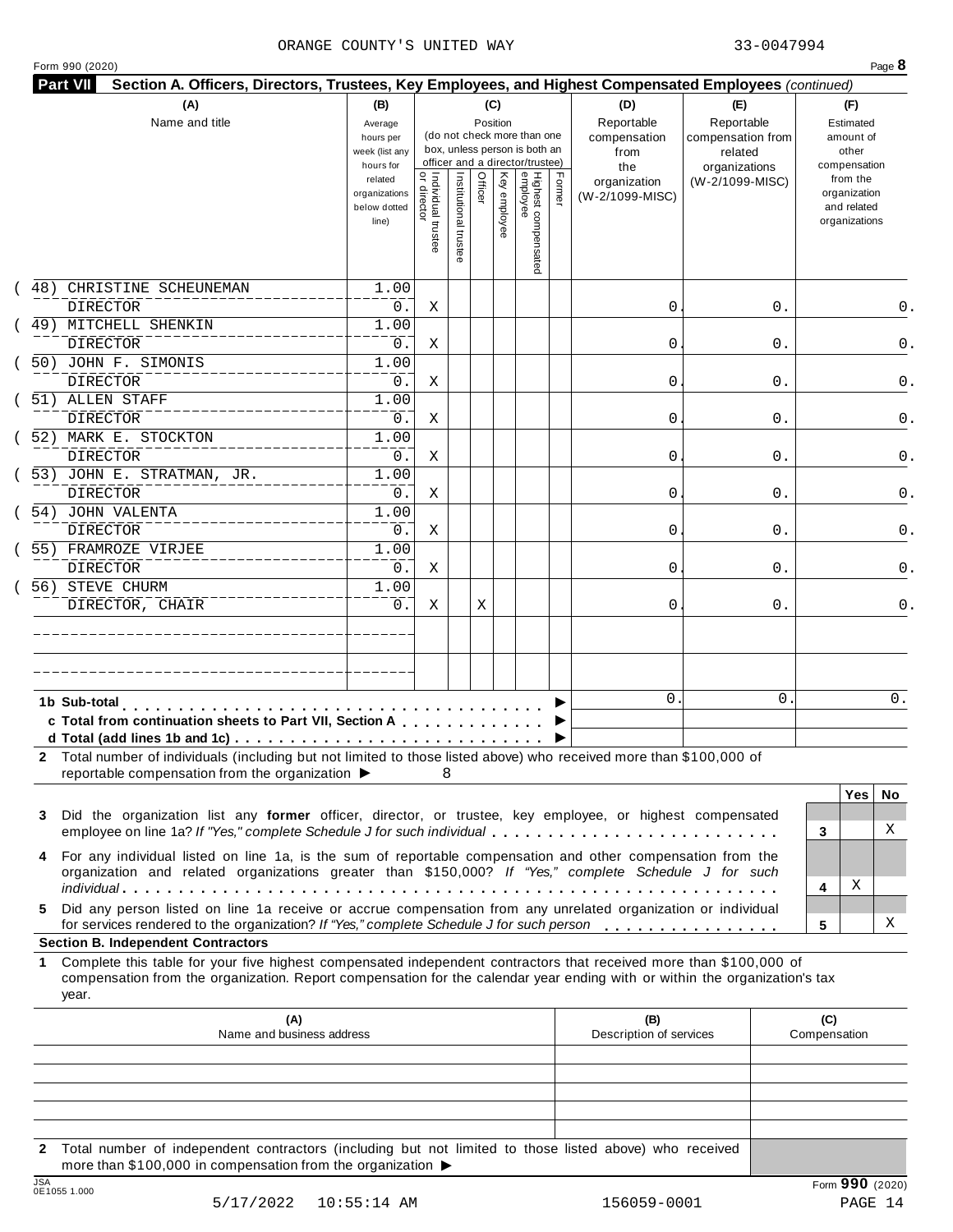# Form <sup>990</sup> (2020) Page **9** ORANGE COUNTY'S UNITED WAY 33-0047994 **Part VIII Statement of Revenue**

|                                                           | Part VIII | Statement of Revenue                                                                                                                                                                                                                       |                      |                      |                                              |                                      |                                                               |
|-----------------------------------------------------------|-----------|--------------------------------------------------------------------------------------------------------------------------------------------------------------------------------------------------------------------------------------------|----------------------|----------------------|----------------------------------------------|--------------------------------------|---------------------------------------------------------------|
|                                                           |           |                                                                                                                                                                                                                                            |                      | (A)<br>Total revenue | (B)<br>Related or exempt<br>function revenue | (C)<br>Unrelated<br>business revenue | (D)<br>Revenue excluded<br>from tax under<br>sections 512-514 |
|                                                           | 1a        | Federated campaigns <b>Federated</b><br>1a                                                                                                                                                                                                 |                      |                      |                                              |                                      |                                                               |
| Contributions, Gifts, Grants<br>and Other Similar Amounts | b         | Membership dues<br>1 b                                                                                                                                                                                                                     |                      |                      |                                              |                                      |                                                               |
|                                                           | с         | Fundraising events [19]<br>1c                                                                                                                                                                                                              | 423,064.             |                      |                                              |                                      |                                                               |
|                                                           | d         | Related organizations <b>and the set of the set of the set of the set of the set of the set of the set of the set of the set of the set of the set of the set of the set of the set of the set of the set of the set of the set </b><br>1d |                      |                      |                                              |                                      |                                                               |
|                                                           | е         | Government grants (contributions)<br>1е                                                                                                                                                                                                    | 29, 439, 690.        |                      |                                              |                                      |                                                               |
|                                                           | f         | All other contributions, gifts, grants,                                                                                                                                                                                                    |                      |                      |                                              |                                      |                                                               |
|                                                           |           | and similar amounts not included above<br>1f                                                                                                                                                                                               | 17,882,359.          |                      |                                              |                                      |                                                               |
|                                                           | g         | Noncash contributions included in                                                                                                                                                                                                          |                      |                      |                                              |                                      |                                                               |
|                                                           |           | lines 1a-1f. $\ldots$ $\ldots$ $\ldots$ $\frac{1}{9}$ \$                                                                                                                                                                                   | 612,493.             |                      |                                              |                                      |                                                               |
|                                                           |           | h Total. Add lines 1a-1f                                                                                                                                                                                                                   | ▸                    | 47,745,113.          |                                              |                                      |                                                               |
|                                                           |           |                                                                                                                                                                                                                                            | <b>Business Code</b> |                      |                                              |                                      |                                                               |
|                                                           | 2a        |                                                                                                                                                                                                                                            |                      |                      |                                              |                                      |                                                               |
| Program Service                                           | b         |                                                                                                                                                                                                                                            |                      |                      |                                              |                                      |                                                               |
|                                                           | c         |                                                                                                                                                                                                                                            |                      |                      |                                              |                                      |                                                               |
|                                                           | d         |                                                                                                                                                                                                                                            |                      |                      |                                              |                                      |                                                               |
|                                                           | е         |                                                                                                                                                                                                                                            |                      |                      |                                              |                                      |                                                               |
|                                                           | f         | All other program service revenue                                                                                                                                                                                                          |                      |                      |                                              |                                      |                                                               |
|                                                           | g         | Total. Add lines 2a-2f ▶                                                                                                                                                                                                                   |                      | $\mathbf 0$ .        |                                              |                                      |                                                               |
|                                                           | 3         | Investment income (including dividends, interest, and                                                                                                                                                                                      |                      | 207,419.             |                                              |                                      | 207,419.                                                      |
|                                                           |           |                                                                                                                                                                                                                                            |                      | $\mathbb O$ .        |                                              |                                      |                                                               |
|                                                           | 4<br>5    | Income from investment of tax-exempt bond proceeds $\blacktriangleright$                                                                                                                                                                   |                      | 89,040.              |                                              |                                      | 89,040.                                                       |
|                                                           |           | (i) Real                                                                                                                                                                                                                                   | (ii) Personal        |                      |                                              |                                      |                                                               |
|                                                           |           |                                                                                                                                                                                                                                            |                      |                      |                                              |                                      |                                                               |
|                                                           | 6a        | Gross rents<br>6a                                                                                                                                                                                                                          |                      |                      |                                              |                                      |                                                               |
|                                                           | b         | Less: rental expenses<br>6b                                                                                                                                                                                                                |                      |                      |                                              |                                      |                                                               |
|                                                           | c         | Rental income or (loss)<br>6c                                                                                                                                                                                                              |                      | $\mathbf 0$ .        |                                              |                                      |                                                               |
|                                                           | d<br>7а   | Net rental income or (loss) $\cdots$ $\cdots$ $\cdots$ $\cdots$ $\cdots$<br>(i) Securities<br>Gross amount from                                                                                                                            | (ii) Other           |                      |                                              |                                      |                                                               |
|                                                           |           | of<br>sales<br>assets                                                                                                                                                                                                                      |                      |                      |                                              |                                      |                                                               |
|                                                           |           | 612,493.<br>other than inventory<br>7a                                                                                                                                                                                                     |                      |                      |                                              |                                      |                                                               |
|                                                           | b         | Less: cost or other basis                                                                                                                                                                                                                  |                      |                      |                                              |                                      |                                                               |
| evenue                                                    |           | 612,493.<br>and sales expenses<br>7b                                                                                                                                                                                                       |                      |                      |                                              |                                      |                                                               |
|                                                           |           | 7c<br><b>c</b> Gain or (loss)                                                                                                                                                                                                              |                      |                      |                                              |                                      |                                                               |
|                                                           | d         |                                                                                                                                                                                                                                            | ▸                    | $\mathsf{0}$ .       |                                              |                                      |                                                               |
| Other <sub>R</sub>                                        | 8а        | fundraising<br>Gross<br>income<br>from                                                                                                                                                                                                     |                      |                      |                                              |                                      |                                                               |
|                                                           |           | 423,064.<br>events (not including \$ _                                                                                                                                                                                                     |                      |                      |                                              |                                      |                                                               |
|                                                           |           | of contributions reported on line                                                                                                                                                                                                          |                      |                      |                                              |                                      |                                                               |
|                                                           |           | 8а<br>1c). See Part IV, line 18                                                                                                                                                                                                            | 0.                   |                      |                                              |                                      |                                                               |
|                                                           | b         | 8b<br>Less: direct expenses extending the set of the set of the set of the set of the set of the set of the set of the set of the set of the set of the set of the set of the set of the set of the set of the set of the set of the       | 55,214.              |                      |                                              |                                      |                                                               |
|                                                           | с         | Net income or (loss) from fundraising events $\ldots$                                                                                                                                                                                      |                      | $-55, 214.$          |                                              |                                      | $-55, 214.$                                                   |
|                                                           | 9а        | income<br>from<br>gaming<br>Gross                                                                                                                                                                                                          |                      |                      |                                              |                                      |                                                               |
|                                                           |           | activities. See Part IV, line 19<br>9а                                                                                                                                                                                                     | 0.                   |                      |                                              |                                      |                                                               |
|                                                           | b         | 9b<br>Less: direct expenses                                                                                                                                                                                                                | $0$ .                |                      |                                              |                                      |                                                               |
|                                                           | c         | Net income or (loss) from gaming activities                                                                                                                                                                                                | ▶                    | $\mathbf{0}$ .       |                                              |                                      |                                                               |
|                                                           | 10a       | less<br>Gross sales of inventory,                                                                                                                                                                                                          |                      |                      |                                              |                                      |                                                               |
|                                                           |           | returns and allowances   10a                                                                                                                                                                                                               | 0.                   |                      |                                              |                                      |                                                               |
|                                                           | b         | 10 <sub>b</sub><br>Less: cost of goods sold                                                                                                                                                                                                | 0.                   |                      |                                              |                                      |                                                               |
|                                                           | c         | Net income or (loss) from sales of inventory                                                                                                                                                                                               | ▸                    | $\mathbb O$ .        |                                              |                                      |                                                               |
|                                                           |           |                                                                                                                                                                                                                                            | <b>Business Code</b> |                      |                                              |                                      |                                                               |
|                                                           | 11a       | <u> 1989 - Johann Stein, mars an deutscher Stein und der Stein und der Stein und der Stein und der Stein und der</u>                                                                                                                       |                      |                      |                                              |                                      |                                                               |
|                                                           | b         | <u> 1989 - Johann Stein, mars an deus Amerikaansk kommunister (</u>                                                                                                                                                                        |                      |                      |                                              |                                      |                                                               |
| Revenue                                                   | c         |                                                                                                                                                                                                                                            |                      |                      |                                              |                                      |                                                               |
| Miscellaneous                                             | d         | All other revenue experience and the state of the state of the state of the state of the state of the state of                                                                                                                             |                      |                      |                                              |                                      |                                                               |
|                                                           | е         |                                                                                                                                                                                                                                            |                      | $\mathbb O$ .        |                                              |                                      |                                                               |
| 10A                                                       | 12        | Total revenue. See instructions                                                                                                                                                                                                            |                      | 47,986,358.          |                                              |                                      | 241,245.                                                      |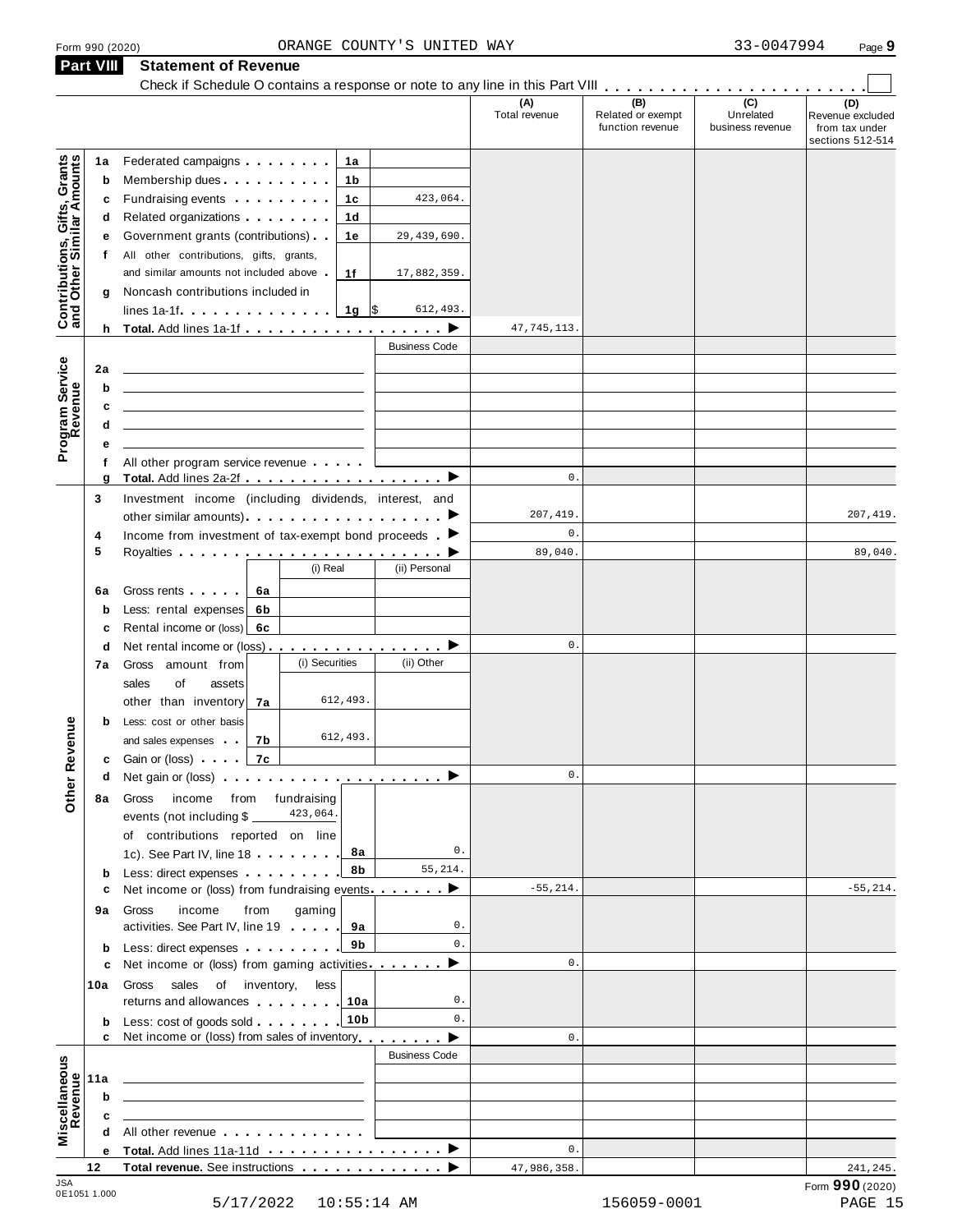### Form <sup>990</sup> (2020) Page **10** ORANGE COUNTY'S UNITED WAY 33-0047994 **Part IX Statement of Functional Expenses**

|          | <b>Painty</b> Statement of Functional Expenses<br>Section 501(c)(3) and 501(c)(4) organizations must complete all columns. All other organizations must complete column (A).                                                                                                                |                       |                                    |                                           |                                |
|----------|---------------------------------------------------------------------------------------------------------------------------------------------------------------------------------------------------------------------------------------------------------------------------------------------|-----------------------|------------------------------------|-------------------------------------------|--------------------------------|
|          |                                                                                                                                                                                                                                                                                             |                       |                                    |                                           |                                |
|          | Do not include amounts reported on lines 6b, 7b,<br>8b, 9b, and 10b of Part VIII.                                                                                                                                                                                                           | (A)<br>Total expenses | (B)<br>Program service<br>expenses | (C)<br>Management and<br>general expenses | (D)<br>Fundraising<br>expenses |
|          | 1 Grants and other assistance to domestic organizations<br>and domestic governments. See Part IV, line 21                                                                                                                                                                                   | 42, 141, 287.         | 42, 141, 287.                      |                                           |                                |
|          | 2 Grants and other assistance to domestic<br>individuals. See Part IV, line 22                                                                                                                                                                                                              | 0                     |                                    |                                           |                                |
|          | 3 Grants and other assistance to foreign<br>foreign<br>organizations,<br>governments,<br>and                                                                                                                                                                                                |                       |                                    |                                           |                                |
|          | foreign individuals. See Part IV, lines 15 and 16<br>4 Benefits paid to or for members                                                                                                                                                                                                      | 0<br>$\Omega$         |                                    |                                           |                                |
|          | 5 Compensation of current officers, directors,<br>trustees, and key employees                                                                                                                                                                                                               | 1,768,291.            | 892,611.                           | 259,265.                                  | 616,415.                       |
|          | 6 Compensation not included above to disqualified<br>persons (as defined under section 4958(f)(1)) and<br>persons described in section 4958(c)(3)(B)                                                                                                                                        | 0                     |                                    |                                           |                                |
|          | 7 Other salaries and wages                                                                                                                                                                                                                                                                  | 2,322,583.            | 1,003,200.                         | 268,014.                                  | 1,051,369.                     |
|          | 8 Pension plan accruals and contributions (include<br>section 401(k) and 403(b) employer contributions)                                                                                                                                                                                     | 57,766.               | 35,752.                            | 4,302.                                    | 17,712.                        |
| 9        | Other employee benefits                                                                                                                                                                                                                                                                     | 399,704.<br>424,128.  | 247,383.<br>255,966.               | 29,764.<br>37,995.                        | 122,557.<br>130,167.           |
| 10       | 11 Fees for services (nonemployees):<br>a Management experience a management                                                                                                                                                                                                                | 0                     |                                    |                                           |                                |
|          | b Legal entering the service of the service of the service of the service of the service of the service of the                                                                                                                                                                              | $\Omega$              |                                    |                                           |                                |
|          | c Accounting experience and the control of the control of the control of the control of the control of the control of the control of the control of the control of the control of the control of the control of the control of                                                              | 66,918<br>0           |                                    | 66,918.                                   |                                |
|          | d Lobbying entering the service of the local contract of the local contract of the local contract of the local contract of the local contract of the local contract of the local contract of the local contract of the local c<br>e Professional fundraising services. See Part IV, line 17 | 0                     |                                    |                                           |                                |
|          | f Investment management fees                                                                                                                                                                                                                                                                | $\Omega$              |                                    |                                           |                                |
|          | <b>g</b> Other. (If line 11g amount exceeds 10% of line 25, column                                                                                                                                                                                                                          | 472,443.              | 152,629.                           | 77,185.                                   | 242,629.                       |
|          | (A) amount, list line 11g expenses on Schedule O.) expenses                                                                                                                                                                                                                                 | 279,420.              | 126,994.                           | 2,199.                                    | 150,227.                       |
| 13       | Office expenses example and the set of the set of the set of the set of the set of the set of the set of the set of the set of the set of the set of the set of the set of the set of the set of the set of the set of the set                                                              | 121,722.              | 42,188.                            | 44,921.                                   | 34,613.                        |
| 14       | Information technology.                                                                                                                                                                                                                                                                     | 382,888.              | 68,723.                            | 275,392.                                  | 38,773.                        |
| 15       | Royalties <b>Royalties Royalties Royalties Royalties Royalties Royalties Royalties Royalties Royalties Royalties Royalties Royalties Royalties Royalties Royalties Royalties Royalties Royalti</b>                                                                                          | $\Omega$<br>161,255.  | 53, 214.                           | 54,827.                                   | 53, 214.                       |
| 16       | Occupancy entertainment and the contract of the contract of the contract of the contract of the contract of the                                                                                                                                                                             | 4,747.                | 2,328.                             | 241.                                      | 2,178.                         |
|          | 17 Travel<br>.<br>18 Payments of travel or entertainment expenses<br>for any federal, state, or local public officials                                                                                                                                                                      | 0                     |                                    |                                           |                                |
|          | 19 Conferences, conventions, and meetings                                                                                                                                                                                                                                                   | 40,067.               | 9,627.                             | 8,977.                                    | 21,463.                        |
| 20       | Interest experience and the contract of the contract of the contract of the contract of the contract of the contract of the contract of the contract of the contract of the contract of the contract of the contract of the co                                                              | $\Omega$              |                                    |                                           |                                |
| 21       | Payments to affiliates experience and the payments to affiliate such a set of the set of the set of the set of the set of the set of the set of the set of the set of the set of the set of the set of the set of the set of t                                                              | 204,742.<br>122, 394. | 67,565.<br>40,390.                 | 69,612.<br>41,614.                        | 67,565.                        |
| 22       | Depreciation, depletion, and amortization                                                                                                                                                                                                                                                   | 20,454.               | 6,750.                             | 6,954.                                    | 40,390.<br>6,750.              |
| 23<br>24 | Insurance <b>All According to the Contract of the Contract of the Contract of the Contract of the Contract of the Contract of the Contract of the Contract of the Contract of the Contract of the Contract of the Contract of th</b><br>Other expenses. Itemize expenses not covered        |                       |                                    |                                           |                                |
|          | above (List miscellaneous expenses on line 24e. If                                                                                                                                                                                                                                          |                       |                                    |                                           |                                |
|          | line 24e amount exceeds 10% of line 25, column<br>(A) amount, list line 24e expenses on Schedule O.)                                                                                                                                                                                        |                       |                                    |                                           |                                |
|          |                                                                                                                                                                                                                                                                                             |                       |                                    |                                           |                                |
|          |                                                                                                                                                                                                                                                                                             |                       |                                    |                                           |                                |
| d        | <u> 1989 - Johann Stein, mars an de Brazilia (b. 1989)</u>                                                                                                                                                                                                                                  |                       |                                    |                                           |                                |
|          | e All other expenses expenses                                                                                                                                                                                                                                                               |                       |                                    |                                           |                                |
|          | 25 Total functional expenses. Add lines 1 through 24e                                                                                                                                                                                                                                       | 48,990,809.           | 45, 146, 607.                      | 1,248,180.                                | 2,596,022.                     |
|          | 26 Joint costs. Complete this line only if the<br>organization reported in column (B) joint costs<br>from a combined educational campaign and<br>fundraising solicitation. Check here $\blacktriangleright$<br>if                                                                           |                       |                                    |                                           |                                |
|          | following SOP 98-2 (ASC 958-720)                                                                                                                                                                                                                                                            | 0.                    |                                    |                                           |                                |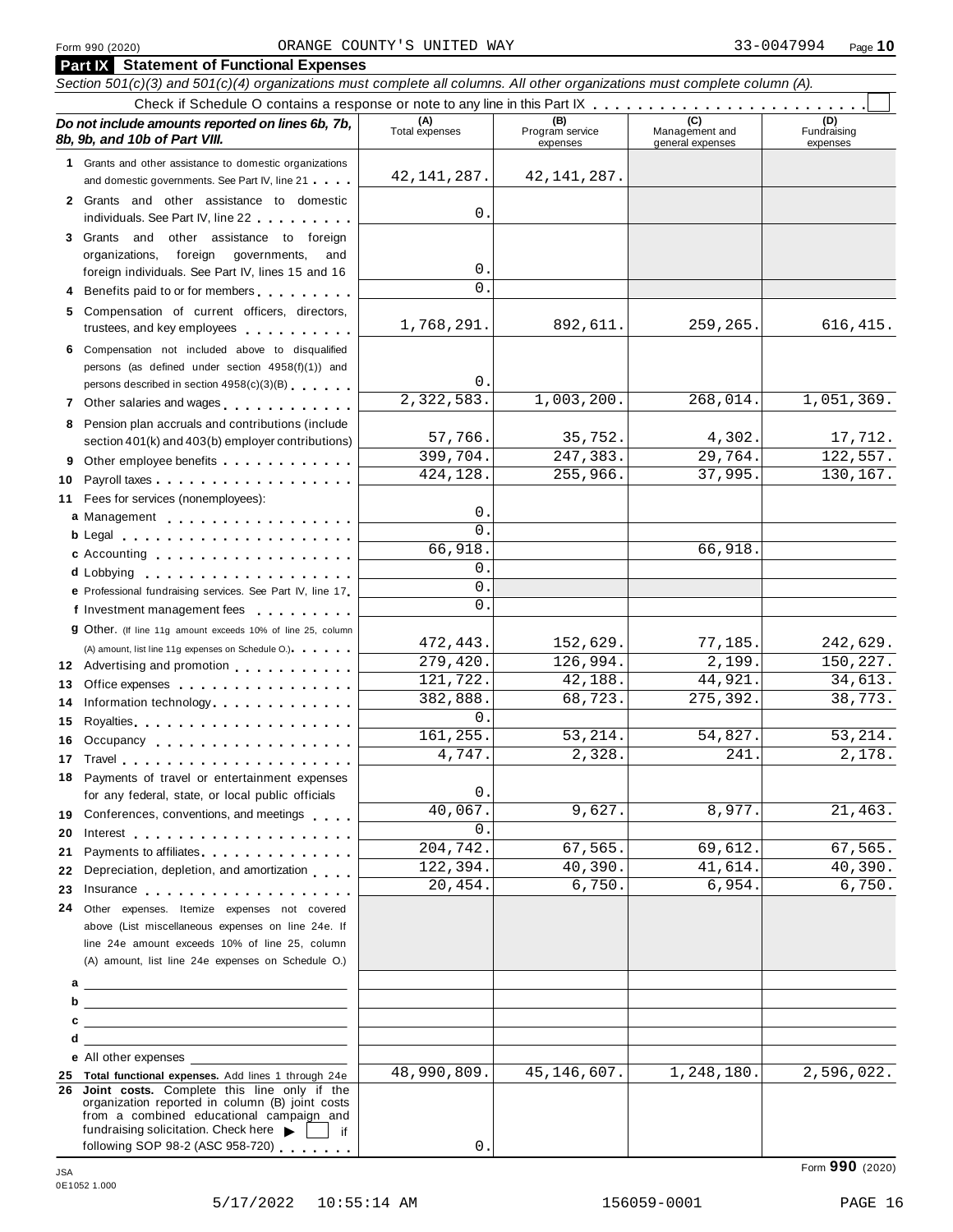| Form 990 (2020)      |                                                                                                      |                            |                         | Page 11             |
|----------------------|------------------------------------------------------------------------------------------------------|----------------------------|-------------------------|---------------------|
| Part X               | <b>Balance Sheet</b>                                                                                 |                            |                         |                     |
|                      | Check if Schedule O contains a response or note to any line in this Part X                           |                            |                         |                     |
|                      |                                                                                                      | (A)<br>Beginning of year   |                         | (B)<br>End of year  |
| 1                    |                                                                                                      | 7,510,719.                 | $\blacktriangleleft$    | 11,735,149.         |
| $\mathbf{2}$         |                                                                                                      | 0.                         | $\overline{2}$          | 0.                  |
| 3                    |                                                                                                      | 3,560,628.                 | $\mathbf{3}$            | 3,079,056.          |
| 4                    |                                                                                                      | 0.                         | $\overline{\mathbf{4}}$ | 0.                  |
| 5                    | Loans and other receivables from any current or former officer, director,                            |                            |                         |                     |
|                      | trustee, key employee, creator or founder, substantial contributor, or 35%                           |                            |                         |                     |
|                      | controlled entity or family member of any of these persons                                           | 0.                         | $5\phantom{1}$          | 0.                  |
| 6                    | Loans and other receivables from other disqualified persons (as defined                              |                            |                         |                     |
|                      | under section $4958(f)(1)$ , and persons described in section $4958(c)(3)(B)$                        | 0.                         | $6\phantom{1}6$         | 0.                  |
| 7                    |                                                                                                      | 0.                         | $\overline{7}$          | 0.                  |
| Assets<br>8          |                                                                                                      | 0.                         | 8                       | 0.                  |
| 9                    |                                                                                                      | 24,633.                    | 9                       | 36,226.             |
|                      | 10a Land, buildings, and equipment: cost or other                                                    |                            |                         |                     |
|                      | 6,417,655.<br>basis. Complete Part VI of Schedule D 10a                                              |                            |                         |                     |
|                      | 5,126,164.                                                                                           | $1,302,937.$ 10c           |                         | 1,291,491.          |
| 11                   |                                                                                                      | 15,616,015.                | 11                      | 19,667,106.         |
| 12                   |                                                                                                      | 0.1                        | $12$                    | 0.                  |
|                      | Investments - other securities. See Part IV, line 11.                                                | $0$ .                      |                         | 0.                  |
| 13                   | Investments - program-related. See Part IV, line 11.                                                 | 0.                         | 13                      | 0.                  |
| 14                   |                                                                                                      | $0$ .                      | 14                      | $0$ .               |
| 15                   |                                                                                                      | 28,014,932.                | 15                      | 35,809,028.         |
| 16                   | Total assets. Add lines 1 through 15 (must equal line 33)                                            | 295,728.                   | 16                      | 1,728,399.          |
| 17                   |                                                                                                      | 3,848,056.                 | 17                      | 7,910,845.          |
| 18                   |                                                                                                      |                            | 18                      |                     |
| 19                   |                                                                                                      | 0.<br>0.                   | 19                      | 0.                  |
| 20                   |                                                                                                      |                            | 20                      | 0.                  |
| 21                   | Escrow or custodial account liability. Complete Part IV of Schedule D.                               | 0.1                        | 21                      | $0$ .               |
| 22                   | Loans and other payables to any current or former officer, director,                                 |                            |                         |                     |
| Liabilities          | trustee, key employee, creator or founder, substantial contributor, or 35%                           |                            |                         |                     |
|                      | controlled entity or family member of any of these persons                                           | $\boldsymbol{0}$ .         | 22                      | $0$ .               |
| 23                   | Secured mortgages and notes payable to unrelated third parties                                       | 0.                         | 23                      | $0$ .               |
| 24                   | Unsecured notes and loans payable to unrelated third parties                                         | 747,740.                   | 24                      | 0.                  |
| 25                   | Other liabilities (including federal income tax, payables to related third                           |                            |                         |                     |
|                      | parties, and other liabilities not included on lines 17-24). Complete Part X                         |                            |                         |                     |
|                      |                                                                                                      | 0.                         | 25                      | $0$ .               |
| 26                   |                                                                                                      | 4,891,524.                 | 26                      | 9,639,244.          |
|                      | X <br>Organizations that follow FASB ASC 958, check here ><br>and complete lines 27, 28, 32, and 33. |                            |                         |                     |
| 27                   |                                                                                                      | 18,450,912.                | 27                      | 21, 497, 275.       |
| 28                   |                                                                                                      | 4,672,496.                 | 28                      | 4,672,509.          |
| <b>Fund Balances</b> | Organizations that do not follow FASB ASC 958, check here ▶<br>and complete lines 29 through 33.     |                            |                         |                     |
|                      |                                                                                                      |                            |                         |                     |
| 29                   | Capital stock or trust principal, or current funds                                                   |                            | 29                      |                     |
| Assets or<br>30      | Paid-in or capital surplus, or land, building, or equipment fund.                                    |                            | 30                      |                     |
| 31                   | Retained earnings, endowment, accumulated income, or other funds                                     |                            | 31                      |                     |
| <b>Det</b><br>32     |                                                                                                      | $\overline{23,123}$ , 408. | 32                      | 26, 169, 784.       |
| 33                   | Total liabilities and net assets/fund balances                                                       | 28,014,932.                | 33                      | 35,809,028.<br>0.00 |

Form **990** (2020)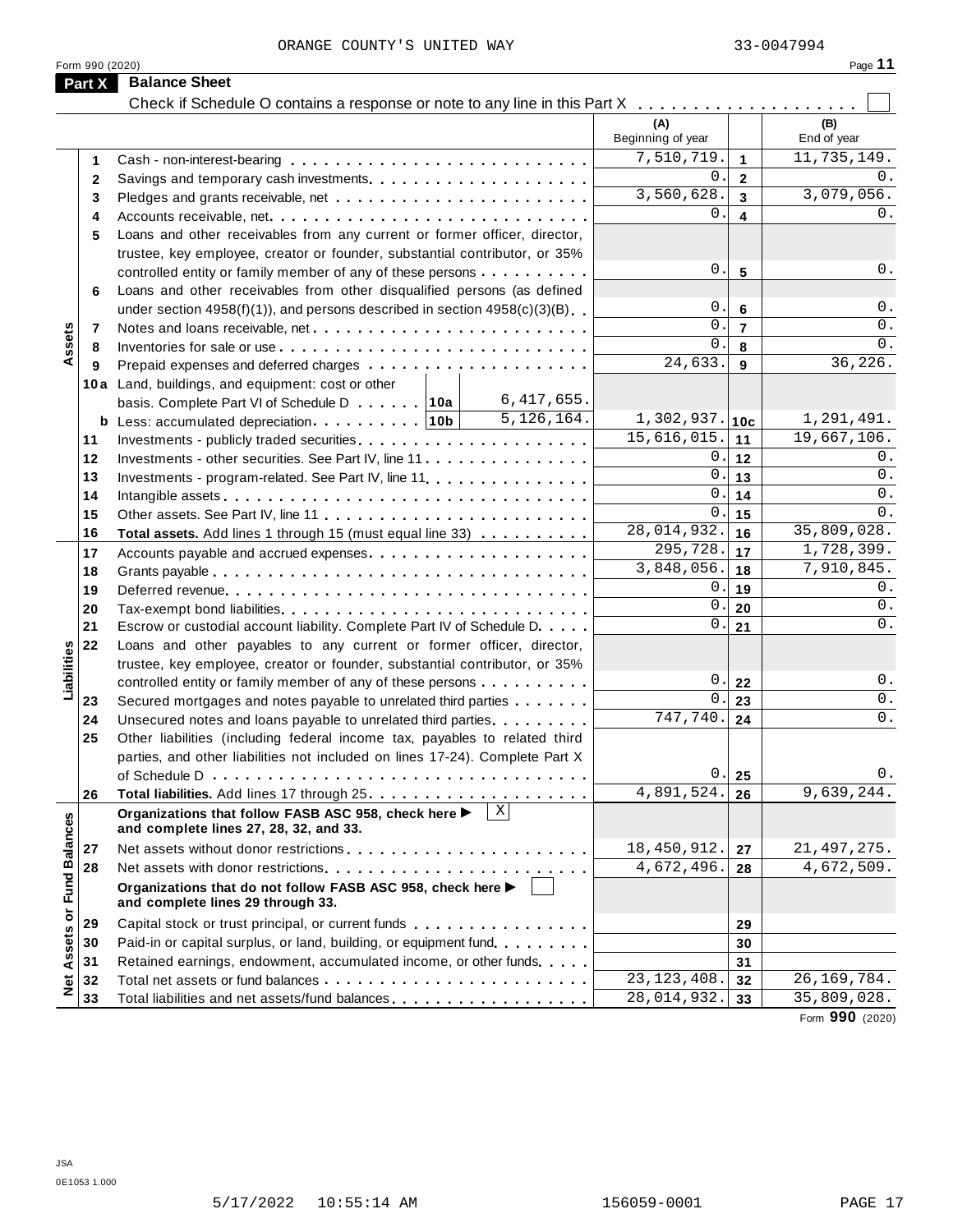|  | ORANGE COUNTY'S UNITED WAY |  |
|--|----------------------------|--|
|  |                            |  |

|          | Form 990 (2020)                                                                                                                                                                                                                                                                                                                                                   |                |                |               | Page 12 |
|----------|-------------------------------------------------------------------------------------------------------------------------------------------------------------------------------------------------------------------------------------------------------------------------------------------------------------------------------------------------------------------|----------------|----------------|---------------|---------|
| Part XI  | <b>Reconciliation of Net Assets</b>                                                                                                                                                                                                                                                                                                                               |                |                |               |         |
|          |                                                                                                                                                                                                                                                                                                                                                                   |                |                |               | Χ       |
| 1        |                                                                                                                                                                                                                                                                                                                                                                   | $\mathbf{1}$   |                | 47,986,358.   |         |
| 2        |                                                                                                                                                                                                                                                                                                                                                                   | $\overline{2}$ |                | 48,990,809.   |         |
| 3        |                                                                                                                                                                                                                                                                                                                                                                   | $\mathbf{3}$   |                | $-1,004,451.$ |         |
| 4        | Net assets or fund balances at beginning of year (must equal Part X, line 32, column (A))                                                                                                                                                                                                                                                                         | $\overline{4}$ |                | 23, 123, 408. |         |
| 5        |                                                                                                                                                                                                                                                                                                                                                                   | 5              |                | 4,041,760.    |         |
| 6        |                                                                                                                                                                                                                                                                                                                                                                   | 6              |                |               | 0.      |
| 7        |                                                                                                                                                                                                                                                                                                                                                                   | $\overline{7}$ |                |               | $0$ .   |
| 8        |                                                                                                                                                                                                                                                                                                                                                                   | 8              |                |               | $0$ .   |
| 9        | Other changes in net assets or fund balances (explain on Schedule O).                                                                                                                                                                                                                                                                                             | 9              |                |               | 9,067.  |
| 10       | Net assets or fund balances at end of year. Combine lines 3 through 9 (must equal Part X, line                                                                                                                                                                                                                                                                    |                |                |               |         |
|          |                                                                                                                                                                                                                                                                                                                                                                   | 10             |                | 26, 169, 784. |         |
| Part XII | <b>Financial Statements and Reporting</b>                                                                                                                                                                                                                                                                                                                         |                |                |               |         |
|          |                                                                                                                                                                                                                                                                                                                                                                   |                |                |               |         |
| 1        | $X$ Accrual<br>Accounting method used to prepare the Form 990:     Cash<br>Other<br>If the organization changed its method of accounting from a prior year or checked "Other," explain in<br>Schedule O.                                                                                                                                                          |                |                | Yes           | No      |
|          | 2a Were the organization's financial statements compiled or reviewed by an independent accountant?<br>If "Yes," check a box below to indicate whether the financial statements for the year were compiled or<br>reviewed on a separate basis, consolidated basis, or both:<br>Separate basis<br><b>Consolidated basis</b><br>Both consolidated and separate basis |                | 2a             |               | Χ       |
|          | <b>b</b> Were the organization's financial statements audited by an independent accountant?                                                                                                                                                                                                                                                                       |                | 2b             | Χ             |         |
|          | If "Yes," check a box below to indicate whether the financial statements for the year were audited on a<br>separate basis, consolidated basis, or both:<br>$\mathbb{X}$ Separate basis<br>Consolidated basis<br>Both consolidated and separate basis                                                                                                              |                |                |               |         |
|          | c If "Yes" to line 2a or 2b, does the organization have a committee that assumes responsibility for oversight of                                                                                                                                                                                                                                                  |                |                |               |         |
|          | the audit, review, or compilation of its financial statements and selection of an independent accountant?                                                                                                                                                                                                                                                         |                | 2c             | Χ             |         |
|          | If the organization changed either its oversight process or selection process during the tax year, explain on<br>Schedule O.                                                                                                                                                                                                                                      |                |                |               |         |
|          | 3a As a result of a federal award, was the organization required to undergo an audit or audits as set forth in the                                                                                                                                                                                                                                                |                |                |               |         |
|          |                                                                                                                                                                                                                                                                                                                                                                   |                | 3a             | Χ             |         |
|          | <b>b</b> If "Yes," did the organization undergo the required audit or audits? If the organization did not undergo the<br>required audit or audits, explain why on Schedule O and describe any steps taken to undergo such audits                                                                                                                                  |                | 3 <sub>b</sub> | Χ             |         |
|          |                                                                                                                                                                                                                                                                                                                                                                   |                |                |               |         |

Form **990** (2020)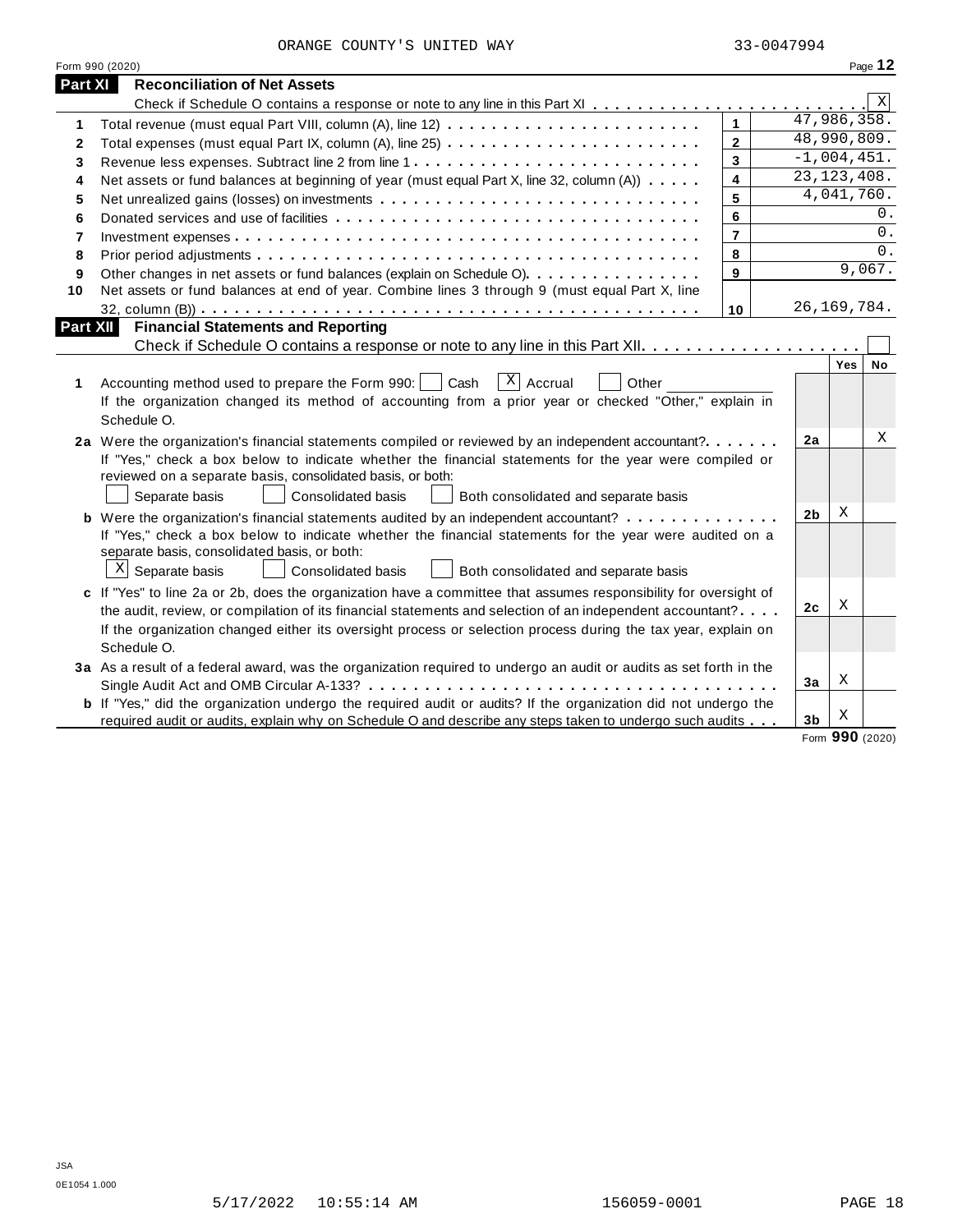# **CHEDULE A Public Charity Status and Public Support**  $\frac{100\text{dB No. }1545-0047}{000\text{dB No.}}$

(Form 990 or 990-EZ) complete if the organization is a section 501(c)(3) organization or a section 4947(a)(1) nonexempt charitable trust.  $2020$ 

|        |   |                                                               |                                                            | Attach to Form 990 or Form 990-EZ.                                                                        |     |                                       | Complete if the organization is a section 501(c)(3) organization or a section $4947(a)(1)$ nonexempt charitable trust.                                                                                                                                                                                                                                                         | BWŁU                                                                                                                             |
|--------|---|---------------------------------------------------------------|------------------------------------------------------------|-----------------------------------------------------------------------------------------------------------|-----|---------------------------------------|--------------------------------------------------------------------------------------------------------------------------------------------------------------------------------------------------------------------------------------------------------------------------------------------------------------------------------------------------------------------------------|----------------------------------------------------------------------------------------------------------------------------------|
|        |   | Department of the Treasury<br><b>Internal Revenue Service</b> |                                                            | Go to www.irs.gov/Form990 for instructions and the latest information.                                    |     |                                       |                                                                                                                                                                                                                                                                                                                                                                                | Open to Public<br>Inspection                                                                                                     |
|        |   | Name of the organization                                      |                                                            |                                                                                                           |     |                                       | <b>Employer identification number</b>                                                                                                                                                                                                                                                                                                                                          |                                                                                                                                  |
|        |   | ORANGE COUNTY'S UNITED WAY                                    |                                                            |                                                                                                           |     |                                       | 33-0047994                                                                                                                                                                                                                                                                                                                                                                     |                                                                                                                                  |
| Part I |   |                                                               |                                                            |                                                                                                           |     |                                       | Reason for Public Charity Status. (All organizations must complete this part.) See instructions.                                                                                                                                                                                                                                                                               |                                                                                                                                  |
|        |   |                                                               |                                                            | The organization is not a private foundation because it is: (For lines 1 through 12, check only one box.) |     |                                       |                                                                                                                                                                                                                                                                                                                                                                                |                                                                                                                                  |
| 1      |   |                                                               |                                                            | A church, convention of churches, or association of churches described in section 170(b)(1)(A)(i).        |     |                                       |                                                                                                                                                                                                                                                                                                                                                                                |                                                                                                                                  |
| 2      |   |                                                               |                                                            | A school described in section 170(b)(1)(A)(ii). (Attach Schedule E (Form 990 or 990-EZ).)                 |     |                                       |                                                                                                                                                                                                                                                                                                                                                                                |                                                                                                                                  |
| 3      |   |                                                               |                                                            | A hospital or a cooperative hospital service organization described in section 170(b)(1)(A)(iii).         |     |                                       |                                                                                                                                                                                                                                                                                                                                                                                |                                                                                                                                  |
| 4      |   |                                                               |                                                            |                                                                                                           |     |                                       | A medical research organization operated in conjunction with a hospital described in section 170(b)(1)(A)(iii). Enter the                                                                                                                                                                                                                                                      |                                                                                                                                  |
|        |   | hospital's name, city, and state:                             |                                                            |                                                                                                           |     |                                       |                                                                                                                                                                                                                                                                                                                                                                                |                                                                                                                                  |
| 5      |   |                                                               |                                                            |                                                                                                           |     |                                       |                                                                                                                                                                                                                                                                                                                                                                                | An organization operated for the benefit of a college or university owned or operated by a governmental unit described in        |
|        |   |                                                               | section 170(b)(1)(A)(iv). (Complete Part II.)              |                                                                                                           |     |                                       |                                                                                                                                                                                                                                                                                                                                                                                |                                                                                                                                  |
| 6      |   |                                                               |                                                            | A federal, state, or local government or governmental unit described in section 170(b)(1)(A)(v).          |     |                                       |                                                                                                                                                                                                                                                                                                                                                                                |                                                                                                                                  |
| 7      | X |                                                               |                                                            |                                                                                                           |     |                                       |                                                                                                                                                                                                                                                                                                                                                                                | An organization that normally receives a substantial part of its support from a governmental unit or from the general public     |
|        |   |                                                               | described in section 170(b)(1)(A)(vi). (Complete Part II.) |                                                                                                           |     |                                       |                                                                                                                                                                                                                                                                                                                                                                                |                                                                                                                                  |
| 8      |   |                                                               |                                                            | A community trust described in section 170(b)(1)(A)(vi). (Complete Part II.)                              |     |                                       |                                                                                                                                                                                                                                                                                                                                                                                |                                                                                                                                  |
| 9      |   |                                                               |                                                            |                                                                                                           |     |                                       | An agricultural research organization described in section 170(b)(1)(A)(ix) operated in conjunction with a land-grant college                                                                                                                                                                                                                                                  |                                                                                                                                  |
|        |   |                                                               |                                                            |                                                                                                           |     |                                       | or university or a non-land-grant college of agriculture (see instructions). Enter the name, city, and state of the college or                                                                                                                                                                                                                                                 |                                                                                                                                  |
|        |   | university:                                                   |                                                            |                                                                                                           |     |                                       |                                                                                                                                                                                                                                                                                                                                                                                |                                                                                                                                  |
| 10     |   |                                                               |                                                            | acquired by the organization after June 30, 1975. See section 509(a)(2). (Complete Part III.)             |     |                                       | An organization that normally receives (1) more than 331/3% of its support from contributions, membership fees, and gross<br>receipts from activities related to its exempt functions, subject to certain exceptions; and (2) no more than 331/3 % of its<br>support from gross investment income and unrelated business taxable income (less section 511 tax) from businesses |                                                                                                                                  |
| 11     |   |                                                               |                                                            | An organization organized and operated exclusively to test for public safety. See section 509(a)(4).      |     |                                       |                                                                                                                                                                                                                                                                                                                                                                                |                                                                                                                                  |
| 12     |   |                                                               |                                                            |                                                                                                           |     |                                       |                                                                                                                                                                                                                                                                                                                                                                                | An organization organized and operated exclusively for the benefit of, to perform the functions of, or to carry out the purposes |
|        |   |                                                               |                                                            |                                                                                                           |     |                                       |                                                                                                                                                                                                                                                                                                                                                                                | of one or more publicly supported organizations described in section 509(a)(1) or section 509(a)(2). See section 509(a)(3).      |
|        |   |                                                               |                                                            |                                                                                                           |     |                                       |                                                                                                                                                                                                                                                                                                                                                                                | Check the box in lines 12a through 12d that describes the type of supporting organization and complete lines 12e, 12f, and 12g.  |
| a      |   |                                                               |                                                            |                                                                                                           |     |                                       | Type I. A supporting organization operated, supervised, or controlled by its supported organization(s), typically by giving                                                                                                                                                                                                                                                    |                                                                                                                                  |
|        |   |                                                               |                                                            |                                                                                                           |     |                                       | the supported organization(s) the power to regularly appoint or elect a majority of the directors or trustees of the                                                                                                                                                                                                                                                           |                                                                                                                                  |
|        |   |                                                               |                                                            | supporting organization. You must complete Part IV, Sections A and B.                                     |     |                                       |                                                                                                                                                                                                                                                                                                                                                                                |                                                                                                                                  |
| b      |   |                                                               |                                                            |                                                                                                           |     |                                       | Type II. A supporting organization supervised or controlled in connection with its supported organization(s), by having                                                                                                                                                                                                                                                        |                                                                                                                                  |
|        |   |                                                               |                                                            |                                                                                                           |     |                                       | control or management of the supporting organization vested in the same persons that control or manage the supported                                                                                                                                                                                                                                                           |                                                                                                                                  |
|        |   |                                                               |                                                            | organization(s). You must complete Part IV, Sections A and C.                                             |     |                                       |                                                                                                                                                                                                                                                                                                                                                                                |                                                                                                                                  |
| c      |   |                                                               |                                                            |                                                                                                           |     |                                       | Type III functionally integrated. A supporting organization operated in connection with, and functionally integrated with,                                                                                                                                                                                                                                                     |                                                                                                                                  |
|        |   |                                                               |                                                            | its supported organization(s) (see instructions). You must complete Part IV, Sections A, D, and E.        |     |                                       |                                                                                                                                                                                                                                                                                                                                                                                |                                                                                                                                  |
| d      |   |                                                               |                                                            |                                                                                                           |     |                                       | Type III non-functionally integrated. A supporting organization operated in connection with its supported organization(s)                                                                                                                                                                                                                                                      |                                                                                                                                  |
|        |   |                                                               |                                                            |                                                                                                           |     |                                       | that is not functionally integrated. The organization generally must satisfy a distribution requirement and an attentiveness                                                                                                                                                                                                                                                   |                                                                                                                                  |
|        |   |                                                               |                                                            | requirement (see instructions). You must complete Part IV, Sections A and D, and Part V.                  |     |                                       |                                                                                                                                                                                                                                                                                                                                                                                |                                                                                                                                  |
| е      |   |                                                               |                                                            |                                                                                                           |     |                                       | Check this box if the organization received a written determination from the IRS that it is a Type I, Type II, Type III                                                                                                                                                                                                                                                        |                                                                                                                                  |
|        |   |                                                               |                                                            | functionally integrated, or Type III non-functionally integrated supporting organization.                 |     |                                       |                                                                                                                                                                                                                                                                                                                                                                                |                                                                                                                                  |
| t      |   |                                                               |                                                            |                                                                                                           |     |                                       |                                                                                                                                                                                                                                                                                                                                                                                |                                                                                                                                  |
| g      |   |                                                               |                                                            | Provide the following information about the supported organization(s).                                    |     |                                       |                                                                                                                                                                                                                                                                                                                                                                                |                                                                                                                                  |
|        |   | (i) Name of supported organization                            | (ii) EIN                                                   | (iii) Type of organization                                                                                |     | (iv) Is the organization              | (v) Amount of monetary                                                                                                                                                                                                                                                                                                                                                         | (vi) Amount of                                                                                                                   |
|        |   |                                                               |                                                            | (described on lines 1-10<br>above (see instructions))                                                     |     | listed in your governing<br>document? | support (see<br>instructions)                                                                                                                                                                                                                                                                                                                                                  | other support (see<br>instructions)                                                                                              |
|        |   |                                                               |                                                            |                                                                                                           | Yes | No                                    |                                                                                                                                                                                                                                                                                                                                                                                |                                                                                                                                  |
| (A)    |   |                                                               |                                                            |                                                                                                           |     |                                       |                                                                                                                                                                                                                                                                                                                                                                                |                                                                                                                                  |
|        |   |                                                               |                                                            |                                                                                                           |     |                                       |                                                                                                                                                                                                                                                                                                                                                                                |                                                                                                                                  |
| (B)    |   |                                                               |                                                            |                                                                                                           |     |                                       |                                                                                                                                                                                                                                                                                                                                                                                |                                                                                                                                  |
| (C)    |   |                                                               |                                                            |                                                                                                           |     |                                       |                                                                                                                                                                                                                                                                                                                                                                                |                                                                                                                                  |
| (D)    |   |                                                               |                                                            |                                                                                                           |     |                                       |                                                                                                                                                                                                                                                                                                                                                                                |                                                                                                                                  |
|        |   |                                                               |                                                            |                                                                                                           |     |                                       |                                                                                                                                                                                                                                                                                                                                                                                |                                                                                                                                  |
| (E)    |   |                                                               |                                                            |                                                                                                           |     |                                       |                                                                                                                                                                                                                                                                                                                                                                                |                                                                                                                                  |
| Total  |   |                                                               |                                                            |                                                                                                           |     |                                       |                                                                                                                                                                                                                                                                                                                                                                                |                                                                                                                                  |

For Paperwork Reduction Act Notice, see the Instructions for Form 990 or 990-EZ. Schedule A (Form 990 or 990-EZ) 2020 JSA 0E1210 0.030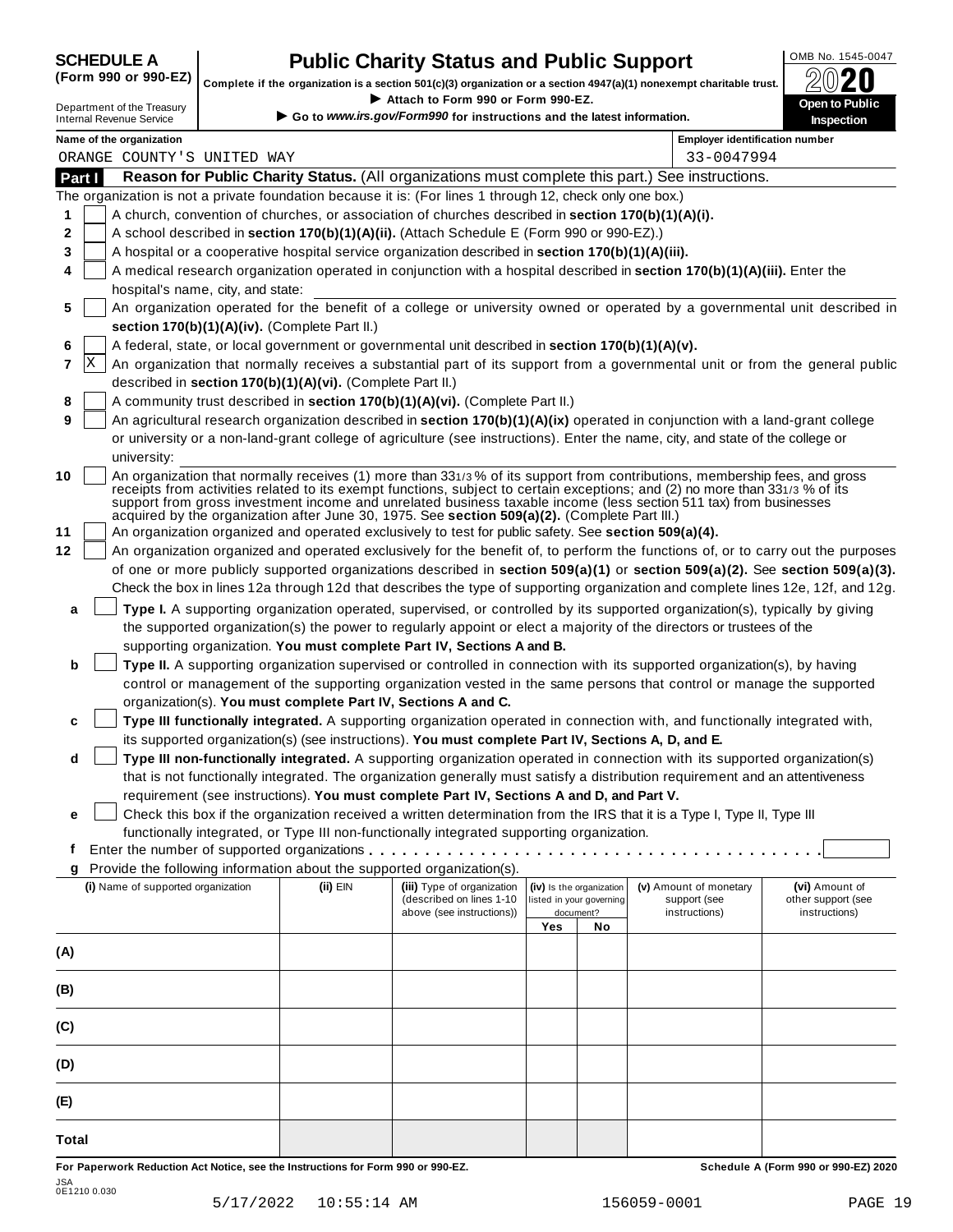# Schedule <sup>A</sup> (Form <sup>990</sup> or 990-EZ) <sup>2020</sup> Page **2**

**Support Schedule for Organizations Described in Sections 170(b)(1)(A)(iv) and 170(b)(1)(A)(vi)** (Complete only if you checked the box on line 5, 7, or 8 of Part I or if the organization failed to qualify under Part III. If the organization fails to qualify under the tests listed below, please complete Part III.) **Part II**

|              | <b>Section A. Public Support</b>                                                                                                                                                                                   |               |             |             |             |               |                |
|--------------|--------------------------------------------------------------------------------------------------------------------------------------------------------------------------------------------------------------------|---------------|-------------|-------------|-------------|---------------|----------------|
|              | Calendar year (or fiscal year beginning in) ▶                                                                                                                                                                      | (a) 2016      | (b) $2017$  | (c) 2018    | $(d)$ 2019  | (e) $2020$    | (f) Total      |
| 1            | Gifts, grants, contributions, and<br>membership fees received. (Do not<br>include any "unusual grants.")                                                                                                           | 16, 436, 164. | 15,602,459. | 18,007,850. | 18,548,170. | 47, 745, 113. | 116,339,756.   |
| $\mathbf{2}$ | Tax revenues levied for the<br>organization's benefit and either paid to<br>or expended on its behalf                                                                                                              |               |             |             |             |               | 0.             |
| 3            | The value of services or facilities<br>furnished by a governmental unit to the<br>organization without charge                                                                                                      |               |             |             |             |               | 0.             |
| 4            | Total. Add lines 1 through 3                                                                                                                                                                                       | 16, 436, 164. | 15,602,459. | 18,007,850  | 18,548,170. | 47, 745, 113. | 116, 339, 756. |
| 5            | The portion of total contributions by<br>each person (other than a<br>governmental unit or publicly<br>supported organization) included on<br>line 1 that exceeds 2% of the amount<br>shown on line 11, column (f) |               |             |             |             |               | 1,269,424.     |
| 6            | Public support. Subtract line 5 from line 4                                                                                                                                                                        |               |             |             |             |               | 115,070,332.   |
|              | <b>Section B. Total Support</b>                                                                                                                                                                                    |               |             |             |             |               |                |
|              | Calendar year (or fiscal year beginning in) ▶                                                                                                                                                                      | (a) 2016      | (b) $2017$  | (c) 2018    | $(d)$ 2019  | (e) $2020$    | (f) Total      |
| 7            | Amounts from line 4                                                                                                                                                                                                | 16, 436, 164. | 15,602,459  | 18,007,850  | 18,548,170  | 47, 745, 113. | 116, 339, 756. |
| 8            | Gross income from interest, dividends,<br>payments received on securities loans,<br>rents, royalties, and income from<br>similar sources experiences                                                               | 490,274.      | 892,187.    | 259,250.    | 352, 377.   | 296,459.      | 2,290,547.     |
| 9            | Net income from unrelated business<br>activities, whether or not the business<br>is regularly carried on the control of the set of the set of the set of the set of the set of the set of the s                    |               |             |             |             |               | 0.             |
| 10           | Other income. Do not include gain or<br>loss from the sale of capital assets<br>(Explain in Part VI.) ATCH 1                                                                                                       | 61,431.       | 181,513.    | 13,070.     | 3,074.      |               | 259,088.       |
| 11           | Total support. Add lines 7 through 10                                                                                                                                                                              |               |             |             |             |               | 118,889,391.   |
| 12           | Gross receipts from related activities, etc. (see instructions)                                                                                                                                                    |               |             |             |             | 12            |                |
| 13           | First 5 years. If the Form 990 is for the organization's first, second, third, fourth, or fifth tax year as a section 501(c)(3)                                                                                    |               |             |             |             |               |                |
|              | <b>Section C. Computation of Public Support Percentage</b>                                                                                                                                                         |               |             |             |             |               |                |
| 14           | Public support percentage for 2020 (line 6, column (f), divided by line 11, column (f)                                                                                                                             |               |             |             |             | 14            | 96.79%         |
| 15           |                                                                                                                                                                                                                    |               |             |             |             |               | 93.97%         |
|              | 16a 331/3% support test - 2020. If the organization did not check the box on line 13, and line 14 is 331/3% or more, check this                                                                                    |               |             |             |             |               |                |
|              |                                                                                                                                                                                                                    |               |             |             |             |               | Χ              |
|              | box and stop here. The organization qualifies as a publicly supported organization                                                                                                                                 |               |             |             |             |               |                |
|              | b 331/3% support test - 2019. If the organization did not check a box on line 13 or 16a, and line 15 is 331/3% or more, check                                                                                      |               |             |             |             |               |                |
|              |                                                                                                                                                                                                                    |               |             |             |             |               |                |
|              | 17a 10%-facts-and-circumstances test - 2020. If the organization did not check a box on line 13, 16a, or 16b, and line 14 is                                                                                       |               |             |             |             |               |                |
|              | 10% or more, and if the organization meets the facts-and-circumstances test, check this box and stop here. Explain in                                                                                              |               |             |             |             |               |                |
|              | Part VI how the organization meets the facts-and-circumstances test. The organization qualifies as a publicly supported                                                                                            |               |             |             |             |               |                |
|              |                                                                                                                                                                                                                    |               |             |             |             |               |                |
|              | <b>b 10%-facts-and-circumstances test - 2019.</b> If the organization did not check a box on line 13, 16a, 16b, or 17a, and line                                                                                   |               |             |             |             |               |                |
|              | 15 is 10% or more, and if the organization meets the facts-and-circumstances test, check this box and stop here. Explain                                                                                           |               |             |             |             |               |                |
|              | in Part VI how the organization meets the facts-and-circumstances test. The organization qualifies as a publicly supported                                                                                         |               |             |             |             |               |                |
| 18           | Private foundation. If the organization did not check a box on line 13, 16a, 16b, 17a, or 17b, check this box and see                                                                                              |               |             |             |             |               |                |

**Schedule A (Form 990 or 990-EZ) 2020**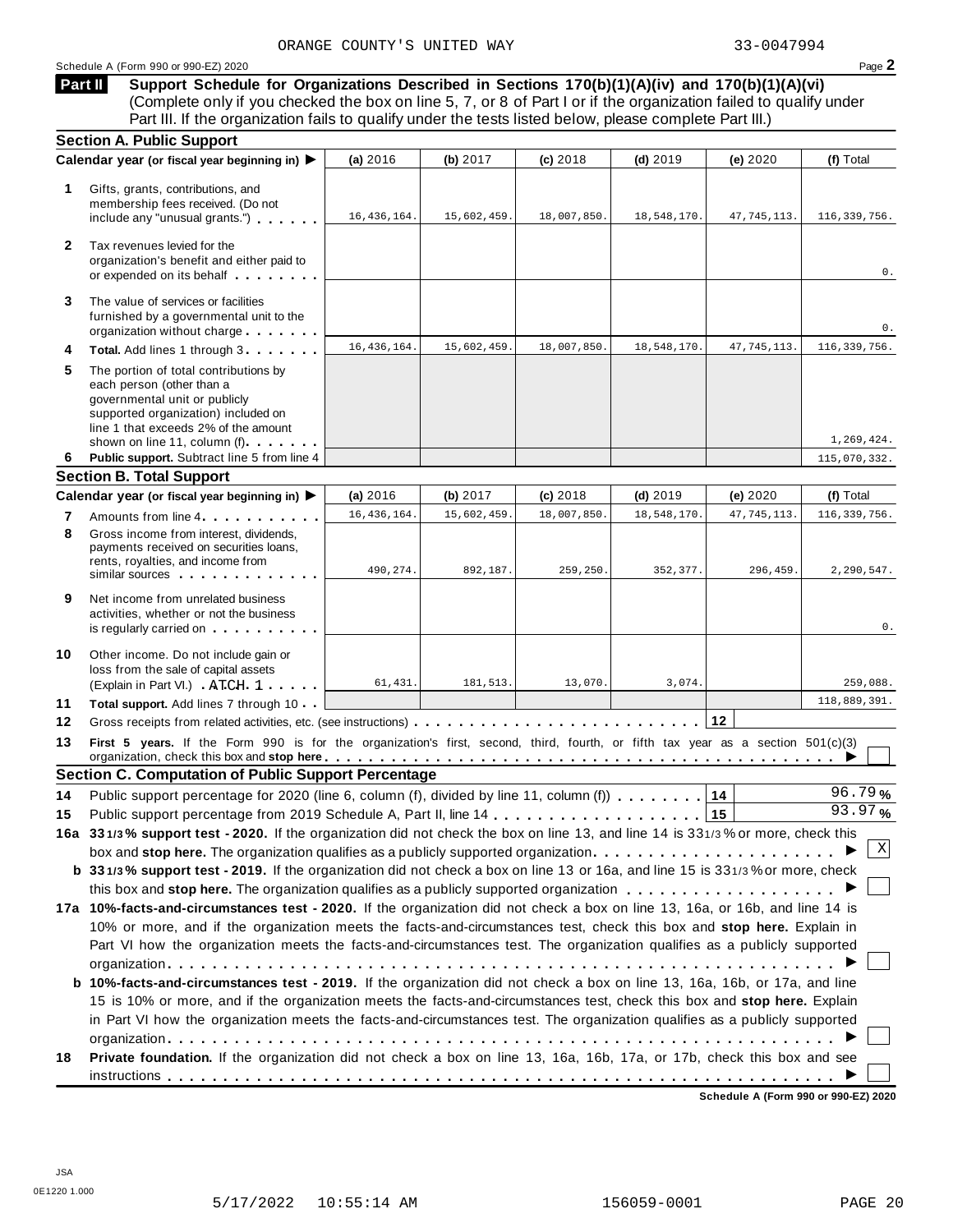### **Support Schedule for Organizations Described in Section 509(a)(2) Part III**

(Complete only if you checked the box on line 10 of Part I or if the organization failed to qualify under Part II. If the organization fails to qualify under the tests listed below, please complete Part II.)

|    | <b>Section A. Public Support</b>                                                                                                                                                                                                     |          |          |            |            |          |           |
|----|--------------------------------------------------------------------------------------------------------------------------------------------------------------------------------------------------------------------------------------|----------|----------|------------|------------|----------|-----------|
|    | Calendar year (or fiscal year beginning in) $\blacktriangleright$                                                                                                                                                                    | (a) 2016 | (b) 2017 | $(c)$ 2018 | $(d)$ 2019 | (e) 2020 | (f) Total |
| 1. | Gifts, grants, contributions, and membership fees                                                                                                                                                                                    |          |          |            |            |          |           |
|    | received. (Do not include any "unusual grants.")                                                                                                                                                                                     |          |          |            |            |          |           |
| 2  | Gross receipts from admissions, merchandise                                                                                                                                                                                          |          |          |            |            |          |           |
|    | sold or services performed, or facilities                                                                                                                                                                                            |          |          |            |            |          |           |
|    | furnished in any activity that is related to the                                                                                                                                                                                     |          |          |            |            |          |           |
|    | organization's tax-exempt purpose                                                                                                                                                                                                    |          |          |            |            |          |           |
| 3  | Gross receipts from activities that are not an                                                                                                                                                                                       |          |          |            |            |          |           |
|    | unrelated trade or business under section 513 .                                                                                                                                                                                      |          |          |            |            |          |           |
| 4  | Tax revenues levied for the                                                                                                                                                                                                          |          |          |            |            |          |           |
|    | organization's benefit and either paid to                                                                                                                                                                                            |          |          |            |            |          |           |
|    | or expended on its behalf <b>contains the set of the set of the set of the set of the set of the set of the set of the set of the set of the set of the set of the set of the set of the set of the set of the set of the set of</b> |          |          |            |            |          |           |
| 5  | The value of services or facilities                                                                                                                                                                                                  |          |          |            |            |          |           |
|    | furnished by a governmental unit to the                                                                                                                                                                                              |          |          |            |            |          |           |
|    | organization without charge                                                                                                                                                                                                          |          |          |            |            |          |           |
| 6  | Total. Add lines 1 through 5                                                                                                                                                                                                         |          |          |            |            |          |           |
|    | 7a Amounts included on lines 1, 2, and 3                                                                                                                                                                                             |          |          |            |            |          |           |
|    | received from disqualified persons                                                                                                                                                                                                   |          |          |            |            |          |           |
|    | <b>b</b> Amounts included on lines 2 and 3                                                                                                                                                                                           |          |          |            |            |          |           |
|    | received from other than disqualified<br>persons that exceed the greater of \$5,000                                                                                                                                                  |          |          |            |            |          |           |
|    | or 1% of the amount on line 13 for the year                                                                                                                                                                                          |          |          |            |            |          |           |
|    | c Add lines 7a and 7b                                                                                                                                                                                                                |          |          |            |            |          |           |
| 8  | <b>Public support.</b> (Subtract line 7c from                                                                                                                                                                                        |          |          |            |            |          |           |
|    | $line 6.)$                                                                                                                                                                                                                           |          |          |            |            |          |           |
|    | <b>Section B. Total Support</b>                                                                                                                                                                                                      |          |          |            |            |          |           |
|    | Calendar year (or fiscal year beginning in) ▶                                                                                                                                                                                        | (a) 2016 | (b) 2017 | $(c)$ 2018 | $(d)$ 2019 | (e) 2020 | (f) Total |
| 9  | Amounts from line 6 <b>Amounts</b> from line 6                                                                                                                                                                                       |          |          |            |            |          |           |
|    | 10 a Gross income from interest, dividends,                                                                                                                                                                                          |          |          |            |            |          |           |
|    | payments received on securities loans,<br>rents, royalties, and income from similar                                                                                                                                                  |          |          |            |            |          |           |
|    | $sources$                                                                                                                                                                                                                            |          |          |            |            |          |           |
|    | <b>b</b> Unrelated business taxable income (less                                                                                                                                                                                     |          |          |            |            |          |           |
|    | section 511 taxes) from businesses                                                                                                                                                                                                   |          |          |            |            |          |           |
|    | acquired after June 30, 1975                                                                                                                                                                                                         |          |          |            |            |          |           |
|    | c Add lines 10a and 10b                                                                                                                                                                                                              |          |          |            |            |          |           |
| 11 | Net income from unrelated business                                                                                                                                                                                                   |          |          |            |            |          |           |
|    | activities not included in line 10b, whether                                                                                                                                                                                         |          |          |            |            |          |           |
|    | or not the business is regularly carried on                                                                                                                                                                                          |          |          |            |            |          |           |
| 12 | Other income. Do not include gain or                                                                                                                                                                                                 |          |          |            |            |          |           |
|    | loss from the sale of capital assets                                                                                                                                                                                                 |          |          |            |            |          |           |
|    | (Explain in Part VI.) <b>All Accords</b>                                                                                                                                                                                             |          |          |            |            |          |           |
| 13 | Total support. (Add lines 9, 10c, 11,                                                                                                                                                                                                |          |          |            |            |          |           |
|    | and $12.$ ) $\ldots$ $\ldots$ $\ldots$ $\ldots$ $\ldots$ $\ldots$                                                                                                                                                                    |          |          |            |            |          |           |
| 14 | First 5 years. If the Form 990 is for the organization's first, second, third, fourth, or fifth tax year as a section 501(c)(3)                                                                                                      |          |          |            |            |          |           |
|    |                                                                                                                                                                                                                                      |          |          |            |            |          |           |
|    | <b>Section C. Computation of Public Support Percentage</b>                                                                                                                                                                           |          |          |            |            |          |           |
| 15 | Public support percentage for 2020 (line 8, column (f), divided by line 13, column (f)) $\ldots$ ,,,,,,,,,,,,,                                                                                                                       |          |          |            |            | 15       | ℅         |
| 16 | Public support percentage from 2019 Schedule A, Part III, line 15                                                                                                                                                                    |          |          |            |            | 16       | %         |
|    | Section D. Computation of Investment Income Percentage                                                                                                                                                                               |          |          |            |            |          |           |
| 17 | Investment income percentage for 2020 (line 10c, column (f), divided by line 13, column (f)).                                                                                                                                        |          |          |            |            | 17       | %         |
| 18 |                                                                                                                                                                                                                                      |          |          |            |            | 18       | %         |
|    | 19a 331/3% support tests - 2020. If the organization did not check the box on line 14, and line 15 is more than 331/3%, and line                                                                                                     |          |          |            |            |          |           |
|    | 17 is not more than 331/3%, check this box and stop here. The organization qualifies as a publicly supported organization.                                                                                                           |          |          |            |            |          |           |
|    | b 331/3% support tests - 2019. If the organization did not check a box on line 14 or line 19a, and line 16 is more than 331/3%, and                                                                                                  |          |          |            |            |          |           |
|    | line 18 is not more than 331/3%, check this box and stop here. The organization qualifies as a publicly supported organization                                                                                                       |          |          |            |            |          |           |
| 20 | Private foundation. If the organization did not check a box on line 14, 19a, or 19b, check this box and see instructions                                                                                                             |          |          |            |            |          |           |
|    |                                                                                                                                                                                                                                      |          |          |            |            |          |           |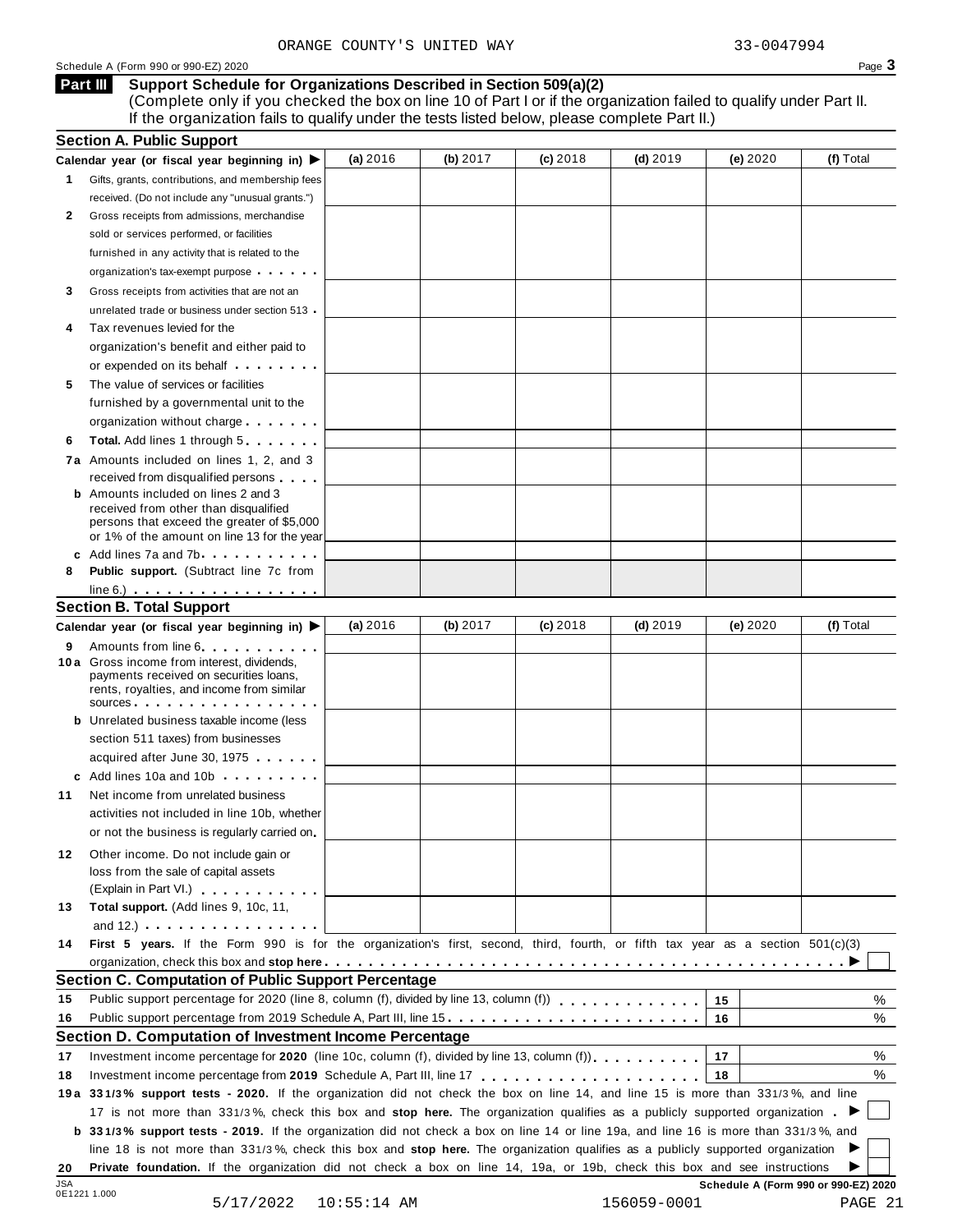**Yes No**

**2**

**3a**

**3b**

**3c**

**4a**

**4b**

**4c**

**5a**

**5b 5c**

**6**

**7**

**8**

**9a**

**9b**

**9c**

**10a**

# **Part IV Supporting Organizations**

(Complete only if you checked a box in line 12 on Part I. If you checked box 12a, Part I, complete Sections A and B. If you checked box 12b, Part I, complete Sections A and C. If you checked box 12c, Part I, complete Sections A, D, and E. If you checked box 12d, Part I, complete Sections A and D, and complete Part V.)

# **Section A. All Supporting Organizations**

- **1** Are all of the organization's supported organizations listed by name in the organization's governing documents? *If "No," describe in Part VI how the supported organizations are designated. If designated by class or purpose, describe the designation. If historic and continuing relationship, explain.* **1**
- **2** Did the organization have any supported organization that does not have an IRS determination of status under section 509(a)(1) or (2)? *If"Yes," explain in Part VI how the organization determined that the supported organization was described in section 509(a)(1) or (2).*
- **3 a** Did the organization have a supported organization described in section 501(c)(4), (5), or (6)? *If "Yes," answer lines 3b and 3c below.*
- **b** Did the organization confirm that each supported organization qualified under section 501(c)(4), (5), or (6) and | satisfied the public support tests under section 509(a)(2)? *If "Yes," describe in Part VI when and how the organization made the determination.*
- **c** Did the organization ensure that all support to such organizations was used exclusively for section 170(c)(2)(B) purposes? *If"Yes," explain in Part VI what controls the organization put in place to ensure such use.*
- **4 a** Was any supported organization not organized in the United States ("foreign supported organization")? *If "Yes," and if you checked box 12a or 12b in Part I, answer lines 4b and 4c below.*
- **b** Did the organization have ultimate control and discretion in deciding whether to make grants to the foreign | supported organization? *If "Yes," describe in Part VI how the organization had such control and discretion despite being controlled or supervised by or in connection with its supported organizations.*
- **c** Did the organization support any foreign supported organization that does not have an IRS determination | under sections 501(c)(3) and 509(a)(1) or (2)? *If "Yes," explain in Part VI what controls the organization used to ensure that all support to the foreign supported organization was used exclusively for section 170(c)(2)(B) purposes.*
- **5 a** Did the organization add, substitute, or remove any supported organizations during the tax year? *If "Yes,"* answer lines 5b and 5c below (if applicable). Also, provide detail in Part VI, including (i) the names and EIN *numbers of the supported organizations added, substituted, or removed; (ii) the reasons for each such action;* (iii) the authority under the organization's organizing document authorizing such action; and (iv) how the action *was accomplished (such as by amendment to the organizing document).*
- **b Type I or Type II only.** Was any added or substituted supported organization part of a class already designated in the organization's organizing document?
- **c Substitutions only.** Was the substitution the result of an event beyond the organization's control?
- **6** Did the organization provide support (whether in the form of grants or the provision of services or facilities) to anyone other than (i) its supported organizations, (ii) individuals that are part of the charitable class benefited by one or more of its supported organizations, or (iii) other supporting organizations that also support or benefit one or more of the filing organization's supported organizations? *If"Yes," provide detail in Part VI.*
- **7** Did the organization provide a grant, loan, compensation, or other similar payment to a substantial contributor (as defined in section 4958(c)(3)(C)), a family member of a substantial contributor, or a 35% controlled entity with regard to a substantial contributor? *If"Yes," complete Part I of Schedule L (Form 990 or 990-EZ).*
- **8** Did the organization make a loan to a disqualified person (as defined in section 4958) not described in line 7? *If "Yes," complete Part I of Schedule L (Form 990 or 990-EZ).*
- **9a** Was the organization controlled directly or indirectly at any time during the tax year by one or more | disqualified persons, as defined in section 4946 (other than foundation managers and organizations described in section 509(a)(1) or (2))? *If"Yes," provide detail in Part VI.*
- **b** Did one or more disqualified persons (as defined in line 9a) hold a controlling interest in any entity in which | the supporting organization had an interest? *If"Yes," provide detail in Part VI.*
- **c** Did a disqualified person (as defined in line 9a) have an ownership interest in, or derive any personal benefit from, assets in which the supporting organization also had an interest? *If"Yes," provide detail in Part VI.*
- **10a** Was the organization subject to the excess business holdings rules of section 4943 because of section | 4943(f) (regarding certain Type II supporting organizations, and all Type III non-functionally integrated supporting organizations)? *If"Yes," answer line 10b below.*
	- **b** Did the organization have any excess business holdings in the tax year? *(Use Schedule C, Form 4720, to determine whether the organization had excess business holdings.)*

0E1229 1.010

**10b** JSA **Schedule A (Form 990 or 990-EZ) 2020**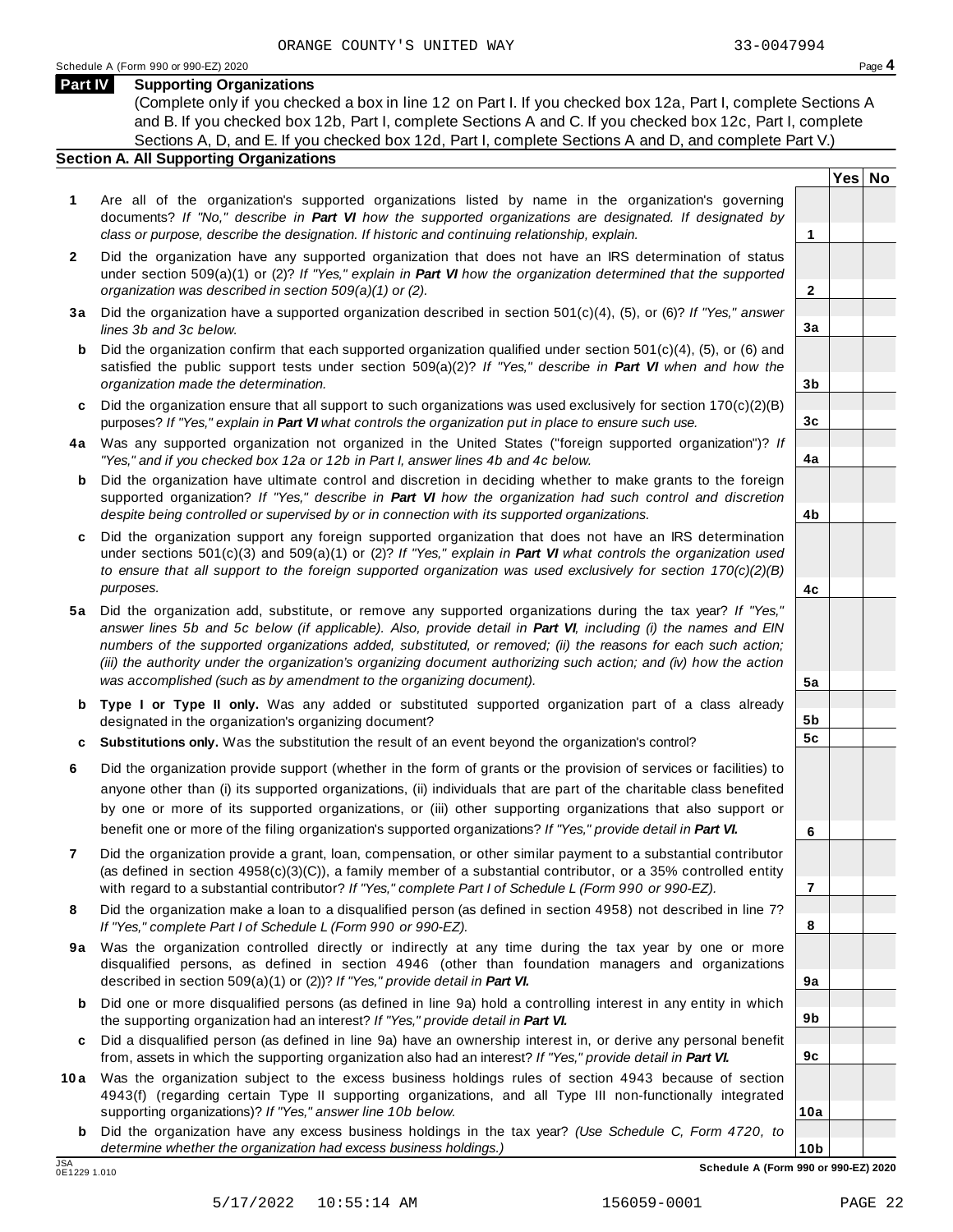| Schedule A (Form 990 or 990-EZ) 2020 | $P$ aqe $\sigma$ |
|--------------------------------------|------------------|

| <b>Part IV</b> | <b>Supporting Organizations (continued)</b>                                                                          |                 |     |    |
|----------------|----------------------------------------------------------------------------------------------------------------------|-----------------|-----|----|
|                |                                                                                                                      |                 | res | Nο |
| 11             | Has the organization accepted a gift or contribution from any of the following persons?                              |                 |     |    |
| a              | A person who directly or indirectly controls, either alone or together with persons described in lines 11b and       |                 |     |    |
|                | 11c below, the governing body of a supported organization?                                                           | 11a             |     |    |
| b              | A family member of a person described in line 11a above?                                                             | 11 <sub>b</sub> |     |    |
|                | c A 35% controlled entity of a person described in line 11a or 11b above? If "Yes" to line 11a, 11b, or 11c, provide |                 |     |    |
|                | detail in Part VI.                                                                                                   | 11c             |     |    |

# **Section B. Type I Supporting Organizations**

|                                                                                                                                                                                                                                                                                                                                                                                                                                                                                                                                                                                                                                                                                                                                                                                 |   | 'es |  |
|---------------------------------------------------------------------------------------------------------------------------------------------------------------------------------------------------------------------------------------------------------------------------------------------------------------------------------------------------------------------------------------------------------------------------------------------------------------------------------------------------------------------------------------------------------------------------------------------------------------------------------------------------------------------------------------------------------------------------------------------------------------------------------|---|-----|--|
| Did the governing body, members of the governing body, officers acting in their official capacity, or membership of one or<br>more supported organizations have the power to regularly appoint or elect at least a majority of the organization's officers,<br>directors, or trustees at all times during the tax year? If "No," describe in <b>Part VI</b> how the supported organization(s)<br>effectively operated, supervised, or controlled the organization's activities. If the organization had more than one supported<br>organization, describe how the powers to appoint and/or remove officers, directors, or trustees were allocated among the<br>supported organizations and what conditions or restrictions, if any, applied to such powers during the tax year. |   |     |  |
| Did the organization operate for the benefit of any supported organization other than the supported<br>organization(s) that operated, supervised, or controlled the supporting organization? If "Yes," explain in Part<br>VI how providing such benefit carried out the purposes of the supported organization(s) that operated,<br>supervised, or controlled the supporting organization.                                                                                                                                                                                                                                                                                                                                                                                      | າ |     |  |

# **Section C. Type II Supporting Organizations**

|                                                                                                                                                                                                                                                                                                                                                                               | Yes <sup> </sup> | <b>No</b> |
|-------------------------------------------------------------------------------------------------------------------------------------------------------------------------------------------------------------------------------------------------------------------------------------------------------------------------------------------------------------------------------|------------------|-----------|
| Were a majority of the organization's directors or trustees during the tax year also a majority of the directors<br>or trustees of each of the organization's supported organization(s)? If "No," describe in Part VI how control<br>or management of the supporting organization was vested in the same persons that controlled or managed<br>the supported organization(s). |                  |           |

# **Section D. All Type III Supporting Organizations**

|              |                                                                                                                                                                                                                                                                                                                                                                                                                                                                                          | Yes⊺ |  |
|--------------|------------------------------------------------------------------------------------------------------------------------------------------------------------------------------------------------------------------------------------------------------------------------------------------------------------------------------------------------------------------------------------------------------------------------------------------------------------------------------------------|------|--|
|              | Did the organization provide to each of its supported organizations, by the last day of the fifth month of the<br>organization's tax year, (i) a written notice describing the type and amount of support provided during the prior<br>tax year, (ii) a copy of the Form 990 that was most recently filed as of the date of notification, and (iii) copies of<br>the organization's governing documents in effect on the date of notification, to the extent not previously<br>provided? |      |  |
| $\mathbf{2}$ | Were any of the organization's officers, directors, or trustees either (i) appointed or elected by the supported<br>organization(s) or (ii) serving on the governing body of a supported organization? If "No," explain in <b>Part VI</b> how<br>the organization maintained a close and continuous working relationship with the supported organization(s).                                                                                                                             |      |  |
| 3            | By reason of the relationship described in line 2, above, did the organization's supported organizations have<br>a significant voice in the organization's investment policies and in directing the use of the organization's<br>income or assets at all times during the tax year? If "Yes," describe in Part VI the role the organization's                                                                                                                                            |      |  |
|              | supported organizations played in this regard.                                                                                                                                                                                                                                                                                                                                                                                                                                           |      |  |

# **Section E. Type III Functionally Integrated Supporting Organizations**

|                                                | Check the box next to the method that the organization used to satisfy the Integral Part Test during the year (see instructions). |  |     |    |  |  |  |
|------------------------------------------------|-----------------------------------------------------------------------------------------------------------------------------------|--|-----|----|--|--|--|
|                                                | The organization satisfied the Activities Test. Complete line 2 below.                                                            |  |     |    |  |  |  |
| b                                              | The organization is the parent of each of its supported organizations. Complete line 3 below.                                     |  |     |    |  |  |  |
|                                                | The organization supported a governmental entity. Describe in Part VI how you supported a governmental entity (see instructions). |  |     |    |  |  |  |
|                                                |                                                                                                                                   |  | Yes | No |  |  |  |
| Activities Test. Answer lines 2a and 2b below. |                                                                                                                                   |  |     |    |  |  |  |

| a                 | Did substantially all of the organization's activities during the tax year directly further the exempt purposes of<br>the supported organization(s) to which the organization was responsive? If "Yes," then in Part VI identify<br>those supported organizations and explain how these activities directly furthered their exempt purposes,<br>how the organization was responsive to those supported organizations, and how the organization determined<br>that these activities constituted substantially all of its activities. | 2a |  |
|-------------------|-------------------------------------------------------------------------------------------------------------------------------------------------------------------------------------------------------------------------------------------------------------------------------------------------------------------------------------------------------------------------------------------------------------------------------------------------------------------------------------------------------------------------------------|----|--|
| b                 | Did the activities described in line 2a, above, constitute activities that, but for the organization's involvement,<br>one or more of the organization's supported organization(s) would have been engaged in? If "Yes," explain in<br>Part VI the reasons for the organization's position that its supported organization(s) would have engaged in<br>these activities but for the organization's involvement.                                                                                                                     | 2b |  |
| 3<br>$\mathbf{a}$ | Parent of Supported Organizations. Answer lines 3a and 3b below.<br>Did the organization have the power to regularly appoint or elect a majority of the officers, directors, or<br>trustees of each of the supported organizations? If "Yes" or "No," provide details in Part VI.                                                                                                                                                                                                                                                   | За |  |
| b                 | Did the organization exercise a substantial degree of direction over the policies, programs, and activities of each<br>of its supported organizations? If "Yes," describe in Part VI the role played by the organization in this regard.                                                                                                                                                                                                                                                                                            | 3b |  |

**Schedule A (Form 990 or 990-EZ) 2020**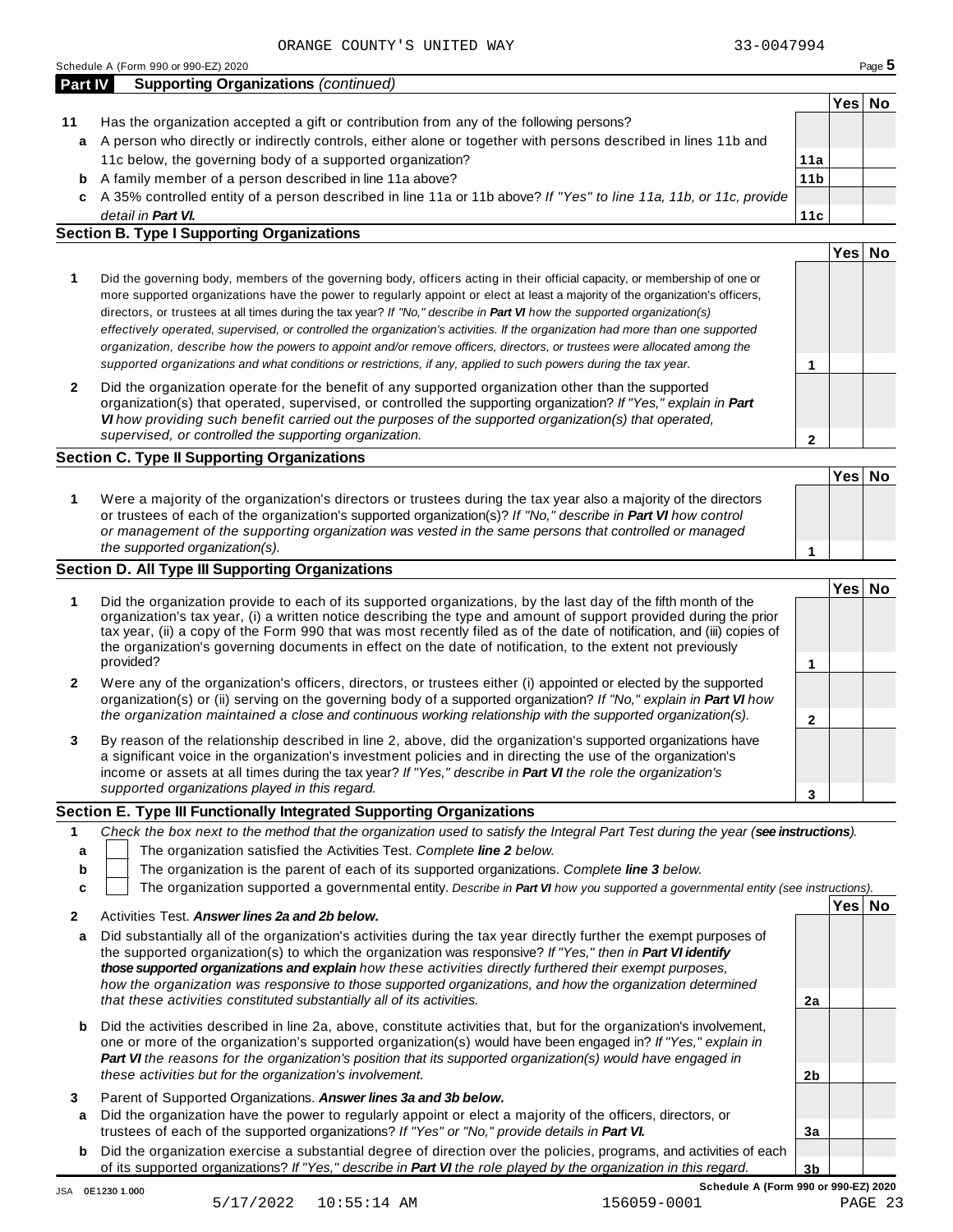| COUNII O UNIIED WAI                                                                                                                   |                |                | <u> JJ TUU TIJJ TI</u>         |
|---------------------------------------------------------------------------------------------------------------------------------------|----------------|----------------|--------------------------------|
| Schedule A (Form 990 or 990-EZ) 2020                                                                                                  |                |                | Page $6$                       |
| Type III Non-Functionally Integrated 509(a)(3) Supporting Organizations<br><b>Part V</b>                                              |                |                |                                |
| Check here if the organization satisfied the Integral Part Test as a qualifying trust on Nov. 20, 1970 (explain in Part VI). See<br>1 |                |                |                                |
| instructions. All other Type III non-functionally integrated supporting organizations must complete Sections A through E.             |                |                |                                |
| Section A - Adjusted Net Income                                                                                                       |                | (A) Prior Year | (B) Current Year<br>(optional) |
| Net short-term capital gain<br>1                                                                                                      | 1              |                |                                |
| 2 Recoveries of prior-year distributions                                                                                              | $\overline{2}$ |                |                                |
| 3 Other gross income (see instructions)                                                                                               | 3              |                |                                |
| 4 Add lines 1 through 3.                                                                                                              | 4              |                |                                |
| 5 Depreciation and depletion                                                                                                          | 5              |                |                                |
| Portion of operating expenses paid or incurred for production or collection of<br>6                                                   |                |                |                                |
| gross income or for management, conservation, or maintenance of property                                                              |                |                |                                |
| held for production of income (see instructions)                                                                                      | 6              |                |                                |
| 7 Other expenses (see instructions)                                                                                                   | $\overline{7}$ |                |                                |
| 8 Adjusted Net Income (subtract lines 5, 6, and 7 from line 4)                                                                        | 8              |                |                                |
| <b>Section B - Minimum Asset Amount</b>                                                                                               |                | (A) Prior Year | (B) Current Year<br>(optional) |
| 1 Aggregate fair market value of all non-exempt-use assets (see                                                                       |                |                |                                |
| instructions for short tax year or assets held for part of year):                                                                     |                |                |                                |
| a Average monthly value of securities                                                                                                 | 1a             |                |                                |
| <b>b</b> Average monthly cash balances                                                                                                | 1 <sub>b</sub> |                |                                |
| c Fair market value of other non-exempt-use assets                                                                                    | 1 <sub>c</sub> |                |                                |
| d Total (add lines 1a, 1b, and 1c)                                                                                                    | 1 <sub>d</sub> |                |                                |
|                                                                                                                                       |                |                |                                |
| e Discount claimed for blockage or other factors (explain in detail in Part VI):                                                      | 1е             |                |                                |
| 2 Acquisition indebtedness applicable to non-exempt-use assets                                                                        | $\overline{2}$ |                |                                |
| 3 Subtract line 2 from line 1d.                                                                                                       | 3              |                |                                |
| Cash deemed held for exempt use. Enter 0.015 of line 3 (for greater amount,<br>4                                                      |                |                |                                |
| see instructions).                                                                                                                    | 4              |                |                                |
| 5 Net value of non-exempt-use assets (subtract line 4 from line 3)                                                                    | 5              |                |                                |
| Multiply line 5 by 0.035.<br>6                                                                                                        | 6              |                |                                |
| Recoveries of prior-year distributions<br>7                                                                                           | $\overline{7}$ |                |                                |
| Minimum Asset Amount (add line 7 to line 6)<br>8                                                                                      | 8              |                |                                |
| <b>Section C - Distributable Amount</b>                                                                                               |                |                | <b>Current Year</b>            |
| Adjusted net income for prior year (from Section A, line 8, column A)                                                                 | 1              |                |                                |
| Enter 0.85 of line 1.<br>$\mathbf{2}$                                                                                                 | $\overline{2}$ |                |                                |

**4** Enter greater of line 2 or line 3. **5** Income tax imposed in prior year

**6 Distributable Amount.** Subtract line 5 from line 4, unless subject to emergency temporary reduction (see instructions).

**3** Minimum asset amount for prior year (from Section B, line 8, column A)

**7** Check here if the current year is the organization's first as a non-functionally integrated Type III supporting organization (see instructions).

**Schedule A (Form 990 or 990-EZ) 2020**

JSA 0E1231 1.000 **3 4 5**

**6**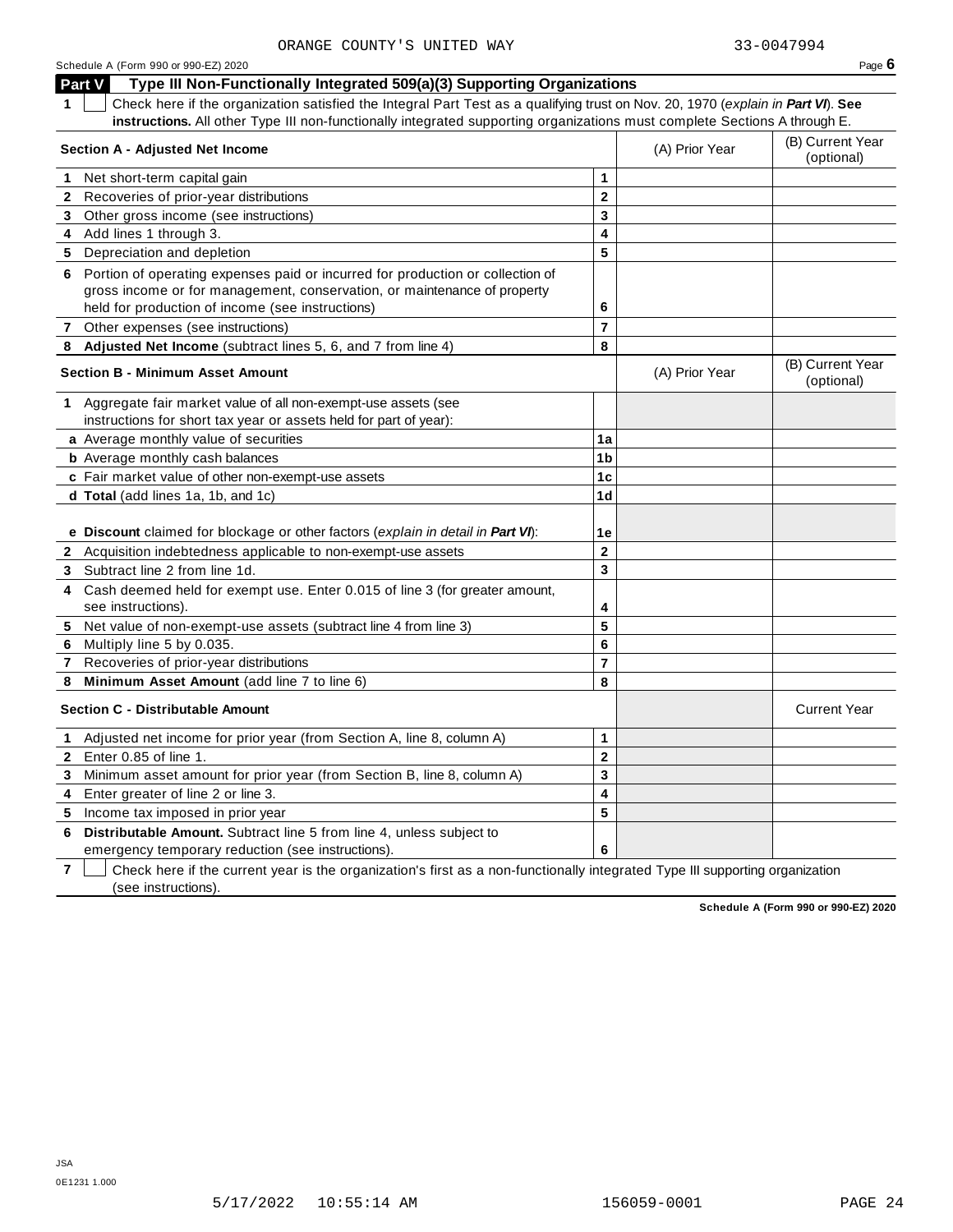|                | Schedule A (Form 990 or 990-EZ) 2020                                                                                                |                                    |                                               |        | Page 7                                           |
|----------------|-------------------------------------------------------------------------------------------------------------------------------------|------------------------------------|-----------------------------------------------|--------|--------------------------------------------------|
| <b>Part V</b>  | Type III Non-Functionally Integrated 509(a)(3) Supporting Organizations (continued)                                                 |                                    |                                               |        |                                                  |
|                | <b>Section D - Distributions</b>                                                                                                    |                                    |                                               |        | <b>Current Year</b>                              |
| 1              | Amounts paid to supported organizations to accomplish exempt purposes                                                               |                                    |                                               | 1      |                                                  |
| $\mathbf{2}$   | Amounts paid to perform activity that directly furthers exempt purposes of supported                                                |                                    |                                               |        |                                                  |
|                | organizations, in excess of income from activity                                                                                    |                                    | 2                                             |        |                                                  |
| 3              | Administrative expenses paid to accomplish exempt purposes of supported organizations                                               |                                    |                                               | 3      |                                                  |
| 4              | Amounts paid to acquire exempt-use assets<br>Qualified set-aside amounts (prior IRS approval required - provide details in Part VI) |                                    |                                               | 4      |                                                  |
| 5<br>6         | Other distributions (describe in Part VI). See instructions.                                                                        |                                    |                                               | 5      |                                                  |
| 7              | Total annual distributions. Add lines 1 through 6.                                                                                  |                                    |                                               | 6<br>7 |                                                  |
| 8              | Distributions to attentive supported organizations to which the organization is responsive                                          |                                    |                                               |        |                                                  |
|                | (provide details in Part VI). See instructions.                                                                                     |                                    |                                               |        |                                                  |
| 9              | Distributable amount for 2020 from Section C, line 6                                                                                |                                    |                                               | 8<br>9 |                                                  |
| 10             | Line 8 amount divided by line 9 amount                                                                                              |                                    |                                               | 10     |                                                  |
|                |                                                                                                                                     |                                    |                                               |        |                                                  |
|                | Section E - Distribution Allocations (see instructions)                                                                             | (i)<br><b>Excess Distributions</b> | (ii)<br><b>Underdistributions</b><br>Pre-2020 |        | (iii)<br><b>Distributable</b><br>Amount for 2020 |
| 1              | Distributable amount for 2020 from Section C, line 6                                                                                |                                    |                                               |        |                                                  |
| $\mathbf{2}$   | Underdistributions, if any, for years prior to 2020                                                                                 |                                    |                                               |        |                                                  |
|                | (reasonable cause required - explain in Part VI). See                                                                               |                                    |                                               |        |                                                  |
|                | instructions.                                                                                                                       |                                    |                                               |        |                                                  |
| 3              | Excess distributions carryover, if any, to 2020                                                                                     |                                    |                                               |        |                                                  |
| а              | From 2015 $\frac{1}{2}$                                                                                                             |                                    |                                               |        |                                                  |
| b              | From 2016 $\frac{2016}{200}$                                                                                                        |                                    |                                               |        |                                                  |
| c              | From 2017 $\frac{1}{2}$                                                                                                             |                                    |                                               |        |                                                  |
| d              | From 2018 $\frac{2018}{200}$                                                                                                        |                                    |                                               |        |                                                  |
| е              | From 2019 <b>Figure 1.1</b>                                                                                                         |                                    |                                               |        |                                                  |
| f              | Total of lines 3a through 3e                                                                                                        |                                    |                                               |        |                                                  |
| g              | Applied to underdistributions of prior years                                                                                        |                                    |                                               |        |                                                  |
| h              | Applied to 2020 distributable amount                                                                                                |                                    |                                               |        |                                                  |
| j.             | Carryover from 2015 not applied (see instructions)                                                                                  |                                    |                                               |        |                                                  |
|                | Remainder. Subtract lines 3g, 3h, and 3i from line 3f.                                                                              |                                    |                                               |        |                                                  |
| 4              | Distributions for 2020 from                                                                                                         |                                    |                                               |        |                                                  |
|                | Section D, line 7:<br>\$                                                                                                            |                                    |                                               |        |                                                  |
| a              | Applied to underdistributions of prior years                                                                                        |                                    |                                               |        |                                                  |
| b              | Applied to 2020 distributable amount<br>Remainder. Subtract lines 4a and 4b from line 4.                                            |                                    |                                               |        |                                                  |
| c<br>5         |                                                                                                                                     |                                    |                                               |        |                                                  |
|                | Remaining underdistributions for years prior to 2020, if<br>any. Subtract lines 3g and 4a from line 2. For result                   |                                    |                                               |        |                                                  |
|                | greater than zero, explain in Part VI. See instructions.                                                                            |                                    |                                               |        |                                                  |
| 6              | Remaining underdistributions for 2020. Subtract lines 3h                                                                            |                                    |                                               |        |                                                  |
|                | and 4b from line 1. For result greater than zero, explain in                                                                        |                                    |                                               |        |                                                  |
|                | <b>Part VI.</b> See instructions.                                                                                                   |                                    |                                               |        |                                                  |
| $\overline{7}$ | Excess distributions carryover to 2021. Add lines 3j                                                                                |                                    |                                               |        |                                                  |
|                | and 4c.                                                                                                                             |                                    |                                               |        |                                                  |
| 8              | Breakdown of line 7:                                                                                                                |                                    |                                               |        |                                                  |
| а              | Excess from 2016                                                                                                                    |                                    |                                               |        |                                                  |
| b              | Excess from 2017                                                                                                                    |                                    |                                               |        |                                                  |
| c              | Excess from 2018                                                                                                                    |                                    |                                               |        |                                                  |
| d              | Excess from 2019                                                                                                                    |                                    |                                               |        |                                                  |
| е              | Excess from 2020                                                                                                                    |                                    |                                               |        |                                                  |
|                |                                                                                                                                     |                                    |                                               |        | Schedule A (Form 990 or 990-F7) 2020             |

**Schedule A (Form 990 or 990-EZ) 2020**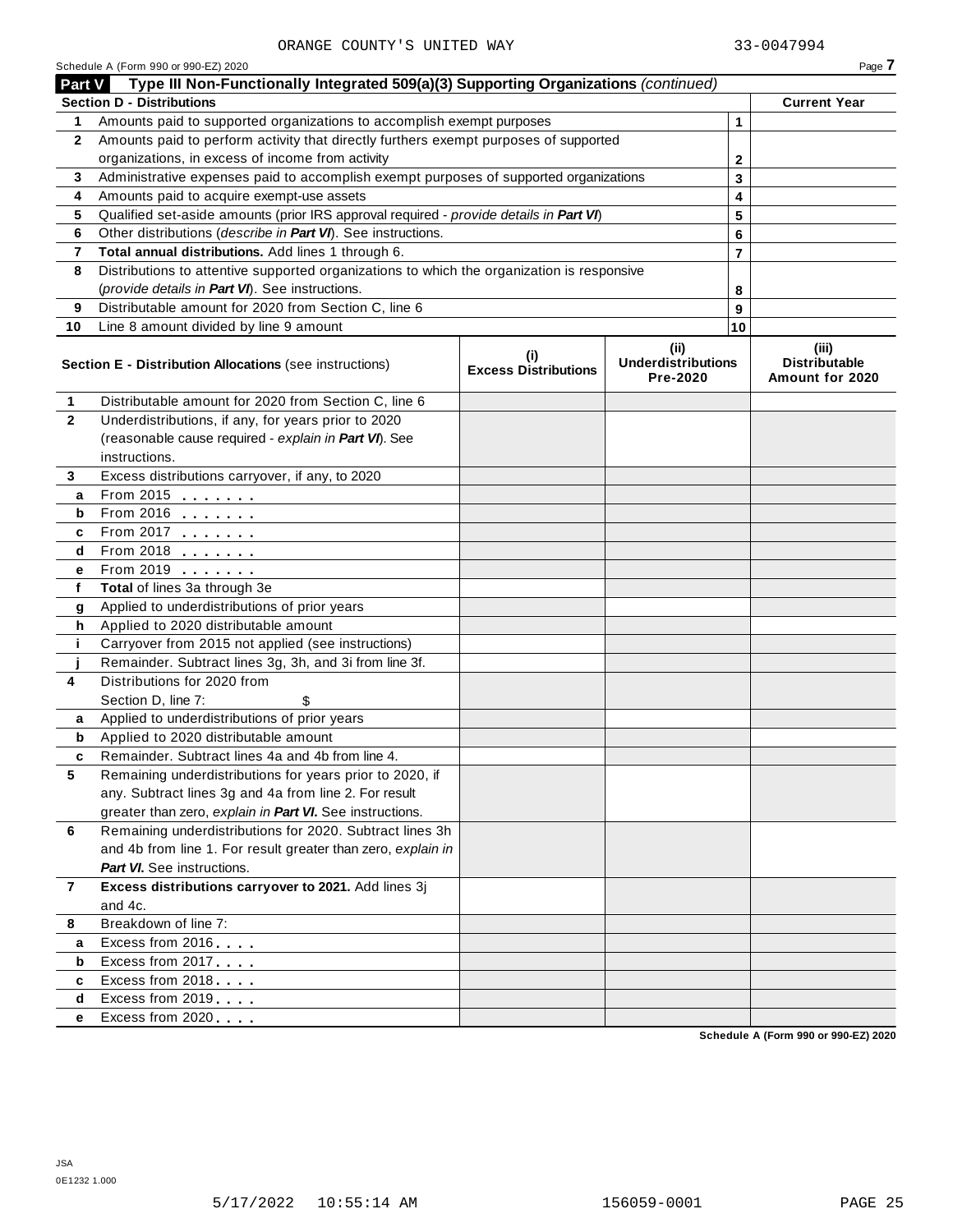# Schedule <sup>A</sup> (Form <sup>990</sup> or 990-EZ) <sup>2020</sup> Page **8**

**Supplemental Information.** Provide the explanations required by Part II, line 10; Part II, line 17a or 17b; Part **Part VI** III, line 12; Part IV, Section A, lines 1, 2, 3b, 3c, 4b, 4c, 5a, 6, 9a, 9b, 9c, 11a, 11b, and 11c; Part IV, Section B, lines 1 and 2; Part IV, Section C, line 1; Part IV, Section D, lines 2 and 3; Part IV, Section E, lines 1c, 2a, 2b, 3a and 3b; Part V, line 1; Part V, Section B, line 1e; Part V, Section D, lines 5, 6, and 8; and Part V, Section E, lines 2, 5, and 6. Also complete this part for any additional information. (See instructions.)

| SCHEDULE A, PART II - OTHER INCOME |         |          |         |        | ATTACHMENT 1 |          |
|------------------------------------|---------|----------|---------|--------|--------------|----------|
| DESCRIPTION                        | 2016    | 2017     | 2018    | 2019   | 2020         | TOTAL    |
| OTHER INCOME                       | 61,431. | 181,513. | 13,070. | 3,074. |              | 259,088. |
| TOTALS                             | 61,431. | 181,513. | 13,070. | 3,074. |              | 259,088. |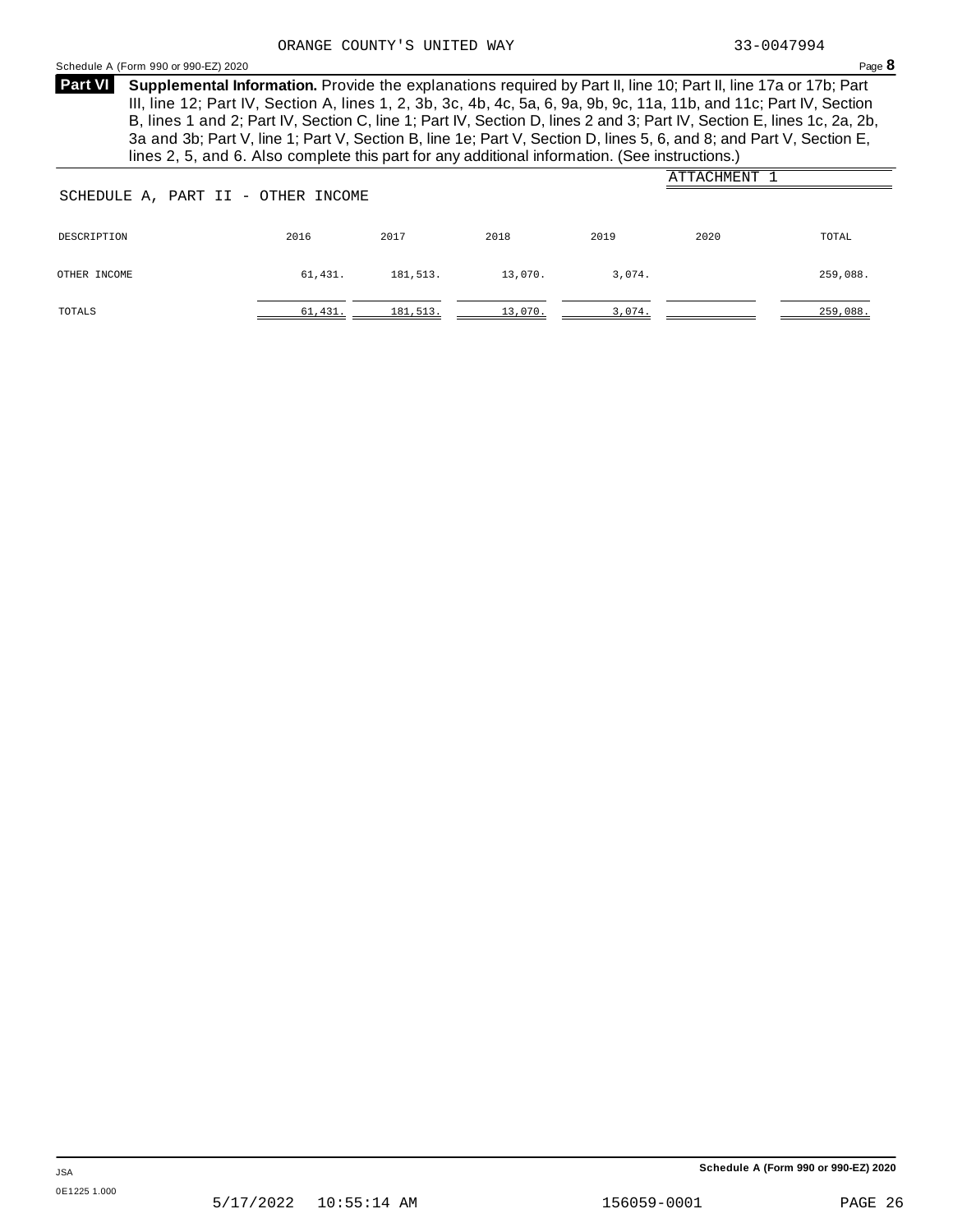**(Form 990, 990-EZ, or 990-PF)** Department of the Treasury<br>Internal Revenue Service

# **Schedule B chedule of Contributors**

(Form 990, 990-EZ,<br>
or 990-PF,<br>
Department of the Treasury **COLOCY**<br>
Internal Revenue Service **COLOCY**<br>
Name of the organization<br>
Name of the organization

**2020** 

33-0047994

ORANGE COUNTY'S UNITED WAY

| Organization type (check one): |  |
|--------------------------------|--|
|--------------------------------|--|

| Filers of:         | Section:                                                                  |  |  |  |
|--------------------|---------------------------------------------------------------------------|--|--|--|
| Form 990 or 990-EZ | $\mathbf{X}$<br>$501(c)$ (3<br>) (enter number) organization              |  |  |  |
|                    | 4947(a)(1) nonexempt charitable trust not treated as a private foundation |  |  |  |
|                    | 527 political organization                                                |  |  |  |
| Form 990-PF        | 501(c)(3) exempt private foundation                                       |  |  |  |
|                    | 4947(a)(1) nonexempt charitable trust treated as a private foundation     |  |  |  |
|                    | 501(c)(3) taxable private foundation                                      |  |  |  |

Check if your organization is covered by the **General Rule** or a **Special Rule.**

**Note:** Only a section 501(c)(7), (8), or (10) organization can check boxes for both the General Rule and a Special Rule. See instructions.

# **General Rule**

For an organization filing Form 990, 990-EZ, or 990-PF that received, during the year, contributions totaling \$5,000 or more (in money or property) from any one contributor. Complete Parts I and II. See instructions for determining a contributor's total contributions.

# **Special Rules**

 $\text{X}$  For an organization described in section 501(c)(3) filing Form 990 or 990-EZ that met the 33 1/3% support test of the regulations under sections 509(a)(1) and 170(b)(1)(A)(vi), that checked Schedule A (Form 990 or 990-EZ), Part II, line 13, 16a, or 16b, and that received from any one contributor, during the year, total contributions of the greater of **(1)** \$5,000; or **(2)** 2% of the amount on (i) Form 990, Part VIII, line 1h; or (ii) Form 990-EZ, line 1. Complete Parts I and II.

For an organization described in section 501(c)(7), (8), or (10) filing Form 990 or 990-EZ that received from any one contributor, during the year, total contributions of more than \$1,000 *exclusively* for religious, charitable, scientific, literary, or educational purposes, or for the prevention of cruelty to children or animals. Complete Parts I (entering "N/A" in column (b) instead of the contributor name and address), II, and III.

For an organization described in section  $501(c)(7)$ , (8), or (10) filing Form 990 or 990-EZ that received from any one contributor, during the year, contributions *exclusively* for religious, charitable, etc., purposes, but no such contributions totaled more than \$1,000. If this box is checked, enter here the total contributions that were received during the year for an *exclusively* religious, charitable, etc., purpose. Don't complete any of the parts unless the **General Rule** applies to this organization because it received *nonexclusively* religious, charitable, etc., contributions totaling \$5,000 or more during the year  $\ldots \ldots \ldots \ldots \ldots \ldots \ldots \ldots \ldots \vdots$ 

**Caution:** An organization that isn't covered by the General Rule and/or the Special Rules doesn't file Schedule B (Form 990, 990-EZ, or 990-PF), but it **must** answer "No" on Part IV, line 2, of its Form 990; or check the box on line H of its Form 990-EZ or on its Form 990-PF, Part I, line 2, to certify that it doesn't meet the filing requirements of Schedule B (Form 990, 990-EZ, or 990-PF).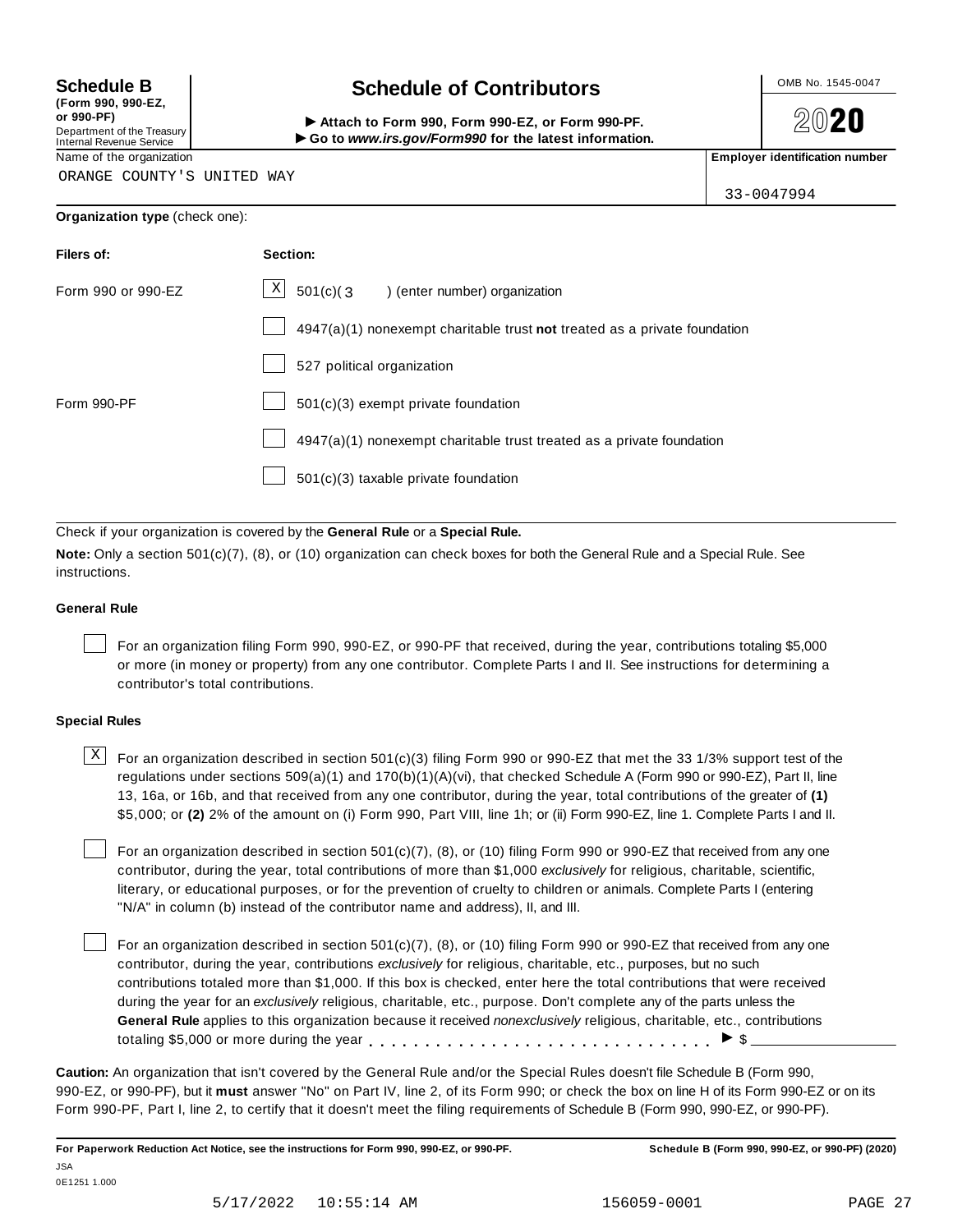|            | noncash contributions.)                         |
|------------|-------------------------------------------------|
|            | Schedule B (Form 990, 990-EZ, or 990-PF) (2020) |
| $9 - 0001$ | PAGE                                            |

| (a)<br>No.          | (b)<br>Name, address, and ZIP + 4 | (c)<br>(d)<br><b>Total contributions</b><br>Type of contribution |                                                                                              |
|---------------------|-----------------------------------|------------------------------------------------------------------|----------------------------------------------------------------------------------------------|
| $\mathbf{2}$        | N/A                               | 8,544,931.<br>$\mathfrak{S}$                                     | Χ<br>Person<br>Payroll<br>Noncash<br>(Complete Part II for<br>noncash contributions.)        |
| (a)<br>No.          | (b)<br>Name, address, and ZIP + 4 | (c)<br><b>Total contributions</b>                                | (d)<br>Type of contribution                                                                  |
| 3                   | N/A                               | 6,356,919.<br>\$                                                 | Χ<br>Person<br>Payroll<br>Noncash<br>(Complete Part II for<br>noncash contributions.)        |
| (a)<br>No.          | (b)<br>Name, address, and ZIP + 4 | (c)<br><b>Total contributions</b>                                | (d)<br>Type of contribution                                                                  |
| 4                   | N/A                               | 5,613,568.<br>\$                                                 | Χ<br>Person<br>Payroll<br>Noncash<br>(Complete Part II for<br>noncash contributions.)        |
| (a)<br>No.          | (b)<br>Name, address, and ZIP + 4 | (c)<br><b>Total contributions</b>                                | (d)<br>Type of contribution                                                                  |
| 5                   | N/A                               | 2,315,696.<br>\$                                                 | Χ<br>Person<br>Payroll<br><b>Noncash</b><br>(Complete Part II for<br>noncash contributions.) |
| (a)<br>No.          | (b)<br>Name, address, and ZIP + 4 | (c)<br><b>Total contributions</b>                                | (d)<br>Type of contribution                                                                  |
| 6                   | N/A                               | 1,535,678.<br>\$                                                 | Χ<br>Person<br>Payroll<br>Noncash<br>(Complete Part II for<br>noncash contributions.)        |
| JSA<br>0E1253 1.000 |                                   |                                                                  | Schedule B (Form 990, 990-EZ, or 990-PF) (2020)                                              |
|                     | 5/17/2022<br>$10:55:14$ AM        | 156059-0001                                                      | PAGE 28                                                                                      |

| Part I | Contributors (see instructions). Use duplicate copies of Part I if additional space is needed. |                                |                                                                                              |  |  |  |
|--------|------------------------------------------------------------------------------------------------|--------------------------------|----------------------------------------------------------------------------------------------|--|--|--|
| (a)    | (b)                                                                                            | (c)                            | (d)                                                                                          |  |  |  |
| No.    | Name, address, and ZIP + 4                                                                     | <b>Total contributions</b>     | Type of contribution                                                                         |  |  |  |
| 1      | N/A                                                                                            | 11, 147, 297.<br>$\mathsf{\$}$ | Χ<br>Person<br>Payroll<br><b>Noncash</b><br>(Complete Part II for<br>noncash contributions.) |  |  |  |
| (a)    | (b)                                                                                            | (c)                            | (d)                                                                                          |  |  |  |
| No.    | Name, address, and ZIP + 4                                                                     | <b>Total contributions</b>     | Type of contribution                                                                         |  |  |  |
| 2      | N/A                                                                                            | 8,544,931.<br>$\frac{1}{2}$    | Χ<br>Person<br>Payroll<br>Noncash<br>(Complete Part II for<br>noncash contributions.)        |  |  |  |
| (a)    | (b)                                                                                            | (c)                            | (d)                                                                                          |  |  |  |
| No.    | Name, address, and ZIP + 4                                                                     | <b>Total contributions</b>     | Type of contribution                                                                         |  |  |  |
| 3      | N/A                                                                                            | 6, 356, 919.<br>\$             | Χ<br>Person<br>Payroll<br><b>Noncash</b><br>(Complete Part II for<br>noncash contributions.) |  |  |  |
| (a)    | (b)                                                                                            | (c)                            | (d)                                                                                          |  |  |  |
| No.    | Name, address, and ZIP + 4                                                                     | <b>Total contributions</b>     | Type of contribution                                                                         |  |  |  |
| 4      | N/A                                                                                            | 5,613,568.<br>\$               | Χ<br>Person<br>Payroll<br><b>Noncash</b><br>(Complete Part II for<br>noncash contributions.) |  |  |  |
| (a)    | (b)                                                                                            | (c)                            | (d)                                                                                          |  |  |  |
| No.    | Name, address, and ZIP + 4                                                                     | <b>Total contributions</b>     | Type of contribution                                                                         |  |  |  |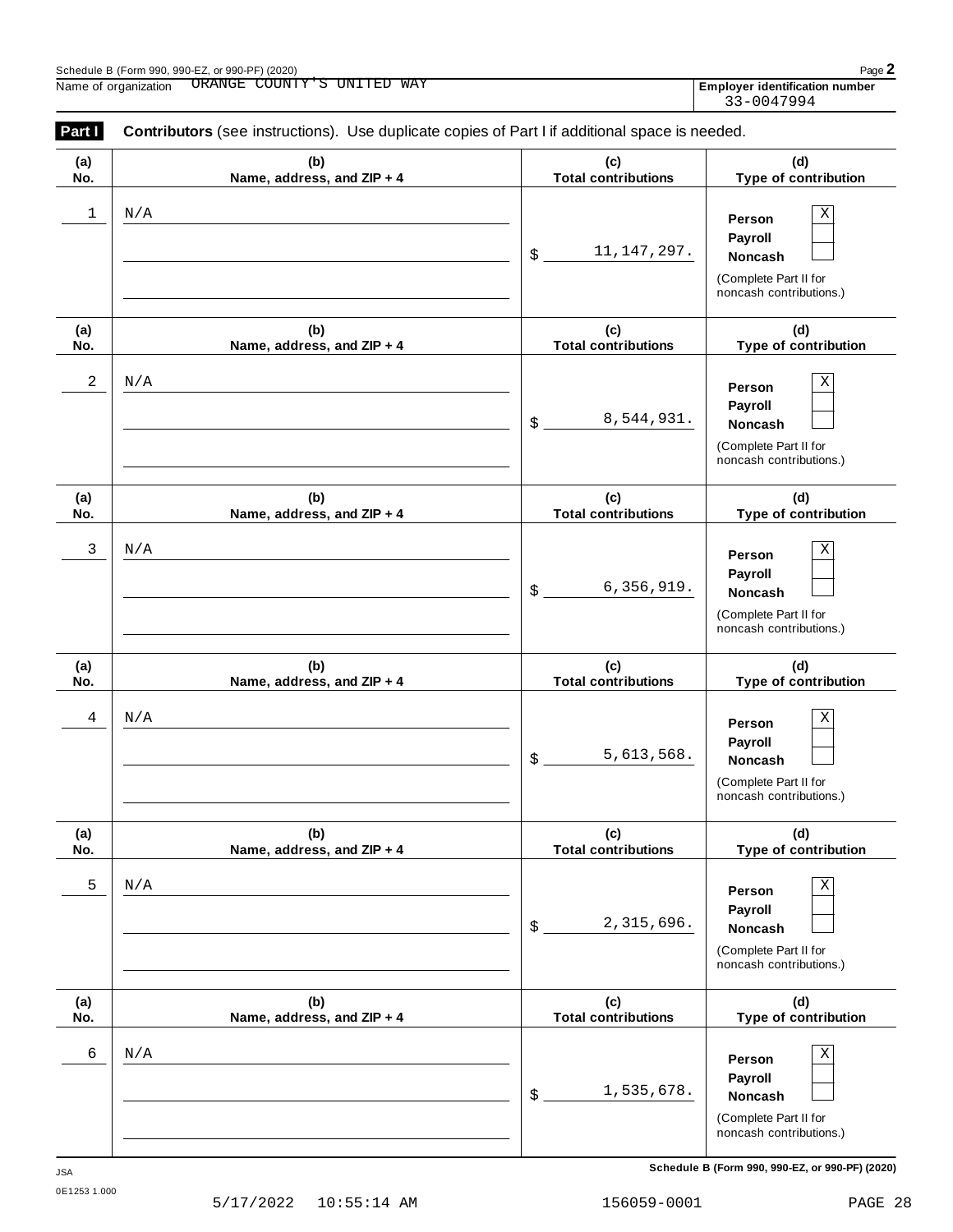| Part I     | Contributors (see instructions). Use duplicate copies of Part I if additional space is needed. |                                   |                                                                                                            |
|------------|------------------------------------------------------------------------------------------------|-----------------------------------|------------------------------------------------------------------------------------------------------------|
| (a)<br>No. | (b)<br>Name, address, and ZIP + 4                                                              | (c)<br><b>Total contributions</b> | (d)<br>Type of contribution                                                                                |
| 7          | N/A                                                                                            | 1,247,120.<br>$\frac{1}{2}$       | $\mathbf X$<br>Person<br>$\rm X$<br>Payroll<br>Noncash<br>(Complete Part II for<br>noncash contributions.) |
| (a)<br>No. | (b)<br>Name, address, and ZIP + 4                                                              | (c)<br><b>Total contributions</b> | (d)<br>Type of contribution                                                                                |
|            |                                                                                                | \$                                | Person<br>Payroll<br>Noncash<br>(Complete Part II for<br>noncash contributions.)                           |
| (a)<br>No. | (b)<br>Name, address, and ZIP + 4                                                              | (c)<br><b>Total contributions</b> | (d)<br>Type of contribution                                                                                |
|            |                                                                                                | \$                                | Person<br>Payroll<br>Noncash<br>(Complete Part II for<br>noncash contributions.)                           |
| (a)<br>No. | (b)<br>Name, address, and ZIP + 4                                                              | (c)<br><b>Total contributions</b> | (d)<br>Type of contribution                                                                                |
|            |                                                                                                | \$                                | Person<br>Payroll<br>Noncash<br>(Complete Part II for<br>noncash contributions.)                           |
| (a)<br>No. | (b)<br>Name, address, and ZIP + 4                                                              | (c)<br><b>Total contributions</b> | (d)<br>Type of contribution                                                                                |
|            |                                                                                                | \$                                | Person<br>Payroll<br>Noncash<br>(Complete Part II for<br>noncash contributions.)                           |
| (a)<br>No. | (b)<br>Name, address, and ZIP + 4                                                              | (c)<br><b>Total contributions</b> | (d)<br>Type of contribution                                                                                |
|            |                                                                                                | \$                                | Person<br>Payroll<br>Noncash<br>(Complete Part II for<br>noncash contributions.)                           |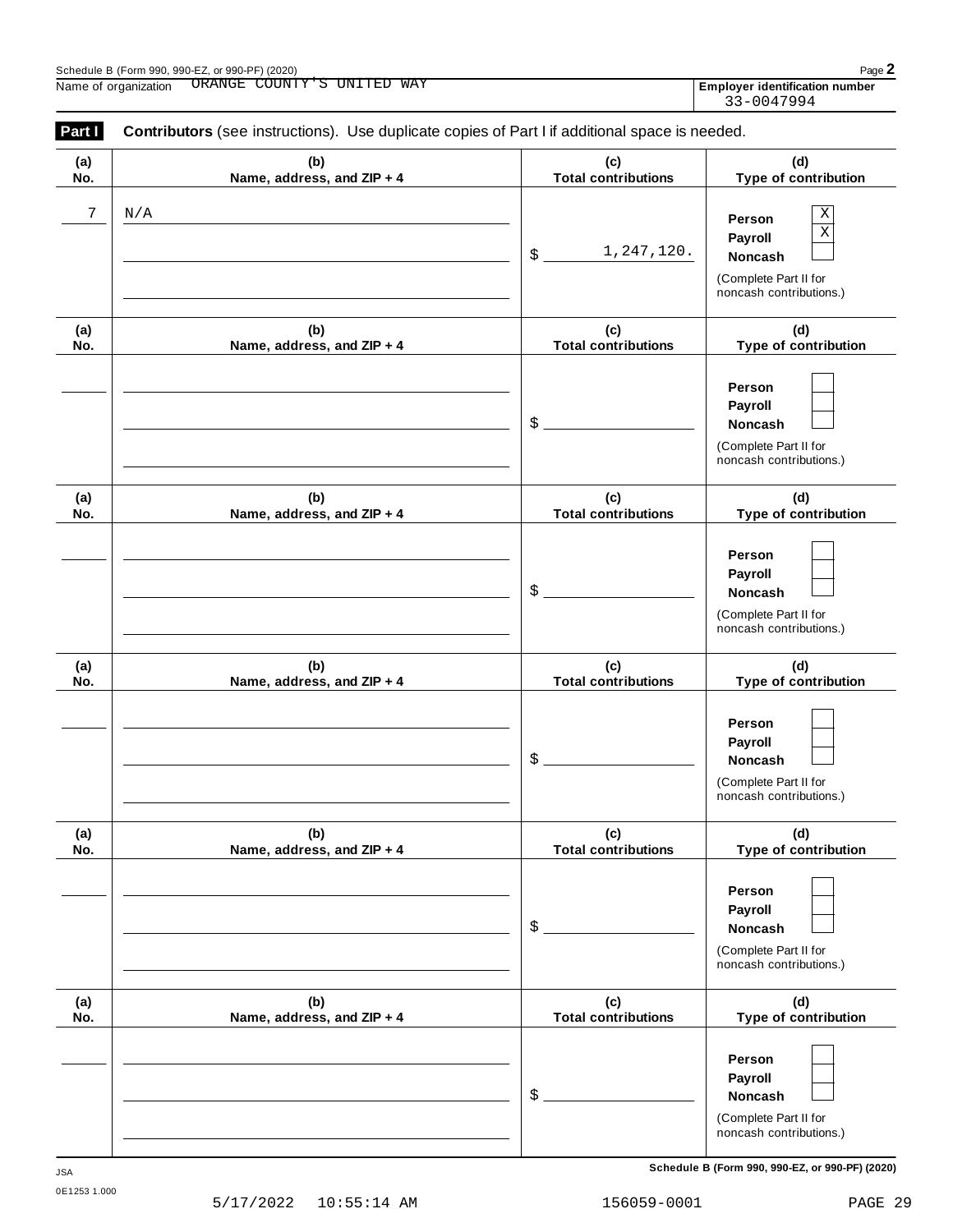Name of organization ORANGE COUNTY'S UNITED WAY **Employer identification number** 

33-0047994

| (a) No.<br>from<br>Part I | (b)<br>Description of noncash property given | (c)<br>FMV (or estimate)<br>(See instructions.) | (d)<br>Date received |
|---------------------------|----------------------------------------------|-------------------------------------------------|----------------------|
|                           |                                              | $\mathcal{L}_{-}$                               |                      |
| (a) No.<br>from<br>Part I | (b)<br>Description of noncash property given | (c)<br>FMV (or estimate)<br>(See instructions.) | (d)<br>Date received |
|                           |                                              | $\mathcal{L}$                                   |                      |
| (a) No.<br>from<br>Part I | (b)<br>Description of noncash property given | (c)<br>FMV (or estimate)<br>(See instructions.) | (d)<br>Date received |
|                           |                                              | $$$ .                                           |                      |
| (a) No.<br>from<br>Part I | (b)<br>Description of noncash property given | (c)<br>FMV (or estimate)<br>(See instructions.) | (d)<br>Date received |
|                           |                                              | \$                                              |                      |
| (a) No.<br>from<br>Part I | (b)<br>Description of noncash property given | (c)<br>FMV (or estimate)<br>(See instructions.) | (d)<br>Date received |
|                           |                                              | \$                                              |                      |
| (a) No.<br>from<br>Part I | (b)<br>Description of noncash property given | (c)<br>FMV (or estimate)<br>(See instructions.) | (d)<br>Date received |
|                           |                                              | \$                                              |                      |

**Schedule B (Form 990, 990-EZ, or 990-PF) (2020)** JSA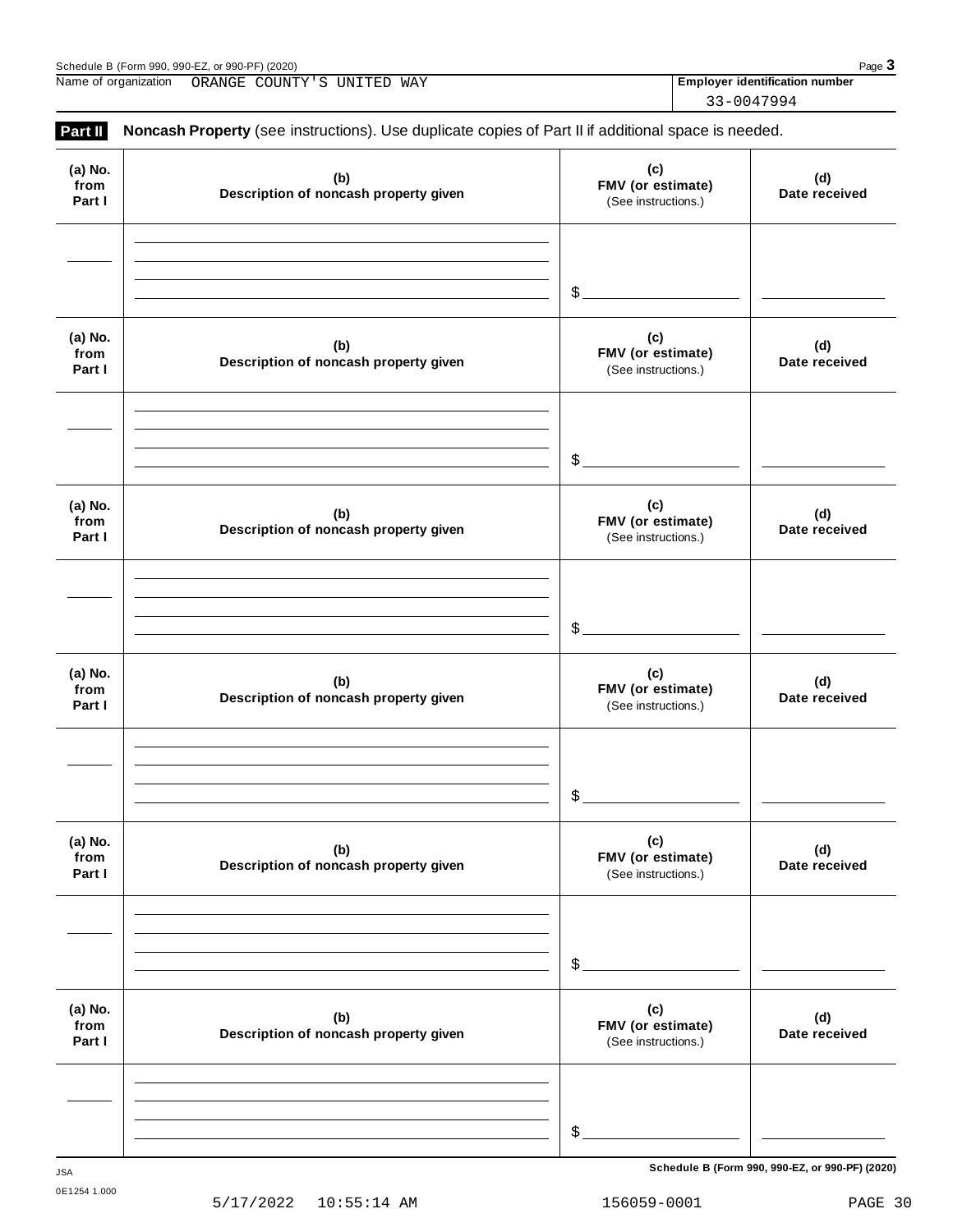|                             | Schedule B (Form 990, 990-EZ, or 990-PF) (2020)                                                                                                                                                                                                                                                                    |                      | Page 4                                                                                                                                                                                                                                        |
|-----------------------------|--------------------------------------------------------------------------------------------------------------------------------------------------------------------------------------------------------------------------------------------------------------------------------------------------------------------|----------------------|-----------------------------------------------------------------------------------------------------------------------------------------------------------------------------------------------------------------------------------------------|
|                             | Name of organization ORANGE COUNTY'S UNITED WAY                                                                                                                                                                                                                                                                    |                      | <b>Employer identification number</b><br>33-0047994                                                                                                                                                                                           |
|                             | Part III Exclusively religious, charitable, etc., contributions to organizations described in section 501(c)(7), (8), or<br>contributions of \$1,000 or less for the year. (Enter this information once. See instructions.) $\triangleright$ \$<br>Use duplicate copies of Part III if additional space is needed. |                      | (10) that total more than \$1,000 for the year from any one contributor. Complete columns (a) through (e) and<br>the following line entry. For organizations completing Part III, enter the total of exclusively religious, charitable, etc., |
| $(a)$ No.<br>from<br>Part I | (b) Purpose of gift                                                                                                                                                                                                                                                                                                | (c) Use of gift      | (d) Description of how gift is held                                                                                                                                                                                                           |
|                             |                                                                                                                                                                                                                                                                                                                    |                      |                                                                                                                                                                                                                                               |
|                             | Transferee's name, address, and ZIP + 4                                                                                                                                                                                                                                                                            | (e) Transfer of gift | Relationship of transferor to transferee                                                                                                                                                                                                      |
|                             |                                                                                                                                                                                                                                                                                                                    |                      |                                                                                                                                                                                                                                               |
| (a) No.<br>from<br>Part I   | (b) Purpose of gift                                                                                                                                                                                                                                                                                                | (c) Use of gift      | (d) Description of how gift is held                                                                                                                                                                                                           |
|                             |                                                                                                                                                                                                                                                                                                                    |                      |                                                                                                                                                                                                                                               |
|                             | Transferee's name, address, and ZIP + 4                                                                                                                                                                                                                                                                            | (e) Transfer of gift | Relationship of transferor to transferee                                                                                                                                                                                                      |
| (a) No.<br>from<br>Part I   | (b) Purpose of gift                                                                                                                                                                                                                                                                                                | (c) Use of gift      | (d) Description of how gift is held                                                                                                                                                                                                           |
|                             | Transferee's name, address, and ZIP + 4                                                                                                                                                                                                                                                                            | (e) Transfer of gift | Relationship of transferor to transferee                                                                                                                                                                                                      |
|                             |                                                                                                                                                                                                                                                                                                                    |                      |                                                                                                                                                                                                                                               |
| $(a)$ No.<br>from<br>Part I | (b) Purpose of gift                                                                                                                                                                                                                                                                                                | (c) Use of gift      | (d) Description of how gift is held                                                                                                                                                                                                           |
|                             |                                                                                                                                                                                                                                                                                                                    |                      |                                                                                                                                                                                                                                               |
|                             | Transferee's name, address, and ZIP + 4                                                                                                                                                                                                                                                                            | (e) Transfer of gift | Relationship of transferor to transferee                                                                                                                                                                                                      |
|                             |                                                                                                                                                                                                                                                                                                                    |                      |                                                                                                                                                                                                                                               |
|                             |                                                                                                                                                                                                                                                                                                                    |                      | Schedule B (Form 990, 990-EZ, or 990-PF) (2020)                                                                                                                                                                                               |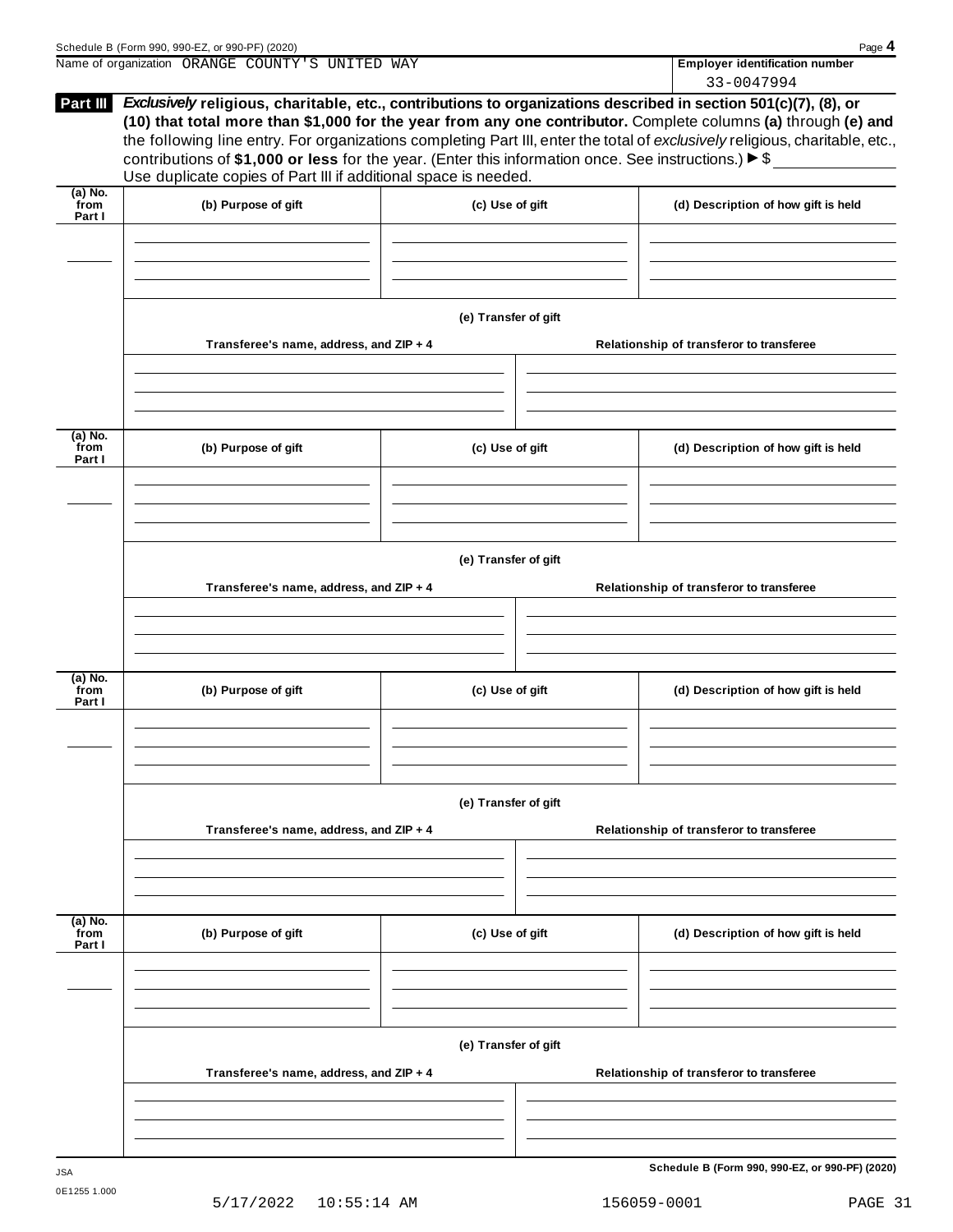|                                                               |                                                                                                                                                                                                                                                                                                                                                                                                                                                                                                                                                      |           |                                                     | ▱◡▰◡                                                                                                                             |  |  |
|---------------------------------------------------------------|------------------------------------------------------------------------------------------------------------------------------------------------------------------------------------------------------------------------------------------------------------------------------------------------------------------------------------------------------------------------------------------------------------------------------------------------------------------------------------------------------------------------------------------------------|-----------|-----------------------------------------------------|----------------------------------------------------------------------------------------------------------------------------------|--|--|
| Department of the Treasury<br><b>Internal Revenue Service</b> | $\blacktriangleright$ Complete if the organization is described below.<br>Go to www.irs.gov/Form990 for instructions and the latest information.                                                                                                                                                                                                                                                                                                                                                                                                     |           | Attach to Form 990 or Form 990-EZ.                  | <b>Open to Public</b><br><b>Inspection</b>                                                                                       |  |  |
|                                                               | If the organization answered "Yes," on Form 990, Part IV, line 3, or Form 990-EZ, Part V, line 46 (Political Campaign Activities), then                                                                                                                                                                                                                                                                                                                                                                                                              |           |                                                     |                                                                                                                                  |  |  |
|                                                               | • Section 501(c)(3) organizations: Complete Parts I-A and B. Do not complete Part I-C.                                                                                                                                                                                                                                                                                                                                                                                                                                                               |           |                                                     |                                                                                                                                  |  |  |
|                                                               | • Section 501(c) (other than section 501(c)(3)) organizations: Complete Parts I-A and C below. Do not complete Part I-B.                                                                                                                                                                                                                                                                                                                                                                                                                             |           |                                                     |                                                                                                                                  |  |  |
|                                                               | • Section 527 organizations: Complete Part I-A only.                                                                                                                                                                                                                                                                                                                                                                                                                                                                                                 |           |                                                     |                                                                                                                                  |  |  |
|                                                               | If the organization answered "Yes," on Form 990, Part IV, line 4, or Form 990-EZ, Part VI, line 47 (Lobbying Activities), then                                                                                                                                                                                                                                                                                                                                                                                                                       |           |                                                     |                                                                                                                                  |  |  |
|                                                               | • Section 501(c)(3) organizations that have filed Form 5768 (election under section 501(h)): Complete Part II-A. Do not complete Part II-B.                                                                                                                                                                                                                                                                                                                                                                                                          |           |                                                     |                                                                                                                                  |  |  |
| Tax) (See separate instructions), then                        | • Section 501(c)(3) organizations that have NOT filed Form 5768 (election under section 501(h)): Complete Part II-B. Do not complete Part II-A.<br>If the organization answered "Yes," on Form 990, Part IV, line 5 (Proxy Tax) (See separate instructions) or Form 990-EZ, Part V, line 35c (Proxy                                                                                                                                                                                                                                                  |           |                                                     |                                                                                                                                  |  |  |
|                                                               | • Section 501(c)(4), (5), or (6) organizations: Complete Part III.                                                                                                                                                                                                                                                                                                                                                                                                                                                                                   |           |                                                     |                                                                                                                                  |  |  |
| Name of organization                                          |                                                                                                                                                                                                                                                                                                                                                                                                                                                                                                                                                      |           |                                                     | <b>Employer identification number</b>                                                                                            |  |  |
| ORANGE COUNTY'S UNITED WAY                                    |                                                                                                                                                                                                                                                                                                                                                                                                                                                                                                                                                      |           | 33-0047994                                          |                                                                                                                                  |  |  |
| Part I-A                                                      | Complete if the organization is exempt under section 501(c) or is a section 527 organization.                                                                                                                                                                                                                                                                                                                                                                                                                                                        |           |                                                     |                                                                                                                                  |  |  |
| 1                                                             | Provide a description of the organization's direct and indirect political campaign activities in Part IV. (See instructions for                                                                                                                                                                                                                                                                                                                                                                                                                      |           |                                                     |                                                                                                                                  |  |  |
|                                                               | definition of "political campaign activities")                                                                                                                                                                                                                                                                                                                                                                                                                                                                                                       |           |                                                     |                                                                                                                                  |  |  |
| 2                                                             |                                                                                                                                                                                                                                                                                                                                                                                                                                                                                                                                                      |           |                                                     |                                                                                                                                  |  |  |
| 3                                                             |                                                                                                                                                                                                                                                                                                                                                                                                                                                                                                                                                      |           |                                                     |                                                                                                                                  |  |  |
| Part I-B                                                      | Complete if the organization is exempt under section 501(c)(3).                                                                                                                                                                                                                                                                                                                                                                                                                                                                                      |           |                                                     |                                                                                                                                  |  |  |
| 1                                                             | Enter the amount of any excise tax incurred by the organization under section 4955 $\triangleright$ \$                                                                                                                                                                                                                                                                                                                                                                                                                                               |           |                                                     |                                                                                                                                  |  |  |
| 2                                                             | Enter the amount of any excise tax incurred by organization managers under section 4955 $\triangleright$ \$                                                                                                                                                                                                                                                                                                                                                                                                                                          |           |                                                     |                                                                                                                                  |  |  |
| 3                                                             |                                                                                                                                                                                                                                                                                                                                                                                                                                                                                                                                                      |           |                                                     | <b>Yes</b><br><b>No</b>                                                                                                          |  |  |
|                                                               |                                                                                                                                                                                                                                                                                                                                                                                                                                                                                                                                                      |           |                                                     | Yes                                                                                                                              |  |  |
| <b>b</b> If "Yes," describe in Part IV.                       |                                                                                                                                                                                                                                                                                                                                                                                                                                                                                                                                                      |           |                                                     | No                                                                                                                               |  |  |
| Part I-C                                                      | Complete if the organization is exempt under section 501(c), except section 501(c)(3).                                                                                                                                                                                                                                                                                                                                                                                                                                                               |           |                                                     |                                                                                                                                  |  |  |
|                                                               |                                                                                                                                                                                                                                                                                                                                                                                                                                                                                                                                                      |           |                                                     |                                                                                                                                  |  |  |
| 1                                                             | Enter the amount directly expended by the filing organization for section 527 exempt function                                                                                                                                                                                                                                                                                                                                                                                                                                                        |           |                                                     |                                                                                                                                  |  |  |
| 2                                                             | Enter the amount of the filing organization's funds contributed to other organizations for section                                                                                                                                                                                                                                                                                                                                                                                                                                                   |           |                                                     | $\triangleright$ \$                                                                                                              |  |  |
| 3                                                             | Total exempt function expenditures. Add lines 1 and 2. Enter here and on Form 1120-POL,                                                                                                                                                                                                                                                                                                                                                                                                                                                              |           |                                                     |                                                                                                                                  |  |  |
| 4                                                             |                                                                                                                                                                                                                                                                                                                                                                                                                                                                                                                                                      |           |                                                     | <b>Yes</b><br><b>No</b>                                                                                                          |  |  |
| 5                                                             | Enter the names, addresses and employer identification number (EIN) of all section 527 political organizations to which the filing<br>organization made payments. For each organization listed, enter the amount paid from the filing organization's funds. Also enter<br>the amount of political contributions received that were promptly and directly delivered to a separate political organization, such<br>as a separate segregated fund or a political action committee (PAC). If additional space is needed, provide information in Part IV. |           |                                                     |                                                                                                                                  |  |  |
| (a) Name                                                      | (b) Address                                                                                                                                                                                                                                                                                                                                                                                                                                                                                                                                          | $(c)$ EIN | (d) Amount paid from                                | (e) Amount of political                                                                                                          |  |  |
|                                                               |                                                                                                                                                                                                                                                                                                                                                                                                                                                                                                                                                      |           | filing organization's<br>funds. If none, enter -0-. | contributions received and<br>promptly and directly<br>delivered to a separate<br>political organization. If<br>none, enter -0-. |  |  |
| (1)                                                           |                                                                                                                                                                                                                                                                                                                                                                                                                                                                                                                                                      |           |                                                     |                                                                                                                                  |  |  |
| (2)                                                           |                                                                                                                                                                                                                                                                                                                                                                                                                                                                                                                                                      |           |                                                     |                                                                                                                                  |  |  |
| (3)                                                           |                                                                                                                                                                                                                                                                                                                                                                                                                                                                                                                                                      |           |                                                     |                                                                                                                                  |  |  |
| (4)                                                           |                                                                                                                                                                                                                                                                                                                                                                                                                                                                                                                                                      |           |                                                     |                                                                                                                                  |  |  |
| (5)                                                           |                                                                                                                                                                                                                                                                                                                                                                                                                                                                                                                                                      |           |                                                     |                                                                                                                                  |  |  |
| (6)                                                           |                                                                                                                                                                                                                                                                                                                                                                                                                                                                                                                                                      |           |                                                     |                                                                                                                                  |  |  |
|                                                               | For Paperwork Reduction Act Notice, see the Instructions for Form 990 or 990-EZ.                                                                                                                                                                                                                                                                                                                                                                                                                                                                     |           |                                                     | Schedule C (Form 990 or 990-EZ) 2020                                                                                             |  |  |
|                                                               |                                                                                                                                                                                                                                                                                                                                                                                                                                                                                                                                                      |           |                                                     |                                                                                                                                  |  |  |

**(Form 990 or 990-EZ)**

**SCHEDULE C Political Campaign and Lobbying Activities**  $\frac{1 \text{ OMB NO. } 1545-0047}{2 \text{ OMB} }$ 

**For Organizations Exempt From Income Tax Under section 501(c) and section <sup>527</sup>** À¾¶´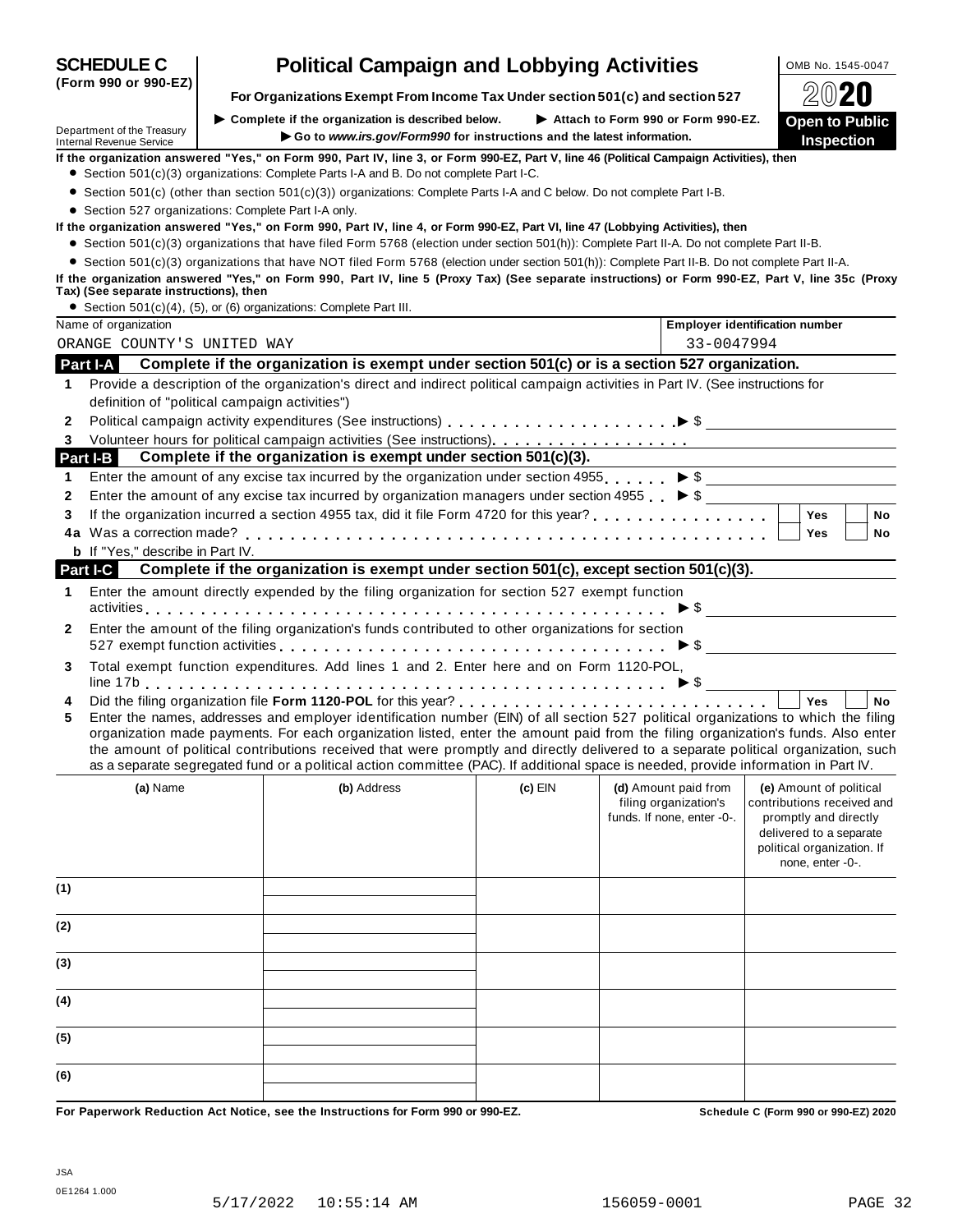|   | Part II-A<br>section $501(h)$ ).                                                   | Complete if the organization is exempt under section 501(c)(3) and filed Form 5768 (election under                                                                                         |                                     |                                |
|---|------------------------------------------------------------------------------------|--------------------------------------------------------------------------------------------------------------------------------------------------------------------------------------------|-------------------------------------|--------------------------------|
|   | A Check $\blacktriangleright$                                                      | if the filing organization belongs to an affiliated group (and list in Part IV each affiliated group member's name,<br>address, EIN, expenses, and share of excess lobbying expenditures). |                                     |                                |
| B | Check $\blacktriangleright$                                                        | if the filing organization checked box A and "limited control" provisions apply.                                                                                                           |                                     |                                |
|   |                                                                                    | <b>Limits on Lobbying Expenditures</b><br>(The term "expenditures" means amounts paid or incurred.)                                                                                        | (a) Filing<br>organization's totals | (b) Affiliated<br>group totals |
|   |                                                                                    | 1a Total lobbying expenditures to influence public opinion (grassroots lobbying)                                                                                                           | 37,500.                             |                                |
|   |                                                                                    | <b>b</b> Total lobbying expenditures to influence a legislative body (direct lobbying)                                                                                                     | 12,500.                             |                                |
| c |                                                                                    | Total lobbying expenditures (add lines 1a and 1b)                                                                                                                                          | 50,000.                             |                                |
|   |                                                                                    |                                                                                                                                                                                            | 48,990,809.                         |                                |
| е |                                                                                    | Total exempt purpose expenditures (add lines 1c and 1d)                                                                                                                                    | 49,040,809.                         |                                |
|   |                                                                                    | Lobbying nontaxable amount. Enter the amount from the following table in both                                                                                                              |                                     |                                |
|   | columns.                                                                           |                                                                                                                                                                                            | 1,000,000.                          |                                |
|   | If the amount on line 1e, column (a) or (b) is: The lobbying nontaxable amount is: |                                                                                                                                                                                            |                                     |                                |
|   | Not over \$500,000                                                                 | 20% of the amount on line 1e.                                                                                                                                                              |                                     |                                |
|   | Over \$500,000 but not over \$1,000,000                                            | \$100,000 plus 15% of the excess over \$500,000.                                                                                                                                           |                                     |                                |
|   | Over \$1,000,000 but not over \$1,500,000                                          | \$175,000 plus 10% of the excess over \$1,000,000.                                                                                                                                         |                                     |                                |
|   | Over \$1,500,000 but not over \$17,000,000                                         | \$225,000 plus 5% of the excess over \$1,500,000.                                                                                                                                          |                                     |                                |
|   | Over \$17,000,000                                                                  | \$1.000.000.                                                                                                                                                                               |                                     |                                |
|   |                                                                                    |                                                                                                                                                                                            | 250,000.                            |                                |
|   |                                                                                    | h Subtract line 1g from line 1a. If zero or less, enter -0-                                                                                                                                | 0.                                  | 0.                             |
|   |                                                                                    |                                                                                                                                                                                            | 0.                                  | $0$ .                          |
|   |                                                                                    | If there is an amount other than zero on either line 1h or line 1i, did the organization file Form 4720                                                                                    |                                     |                                |
|   |                                                                                    |                                                                                                                                                                                            |                                     | Yes<br>No                      |

**4-Year Averaging Period Under Section 501(h)**

(Some organizations that made a section 501(h) election do not have to complete all of the five columns below.

**See the separate instructions for lines 2a through 2f.)**

|    | Lobbying Expenditures During 4-Year Averaging Period                            |           |          |            |            |            |  |
|----|---------------------------------------------------------------------------------|-----------|----------|------------|------------|------------|--|
|    | Calendar year (or fiscal year<br>beginning in)                                  | (a) 2017  | (b) 2018 | (c) 2019   | $(d)$ 2020 | (e) Total  |  |
| 2a | Lobbying nontaxable amount                                                      | 963, 913. | 937,709. | 1,000,000. | 1,000,000. | 3,901,622. |  |
| b  | Lobbying ceiling amount<br>(150% of line 2a, column (e))                        |           |          |            |            | 5,852,433. |  |
| с  | Total lobbying expenditures                                                     | 40,000.   | 40,000.  | 45,000.    | 50,000.    | 175,000.   |  |
| d  | Grassroots nontaxable amount                                                    | 240,978.  | 234,427. | 250,000.   | 250,000.   | 975,405.   |  |
| е  | Grassroots ceiling amount<br>$(150\% \text{ of line } 2d, \text{ column } (e))$ |           |          |            |            | 1,463,108. |  |
|    | Grassroots lobbying expenditures                                                | 30,000.   | 30,000.  | 33,750.    | 37,500.    | 131,250.   |  |

**Schedule C (Form 990 or 990-EZ) 2020**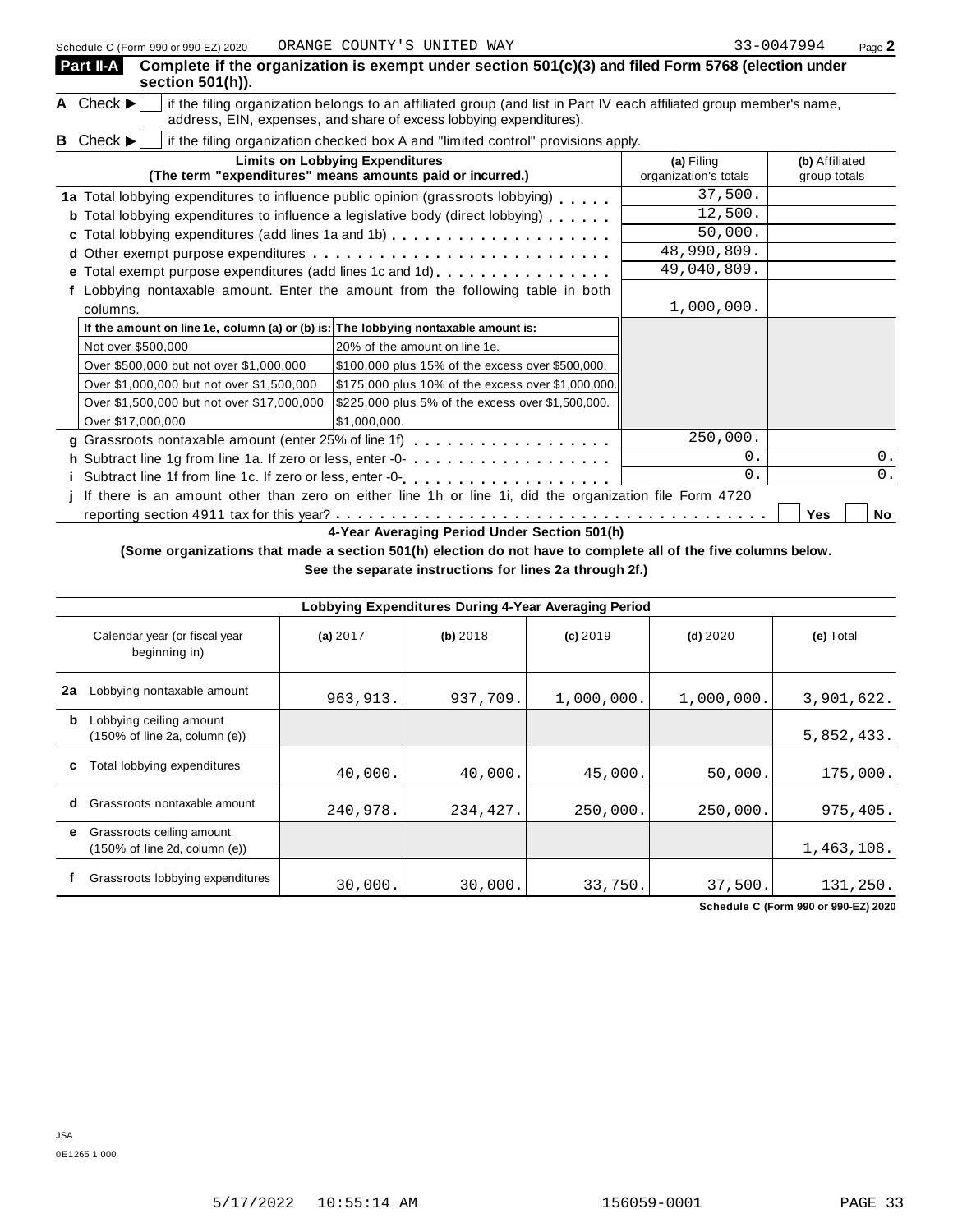| Schedule C (Form 990 or 990-EZ) 2020 | Page 3 |
|--------------------------------------|--------|
|                                      |        |

| <b>Part II-B</b> Complete if the organization is exempt under section $501(c)(3)$ and has NOT filed Form 5768 |  |
|---------------------------------------------------------------------------------------------------------------|--|
| (election under section 501(h)).                                                                              |  |

|    | For each "Yes," response on lines 1a through 1i below, provide in Part IV a detailed                                                                                                                                                                                                                                                           | (a)        |    | (b)    |
|----|------------------------------------------------------------------------------------------------------------------------------------------------------------------------------------------------------------------------------------------------------------------------------------------------------------------------------------------------|------------|----|--------|
|    | description of the lobbying activity.                                                                                                                                                                                                                                                                                                          | <b>Yes</b> | No | Amount |
| 1  | During the year, did the filing organization attempt to influence foreign, national, state, or local                                                                                                                                                                                                                                           |            |    |        |
|    | legislation, including any attempt to influence public opinion on a legislative matter or                                                                                                                                                                                                                                                      |            |    |        |
|    | referendum, through the use of:                                                                                                                                                                                                                                                                                                                |            |    |        |
| a  |                                                                                                                                                                                                                                                                                                                                                |            |    |        |
| b  | Paid staff or management (include compensation in expenses reported on lines 1c through 1i)?                                                                                                                                                                                                                                                   |            |    |        |
| c  |                                                                                                                                                                                                                                                                                                                                                |            |    |        |
| d  | Mailings to members, legislators, or the public?                                                                                                                                                                                                                                                                                               |            |    |        |
| е  |                                                                                                                                                                                                                                                                                                                                                |            |    |        |
|    |                                                                                                                                                                                                                                                                                                                                                |            |    |        |
| a  | Direct contact with legislators, their staffs, government officials, or a legislative body?                                                                                                                                                                                                                                                    |            |    |        |
| h. | Rallies, demonstrations, seminars, conventions, speeches, lectures, or any similar means?                                                                                                                                                                                                                                                      |            |    |        |
|    | Other activities?                                                                                                                                                                                                                                                                                                                              |            |    |        |
|    |                                                                                                                                                                                                                                                                                                                                                |            |    |        |
| 2a | Did the activities in line 1 cause the organization to be not described in section $501(c)(3)$ ?                                                                                                                                                                                                                                               |            |    |        |
| b  | If "Yes," enter the amount of any tax incurred under section 4912                                                                                                                                                                                                                                                                              |            |    |        |
| c  | If "Yes," enter the amount of any tax incurred by organization managers under section 4912                                                                                                                                                                                                                                                     |            |    |        |
| d  | If the filing organization incurred a section 4912 tax, did it file Form 4720 for this year?                                                                                                                                                                                                                                                   |            |    |        |
|    | $\mathbf{Part} \parallel \mathbf{A}$ $\mathbf{A}$ $\mathbf{A}$ $\mathbf{A}$ $\mathbf{A}$ $\mathbf{A}$ $\mathbf{A}$ $\mathbf{A}$ $\mathbf{A}$ $\mathbf{A}$ $\mathbf{A}$ $\mathbf{A}$ $\mathbf{A}$ $\mathbf{A}$ $\mathbf{A}$ $\mathbf{A}$ $\mathbf{A}$ $\mathbf{A}$ $\mathbf{A}$ $\mathbf{A}$ $\mathbf{A}$ $\mathbf{A}$ $\mathbf{A}$ $\mathbf{A$ |            |    |        |

| Part III-A Complete if the organization is exempt under section 501(c)(4), section 501(c)(5), or section |  |
|----------------------------------------------------------------------------------------------------------|--|
| $501(c)(6)$ .                                                                                            |  |

|                                                                                                                               | Yes | No |
|-------------------------------------------------------------------------------------------------------------------------------|-----|----|
| Were substantially all (90% or more) dues received nondeductible by members?                                                  |     |    |
| Did the organization make only in-house lobbying expenditures of \$2,000 or less?                                             |     |    |
| Did the organization agree to carry over lobbying and political campaign activity expenditures from the prior year? $\vert$ 3 |     |    |

| Part III-B Complete if the organization is exempt under section 501(c)(4), section 501(c)(5), or section<br>501(c)(6) and if either (a) BOTH Part III-A, lines 1 and 2, are answered "No" OR (b) Part III-A, line 3, is |  |  |
|-------------------------------------------------------------------------------------------------------------------------------------------------------------------------------------------------------------------------|--|--|
| answered "Yes."                                                                                                                                                                                                         |  |  |
| Dues, assessments and similar amounts from members $\ldots, \ldots, \ldots, \ldots, \ldots, \ldots, \ldots, \ldots, \ldots$                                                                                             |  |  |

|                | Dues, assessments and similar amounts from members entitled by entering the set of the Dues, assessments and similar |    |  |
|----------------|----------------------------------------------------------------------------------------------------------------------|----|--|
| $\mathbf{2}$   | Section 162(e) nondeductible lobbying and political expenditures (do not include amounts of                          |    |  |
|                | political expenses for which the section 527(f) tax was paid).                                                       |    |  |
|                |                                                                                                                      |    |  |
|                |                                                                                                                      |    |  |
|                |                                                                                                                      | 2c |  |
| 3              | Aggregate amount reported in section 6033(e)(1)(A) notices of nondeductible section 162(e) dues                      |    |  |
| $\overline{4}$ | If notices were sent and the amount on line 2c exceeds the amount on line 3, what portion of the                     |    |  |
|                | excess does the organization agree to carryover to the reasonable estimate of nondeductible lobbying                 |    |  |
|                |                                                                                                                      |    |  |
| 5              | Taxable amount of lobbying and political expenditures (See instructions) $\ldots \ldots \ldots \ldots$               |    |  |
|                |                                                                                                                      |    |  |

# **Part IV Supplemental Information**

Provide the descriptions required for Part I-A, line 1; Part I-B, line 4; Part I-C, line 5; Part II-A (affiliated group list); Part II-A, lines 1 and 2 (See instructions); and Part II-B, line 1. Also, complete this part for any additional information.

**Schedule C (Form 990 or 990-EZ) 2020**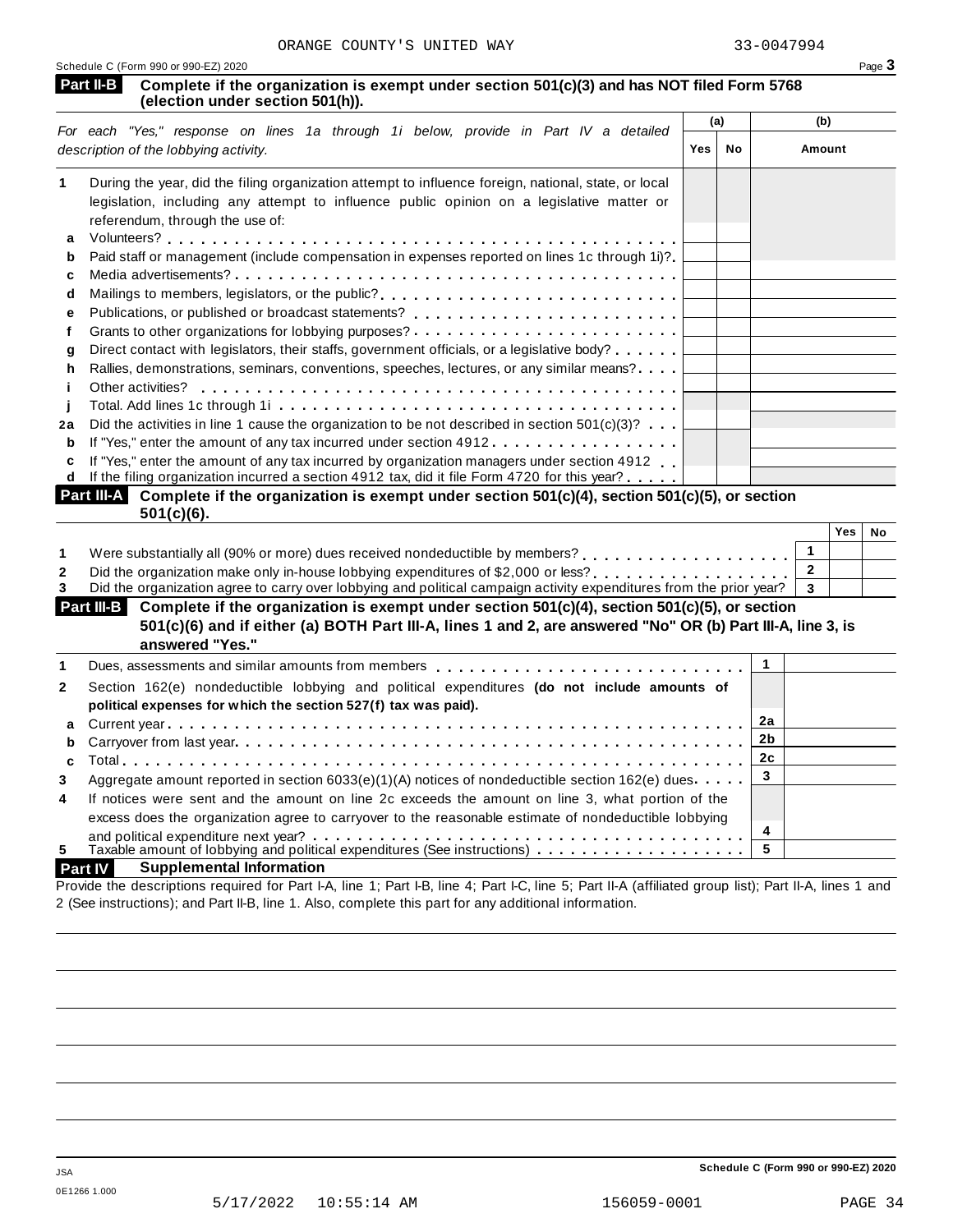**Part IV Supplemental Information** *(continued)*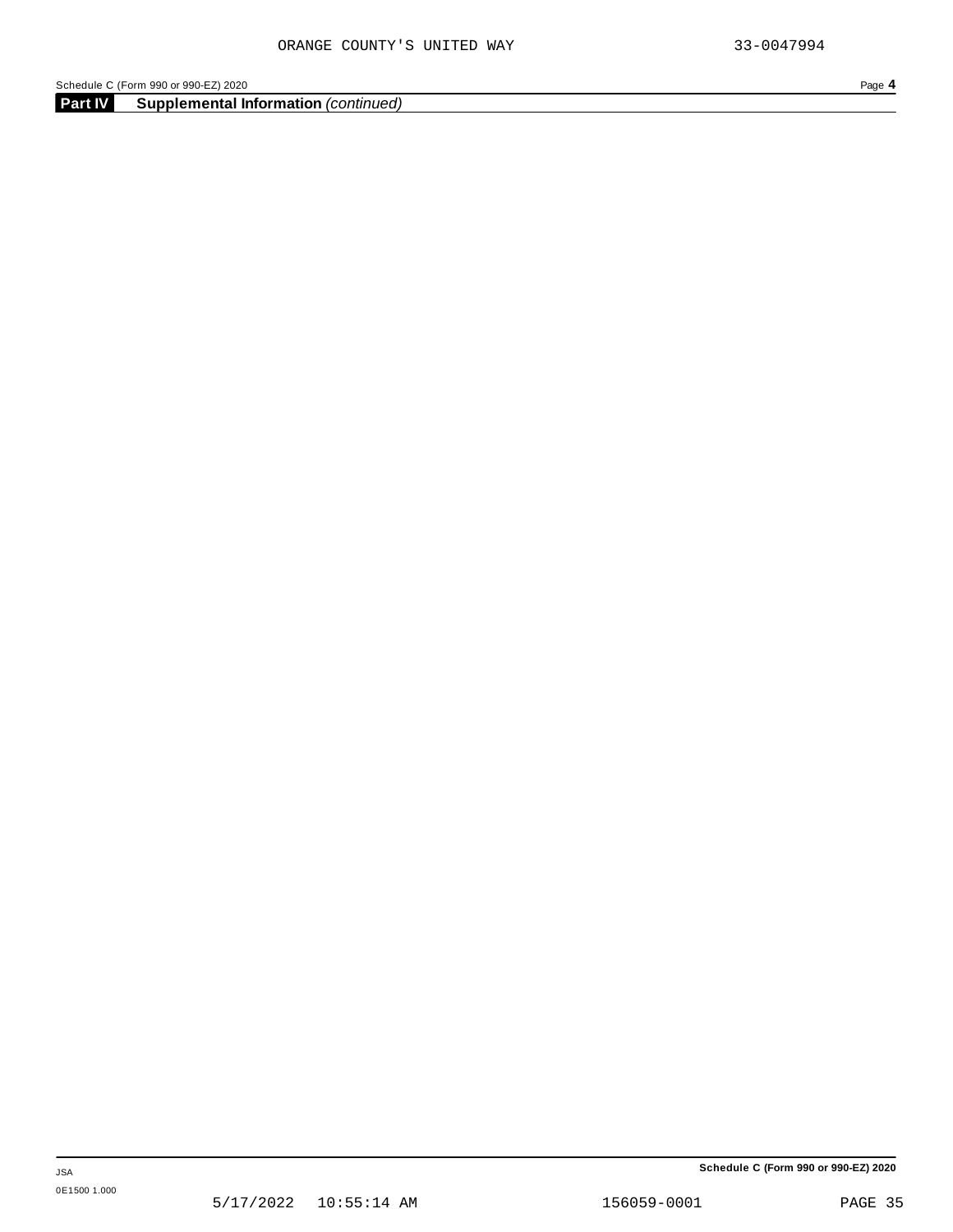| <b>SCHEDULE D</b> |  |
|-------------------|--|
| (Form 990)        |  |

# SCHEDULE D<br>
Supplemental Financial Statements<br>
Form 990)<br>
Part IV, line 6, 7, 8, 9, 10, 11a, 11b, 11c, 11d, 11e, 11f, 12a, or 12b.<br>
Part IV, line 6, 7, 8, 9, 10, 11a, 11b, 11c, 11d, 11e, 11f, 12a, or 12b.

Part IV, line 6, 7, 8, 9, 10, 11a, 11b, 11c, 11d, 11e, 11f, 12a, or 12b.<br> **Department of the Treasury** Increasury **Included** Section 1990.

Internal Revenue Service I **Go to** *www.irs.gov/Form990* **for instructions and the latest information. Inspection**

|              | <b>INTERNAL REVENUE SERVICE</b><br>Name of the organization                                                                                                                                                                       |                         | 1113PCC11011<br><b>Employer identification number</b> |
|--------------|-----------------------------------------------------------------------------------------------------------------------------------------------------------------------------------------------------------------------------------|-------------------------|-------------------------------------------------------|
|              | ORANGE COUNTY'S UNITED WAY                                                                                                                                                                                                        |                         | 33-0047994                                            |
|              | Organizations Maintaining Donor Advised Funds or Other Similar Funds or Accounts.<br>Part I                                                                                                                                       |                         |                                                       |
|              | Complete if the organization answered "Yes" on Form 990, Part IV, line 6.                                                                                                                                                         |                         |                                                       |
|              |                                                                                                                                                                                                                                   | (a) Donor advised funds | (b) Funds and other accounts                          |
| 1            | Total number at end of year<br>example and the state of year                                                                                                                                                                      | 61.                     |                                                       |
| $\mathbf{2}$ | Aggregate value of contributions to (during year)                                                                                                                                                                                 | 5,335,605.              |                                                       |
| 3            | Aggregate value of grants from (during year)                                                                                                                                                                                      | 5,383,586.              |                                                       |
| 4            | Aggregate value at end of year                                                                                                                                                                                                    | 673,399.                |                                                       |
| 5            | Did the organization inform all donors and donor advisors in writing that the assets held in donor advised                                                                                                                        |                         |                                                       |
|              | funds are the organization's property, subject to the organization's exclusive legal control?                                                                                                                                     |                         | $\mathbf{X}$<br>Yes<br>No                             |
| 6            | Did the organization inform all grantees, donors, and donor advisors in writing that grant funds can be used                                                                                                                      |                         |                                                       |
|              | only for charitable purposes and not for the benefit of the donor or donor advisor, or for any other purpose                                                                                                                      |                         |                                                       |
|              |                                                                                                                                                                                                                                   |                         | $\mathbf{X}$<br>Yes<br>No                             |
|              | Part II<br><b>Conservation Easements.</b>                                                                                                                                                                                         |                         |                                                       |
|              | Complete if the organization answered "Yes" on Form 990, Part IV, line 7.                                                                                                                                                         |                         |                                                       |
| 1            | Purpose(s) of conservation easements held by the organization (check all that apply).                                                                                                                                             |                         |                                                       |
|              | Preservation of land for public use (for example, recreation or education)                                                                                                                                                        |                         | Preservation of a historically important land area    |
|              | Protection of natural habitat                                                                                                                                                                                                     |                         | Preservation of a certified historic structure        |
|              | Preservation of open space                                                                                                                                                                                                        |                         |                                                       |
| $\mathbf{2}$ | Complete lines 2a through 2d if the organization held a qualified conservation contribution in the form of a conservation                                                                                                         |                         |                                                       |
|              | easement on the last day of the tax year.                                                                                                                                                                                         |                         | Held at the End of the Tax Year                       |
| a            |                                                                                                                                                                                                                                   |                         | 2a                                                    |
| b            | Total acreage restricted by conservation easements                                                                                                                                                                                |                         | 2b                                                    |
| c            | Number of conservation easements on a certified historic structure included in (a)                                                                                                                                                |                         | 2c                                                    |
| d            | Number of conservation easements included in (c) acquired after 7/25/06, and not on a                                                                                                                                             |                         |                                                       |
|              |                                                                                                                                                                                                                                   |                         | <b>2d</b>                                             |
| 3            | Number of conservation easements modified, transferred, released, extinguished, or terminated by the organization during the                                                                                                      |                         |                                                       |
|              |                                                                                                                                                                                                                                   |                         |                                                       |
| 4            | Number of states where property subject to conservation easement is located ▶ _____________________                                                                                                                               |                         |                                                       |
| 5            | Does the organization have a written policy regarding the periodic monitoring, inspection, handling of                                                                                                                            |                         |                                                       |
|              | violations, and enforcement of the conservation easements it holds?                                                                                                                                                               |                         | Yes<br><b>No</b>                                      |
| 6            | Staff and volunteer hours devoted to monitoring, inspecting, handling of violations, and enforcing conservation easements during the year                                                                                         |                         |                                                       |
|              |                                                                                                                                                                                                                                   |                         |                                                       |
| 7            | Amount of expenses incurred in monitoring, inspecting, handling of violations, and enforcing conservation easements during the year                                                                                               |                         |                                                       |
|              | $\blacktriangleright$ s                                                                                                                                                                                                           |                         |                                                       |
| 8            | Does each conservation easement reported on line 2(d) above satisfy the requirements of section 170(h)(4)(B)(i)                                                                                                                   |                         |                                                       |
|              |                                                                                                                                                                                                                                   |                         | <b>No</b><br>Yes                                      |
| 9            | In Part XIII, describe how the organization reports conservation easements in its revenue and expense statement and                                                                                                               |                         |                                                       |
|              | balance sheet, and include, if applicable, the text of the footnote to the organization's financial statements that describes the                                                                                                 |                         |                                                       |
|              | organization's accounting for conservation easements.                                                                                                                                                                             |                         |                                                       |
|              | Part III Organizations Maintaining Collections of Art, Historical Treasures, or Other Similar Assets.                                                                                                                             |                         |                                                       |
|              | Complete if the organization answered "Yes" on Form 990, Part IV, line 8.                                                                                                                                                         |                         |                                                       |
| 1a           | If the organization elected, as permitted under FASB ASC 958, not to report in its revenue statement and balance sheet works<br>of art, historical treasures, or other similar assets held for public exhibition, education, or r |                         |                                                       |
|              | service, provide in Part XIII the text of the footnote to its financial statements that describes these items.                                                                                                                    |                         |                                                       |
| b            | If the organization elected, as permitted under FASB ASC 958, to report in its revenue statement and balance sheet works of                                                                                                       |                         |                                                       |
|              | art, historical treasures, or other similar assets held for public exhibition, education, or research in furtherance of public service,                                                                                           |                         |                                                       |
|              | provide the following amounts relating to these items:                                                                                                                                                                            |                         |                                                       |
|              |                                                                                                                                                                                                                                   |                         |                                                       |
|              |                                                                                                                                                                                                                                   |                         |                                                       |
| $\mathbf{2}$ | If the organization received or held works of art, historical treasures, or other similar assets for financial gain, provide the                                                                                                  |                         |                                                       |
|              | following amounts required to be reported under FASB ASC 958 relating to these items:                                                                                                                                             |                         |                                                       |
| а            |                                                                                                                                                                                                                                   |                         |                                                       |
| b            |                                                                                                                                                                                                                                   |                         | $\triangleright$ \$                                   |
|              | For Paperwork Reduction Act Notice, see the Instructions for Form 990.                                                                                                                                                            |                         | Schedule D (Form 990) 2020                            |

JSA 0E1268 1.000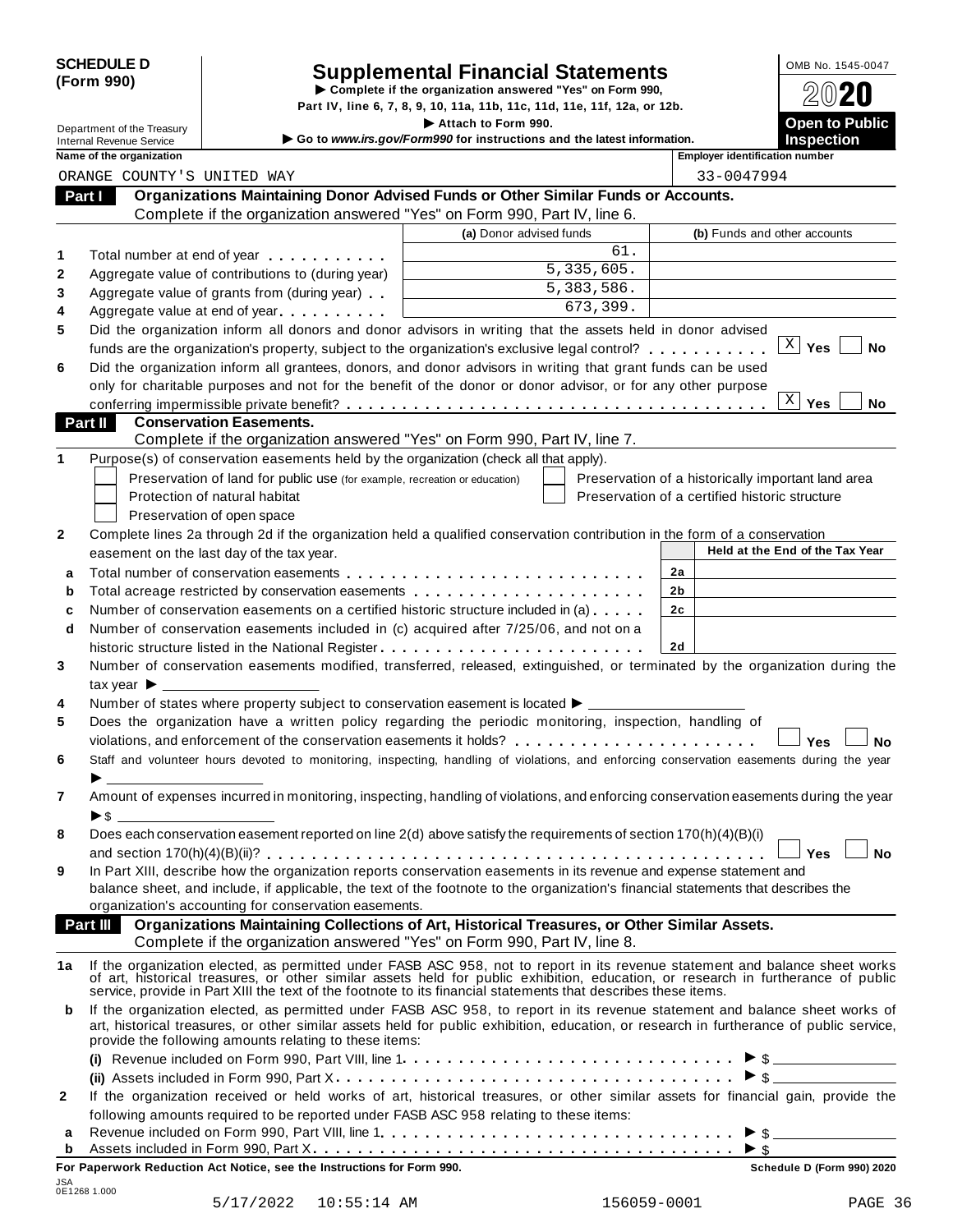|    |                                                                                                                                                                                                                                | ORANGE COUNTY'S UNITED WAY |                |                             |                      | 33-0047994          |            |                            |
|----|--------------------------------------------------------------------------------------------------------------------------------------------------------------------------------------------------------------------------------|----------------------------|----------------|-----------------------------|----------------------|---------------------|------------|----------------------------|
|    | Schedule D (Form 990) 2020                                                                                                                                                                                                     |                            |                |                             |                      |                     |            | Page 2                     |
|    | Part III Organizations Maintaining Collections of Art, Historical Treasures, or Other Similar Assets (continued)                                                                                                               |                            |                |                             |                      |                     |            |                            |
| 3  | Using the organization's acquisition, accession, and other records, check any of the following that make significant use of its                                                                                                |                            |                |                             |                      |                     |            |                            |
|    | collection items (check all that apply):                                                                                                                                                                                       |                            |                |                             |                      |                     |            |                            |
| a  | Public exhibition                                                                                                                                                                                                              |                            | d              | Loan or exchange program    |                      |                     |            |                            |
| b  | Scholarly research                                                                                                                                                                                                             |                            | Other<br>e     |                             |                      |                     |            |                            |
| c  | Preservation for future generations                                                                                                                                                                                            |                            |                |                             |                      |                     |            |                            |
| 4  | Provide a description of the organization's collections and explain how they further the organization's exempt purpose in Part                                                                                                 |                            |                |                             |                      |                     |            |                            |
|    | XIII.                                                                                                                                                                                                                          |                            |                |                             |                      |                     |            |                            |
| 5  | During the year, did the organization solicit or receive donations of art, historical treasures, or other similar                                                                                                              |                            |                |                             |                      |                     |            |                            |
|    | assets to be sold to raise funds rather than to be maintained as part of the organization's collection?                                                                                                                        |                            |                |                             |                      | <b>Yes</b>          |            | No                         |
|    | <b>Escrow and Custodial Arrangements.</b><br><b>Part IV</b>                                                                                                                                                                    |                            |                |                             |                      |                     |            |                            |
|    | Complete if the organization answered "Yes" on Form 990, Part IV, line 9, or reported an amount on Form<br>990, Part X, line 21.                                                                                               |                            |                |                             |                      |                     |            |                            |
|    | 1a Is the organization an agent, trustee, custodian or other intermediary for contributions or other assets not                                                                                                                |                            |                |                             |                      |                     |            |                            |
|    |                                                                                                                                                                                                                                |                            |                |                             |                      | <b>Yes</b>          |            | $\overline{\mathbb{X}}$ No |
|    | <b>b</b> If "Yes," explain the arrangement in Part XIII and complete the following table:                                                                                                                                      |                            |                |                             |                      |                     |            |                            |
|    |                                                                                                                                                                                                                                |                            |                |                             | Amount               |                     |            |                            |
| c  |                                                                                                                                                                                                                                |                            |                | 1c                          |                      |                     |            |                            |
|    | d Additions during the year                                                                                                                                                                                                    |                            |                | 1 <sub>d</sub>              |                      |                     |            |                            |
| е  |                                                                                                                                                                                                                                |                            |                | 1е                          |                      |                     |            |                            |
|    |                                                                                                                                                                                                                                |                            |                | 1f                          |                      |                     |            |                            |
|    | 2a Did the organization include an amount on Form 990, Part X, line 21, for escrow or custodial account liability?                                                                                                             |                            |                |                             |                      | <b>Yes</b>          |            | No                         |
|    | <b>b</b> If "Yes," explain the arrangement in Part XIII. Check here if the explanation has been provided on Part XIII                                                                                                          |                            |                |                             |                      |                     |            |                            |
|    | <b>Endowment Funds.</b><br><b>Part V</b>                                                                                                                                                                                       |                            |                |                             |                      |                     |            |                            |
|    | Complete if the organization answered "Yes" on Form 990, Part IV, line 10.                                                                                                                                                     |                            |                |                             |                      |                     |            |                            |
|    |                                                                                                                                                                                                                                | (a) Current year           | (b) Prior year | (c) Two years back          | (d) Three years back | (e) Four years back |            |                            |
|    |                                                                                                                                                                                                                                | 15,050,239.                | 15, 234, 806.  | 15, 285, 384.               | 14,739,862.          |                     |            | 12,700,958.                |
| 1a | Beginning of year balance                                                                                                                                                                                                      | 101,142.                   | 75,700.        | 159,894.                    | 296,942.             |                     |            | 352,911.                   |
| b  | Contributions                                                                                                                                                                                                                  |                            |                |                             |                      |                     |            |                            |
| c  | Net investment earnings, gains,                                                                                                                                                                                                | 4, 245, 944.               | 439,733.       | 389,528.                    | 1,073,580.           |                     |            | 1,685,993.                 |
|    | and losses                                                                                                                                                                                                                     |                            |                |                             |                      |                     |            |                            |
|    | d Grants or scholarships                                                                                                                                                                                                       |                            |                |                             |                      |                     |            |                            |
|    | e Other expenditures for facilities                                                                                                                                                                                            | 1,400,000.                 | 700,000.       | 600,000.                    | 825,000.             |                     |            |                            |
|    | and programs                                                                                                                                                                                                                   |                            |                |                             |                      |                     |            |                            |
|    | Administrative expenses                                                                                                                                                                                                        | 17,997,325.                | 15,050,239.    | $\overline{15}$ , 234, 806. | 15, 285, 384.        |                     |            | 14,739,862.                |
| q  | End of year balance                                                                                                                                                                                                            |                            |                |                             |                      |                     |            |                            |
| 2  | Provide the estimated percentage of the current year end balance (line 1g, column (a)) held as:<br>Board designated or quasi-endowment > 74.0000 %                                                                             |                            |                |                             |                      |                     |            |                            |
| a  | Permanent endowment ▶ 26.0000 %                                                                                                                                                                                                |                            |                |                             |                      |                     |            |                            |
| b  |                                                                                                                                                                                                                                | $\%$                       |                |                             |                      |                     |            |                            |
| c  | Term endowment ▶<br>The percentages on lines 2a, 2b, and 2c should equal 100%.                                                                                                                                                 |                            |                |                             |                      |                     |            |                            |
|    | 3a Are there endowment funds not in the possession of the organization that are held and administered for the                                                                                                                  |                            |                |                             |                      |                     |            |                            |
|    | organization by:                                                                                                                                                                                                               |                            |                |                             |                      |                     | <b>Yes</b> | No                         |
|    |                                                                                                                                                                                                                                |                            |                |                             |                      | 3a(i)               |            | Χ                          |
|    |                                                                                                                                                                                                                                |                            |                |                             |                      | 3a(ii)              |            | X                          |
|    | <b>b</b> If "Yes" on line 3a(ii), are the related organizations listed as required on Schedule R?                                                                                                                              |                            |                |                             |                      | 3b                  |            |                            |
|    | Describe in Part XIII the intended uses of the organization's endowment funds.                                                                                                                                                 |                            |                |                             |                      |                     |            |                            |
| 4  | Land, Buildings, and Equipment.<br><b>Part VI</b>                                                                                                                                                                              |                            |                |                             |                      |                     |            |                            |
|    | Complete if the organization answered "Yes" on Form 990, Part IV, line 11a. See Form 990, Part X, line 10.                                                                                                                     |                            |                |                             |                      |                     |            |                            |
|    | Description of property                                                                                                                                                                                                        | (a) Cost or other basis    |                | (b) Cost or other basis     | (c) Accumulated      | (d) Book value      |            |                            |
|    |                                                                                                                                                                                                                                | (investment)               |                | (other)<br>722,039.         | depreciation         |                     | 722,039.   |                            |
| 1а |                                                                                                                                                                                                                                |                            |                | 2,089,639.                  | 2,089,639.           |                     |            |                            |
| b  | Buildings                                                                                                                                                                                                                      |                            |                | 1,715,174.                  | 1,473,350.           |                     | 241,824.   |                            |
|    | Leasehold improvements expressions and the set of the set of the set of the set of the set of the set of the set of the set of the set of the set of the set of the set of the set of the set of the set of the set of the set |                            |                | 1,890,803.                  | 1,563,175            |                     | 327,628.   |                            |
| d  | Equipment                                                                                                                                                                                                                      |                            |                |                             |                      |                     |            |                            |
|    |                                                                                                                                                                                                                                |                            |                |                             |                      |                     |            |                            |
|    | Total. Add lines 1a through 1e. (Column (d) must equal Form 990, Part X, column (B), line 10c.)                                                                                                                                |                            |                |                             |                      |                     | 1,291,491. |                            |

**Schedule D (Form 990) 2020**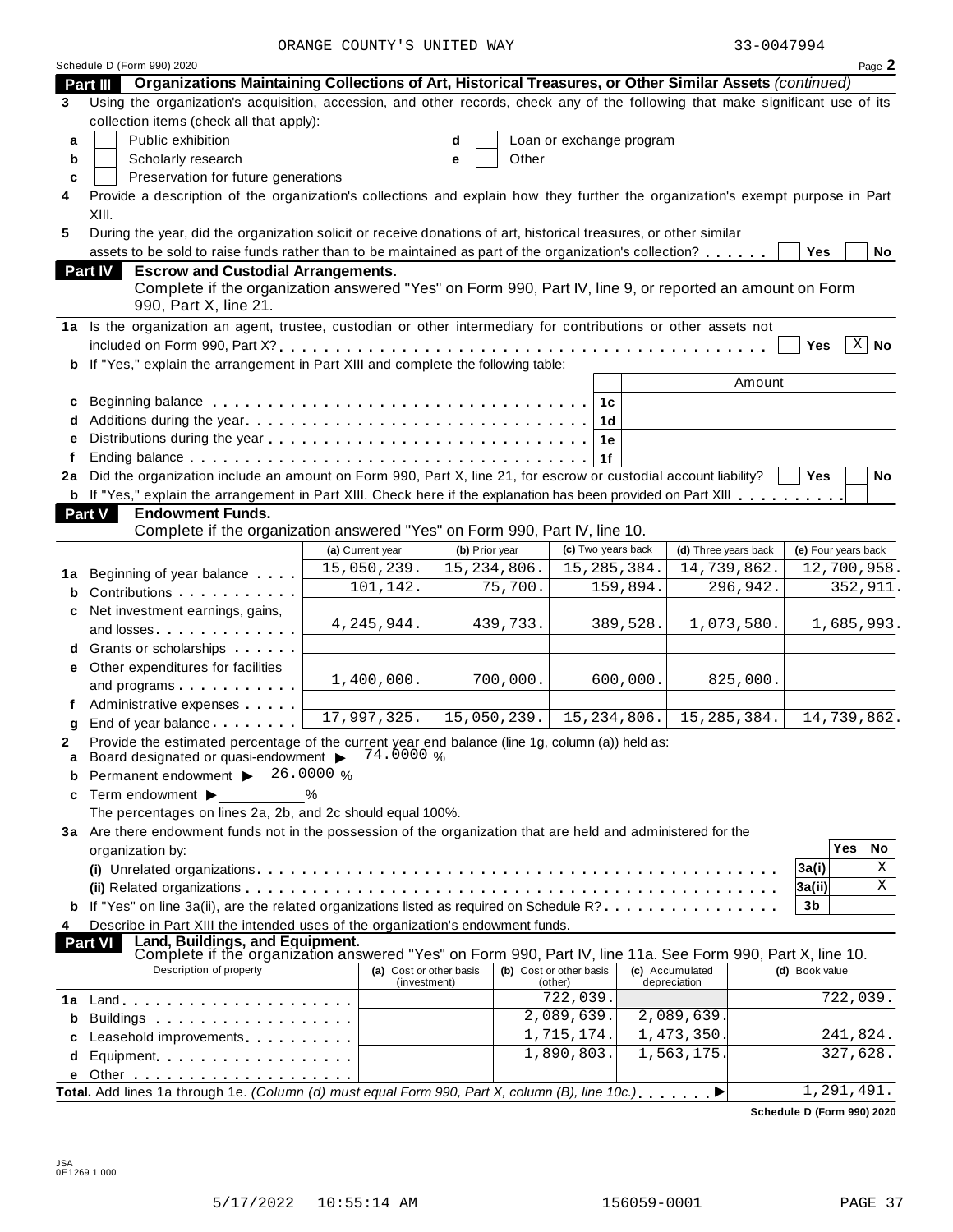| <b>Part VII</b>         | <b>Investments - Other Securities.</b>                                                   |                              | Complete if the organization answered "Yes" on Form 990, Part IV, line 11b. See Form 990, Part X, line 12.                                        |                |
|-------------------------|------------------------------------------------------------------------------------------|------------------------------|---------------------------------------------------------------------------------------------------------------------------------------------------|----------------|
|                         | (a) Description of security or category                                                  | (b) Book value               | (c) Method of valuation:                                                                                                                          |                |
|                         | (including name of security)                                                             |                              | Cost or end-of-year market value                                                                                                                  |                |
|                         | (1) Financial derivatives                                                                |                              |                                                                                                                                                   |                |
|                         | (2) Closely held equity interests                                                        |                              |                                                                                                                                                   |                |
| $(3)$ Other<br>(A)      |                                                                                          |                              |                                                                                                                                                   |                |
| (B)                     |                                                                                          |                              |                                                                                                                                                   |                |
| (C)                     |                                                                                          |                              |                                                                                                                                                   |                |
| (D)                     |                                                                                          |                              |                                                                                                                                                   |                |
| (E)                     |                                                                                          |                              |                                                                                                                                                   |                |
| (F)                     |                                                                                          |                              |                                                                                                                                                   |                |
| (G)                     |                                                                                          |                              |                                                                                                                                                   |                |
| (H)                     |                                                                                          |                              |                                                                                                                                                   |                |
|                         | Total. (Column (b) must equal Form 990, Part X, col. (B) line 12.) $\blacktriangleright$ |                              |                                                                                                                                                   |                |
| <b>Part VIII</b>        | <b>Investments - Program Related.</b>                                                    |                              | Complete if the organization answered "Yes" on Form 990, Part IV, line 11c. See Form 990, Part X, line 13.                                        |                |
|                         | (a) Description of investment                                                            | (b) Book value               | (c) Method of valuation:                                                                                                                          |                |
|                         |                                                                                          |                              | Cost or end-of-year market value                                                                                                                  |                |
| (1)                     |                                                                                          |                              |                                                                                                                                                   |                |
| (2)                     |                                                                                          |                              |                                                                                                                                                   |                |
| (3)                     |                                                                                          |                              |                                                                                                                                                   |                |
| (4)<br>(5)              |                                                                                          |                              |                                                                                                                                                   |                |
| (6)                     |                                                                                          |                              |                                                                                                                                                   |                |
| (7)                     |                                                                                          |                              |                                                                                                                                                   |                |
| (8)                     |                                                                                          |                              |                                                                                                                                                   |                |
| (9)                     |                                                                                          |                              |                                                                                                                                                   |                |
|                         | Total. (Column (b) must equal Form 990, Part X, col. (B) line $13$ .)                    |                              |                                                                                                                                                   |                |
| Part IX                 | Other Assets.                                                                            |                              | Complete if the organization answered "Yes" on Form 990, Part IV, line 11d. See Form 990, Part X, line 15.                                        |                |
|                         |                                                                                          | (a) Description              |                                                                                                                                                   | (b) Book value |
| (1)                     |                                                                                          |                              |                                                                                                                                                   |                |
| (2)                     |                                                                                          |                              |                                                                                                                                                   |                |
| (3)                     |                                                                                          |                              |                                                                                                                                                   |                |
| (4)                     |                                                                                          |                              |                                                                                                                                                   |                |
| (5)                     |                                                                                          |                              |                                                                                                                                                   |                |
| (6)                     |                                                                                          |                              |                                                                                                                                                   |                |
| (7)                     |                                                                                          |                              |                                                                                                                                                   |                |
| (8)                     |                                                                                          |                              |                                                                                                                                                   |                |
| (9)                     | Total. (Column (b) must equal Form 990, Part X, col. (B) line 15.).                      |                              |                                                                                                                                                   |                |
| Part X                  | <b>Other Liabilities.</b>                                                                |                              | Complete if the organization answered "Yes" on Form 990, Part IV, line 11e or 11f. See Form 990, Part X,                                          |                |
|                         | line 25.                                                                                 |                              |                                                                                                                                                   |                |
| 1.                      |                                                                                          | (a) Description of liability |                                                                                                                                                   | (b) Book value |
| (1)                     | Federal income taxes                                                                     |                              |                                                                                                                                                   |                |
| (2)                     |                                                                                          |                              |                                                                                                                                                   |                |
| (3)<br>$\left(4\right)$ |                                                                                          |                              |                                                                                                                                                   |                |
| (5)                     |                                                                                          |                              |                                                                                                                                                   |                |
| (6)                     |                                                                                          |                              |                                                                                                                                                   |                |
| (7)                     |                                                                                          |                              |                                                                                                                                                   |                |
| (8)                     |                                                                                          |                              |                                                                                                                                                   |                |
| (9)                     |                                                                                          |                              |                                                                                                                                                   |                |
|                         | Total. (Column (b) must equal Form 990, Part X, col. (B) line 25.)                       |                              |                                                                                                                                                   |                |
|                         |                                                                                          |                              | 2 Liability for uncertain tax positions In Part XIII provide the text of the footpote to the organization's financial statements that reports the |                |

**2.** Liability for uncertain tax positions. In Part XIII, provide the text of the footnote to the organization's financial statements that reports the 2. Liability for uncertain tax positions. In Part XIII, provide the text of the footnote to the organization's financial statements that reports the corganization's liability for uncertain tax positions under FASB ASC 740 JSA **Schedule D (Form 990) 2020** JSA<br>0E1270 1.000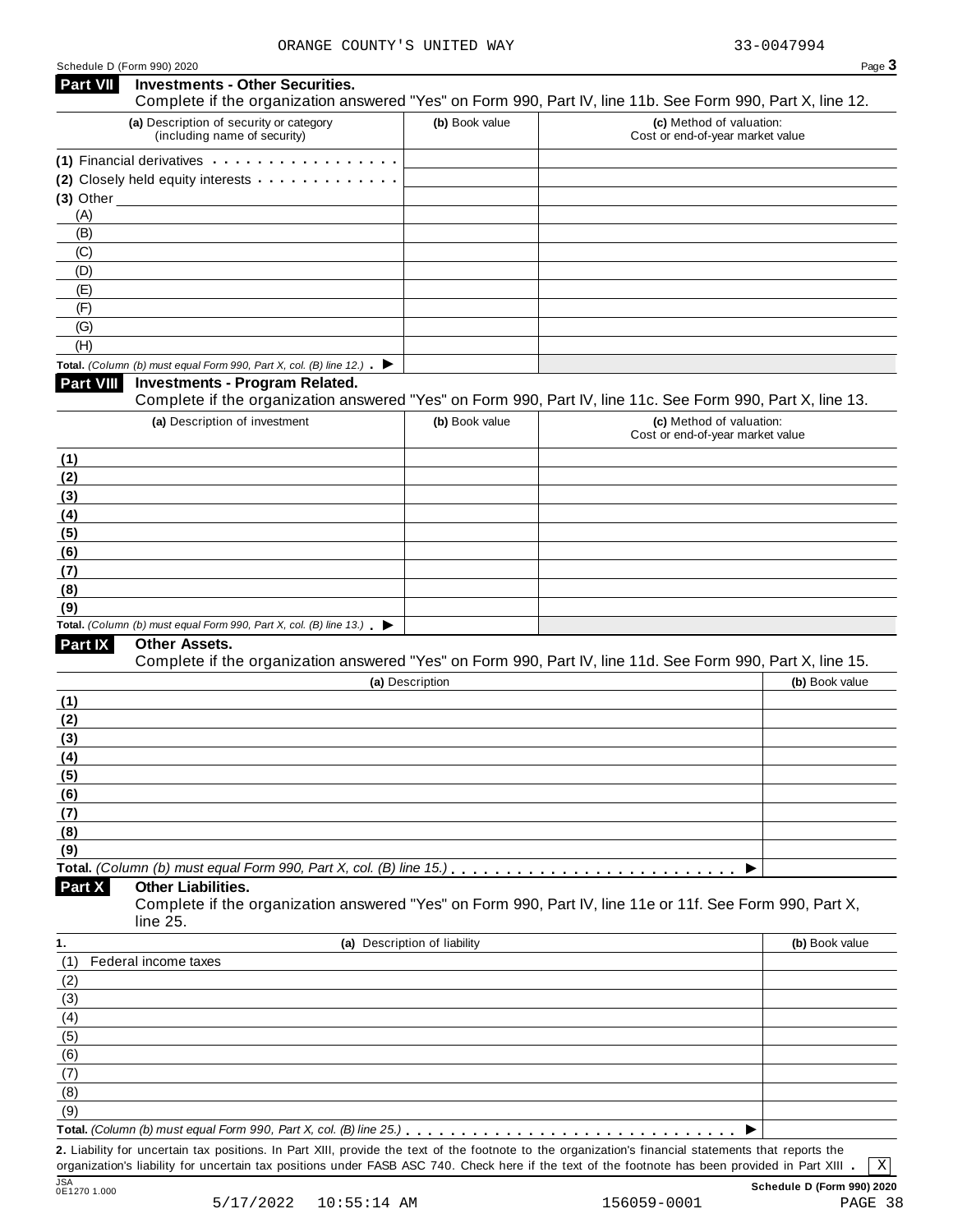|  | ORANGE COUNTY'S UNITED WAY |  |  |  |  |
|--|----------------------------|--|--|--|--|
|--|----------------------------|--|--|--|--|

|              | Schedule D (Form 990) 2020                                                                                                                                           |        |           | Page 4        |
|--------------|----------------------------------------------------------------------------------------------------------------------------------------------------------------------|--------|-----------|---------------|
| Part XI      | Reconciliation of Revenue per Audited Financial Statements With Revenue per Return.<br>Complete if the organization answered "Yes" on Form 990, Part IV, line 12a.   |        |           |               |
| 1            | Total revenue, gains, and other support per audited financial statements                                                                                             |        | 1         | 47,309,873.   |
| $\mathbf{2}$ | Amounts included on line 1 but not on Form 990, Part VIII, line 12:                                                                                                  |        |           |               |
| a            | 4,041,760.<br>2a                                                                                                                                                     |        |           |               |
| b            | 2 <sub>b</sub>                                                                                                                                                       |        |           |               |
| с            | 2c                                                                                                                                                                   |        |           |               |
| d            | 2d                                                                                                                                                                   | 9,067. |           |               |
| e            |                                                                                                                                                                      |        | 2е        | 4,050,827.    |
| 3            |                                                                                                                                                                      |        | 3         | 43, 259, 046. |
| 4            | Amounts included on Form 990, Part VIII, line 12, but not on line 1:                                                                                                 |        |           |               |
| a            | 4a<br>Investment expenses not included on Form 990, Part VIII, line 7b                                                                                               |        |           |               |
| b            | 4,727,312.<br>4b                                                                                                                                                     |        |           |               |
| C            |                                                                                                                                                                      |        | 4c        | 4,727,312.    |
| 5            | Total revenue. Add lines 3 and 4c. (This must equal Form 990, Part I, line 12.)                                                                                      |        | 5         | 47,986,358.   |
| Part XII     | Reconciliation of Expenses per Audited Financial Statements With Expenses per Return.<br>Complete if the organization answered "Yes" on Form 990, Part IV, line 12a. |        |           |               |
|              |                                                                                                                                                                      |        | 1         | 44, 263, 497. |
| 1            |                                                                                                                                                                      |        |           |               |
| 2            | Amounts included on line 1 but not on Form 990, Part IX, line 25:<br>2a                                                                                              |        |           |               |
| a            | 2 <sub>b</sub>                                                                                                                                                       |        |           |               |
| b            | 2c                                                                                                                                                                   |        |           |               |
| C            |                                                                                                                                                                      |        |           |               |
| d            |                                                                                                                                                                      |        |           |               |
| e            |                                                                                                                                                                      |        | <b>2e</b> | 44, 263, 497. |
| 3            |                                                                                                                                                                      |        | 3         |               |
| 4            | Amounts included on Form 990, Part IX, line 25, but not on line 1:                                                                                                   |        |           |               |
| a            | Investment expenses not included on Form 990, Part VIII, line 7b 4a<br>4,727,312.                                                                                    |        |           |               |
| b            |                                                                                                                                                                      |        |           |               |
|              |                                                                                                                                                                      |        | 4c        | 4,727,312.    |
| 5.           | Total expenses. Add lines 3 and 4c. (This must equal Form 990, Part I, line 18.).                                                                                    |        | 5         | 48,990,809.   |
|              | Part XIII Supplemental Information.                                                                                                                                  |        |           |               |
|              | Provide the descriptions required for Part II, lines 3, 5, and 9; Part III, lines 1a and 4; Part IV, lines 1b and 2b; Part V, line 4; Part X, line                   |        |           |               |

2; Part XI, lines 2d and 4b; and Part XII, lines 2d and 4b. Also complete this part to provide any additional information.

SEE PAGE 5

**Schedule D (Form 990) 2020**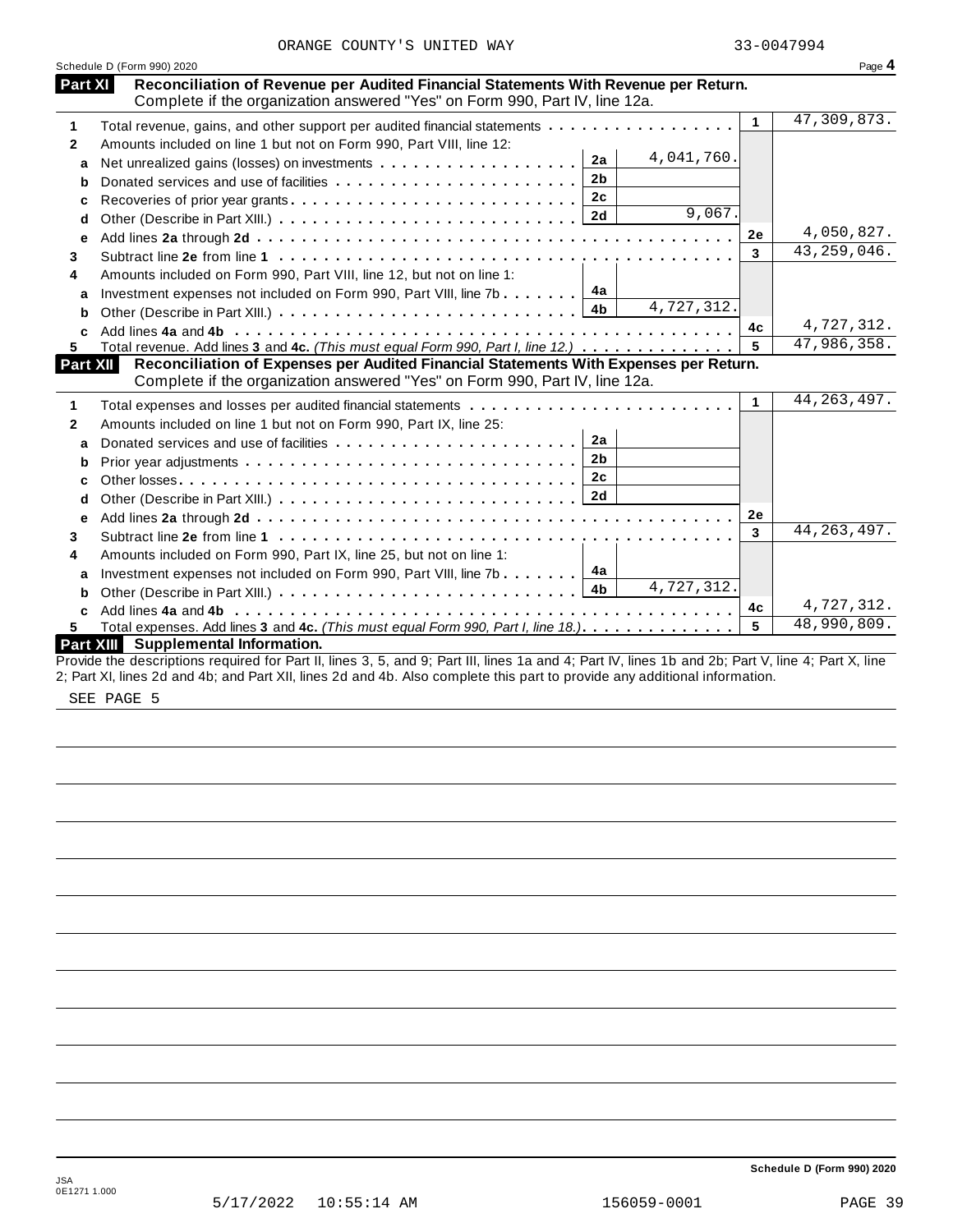FORM 990 SCHEDULE D PART X LINE 2

**Part XIII Supplemental Information** *(continued)*

FIN48(ASC 740) LIABILITY FOR UNCERTAIN TAX POSITIONS THE ORGANIZATION IS EXEMPT FROM INCOME TAXES TO THE EXTENT PROVIDED UNDER SECTION 501(C)(3) OF THE INTERNAL REVENUE CODE. ACCORDINGLY, NO PROVISION FOR INCOME TAXES IS INCLUDED IN THE ACCOMPANYING FINANCIAL STATEMENTS. THE ORGANIZATION FOLLOWS THE PROVISIONS OF ACCOUNTING STANDARDS CODIFICATION ("ASC") NO. 740, INCOME TAXES ("ASC 740"), SURROUNDING ACCOUNTING FOR UNCERTAIN INCOME TAX POSITIONS. ASC 740 PRESCRIBES A RECOGNITION THRESHOLD AND MEASUREMENT OF TAX POSITIONS TAKEN OR EXPECTED TO BE TAKEN IN INCOME TAX RETURNS. ASC 740 ALSO PROVIDES GUIDANCE ON ACCOUNTING FOR INTEREST AND PENALTIES ASSOCIATED WITH TAX POSITIONS. THE ORGANIZATION REPORTS INTEREST AND PENALTIES, IF ANY, RELATED TO INCOME TAX MATTERS WITHIN ORGANIZATION ADMINISTRATION SUPPORT SERVICES IN THE STATEMENTS OF ACTIVITIES AND CHANGES IN NET ASSETS.

FORM 990 SCHEDULE D PART V LINE 4

PURPOSE - ENDOWMENT FUNDS

THE PRINCIPLE OBJECTIVE OF THE ENDOWMENT FUND IS TO PROVIDE A SOURCE OF INCOME TO HELP FUND THE ORGANIZATION'S OPERATIONAL COSTS, THEREBY PROVIDING SOME PROTECTION AGAINST FLUCTUATIONS IN ANNUAL CAMPAIGN REVENUE AND MAXIMIZING THE AMOUNT OF RESOURCES FOCUSED ON THE COMMUNITY'S MOST CRITICAL ISSUES.

FORM 990 SCHEDULE D PART XI LINE 4B & PART XII LINE 4B DONOR DESIGNATION AND DONOR DESIGNATION FEES SCH D PART XI LINE 4B AND SCH D PART XII LINE 4B TOTAL: 4,727,312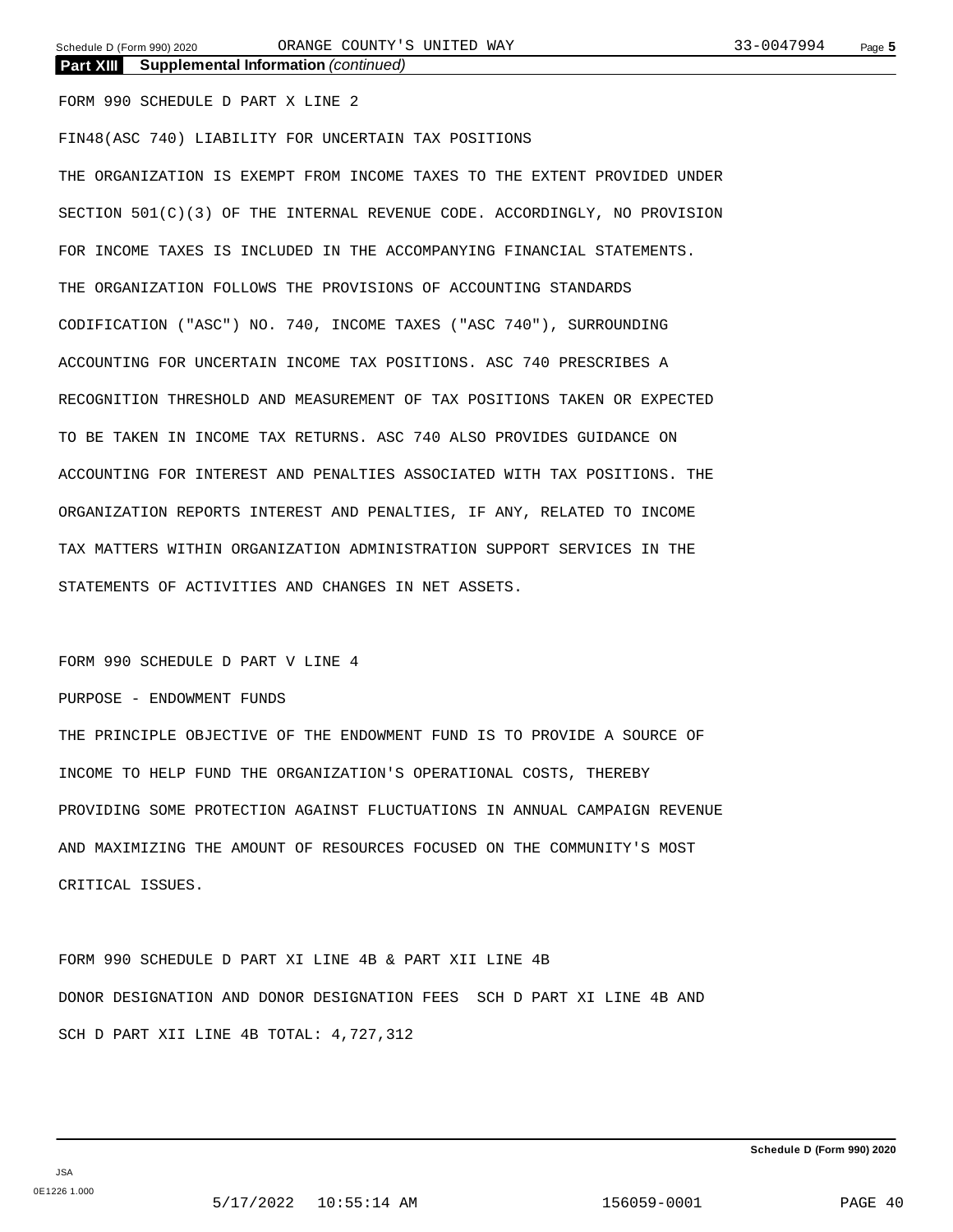**Part XIII Supplemental Information** *(continued)*

FORM 990 SCHEUDLE D PART XI LINE 2D

PRIOR-YEAR PLEDGE LOSS ADJUSTMENT: 9,067

**Schedule D (Form 990) 2020**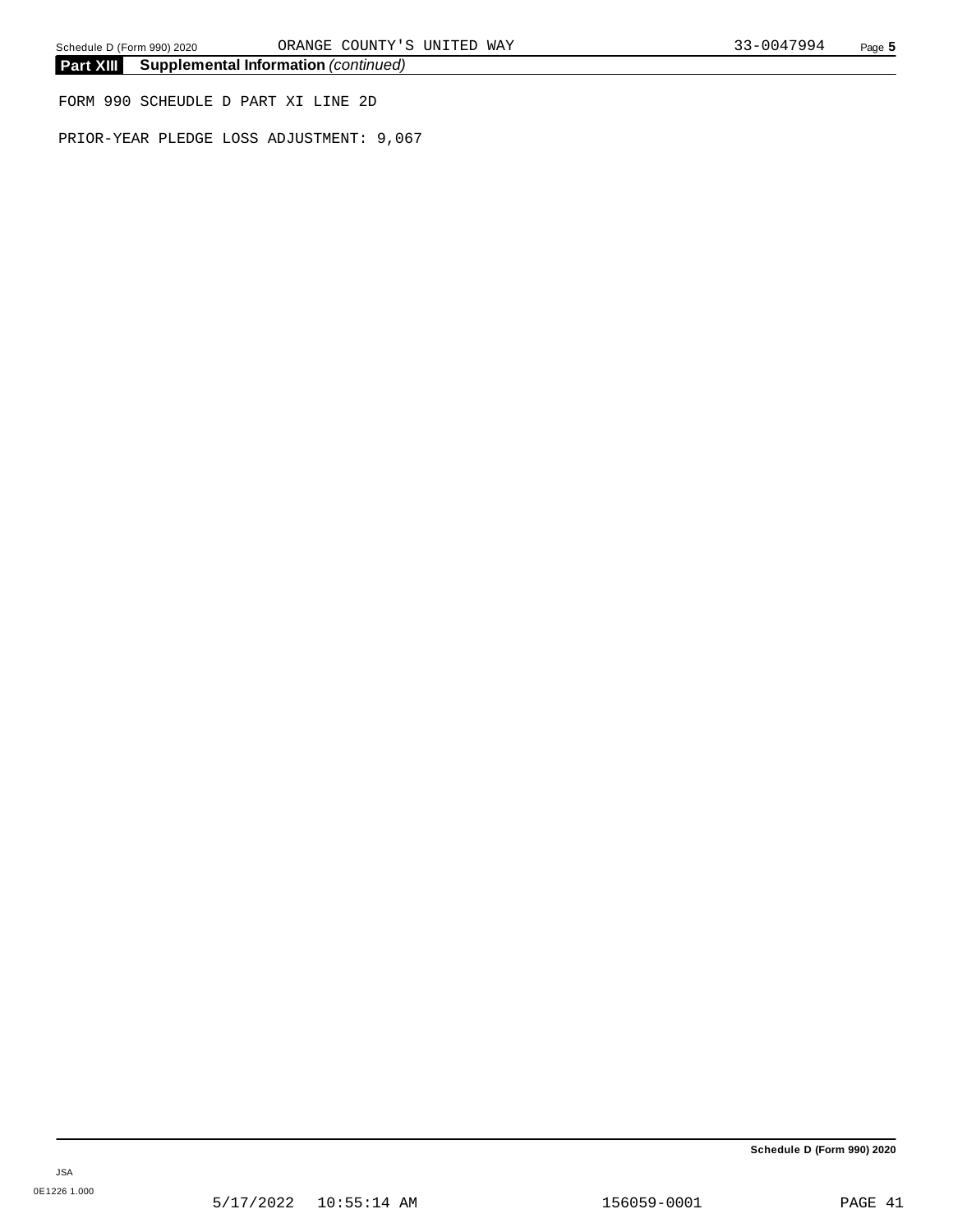| Complete if the organization answered "Yes" on Form 990, Part IV, line 17, 18, or 19, or if the<br>organization entered more than \$15,000 on Form 990-EZ, line 6a.<br>Attach to Form 990 or Form 990-EZ.<br>Open to Public<br>Go to www.irs.gov/Form990 for instructions and the latest information.<br><b>Inspection</b><br><b>Internal Revenue Service</b><br>Name of the organization<br><b>Employer identification number</b><br>ORANGE COUNTY'S UNITED WAY<br>33-0047994<br>Fundraising Activities. Complete if the organization answered "Yes" on Form 990, Part IV, line 17.<br>Form 990-EZ filers are not required to complete this part.<br>Indicate whether the organization raised funds through any of the following activities. Check all that apply.<br>Solicitation of non-government grants<br>Mail solicitations<br>е<br>a<br>Solicitation of government grants<br>Internet and email solicitations<br>f<br>b<br>Special fundraising events<br>Phone solicitations<br>c<br>g<br>d<br>In-person solicitations<br>2a Did the organization have a written or oral agreement with any individual (including officers, directors, trustees,<br>or key employees listed in Form 990, Part VII) or entity in connection with professional fundraising services?<br>Yes<br>No<br><b>b</b> If "Yes," list the 10 highest paid individuals or entities (fundraisers) pursuant to agreements under which the fundraiser is to be<br>compensated at least \$5,000 by the organization.<br>(v) Amount paid to<br>(vi) Amount paid to<br>(iii) Did fundraiser have<br>(i) Name and address of individual<br>(iv) Gross receipts<br>(or retained by)<br>custody or control of<br>(or retained by)<br>(ii) Activity<br>or entity (fundraiser)<br>from activity<br>fundraiser listed in<br>contributions?<br>organization<br>col. (i)<br><b>Yes</b><br>No<br>7<br>Total<br>List all states in which the organization is registered or licensed to solicit contributions or has been notified it is exempt from<br>registration or licensing. | <b>SCHEDULE G</b>          | Supplemental Information Regarding Fundraising or Gaming Activities |  |  | OMB No. 1545-0047 |
|-----------------------------------------------------------------------------------------------------------------------------------------------------------------------------------------------------------------------------------------------------------------------------------------------------------------------------------------------------------------------------------------------------------------------------------------------------------------------------------------------------------------------------------------------------------------------------------------------------------------------------------------------------------------------------------------------------------------------------------------------------------------------------------------------------------------------------------------------------------------------------------------------------------------------------------------------------------------------------------------------------------------------------------------------------------------------------------------------------------------------------------------------------------------------------------------------------------------------------------------------------------------------------------------------------------------------------------------------------------------------------------------------------------------------------------------------------------------------------------------------------------------------------------------------------------------------------------------------------------------------------------------------------------------------------------------------------------------------------------------------------------------------------------------------------------------------------------------------------------------------------------------------------------------------------------------------------------------------------------------------------------------------------------------------|----------------------------|---------------------------------------------------------------------|--|--|-------------------|
|                                                                                                                                                                                                                                                                                                                                                                                                                                                                                                                                                                                                                                                                                                                                                                                                                                                                                                                                                                                                                                                                                                                                                                                                                                                                                                                                                                                                                                                                                                                                                                                                                                                                                                                                                                                                                                                                                                                                                                                                                                               | (Form 990 or 990-EZ)       |                                                                     |  |  |                   |
|                                                                                                                                                                                                                                                                                                                                                                                                                                                                                                                                                                                                                                                                                                                                                                                                                                                                                                                                                                                                                                                                                                                                                                                                                                                                                                                                                                                                                                                                                                                                                                                                                                                                                                                                                                                                                                                                                                                                                                                                                                               | Department of the Treasury |                                                                     |  |  |                   |
|                                                                                                                                                                                                                                                                                                                                                                                                                                                                                                                                                                                                                                                                                                                                                                                                                                                                                                                                                                                                                                                                                                                                                                                                                                                                                                                                                                                                                                                                                                                                                                                                                                                                                                                                                                                                                                                                                                                                                                                                                                               |                            |                                                                     |  |  |                   |
|                                                                                                                                                                                                                                                                                                                                                                                                                                                                                                                                                                                                                                                                                                                                                                                                                                                                                                                                                                                                                                                                                                                                                                                                                                                                                                                                                                                                                                                                                                                                                                                                                                                                                                                                                                                                                                                                                                                                                                                                                                               |                            |                                                                     |  |  |                   |
|                                                                                                                                                                                                                                                                                                                                                                                                                                                                                                                                                                                                                                                                                                                                                                                                                                                                                                                                                                                                                                                                                                                                                                                                                                                                                                                                                                                                                                                                                                                                                                                                                                                                                                                                                                                                                                                                                                                                                                                                                                               | Part I                     |                                                                     |  |  |                   |
|                                                                                                                                                                                                                                                                                                                                                                                                                                                                                                                                                                                                                                                                                                                                                                                                                                                                                                                                                                                                                                                                                                                                                                                                                                                                                                                                                                                                                                                                                                                                                                                                                                                                                                                                                                                                                                                                                                                                                                                                                                               |                            |                                                                     |  |  |                   |
|                                                                                                                                                                                                                                                                                                                                                                                                                                                                                                                                                                                                                                                                                                                                                                                                                                                                                                                                                                                                                                                                                                                                                                                                                                                                                                                                                                                                                                                                                                                                                                                                                                                                                                                                                                                                                                                                                                                                                                                                                                               | 1                          |                                                                     |  |  |                   |
|                                                                                                                                                                                                                                                                                                                                                                                                                                                                                                                                                                                                                                                                                                                                                                                                                                                                                                                                                                                                                                                                                                                                                                                                                                                                                                                                                                                                                                                                                                                                                                                                                                                                                                                                                                                                                                                                                                                                                                                                                                               |                            |                                                                     |  |  |                   |
|                                                                                                                                                                                                                                                                                                                                                                                                                                                                                                                                                                                                                                                                                                                                                                                                                                                                                                                                                                                                                                                                                                                                                                                                                                                                                                                                                                                                                                                                                                                                                                                                                                                                                                                                                                                                                                                                                                                                                                                                                                               |                            |                                                                     |  |  |                   |
|                                                                                                                                                                                                                                                                                                                                                                                                                                                                                                                                                                                                                                                                                                                                                                                                                                                                                                                                                                                                                                                                                                                                                                                                                                                                                                                                                                                                                                                                                                                                                                                                                                                                                                                                                                                                                                                                                                                                                                                                                                               |                            |                                                                     |  |  |                   |
|                                                                                                                                                                                                                                                                                                                                                                                                                                                                                                                                                                                                                                                                                                                                                                                                                                                                                                                                                                                                                                                                                                                                                                                                                                                                                                                                                                                                                                                                                                                                                                                                                                                                                                                                                                                                                                                                                                                                                                                                                                               |                            |                                                                     |  |  |                   |
|                                                                                                                                                                                                                                                                                                                                                                                                                                                                                                                                                                                                                                                                                                                                                                                                                                                                                                                                                                                                                                                                                                                                                                                                                                                                                                                                                                                                                                                                                                                                                                                                                                                                                                                                                                                                                                                                                                                                                                                                                                               |                            |                                                                     |  |  |                   |
|                                                                                                                                                                                                                                                                                                                                                                                                                                                                                                                                                                                                                                                                                                                                                                                                                                                                                                                                                                                                                                                                                                                                                                                                                                                                                                                                                                                                                                                                                                                                                                                                                                                                                                                                                                                                                                                                                                                                                                                                                                               |                            |                                                                     |  |  |                   |
|                                                                                                                                                                                                                                                                                                                                                                                                                                                                                                                                                                                                                                                                                                                                                                                                                                                                                                                                                                                                                                                                                                                                                                                                                                                                                                                                                                                                                                                                                                                                                                                                                                                                                                                                                                                                                                                                                                                                                                                                                                               |                            |                                                                     |  |  |                   |
|                                                                                                                                                                                                                                                                                                                                                                                                                                                                                                                                                                                                                                                                                                                                                                                                                                                                                                                                                                                                                                                                                                                                                                                                                                                                                                                                                                                                                                                                                                                                                                                                                                                                                                                                                                                                                                                                                                                                                                                                                                               | 1                          |                                                                     |  |  |                   |
|                                                                                                                                                                                                                                                                                                                                                                                                                                                                                                                                                                                                                                                                                                                                                                                                                                                                                                                                                                                                                                                                                                                                                                                                                                                                                                                                                                                                                                                                                                                                                                                                                                                                                                                                                                                                                                                                                                                                                                                                                                               |                            |                                                                     |  |  |                   |
|                                                                                                                                                                                                                                                                                                                                                                                                                                                                                                                                                                                                                                                                                                                                                                                                                                                                                                                                                                                                                                                                                                                                                                                                                                                                                                                                                                                                                                                                                                                                                                                                                                                                                                                                                                                                                                                                                                                                                                                                                                               | $\mathbf{2}$               |                                                                     |  |  |                   |
|                                                                                                                                                                                                                                                                                                                                                                                                                                                                                                                                                                                                                                                                                                                                                                                                                                                                                                                                                                                                                                                                                                                                                                                                                                                                                                                                                                                                                                                                                                                                                                                                                                                                                                                                                                                                                                                                                                                                                                                                                                               | 3                          |                                                                     |  |  |                   |
|                                                                                                                                                                                                                                                                                                                                                                                                                                                                                                                                                                                                                                                                                                                                                                                                                                                                                                                                                                                                                                                                                                                                                                                                                                                                                                                                                                                                                                                                                                                                                                                                                                                                                                                                                                                                                                                                                                                                                                                                                                               |                            |                                                                     |  |  |                   |
|                                                                                                                                                                                                                                                                                                                                                                                                                                                                                                                                                                                                                                                                                                                                                                                                                                                                                                                                                                                                                                                                                                                                                                                                                                                                                                                                                                                                                                                                                                                                                                                                                                                                                                                                                                                                                                                                                                                                                                                                                                               | 4                          |                                                                     |  |  |                   |
|                                                                                                                                                                                                                                                                                                                                                                                                                                                                                                                                                                                                                                                                                                                                                                                                                                                                                                                                                                                                                                                                                                                                                                                                                                                                                                                                                                                                                                                                                                                                                                                                                                                                                                                                                                                                                                                                                                                                                                                                                                               |                            |                                                                     |  |  |                   |
|                                                                                                                                                                                                                                                                                                                                                                                                                                                                                                                                                                                                                                                                                                                                                                                                                                                                                                                                                                                                                                                                                                                                                                                                                                                                                                                                                                                                                                                                                                                                                                                                                                                                                                                                                                                                                                                                                                                                                                                                                                               | 5                          |                                                                     |  |  |                   |
|                                                                                                                                                                                                                                                                                                                                                                                                                                                                                                                                                                                                                                                                                                                                                                                                                                                                                                                                                                                                                                                                                                                                                                                                                                                                                                                                                                                                                                                                                                                                                                                                                                                                                                                                                                                                                                                                                                                                                                                                                                               |                            |                                                                     |  |  |                   |
|                                                                                                                                                                                                                                                                                                                                                                                                                                                                                                                                                                                                                                                                                                                                                                                                                                                                                                                                                                                                                                                                                                                                                                                                                                                                                                                                                                                                                                                                                                                                                                                                                                                                                                                                                                                                                                                                                                                                                                                                                                               | 6                          |                                                                     |  |  |                   |
|                                                                                                                                                                                                                                                                                                                                                                                                                                                                                                                                                                                                                                                                                                                                                                                                                                                                                                                                                                                                                                                                                                                                                                                                                                                                                                                                                                                                                                                                                                                                                                                                                                                                                                                                                                                                                                                                                                                                                                                                                                               |                            |                                                                     |  |  |                   |
|                                                                                                                                                                                                                                                                                                                                                                                                                                                                                                                                                                                                                                                                                                                                                                                                                                                                                                                                                                                                                                                                                                                                                                                                                                                                                                                                                                                                                                                                                                                                                                                                                                                                                                                                                                                                                                                                                                                                                                                                                                               |                            |                                                                     |  |  |                   |
|                                                                                                                                                                                                                                                                                                                                                                                                                                                                                                                                                                                                                                                                                                                                                                                                                                                                                                                                                                                                                                                                                                                                                                                                                                                                                                                                                                                                                                                                                                                                                                                                                                                                                                                                                                                                                                                                                                                                                                                                                                               |                            |                                                                     |  |  |                   |
|                                                                                                                                                                                                                                                                                                                                                                                                                                                                                                                                                                                                                                                                                                                                                                                                                                                                                                                                                                                                                                                                                                                                                                                                                                                                                                                                                                                                                                                                                                                                                                                                                                                                                                                                                                                                                                                                                                                                                                                                                                               |                            |                                                                     |  |  |                   |
|                                                                                                                                                                                                                                                                                                                                                                                                                                                                                                                                                                                                                                                                                                                                                                                                                                                                                                                                                                                                                                                                                                                                                                                                                                                                                                                                                                                                                                                                                                                                                                                                                                                                                                                                                                                                                                                                                                                                                                                                                                               | 9                          |                                                                     |  |  |                   |
|                                                                                                                                                                                                                                                                                                                                                                                                                                                                                                                                                                                                                                                                                                                                                                                                                                                                                                                                                                                                                                                                                                                                                                                                                                                                                                                                                                                                                                                                                                                                                                                                                                                                                                                                                                                                                                                                                                                                                                                                                                               |                            |                                                                     |  |  |                   |
|                                                                                                                                                                                                                                                                                                                                                                                                                                                                                                                                                                                                                                                                                                                                                                                                                                                                                                                                                                                                                                                                                                                                                                                                                                                                                                                                                                                                                                                                                                                                                                                                                                                                                                                                                                                                                                                                                                                                                                                                                                               | 10                         |                                                                     |  |  |                   |
|                                                                                                                                                                                                                                                                                                                                                                                                                                                                                                                                                                                                                                                                                                                                                                                                                                                                                                                                                                                                                                                                                                                                                                                                                                                                                                                                                                                                                                                                                                                                                                                                                                                                                                                                                                                                                                                                                                                                                                                                                                               |                            |                                                                     |  |  |                   |
|                                                                                                                                                                                                                                                                                                                                                                                                                                                                                                                                                                                                                                                                                                                                                                                                                                                                                                                                                                                                                                                                                                                                                                                                                                                                                                                                                                                                                                                                                                                                                                                                                                                                                                                                                                                                                                                                                                                                                                                                                                               |                            |                                                                     |  |  |                   |
|                                                                                                                                                                                                                                                                                                                                                                                                                                                                                                                                                                                                                                                                                                                                                                                                                                                                                                                                                                                                                                                                                                                                                                                                                                                                                                                                                                                                                                                                                                                                                                                                                                                                                                                                                                                                                                                                                                                                                                                                                                               | 3                          |                                                                     |  |  |                   |
|                                                                                                                                                                                                                                                                                                                                                                                                                                                                                                                                                                                                                                                                                                                                                                                                                                                                                                                                                                                                                                                                                                                                                                                                                                                                                                                                                                                                                                                                                                                                                                                                                                                                                                                                                                                                                                                                                                                                                                                                                                               |                            |                                                                     |  |  |                   |
|                                                                                                                                                                                                                                                                                                                                                                                                                                                                                                                                                                                                                                                                                                                                                                                                                                                                                                                                                                                                                                                                                                                                                                                                                                                                                                                                                                                                                                                                                                                                                                                                                                                                                                                                                                                                                                                                                                                                                                                                                                               |                            |                                                                     |  |  |                   |
|                                                                                                                                                                                                                                                                                                                                                                                                                                                                                                                                                                                                                                                                                                                                                                                                                                                                                                                                                                                                                                                                                                                                                                                                                                                                                                                                                                                                                                                                                                                                                                                                                                                                                                                                                                                                                                                                                                                                                                                                                                               |                            |                                                                     |  |  |                   |
|                                                                                                                                                                                                                                                                                                                                                                                                                                                                                                                                                                                                                                                                                                                                                                                                                                                                                                                                                                                                                                                                                                                                                                                                                                                                                                                                                                                                                                                                                                                                                                                                                                                                                                                                                                                                                                                                                                                                                                                                                                               |                            |                                                                     |  |  |                   |

For Paperwork Reduction Act Notice, see the Instructions for Form 990 or 990-EZ. Schedule G (Form 990 or 990-EZ) 2020 JSA 0E1281 1.000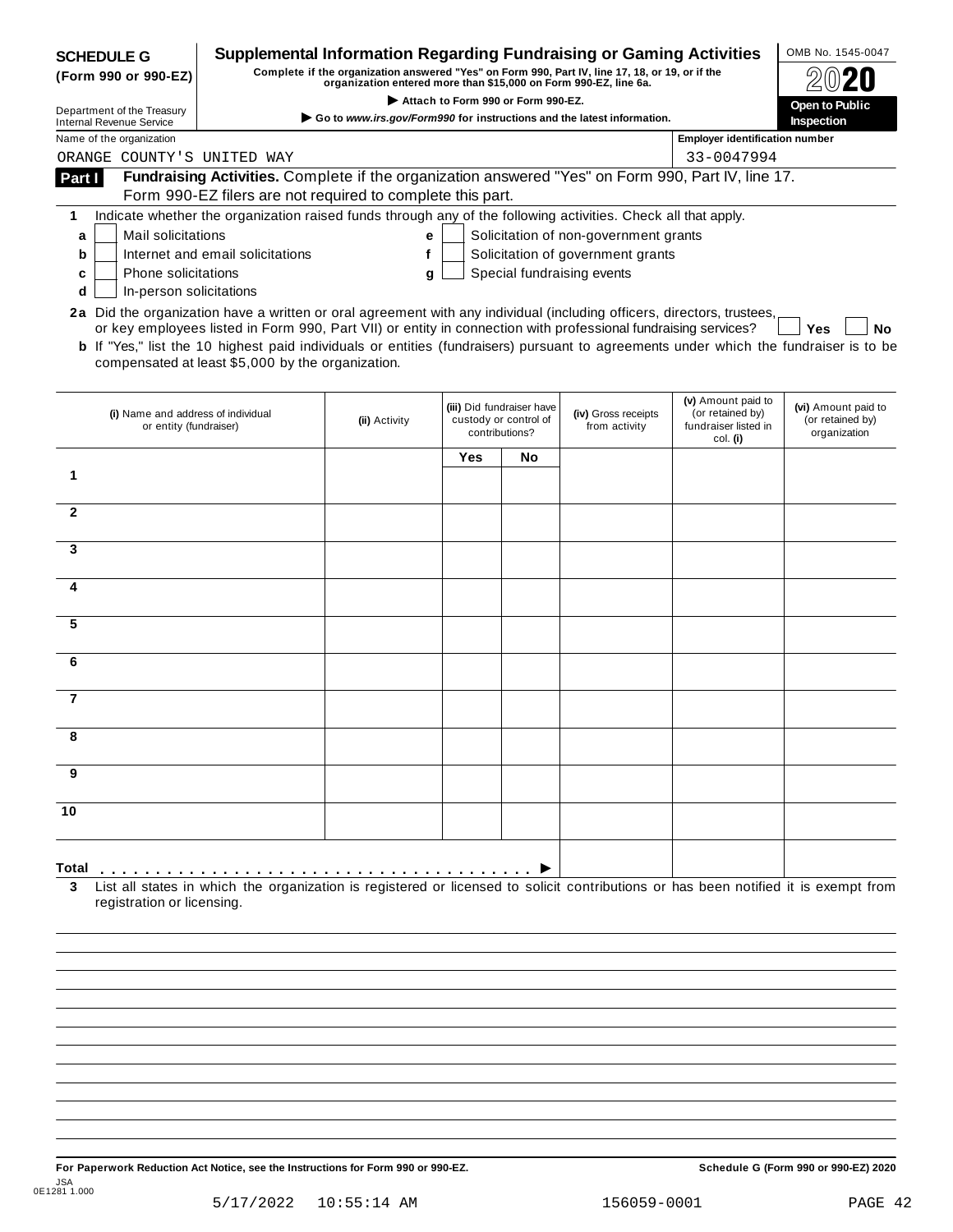|         | Schedule G (Form 990 or 990-EZ) 2020                                                                                                                                                                                      |                                         |                                                  |                  | Page 2                                              |
|---------|---------------------------------------------------------------------------------------------------------------------------------------------------------------------------------------------------------------------------|-----------------------------------------|--------------------------------------------------|------------------|-----------------------------------------------------|
| Part II | Fundraising Events. Complete if the organization answered "Yes" on Form 990, Part IV, line 18, or reported<br>more than \$15,000 of fundraising event contributions and gross income on Form 990-EZ, lines 1 and 6b. List |                                         |                                                  |                  |                                                     |
|         | events with gross receipts greater than \$5,000.                                                                                                                                                                          |                                         |                                                  |                  |                                                     |
|         |                                                                                                                                                                                                                           | (a) Event #1<br>WPF BREAKFAST           | (b) Event $#2$                                   | (c) Other events | (d) Total events<br>(add col. (a) through           |
| Revenue |                                                                                                                                                                                                                           | (event type)                            | (event type)                                     | (total number)   | col. (c)                                            |
|         | 1 Gross receipts                                                                                                                                                                                                          | 423,064.                                |                                                  |                  | 423,064.                                            |
|         | 2 Less: Contributions  <br>3 Gross income (line 1 minus<br>line 2)                                                                                                                                                        | 423,064.                                |                                                  |                  | 423,064.                                            |
|         | 4 Cash prizes [19]                                                                                                                                                                                                        |                                         |                                                  |                  |                                                     |
|         | 5 Noncash prizes <u>  _ _ _ _ _ _ _ _ _ _ _ _</u>                                                                                                                                                                         |                                         |                                                  |                  |                                                     |
|         | 6 Rent/facility costs                                                                                                                                                                                                     | <u> 1980 - Johann Barbara, martxa a</u> |                                                  |                  |                                                     |
|         | 7 Food and beverages                                                                                                                                                                                                      |                                         |                                                  |                  |                                                     |
|         | 8 Entertainment                                                                                                                                                                                                           | 35,000.                                 |                                                  |                  | 35,000.                                             |
|         | 9 Other direct expenses 20, 214.                                                                                                                                                                                          |                                         |                                                  |                  | 20,214.                                             |
|         | 10 Direct expense summary. Add lines 4 through 9 in column (d) $\ldots$                                                                                                                                                   |                                         |                                                  |                  | 55,214.                                             |
|         | 11 Net income summary. Subtract line 10 from line 3, column (d)                                                                                                                                                           |                                         |                                                  |                  | $-55, 214.$                                         |
|         | Part III<br>Gaming. Complete if the organization answered "Yes" on Form 990, Part IV, line 19, or reported more than                                                                                                      |                                         |                                                  |                  |                                                     |
| Revenue | \$15,000 on Form 990-EZ, line 6a.                                                                                                                                                                                         |                                         |                                                  |                  |                                                     |
|         |                                                                                                                                                                                                                           | (a) Bingo                               | (b) Pull tabs/instant<br>bingo/progressive bingo | (c) Other gaming | (d) Total gaming (add<br>col. (a) through col. (c)) |
|         |                                                                                                                                                                                                                           |                                         |                                                  |                  |                                                     |
|         |                                                                                                                                                                                                                           |                                         |                                                  |                  |                                                     |
|         | 2 Cash prizes                                                                                                                                                                                                             |                                         |                                                  |                  |                                                     |
|         | 3 Noncash prizes                                                                                                                                                                                                          |                                         |                                                  |                  |                                                     |
|         | 4 Rent/facility costs                                                                                                                                                                                                     |                                         |                                                  |                  |                                                     |
|         | 5 Other direct expenses                                                                                                                                                                                                   |                                         |                                                  |                  |                                                     |
|         |                                                                                                                                                                                                                           | $\frac{9}{6}$                           | $\frac{9}{6}$<br>Yes                             | %                |                                                     |
|         |                                                                                                                                                                                                                           | <b>No</b>                               | No                                               | No               |                                                     |
|         | 7 Direct expense summary. Add lines 2 through 5 in column (d)                                                                                                                                                             |                                         |                                                  |                  |                                                     |
|         | 8 Net gaming income summary. Subtract line 7 from line 1, column (d)  ▶                                                                                                                                                   |                                         |                                                  |                  |                                                     |
| a<br>b  | Enter the state(s) in which the organization conducts gaming activities:<br>Is the organization licensed to conduct gaming activities in each of these states?                                                            |                                         |                                                  |                  | Yes<br><b>No</b>                                    |
|         |                                                                                                                                                                                                                           |                                         |                                                  |                  |                                                     |
| 10a     | Were any of the organization's gaming licenses revoked, suspended, or terminated during the tax year?                                                                                                                     |                                         |                                                  |                  | Yes<br><b>No</b>                                    |
| b       |                                                                                                                                                                                                                           |                                         |                                                  |                  |                                                     |
|         |                                                                                                                                                                                                                           |                                         |                                                  |                  |                                                     |

**Schedule G (Form 990 or 990-EZ) 2020**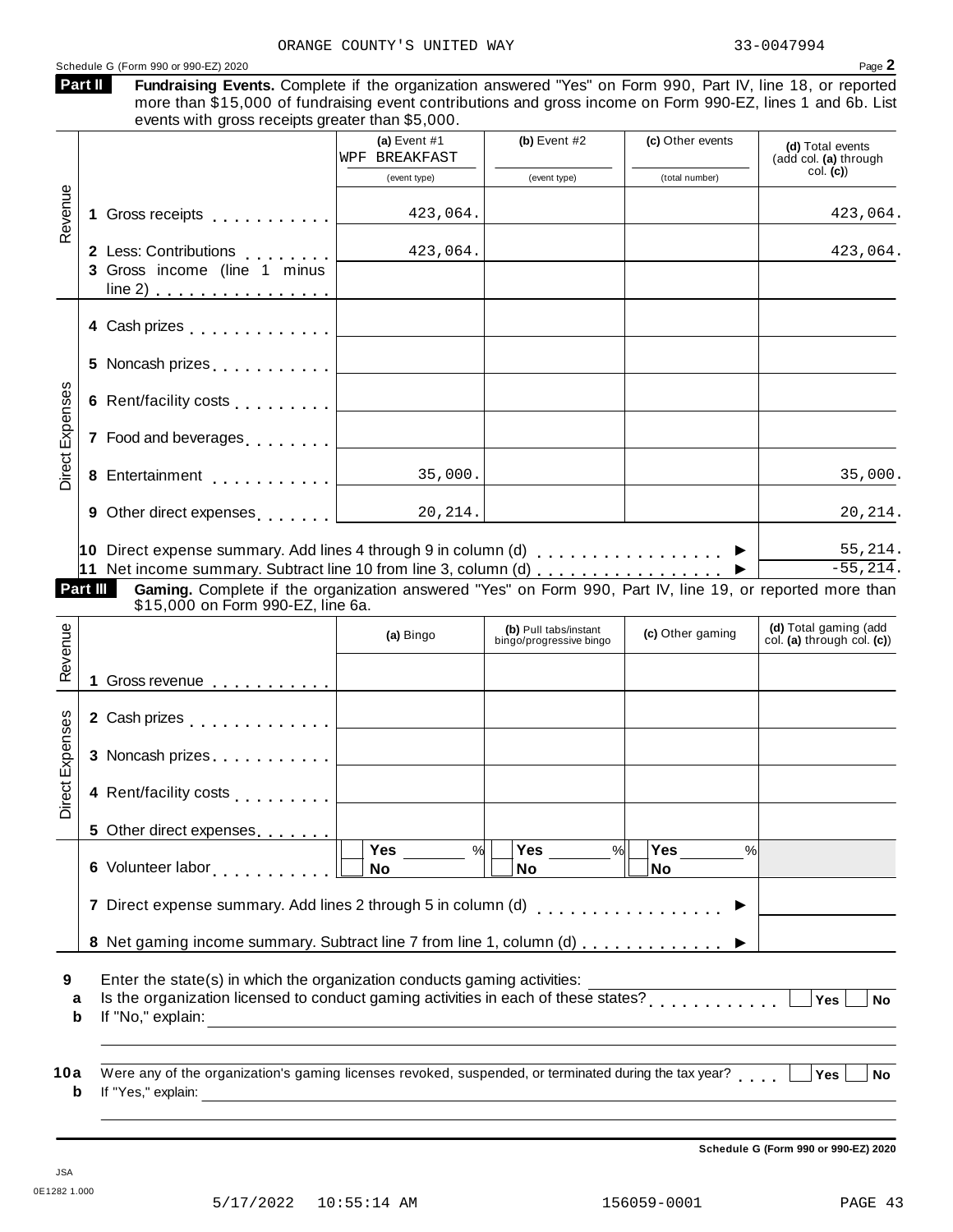| ORANGE COUNTY'S UNITED WAY |
|----------------------------|
|----------------------------|

|                | Schedule G (Form 990 or 990-EZ) 2020                                                                                                                                                                                           | Page 3           |
|----------------|--------------------------------------------------------------------------------------------------------------------------------------------------------------------------------------------------------------------------------|------------------|
| 11             |                                                                                                                                                                                                                                | Yes<br><b>No</b> |
| 12             | Is the organization a grantor, beneficiary or trustee of a trust or a member of a partnership or other entity                                                                                                                  |                  |
|                |                                                                                                                                                                                                                                | Yes<br><b>No</b> |
| 13             | Indicate the percentage of gaming activity conducted in:                                                                                                                                                                       |                  |
| a              |                                                                                                                                                                                                                                | %                |
| b              | An outside facility enterpreteration of the control of the control of the control of the control of the control of the control of the control of the control of the control of the control of the control of the control of th | $\%$             |
| 14             | Enter the name and address of the person who prepares the organization's gaming/special events books and                                                                                                                       |                  |
|                | records:                                                                                                                                                                                                                       |                  |
|                |                                                                                                                                                                                                                                |                  |
|                |                                                                                                                                                                                                                                |                  |
|                |                                                                                                                                                                                                                                |                  |
|                |                                                                                                                                                                                                                                |                  |
|                |                                                                                                                                                                                                                                |                  |
|                | 15a Does the organization have a contract with a third party from whom the organization receives gaming                                                                                                                        |                  |
|                |                                                                                                                                                                                                                                | Yes  <br>No      |
|                | <b>b</b> If "Yes," enter the amount of gaming revenue received by the organization $\triangleright$ \$ ______________ and the                                                                                                  |                  |
|                | amount of gaming revenue retained by the third party $\triangleright$ \$ _______________.                                                                                                                                      |                  |
|                | c If "Yes," enter name and address of the third party:                                                                                                                                                                         |                  |
|                |                                                                                                                                                                                                                                |                  |
|                |                                                                                                                                                                                                                                |                  |
| 16             | Gaming manager information:                                                                                                                                                                                                    |                  |
|                |                                                                                                                                                                                                                                |                  |
|                |                                                                                                                                                                                                                                |                  |
|                | Gaming manager compensation $\triangleright$ \$ _______________                                                                                                                                                                |                  |
|                |                                                                                                                                                                                                                                |                  |
|                | Description of services provided ▶                                                                                                                                                                                             |                  |
|                |                                                                                                                                                                                                                                |                  |
|                | Employee<br>Director/officer<br>Independent contractor                                                                                                                                                                         |                  |
|                |                                                                                                                                                                                                                                |                  |
| 17             | Mandatory distributions:                                                                                                                                                                                                       |                  |
| a              | Is the organization required under state law to make charitable distributions from the gaming proceeds to                                                                                                                      |                  |
|                |                                                                                                                                                                                                                                | Yes<br><b>No</b> |
| b              | Enter the amount of distributions required under state law to be distributed to other exempt organizations                                                                                                                     |                  |
|                | or spent in the organization's own exempt activities during the tax year $\triangleright$ \$                                                                                                                                   |                  |
| <b>Part IV</b> | Supplemental Information. Provide the explanation required by Part I, line 2b, columns (iii) and (v), and                                                                                                                      |                  |
|                | Part III, lines 9, 9b, 10b, 15b, 15c, 16, and 17b, as applicable. Also provide any additional information                                                                                                                      |                  |
|                | (see instructions).                                                                                                                                                                                                            |                  |
|                |                                                                                                                                                                                                                                |                  |

**Schedule G (Form 990 or 990-EZ) 2020**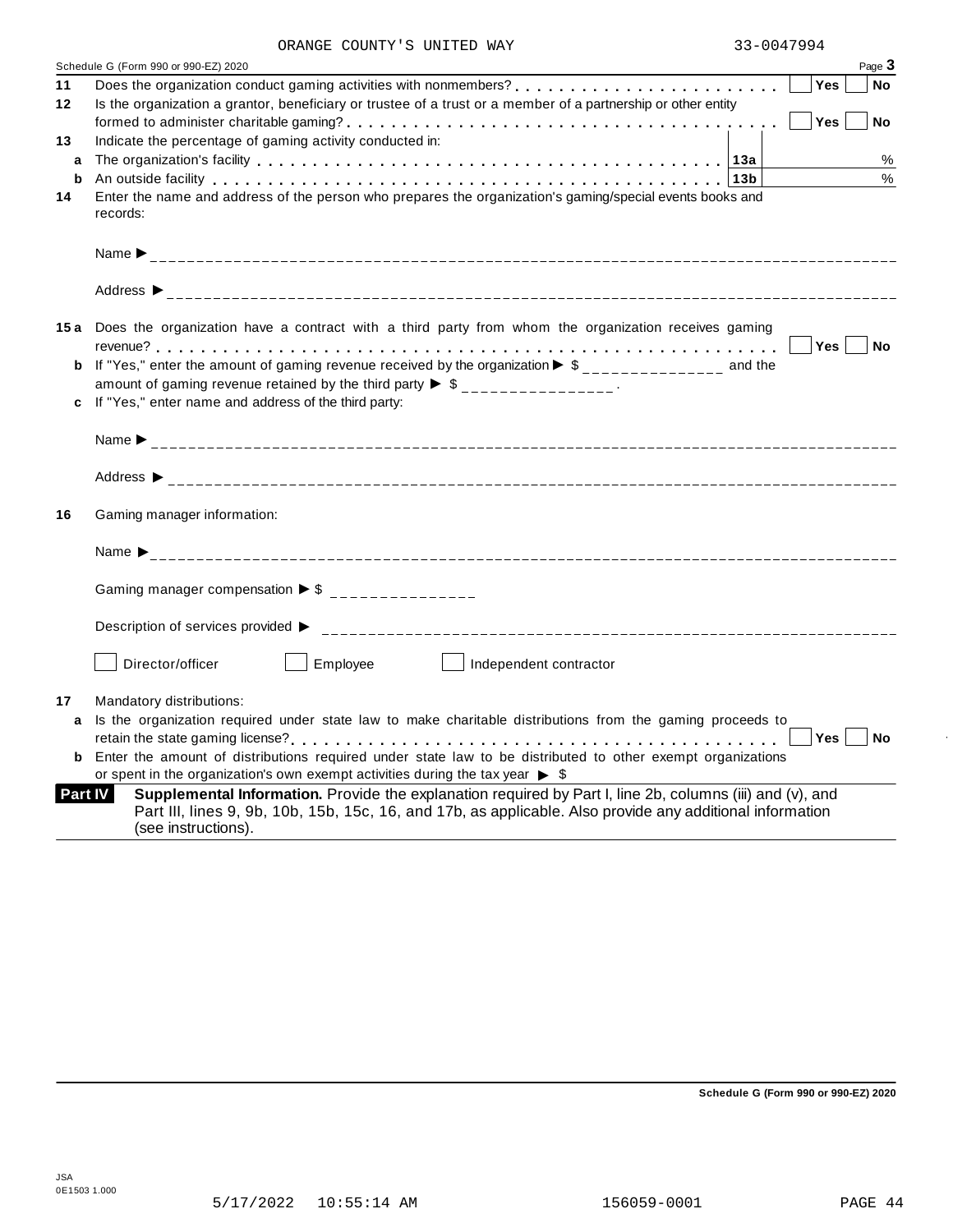| <b>SCHEDULE I</b><br>(Form 990)                                                                                                                                 |            |                                    | <b>Grants and Other Assistance to Organizations,</b><br>Governments, and Individuals in the United States |                                       |                                                             |                                          | OMB No. 1545-0047<br>2020             |
|-----------------------------------------------------------------------------------------------------------------------------------------------------------------|------------|------------------------------------|-----------------------------------------------------------------------------------------------------------|---------------------------------------|-------------------------------------------------------------|------------------------------------------|---------------------------------------|
|                                                                                                                                                                 |            |                                    | Complete if the organization answered "Yes" on Form 990, Part IV, line 21 or 22.                          |                                       |                                                             |                                          |                                       |
| Department of the Treasury                                                                                                                                      |            |                                    | Attach to Form 990.                                                                                       |                                       |                                                             |                                          | <b>Open to Public</b>                 |
| <b>Internal Revenue Service</b>                                                                                                                                 |            | Inspection                         |                                                                                                           |                                       |                                                             |                                          |                                       |
| Name of the organization                                                                                                                                        |            |                                    |                                                                                                           |                                       |                                                             | <b>Employer identification number</b>    |                                       |
| ORANGE COUNTY'S UNITED WAY                                                                                                                                      |            |                                    |                                                                                                           |                                       |                                                             | 33-0047994                               |                                       |
| <b>General Information on Grants and Assistance</b><br>Part I                                                                                                   |            |                                    |                                                                                                           |                                       |                                                             |                                          |                                       |
| Does the organization maintain records to substantiate the amount of the grants or assistance, the grantees' eligibility for the grants or assistance, and<br>1 |            |                                    |                                                                                                           |                                       |                                                             |                                          |                                       |
|                                                                                                                                                                 |            |                                    |                                                                                                           |                                       |                                                             |                                          | $X$ Yes<br><b>No</b>                  |
| Describe in Part IV the organization's procedures for monitoring the use of grant funds in the United States.<br>$\mathbf{2}$                                   |            |                                    |                                                                                                           |                                       |                                                             |                                          |                                       |
| Grants and Other Assistance to Domestic Organizations and Domestic Governments. Complete if the organization answered "Yes" on Form 990,<br><b>Part II</b>      |            |                                    |                                                                                                           |                                       |                                                             |                                          |                                       |
| Part IV, line 21, for any recipient that received more than \$5,000. Part II can be duplicated if additional space is needed.                                   |            |                                    |                                                                                                           |                                       |                                                             |                                          |                                       |
|                                                                                                                                                                 |            |                                    |                                                                                                           |                                       |                                                             |                                          |                                       |
| 1 (a) Name and address of organization<br>or government                                                                                                         | $(b)$ EIN  | (c) IRC section<br>(if applicable) | (d) Amount of cash<br>grant                                                                               | (e) Amount of non-<br>cash assistance | (f) Method of valuation<br>(book, FMV, appraisal,<br>other) | (g) Description of<br>noncash assistance | (h) Purpose of grant<br>or assistance |
| (1) 211 ORANGE COUNTY                                                                                                                                           |            |                                    |                                                                                                           |                                       |                                                             |                                          |                                       |
| 1505 E 17TH ST STE 108 SANTA ANA, CA 92705                                                                                                                      | 33-0063532 | 501C(3)                            | 44,000                                                                                                    |                                       |                                                             |                                          | HOUSING/HEALTH                        |
| (2) ABRAZAR INC                                                                                                                                                 |            |                                    |                                                                                                           |                                       |                                                             |                                          |                                       |
| 7101 WYOMING STREET WESTMINSTER, CA 92683                                                                                                                       | 33-0301538 | 501C(3)                            | 428,875.                                                                                                  |                                       |                                                             |                                          | INCOME                                |
| (3) AMERICAN FAMILY HOUSING                                                                                                                                     |            |                                    |                                                                                                           |                                       |                                                             |                                          |                                       |
| 15161 JACKSON ST MIDWAY CITY, CA 92655                                                                                                                          | 33-0071782 | 501C(3)                            | 29,130.                                                                                                   |                                       |                                                             |                                          | HOUSING/HEALTH                        |
| (4) ANAHEIM ELEMENTARY SCHOOL DISTRICT                                                                                                                          |            |                                    |                                                                                                           |                                       |                                                             |                                          |                                       |
| 1001 SOUTH EAST STREET ANAHEIM, CA 92805                                                                                                                        | 95-6000119 | ORANGE COUNTY                      | 102,375.                                                                                                  |                                       |                                                             |                                          | <b>EDUCATION</b>                      |
| (5) ANAHEIM UNION HIGH SCHOOL DISTRICT                                                                                                                          |            |                                    |                                                                                                           |                                       |                                                             |                                          |                                       |
| 501N CRESCENT WAY ANAHEIM, CA 92801                                                                                                                             | 95-6000120 | ORANGE COUNTY                      | 150,605                                                                                                   |                                       |                                                             |                                          | EDUCATION                             |
| (6) BOYS & GIRLS CLUB OF CENTRAL ORANGE COAST                                                                                                                   |            |                                    |                                                                                                           |                                       |                                                             |                                          |                                       |
| 17701 COWAN SUITE 110 IRVINE, CA 92614                                                                                                                          | 95-1893417 | 501C(3)                            | 58,750.                                                                                                   |                                       |                                                             |                                          | EDUCATION                             |
| (7) CAL STATE FULLERTON                                                                                                                                         |            |                                    |                                                                                                           |                                       |                                                             |                                          |                                       |
| 2600 E NUTWOOD AVE 275 FULLERTON, CA 92831                                                                                                                      | 33-0567945 | 501C(3)                            | 39,500.                                                                                                   |                                       |                                                             |                                          | EDUCATION                             |
| (8) CAL STATE FULLERTON PHILANTHROPIC                                                                                                                           |            |                                    |                                                                                                           |                                       |                                                             |                                          |                                       |
| 2600 NUTWOOD STE 850 FULLERTON, CA 92831                                                                                                                        | 33-0567945 | 501C(3)                            | 30,000.                                                                                                   |                                       |                                                             |                                          | EDUCATION                             |
| (9) CHILDREN AND FAMILIES COMMISSION                                                                                                                            |            |                                    |                                                                                                           |                                       |                                                             |                                          |                                       |
| 1505 E 17TH ST STE 230 SANTA ANA, CA 92705                                                                                                                      | 47-5394284 | 501C(3)                            | 91,240.                                                                                                   |                                       |                                                             |                                          | REPORT                                |
| (10) COASTLINE COMMUNITY COLLEGE/COAST COMMUNITY                                                                                                                |            |                                    |                                                                                                           |                                       |                                                             |                                          |                                       |
| 11460 WARNER AVE. FOUNTAIN VALLEY, CA 92708                                                                                                                     | 33-0094898 | 501C(3)                            | 12,000.                                                                                                   |                                       |                                                             |                                          | EDUCATION                             |
| (11) COMMUNITY ACTION PARTNERSHIP                                                                                                                               |            |                                    |                                                                                                           |                                       |                                                             |                                          |                                       |
| 11870 MONARCH GARDEN GROVE, CA 92841                                                                                                                            | 95-2452787 | 501C(3)                            | 129,300.                                                                                                  |                                       |                                                             |                                          | HEALTH AND HUMAN SVC                  |
| (12) FAMILIES FORWARD                                                                                                                                           |            |                                    |                                                                                                           |                                       |                                                             |                                          |                                       |
| 8 THOMAS IRVINE, CA 92618                                                                                                                                       | 33-0086043 | 501C(3)                            | 56,500                                                                                                    |                                       |                                                             |                                          | INCOME/HOUSING                        |
| $\mathbf{2}$                                                                                                                                                    |            |                                    |                                                                                                           |                                       |                                                             |                                          |                                       |
| 3                                                                                                                                                               |            |                                    |                                                                                                           |                                       |                                                             |                                          |                                       |

 $F$  **Paperwork Reduction Act Notice, see the Instructions for Form 990.** 

Schedule I (Form 990) 2020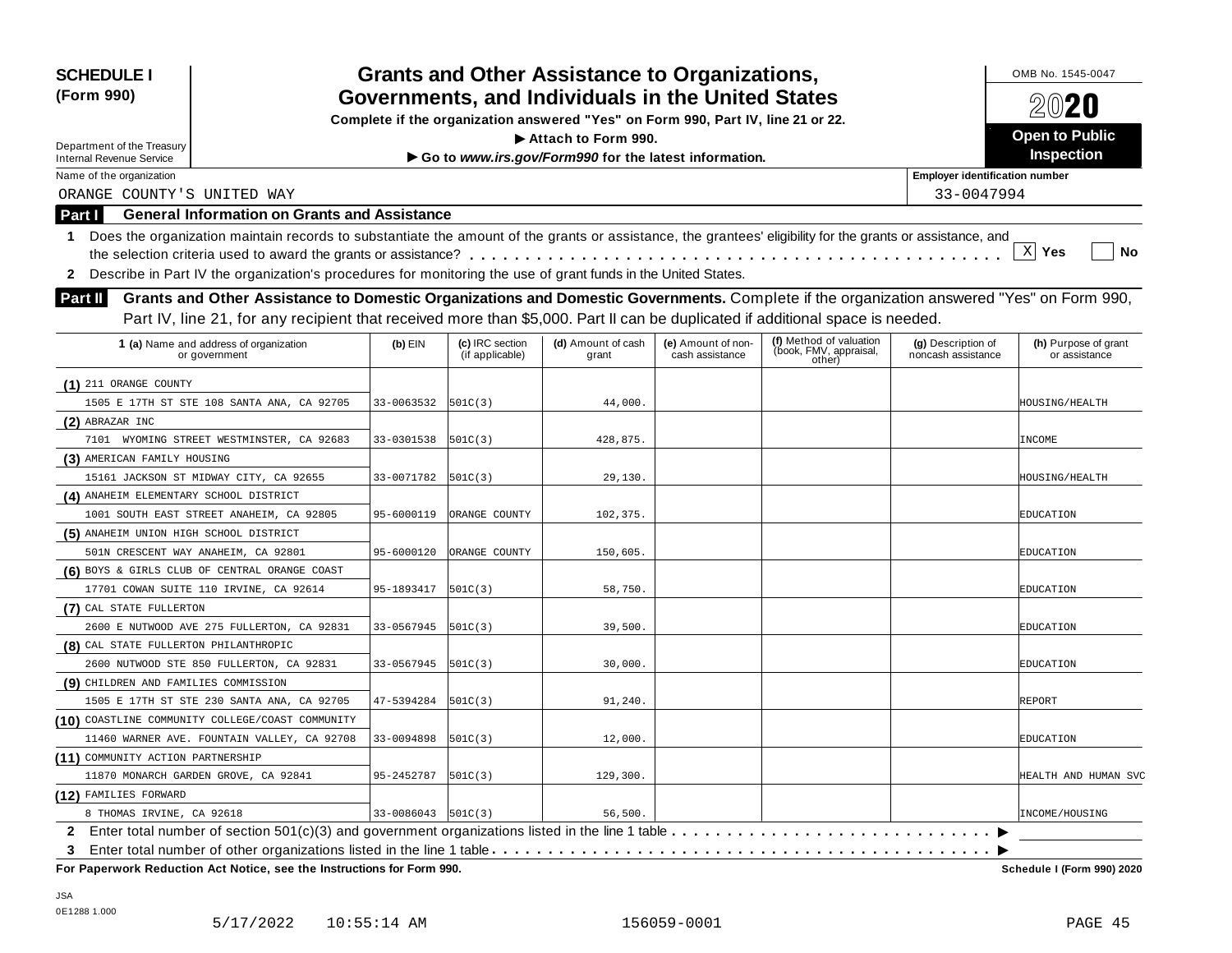| <b>SCHEDULE I</b><br>(Form 990)                                                                                                                                                                                                                                                     | Complete if the organization answered "Yes" on Form 990, Part IV, line 21 or 22. |                                    | <b>Grants and Other Assistance to Organizations,</b><br>Governments, and Individuals in the United States |                                       |                                                             |                                          | OMB No. 1545-0047<br>$20$ 20          |
|-------------------------------------------------------------------------------------------------------------------------------------------------------------------------------------------------------------------------------------------------------------------------------------|----------------------------------------------------------------------------------|------------------------------------|-----------------------------------------------------------------------------------------------------------|---------------------------------------|-------------------------------------------------------------|------------------------------------------|---------------------------------------|
|                                                                                                                                                                                                                                                                                     |                                                                                  |                                    |                                                                                                           |                                       |                                                             |                                          |                                       |
| Department of the Treasury                                                                                                                                                                                                                                                          |                                                                                  | <b>Open to Public</b>              |                                                                                                           |                                       |                                                             |                                          |                                       |
| <b>Internal Revenue Service</b>                                                                                                                                                                                                                                                     |                                                                                  | Inspection                         |                                                                                                           |                                       |                                                             |                                          |                                       |
| Name of the organization                                                                                                                                                                                                                                                            |                                                                                  |                                    |                                                                                                           |                                       |                                                             | <b>Employer identification number</b>    |                                       |
| ORANGE COUNTY'S UNITED WAY                                                                                                                                                                                                                                                          |                                                                                  |                                    |                                                                                                           |                                       |                                                             | 33-0047994                               |                                       |
| <b>General Information on Grants and Assistance</b><br><b>Part I</b>                                                                                                                                                                                                                |                                                                                  |                                    |                                                                                                           |                                       |                                                             |                                          |                                       |
| Does the organization maintain records to substantiate the amount of the grants or assistance, the grantees' eligibility for the grants or assistance, and<br>1.<br>2 Describe in Part IV the organization's procedures for monitoring the use of grant funds in the United States. |                                                                                  |                                    |                                                                                                           |                                       |                                                             |                                          | X <br>Yes<br>No                       |
| Grants and Other Assistance to Domestic Organizations and Domestic Governments. Complete if the organization answered "Yes" on Form 990,<br>Part II                                                                                                                                 |                                                                                  |                                    |                                                                                                           |                                       |                                                             |                                          |                                       |
| Part IV, line 21, for any recipient that received more than \$5,000. Part II can be duplicated if additional space is needed.                                                                                                                                                       |                                                                                  |                                    |                                                                                                           |                                       |                                                             |                                          |                                       |
| 1 (a) Name and address of organization<br>or government                                                                                                                                                                                                                             | $(b)$ EIN                                                                        | (c) IRC section<br>(if applicable) | (d) Amount of cash<br>grant                                                                               | (e) Amount of non-<br>cash assistance | (f) Method of valuation<br>(book, FMV, appraisal,<br>other) | (g) Description of<br>noncash assistance | (h) Purpose of grant<br>or assistance |
| (1) FRIENDSHIP SHELTER                                                                                                                                                                                                                                                              |                                                                                  |                                    |                                                                                                           |                                       |                                                             |                                          |                                       |
| PO BOX 4252 LAGUNA BEACH, CA 92652                                                                                                                                                                                                                                                  | 33-0219404                                                                       | 501C(3)                            | 7,500.                                                                                                    |                                       |                                                             |                                          | HOUSING                               |
| (2) GARDEN GROVE UNIFIED SCHOOL DISTRICT                                                                                                                                                                                                                                            |                                                                                  |                                    |                                                                                                           |                                       |                                                             |                                          |                                       |
| 10331 STANFORD AVE GARDEN GROVE, CA 92840                                                                                                                                                                                                                                           | 95-2378800                                                                       | ORANGE COUNTY                      | 75,737.                                                                                                   |                                       |                                                             |                                          | EDUCATION                             |
| (3) GIRLS INC. OF ORANGE COUNTY                                                                                                                                                                                                                                                     |                                                                                  |                                    |                                                                                                           |                                       |                                                             |                                          |                                       |
| 1815 ANAHEIM AVE COSTA MESA, CA 92627                                                                                                                                                                                                                                               | 95-1810150                                                                       | 501C(3)                            | 12,500.                                                                                                   |                                       |                                                             |                                          | <b>EDUCATION</b>                      |
| (4) GOOD HANDS FOUNDATION                                                                                                                                                                                                                                                           |                                                                                  |                                    |                                                                                                           |                                       |                                                             |                                          |                                       |
| 12 RUE BRITTANY FOOTHILL RANCH, CA 92610                                                                                                                                                                                                                                            | 47-1888690                                                                       | 501C(3)                            | 15,000.                                                                                                   |                                       |                                                             |                                          | INCOME                                |
| (5) HANDS TOGETHER: A CENTER FOR CHILDREN                                                                                                                                                                                                                                           |                                                                                  |                                    |                                                                                                           |                                       |                                                             |                                          |                                       |
| 201 CIVIC CENTER DR E SANTA ANA, CA 92701                                                                                                                                                                                                                                           | 33-0857087                                                                       | 501C(3)                            | 9,333.                                                                                                    |                                       |                                                             |                                          | EDUCATION                             |
| (6) HUNTINGTON BEACH UNION HIGH SCHOOL DISTRICT                                                                                                                                                                                                                                     |                                                                                  |                                    |                                                                                                           |                                       |                                                             |                                          |                                       |
| 5832 BOLSA AVE HUNTINGTON BEACH, CA 92649                                                                                                                                                                                                                                           | 33-0514550                                                                       | ORANGE COUNTY                      | 18,438.                                                                                                   |                                       |                                                             |                                          | EDUCATION                             |
| (7) ILLUMINATION FOUNDATION                                                                                                                                                                                                                                                         |                                                                                  |                                    |                                                                                                           |                                       |                                                             |                                          |                                       |
| 1091 N. BATAVIA ST ORANGE, CA 92867                                                                                                                                                                                                                                                 | 71-1047686                                                                       | 501C(3)                            | 55,000.                                                                                                   |                                       |                                                             |                                          | HOUSING                               |
| (8) MERCY HOUSE LIVING CENTERS, INC.                                                                                                                                                                                                                                                |                                                                                  |                                    |                                                                                                           |                                       |                                                             |                                          |                                       |
| PO BOX 1905 SANTA ANA, CA 92702                                                                                                                                                                                                                                                     | 33-0315864                                                                       | 501C(3)                            | 168,560.                                                                                                  |                                       |                                                             |                                          | HOUSING                               |
| $(9)$ oneoc                                                                                                                                                                                                                                                                         |                                                                                  |                                    |                                                                                                           |                                       |                                                             |                                          |                                       |
| 1901 E 4TH ST 100 SANTA ANA, CA 92705                                                                                                                                                                                                                                               | 95-2021700                                                                       | 501C(3)                            | 70,000.                                                                                                   |                                       |                                                             |                                          | HEALTH                                |
| (10) PATHWAYS OF HOPE                                                                                                                                                                                                                                                               |                                                                                  |                                    |                                                                                                           |                                       |                                                             |                                          |                                       |
| P.O.BOX 6326 FULLERTON, CA 92834                                                                                                                                                                                                                                                    | 33-0147739                                                                       | 501C(3)                            | 26, 315.                                                                                                  |                                       |                                                             |                                          | HOUSING                               |
| (11) PROJECT HOPE ALLIANCE                                                                                                                                                                                                                                                          |                                                                                  |                                    |                                                                                                           |                                       |                                                             |                                          |                                       |
| 1954 PLACENTIA AVE 202 COSTA MESA, CA 92627                                                                                                                                                                                                                                         | 75-3099628                                                                       | 501C(3)                            | 50,000.                                                                                                   |                                       |                                                             |                                          | HOUSING                               |
| (12) ROADTRIP NATION                                                                                                                                                                                                                                                                |                                                                                  |                                    |                                                                                                           |                                       |                                                             |                                          |                                       |
| 1626 PLACENTIA AVE COSTA MESA, CA 92627                                                                                                                                                                                                                                             | 26-3889207                                                                       | 501C(3)                            | 36,700                                                                                                    |                                       |                                                             |                                          | EDUCATION                             |
| Enter total number of section 501(c)(3) and government organizations listed in the line 1 table<br>$\mathbf{2}^-$                                                                                                                                                                   |                                                                                  |                                    |                                                                                                           |                                       |                                                             |                                          |                                       |
|                                                                                                                                                                                                                                                                                     |                                                                                  |                                    |                                                                                                           |                                       |                                                             |                                          |                                       |

 $F$  **Paperwork Reduction Act Notice, see the Instructions for Form 990.** 

Schedule I (Form 990) 2020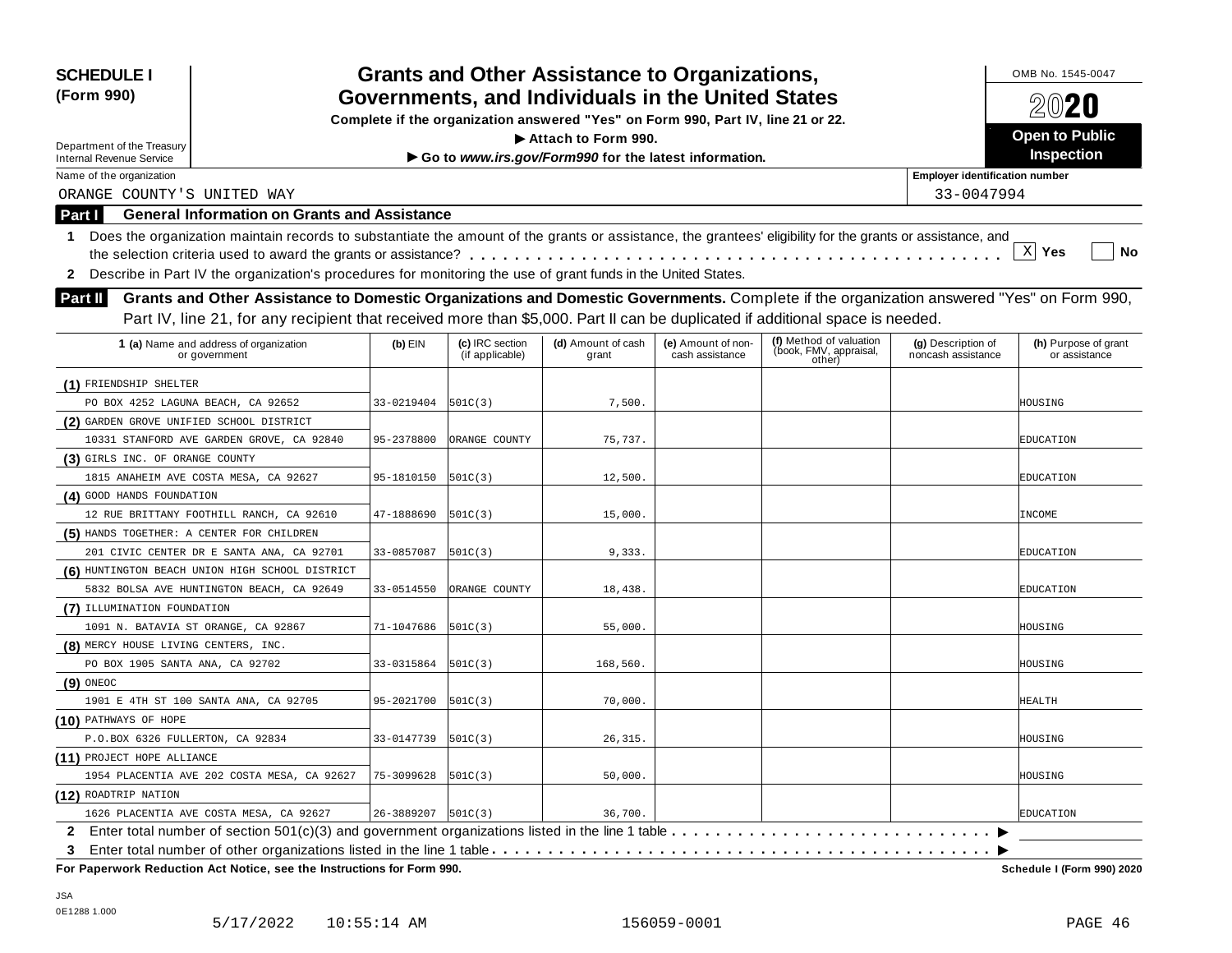| <b>Grants and Other Assistance to Organizations,</b><br><b>SCHEDULE I</b><br>(Form 990)<br>Governments, and Individuals in the United States                                                                                                                                                     |                                       | OMB No. 1545-0047<br>2020          |                                                                                  |                                       |                                                             |                                          |                                       |  |  |  |
|--------------------------------------------------------------------------------------------------------------------------------------------------------------------------------------------------------------------------------------------------------------------------------------------------|---------------------------------------|------------------------------------|----------------------------------------------------------------------------------|---------------------------------------|-------------------------------------------------------------|------------------------------------------|---------------------------------------|--|--|--|
|                                                                                                                                                                                                                                                                                                  |                                       |                                    | Complete if the organization answered "Yes" on Form 990, Part IV, line 21 or 22. |                                       |                                                             |                                          |                                       |  |  |  |
| Department of the Treasury                                                                                                                                                                                                                                                                       |                                       |                                    | Attach to Form 990.                                                              |                                       |                                                             |                                          | <b>Open to Public</b>                 |  |  |  |
| <b>Internal Revenue Service</b>                                                                                                                                                                                                                                                                  |                                       |                                    | Go to www.irs.gov/Form990 for the latest information.                            |                                       |                                                             |                                          | <b>Inspection</b>                     |  |  |  |
| Name of the organization                                                                                                                                                                                                                                                                         | <b>Employer identification number</b> |                                    |                                                                                  |                                       |                                                             |                                          |                                       |  |  |  |
| ORANGE COUNTY'S UNITED WAY<br>33-0047994                                                                                                                                                                                                                                                         |                                       |                                    |                                                                                  |                                       |                                                             |                                          |                                       |  |  |  |
| <b>General Information on Grants and Assistance</b><br>Part I                                                                                                                                                                                                                                    |                                       |                                    |                                                                                  |                                       |                                                             |                                          |                                       |  |  |  |
| Does the organization maintain records to substantiate the amount of the grants or assistance, the grantees' eligibility for the grants or assistance, and<br>1<br>Describe in Part IV the organization's procedures for monitoring the use of grant funds in the United States.<br>$\mathbf{2}$ |                                       |                                    |                                                                                  |                                       |                                                             |                                          | X <br>Yes<br>No                       |  |  |  |
| Grants and Other Assistance to Domestic Organizations and Domestic Governments. Complete if the organization answered "Yes" on Form 990,<br>Part II                                                                                                                                              |                                       |                                    |                                                                                  |                                       |                                                             |                                          |                                       |  |  |  |
| Part IV, line 21, for any recipient that received more than \$5,000. Part II can be duplicated if additional space is needed.                                                                                                                                                                    |                                       |                                    |                                                                                  |                                       |                                                             |                                          |                                       |  |  |  |
| 1 (a) Name and address of organization<br>or government                                                                                                                                                                                                                                          | $(b)$ EIN                             | (c) IRC section<br>(if applicable) | (d) Amount of cash<br>grant                                                      | (e) Amount of non-<br>cash assistance | (f) Method of valuation<br>(book, FMV, appraisal,<br>other) | (g) Description of<br>noncash assistance | (h) Purpose of grant<br>or assistance |  |  |  |
| (1) SANTA ANA UNIFIED SCHOOL DISTRICT                                                                                                                                                                                                                                                            |                                       |                                    |                                                                                  |                                       |                                                             |                                          |                                       |  |  |  |
| 1601 E. CHESTNUT AVE. SANTA ANA, CA 92701                                                                                                                                                                                                                                                        | 33-0383385                            | ORANGE COUNTY                      | 56,650                                                                           |                                       |                                                             |                                          | EDUCATION                             |  |  |  |
| (2) SECOND HARVEST FOOD BANK                                                                                                                                                                                                                                                                     |                                       |                                    |                                                                                  |                                       |                                                             |                                          |                                       |  |  |  |
| 8014 MARINE WAY IRVINE, CA 92618                                                                                                                                                                                                                                                                 | 32-0362611                            | 501C(3)                            | 108,800.                                                                         |                                       |                                                             |                                          | HEALTH                                |  |  |  |
| (3) SERVING PEOPLE IN NEED (SPIN)                                                                                                                                                                                                                                                                |                                       |                                    |                                                                                  |                                       |                                                             |                                          |                                       |  |  |  |
| 151 KALMUS DRIVE #H2 COSTA MESA, CA 92626                                                                                                                                                                                                                                                        | 33-0329687                            | 501C(3)                            | 50,000.                                                                          |                                       |                                                             |                                          | HOUSING                               |  |  |  |
| $(4)$ VITAL LINK                                                                                                                                                                                                                                                                                 |                                       |                                    |                                                                                  |                                       |                                                             |                                          |                                       |  |  |  |
| 15401 REDHILL AVE, STE F TUSTIN, CA 92780                                                                                                                                                                                                                                                        | 33-0632256                            | 501C(3)                            | 48, 416.                                                                         |                                       |                                                             |                                          | EDUCATION                             |  |  |  |
| $(5)$ WHW                                                                                                                                                                                                                                                                                        |                                       |                                    |                                                                                  |                                       |                                                             |                                          |                                       |  |  |  |
| 2803 MCGAW AVENUE IRVINE, CA 92614                                                                                                                                                                                                                                                               | 33-0576900                            | 501C(3)                            | 53,263                                                                           |                                       |                                                             |                                          | INCOME                                |  |  |  |
| (6) WISEPLACE                                                                                                                                                                                                                                                                                    |                                       |                                    |                                                                                  |                                       |                                                             |                                          |                                       |  |  |  |
| 1411 N. BROADWAY SANTA ANA, CA 92706                                                                                                                                                                                                                                                             | 95-1684796                            | 501C(3)                            | 6,000.                                                                           |                                       |                                                             |                                          | HOUSING/HEALTH                        |  |  |  |
| (7) CHARITABLE VENTURES OF ORANGE COUNTY                                                                                                                                                                                                                                                         |                                       |                                    |                                                                                  |                                       |                                                             |                                          |                                       |  |  |  |
| 1505 E 17TH ST, #101 SANTA ANA, CA 92705                                                                                                                                                                                                                                                         | 20-8756660                            | 501C(3)                            | 8,000.                                                                           |                                       |                                                             |                                          | EDUCATION                             |  |  |  |
| $(8)$ CITY NET                                                                                                                                                                                                                                                                                   |                                       |                                    |                                                                                  |                                       |                                                             |                                          |                                       |  |  |  |
| 2121 W CRESCENT AVE STE A ANAHEIM, CA 92801                                                                                                                                                                                                                                                      | 57-1162424                            | 501C(3)                            | 5,565.                                                                           |                                       |                                                             |                                          | HOUSING                               |  |  |  |
| (9) COMMUNITY HEALTH INITIATIVE OF ORANGE COUNT                                                                                                                                                                                                                                                  |                                       |                                    |                                                                                  |                                       |                                                             |                                          |                                       |  |  |  |
| 1505 E 17TH ST STE #121 SANTA ANA, CA 92705                                                                                                                                                                                                                                                      | 47-2671013                            | 501C(3)                            | 10,000.                                                                          |                                       |                                                             |                                          | HEALTH AND HUMAN SVC                  |  |  |  |
| (10) FACES OF MANKIND                                                                                                                                                                                                                                                                            |                                       |                                    |                                                                                  |                                       |                                                             |                                          |                                       |  |  |  |
| 738 N SANTIAGO SANTA ANA, CA 92701                                                                                                                                                                                                                                                               | 81-1992557                            | 501C(3)                            | 9,945.                                                                           |                                       |                                                             |                                          | <b>HOUSING/HEALTH</b>                 |  |  |  |
| (11) GIRL SCOUT COUNCIL OF OC                                                                                                                                                                                                                                                                    |                                       |                                    |                                                                                  |                                       |                                                             |                                          |                                       |  |  |  |
| 9500 TOLEDO WAY IRVINE, CA 92618                                                                                                                                                                                                                                                                 | 95-2023244                            | 501C(3)                            | 27,750.                                                                          |                                       |                                                             |                                          | <b>EDUCATION</b>                      |  |  |  |
| (12) HOMEAID AMERICA                                                                                                                                                                                                                                                                             |                                       |                                    |                                                                                  |                                       |                                                             |                                          |                                       |  |  |  |
| 24 EXEC PARK STE 100 IRIVNE, CA 92614                                                                                                                                                                                                                                                            | 33-0673009                            | 501C(3)                            | 7,500                                                                            |                                       |                                                             |                                          | INCOME/HOUSING                        |  |  |  |
| Enter total number of section 501(c)(3) and government organizations listed in the line 1 table $\dots \dots \dots$<br>$\mathbf{2}$                                                                                                                                                              |                                       |                                    |                                                                                  |                                       |                                                             |                                          |                                       |  |  |  |
| 3                                                                                                                                                                                                                                                                                                |                                       |                                    |                                                                                  |                                       |                                                             |                                          |                                       |  |  |  |

 $F$  **Paperwork Reduction Act Notice, see the Instructions for Form 990.** 

Schedule I (Form 990) 2020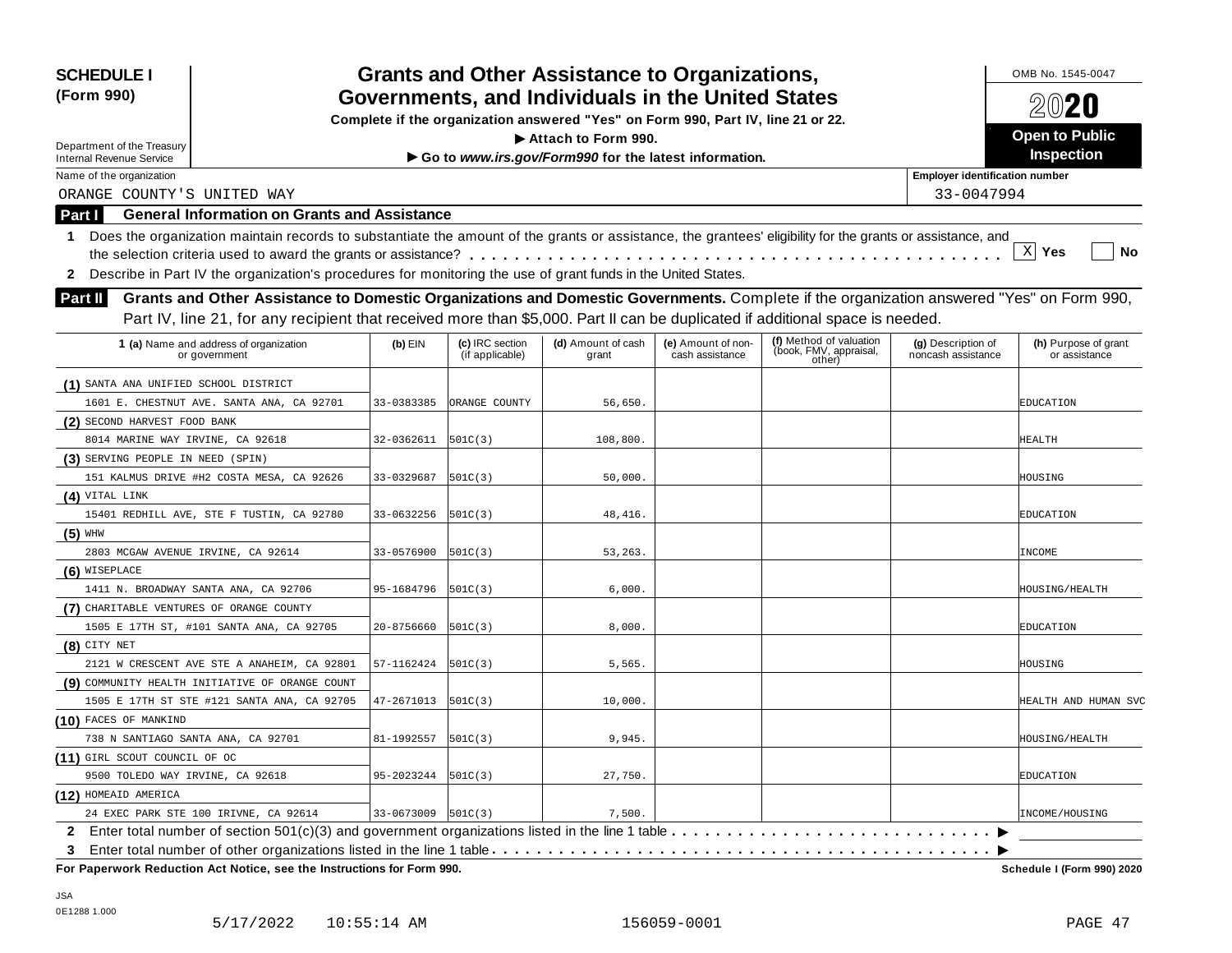| <b>SCHEDULE I</b><br>(Form 990)           |                                                                                                                                                            |            |                                    | <b>Grants and Other Assistance to Organizations,</b><br>Governments, and Individuals in the United States |                                       |                                  |                                          | OMB No. 1545-0047                     |
|-------------------------------------------|------------------------------------------------------------------------------------------------------------------------------------------------------------|------------|------------------------------------|-----------------------------------------------------------------------------------------------------------|---------------------------------------|----------------------------------|------------------------------------------|---------------------------------------|
|                                           |                                                                                                                                                            |            |                                    |                                                                                                           |                                       |                                  |                                          | $20$ 20                               |
|                                           |                                                                                                                                                            |            |                                    | Complete if the organization answered "Yes" on Form 990, Part IV, line 21 or 22.                          |                                       |                                  |                                          | <b>Open to Public</b>                 |
| Department of the Treasury                |                                                                                                                                                            |            |                                    | Attach to Form 990.                                                                                       |                                       |                                  |                                          | Inspection                            |
| <b>Internal Revenue Service</b>           |                                                                                                                                                            |            |                                    | Go to www.irs.gov/Form990 for the latest information.                                                     |                                       |                                  |                                          |                                       |
| Name of the organization                  |                                                                                                                                                            |            |                                    |                                                                                                           |                                       |                                  | <b>Employer identification number</b>    |                                       |
| ORANGE COUNTY'S UNITED WAY                |                                                                                                                                                            |            |                                    |                                                                                                           |                                       |                                  | 33-0047994                               |                                       |
| Part I                                    | <b>General Information on Grants and Assistance</b>                                                                                                        |            |                                    |                                                                                                           |                                       |                                  |                                          |                                       |
| 1                                         | Does the organization maintain records to substantiate the amount of the grants or assistance, the grantees' eligibility for the grants or assistance, and |            |                                    |                                                                                                           |                                       |                                  |                                          |                                       |
|                                           |                                                                                                                                                            |            |                                    |                                                                                                           |                                       |                                  |                                          | X <br>Yes<br>No                       |
| 2                                         | Describe in Part IV the organization's procedures for monitoring the use of grant funds in the United States.                                              |            |                                    |                                                                                                           |                                       |                                  |                                          |                                       |
| <b>Part II</b>                            | Grants and Other Assistance to Domestic Organizations and Domestic Governments. Complete if the organization answered "Yes" on Form 990,                   |            |                                    |                                                                                                           |                                       |                                  |                                          |                                       |
|                                           | Part IV, line 21, for any recipient that received more than \$5,000. Part II can be duplicated if additional space is needed.                              |            |                                    |                                                                                                           |                                       |                                  |                                          |                                       |
|                                           |                                                                                                                                                            |            |                                    |                                                                                                           |                                       | (f) Method of valuation          |                                          |                                       |
|                                           | 1 (a) Name and address of organization<br>or government                                                                                                    | $(b)$ EIN  | (c) IRC section<br>(if applicable) | (d) Amount of cash<br>grant                                                                               | (e) Amount of non-<br>cash assistance | (book, FMV, appraisal,<br>other) | (g) Description of<br>noncash assistance | (h) Purpose of grant<br>or assistance |
| (1) LA HABRA CITY SCHOOL DISTRICT         |                                                                                                                                                            |            |                                    |                                                                                                           |                                       |                                  |                                          |                                       |
|                                           | 500 N. WALNUT STREET LA HABRA, CA 90631                                                                                                                    | 95-6001800 | ORANGE COUNTY                      | 10,000.                                                                                                   |                                       |                                  |                                          | EDUCATION                             |
| $(2)$ LOVE 2 YEU                          |                                                                                                                                                            |            |                                    |                                                                                                           |                                       |                                  |                                          |                                       |
|                                           | 149 S BARRINGTON AVE 126 LA, CA 90049                                                                                                                      | 81-3299203 | 501C(3)                            | 44,978.                                                                                                   |                                       |                                  |                                          | DISASTER RELIEF                       |
| (3) ORANGE COUNTY BUSINESS COUNCIL        |                                                                                                                                                            |            |                                    |                                                                                                           |                                       |                                  |                                          |                                       |
|                                           | 2 PARK PLACE STE 100 IRVINE, CA 92614-5904                                                                                                                 | 23-7084107 | 501C(6)                            | 22,500.                                                                                                   |                                       |                                  |                                          | <b>BUSINESS LEAGUES</b>               |
| (4) ORANGE COUNTY DEPARTMENT OF EDUCATION |                                                                                                                                                            |            |                                    |                                                                                                           |                                       |                                  |                                          |                                       |
|                                           | 200 KALMUS DRIVE COSTA MESA, CA 92626                                                                                                                      | 95-6000943 | 501C(3)                            | 174,030.                                                                                                  |                                       |                                  |                                          | EDUCATION                             |
| $(5)$ PURE GAME                           |                                                                                                                                                            |            |                                    |                                                                                                           |                                       |                                  |                                          |                                       |
|                                           | 22372 WOODBLUFF RD LAKE FOREST, CA 92630                                                                                                                   | 26-4083785 | 501C(3)                            | 20,000.                                                                                                   |                                       |                                  |                                          | EDUCATION                             |
|                                           | (6) REGENTS OF THE UNIVERSITY OF CALIFORNIA AT                                                                                                             |            |                                    |                                                                                                           |                                       |                                  |                                          |                                       |
|                                           | 120 THEORY, SUITE 200 IRVINE, CA 92697-1050                                                                                                                | 95-2226406 | 501C(3)                            | 8,750.                                                                                                    |                                       |                                  |                                          | EDUCATION                             |
| (7) SEGERSTROM CENTER FOR THE ARTS        |                                                                                                                                                            |            |                                    |                                                                                                           |                                       |                                  |                                          |                                       |
|                                           | 600 TOWN CENTER DRIVE COSTA MESA, CA 92626                                                                                                                 | 23-7287150 | 501C(3)                            | 7,300.                                                                                                    |                                       |                                  |                                          | EDUCATION                             |
| (8) UCI FOUNDATION                        |                                                                                                                                                            |            |                                    |                                                                                                           |                                       |                                  |                                          |                                       |
|                                           | 100 THEORY SUITE 250 IRVINE, CA 92617                                                                                                                      | 95-2540117 | 501C(3)                            | 60,000.                                                                                                   |                                       |                                  |                                          | EDUCATION                             |
| (9) VOLUNTEERS OF AMERICA OF LOS ANGELES  |                                                                                                                                                            |            |                                    |                                                                                                           |                                       |                                  |                                          |                                       |
|                                           | 3600 WILSHIRE BLVD STE 1500 LA, CA 90010                                                                                                                   | 95-1691330 | 501C(3)                            | 114,365.                                                                                                  |                                       |                                  |                                          | HOUSING/HEALTH                        |
| (10) WESTMINSTER SCHOOL DISTRICT          |                                                                                                                                                            |            |                                    |                                                                                                           |                                       |                                  |                                          |                                       |
|                                           | 14121 CEDARWOOD AVE WESTMINSTER, CA 92683                                                                                                                  | 33-0416845 | 501C(3)                            | 6,094.                                                                                                    |                                       |                                  |                                          | EDUCATION                             |
|                                           | $(11)$ OTHERS (PASS-THRU 501C(3) & LESS THAN \$5,00                                                                                                        |            |                                    |                                                                                                           |                                       |                                  |                                          |                                       |
| NA NA, CA 92614                           |                                                                                                                                                            |            |                                    | 39,564,023.                                                                                               |                                       |                                  |                                          |                                       |
| (12)                                      |                                                                                                                                                            |            |                                    |                                                                                                           |                                       |                                  |                                          |                                       |
|                                           |                                                                                                                                                            |            |                                    |                                                                                                           |                                       |                                  |                                          |                                       |
|                                           | 2 Enter total number of section 501(c)(3) and government organizations listed in the line 1 table                                                          |            |                                    |                                                                                                           |                                       |                                  |                                          | 40.                                   |
| 3                                         |                                                                                                                                                            |            |                                    |                                                                                                           |                                       |                                  |                                          | 1.                                    |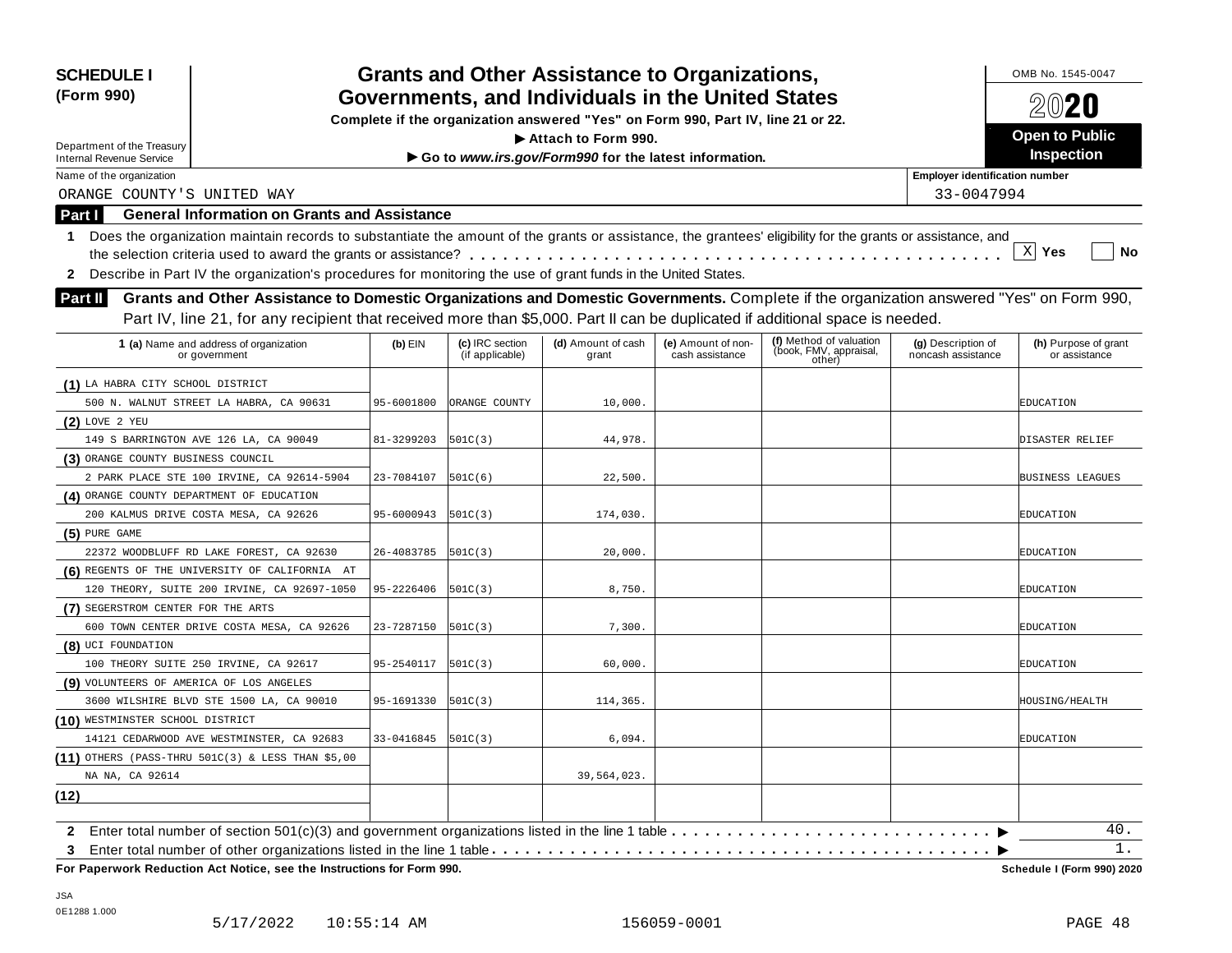Schedule I (Form 990) (2020) Page **2**

# **Grants and Other Assistance to Domestic Individuals.** Complete ifthe organization answered "Yes" on Form 990, Part IV, line 22. **Part III** Grants and Other Assistance to Domestic Individuals<br>Part III can be duplicated if additional space is needed.

| (a) Type of grant or assistance                                                                                                                         | (b) Number of<br>recipients | (c) Amount of<br>cash grant | (d) Amount of<br>non-cash assistance | (e) Method of valuation (book,<br>FMV, appraisal, other) | (f) Description of non-cash assistance |
|---------------------------------------------------------------------------------------------------------------------------------------------------------|-----------------------------|-----------------------------|--------------------------------------|----------------------------------------------------------|----------------------------------------|
|                                                                                                                                                         |                             |                             |                                      |                                                          |                                        |
| $\overline{2}$                                                                                                                                          |                             |                             |                                      |                                                          |                                        |
| 3                                                                                                                                                       |                             |                             |                                      |                                                          |                                        |
| 4                                                                                                                                                       |                             |                             |                                      |                                                          |                                        |
| 5                                                                                                                                                       |                             |                             |                                      |                                                          |                                        |
| -6                                                                                                                                                      |                             |                             |                                      |                                                          |                                        |
|                                                                                                                                                         |                             |                             |                                      |                                                          |                                        |
| Part IV<br>Supplemental Information. Provide the information required in Part I, line 2, Part III, column (b); and any other additional<br>information. |                             |                             |                                      |                                                          |                                        |

SCHEDULE I PART I LINE 2

GENERAL INFO - GRANTS & ASSISTANCE:

ORANGE COUNTY'S UNITED WAY MONITORS THE USE OF GRANT FUNDS BY ENGAGING IN

A FORMAL GRANT AGREEMENT WITH THE AGENCY REFERENCING THE FUNDED PROGRAM

AND ANTICIPATED OUTCOMES. QUARTERLY REPORTS ARE REQUIRED AND MEASURED

AGAINST ANTICIPATED OUTCOMES. IN ADDITION, UPDATED FINANCIAL STATEMENTS

AND AUDIT REPORTS ARE REQUIRED. ANY PERFORMANCE PROBLEMS WITH THE GRANTEE

ARE MONITORED BOTH BY STAFF AND THE COMMUNITY IMPACT COMMITTEE.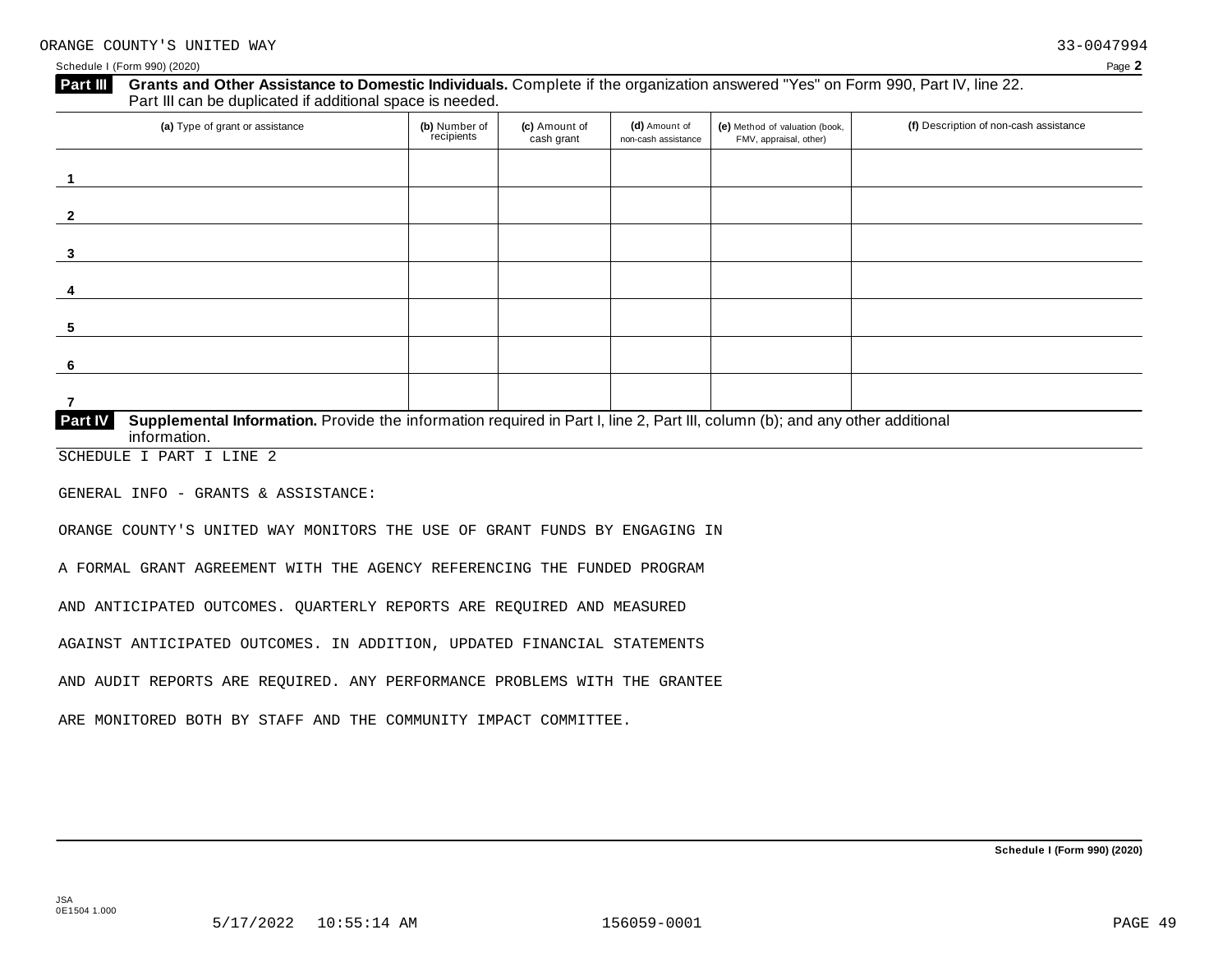|              | <b>SCHEDULE J</b>                                             | <b>Compensation Information</b>                                                                                                                                                      | OMB No. 1545-0047                   |     |                              |
|--------------|---------------------------------------------------------------|--------------------------------------------------------------------------------------------------------------------------------------------------------------------------------------|-------------------------------------|-----|------------------------------|
| (Form 990)   |                                                               | For certain Officers, Directors, Trustees, Key Employees, and Highest<br><b>Compensated Employees</b>                                                                                |                                     |     |                              |
|              |                                                               | Complete if the organization answered "Yes" on Form 990, Part IV, line 23.                                                                                                           |                                     |     |                              |
|              | Department of the Treasury<br><b>Internal Revenue Service</b> | Attach to Form 990.<br>Go to www.irs.gov/Form990 for instructions and the latest information.                                                                                        | <b>Open to Public</b><br>Inspection |     |                              |
|              | Name of the organization                                      | <b>Employer identification number</b>                                                                                                                                                |                                     |     |                              |
|              |                                                               | 33-0047994<br>ORANGE COUNTY'S UNITED WAY                                                                                                                                             |                                     |     |                              |
| Part I       |                                                               | <b>Questions Regarding Compensation</b>                                                                                                                                              |                                     |     |                              |
|              |                                                               |                                                                                                                                                                                      |                                     | Yes | No                           |
|              |                                                               | 1a Check the appropriate box(es) if the organization provided any of the following to or for a person listed on Form                                                                 |                                     |     |                              |
|              |                                                               | 990, Part VII, Section A, line 1a. Complete Part III to provide any relevant information regarding these items.                                                                      |                                     |     |                              |
|              |                                                               | First-class or charter travel<br>Housing allowance or residence for personal use                                                                                                     |                                     |     |                              |
|              |                                                               | Travel for companions<br>Payments for business use of personal residence                                                                                                             |                                     |     |                              |
|              |                                                               | Χ<br>Health or social club dues or initiation fees<br>Tax indemnification and gross-up payments                                                                                      |                                     |     |                              |
|              |                                                               | Discretionary spending account<br>Personal services (such as maid, chauffeur, chef)                                                                                                  |                                     |     |                              |
| b            |                                                               | If any of the boxes on line 1a are checked, did the organization follow a written policy regarding payment                                                                           |                                     |     |                              |
|              |                                                               | or reimbursement or provision of all of the expenses described above? If "No," complete Part III to                                                                                  |                                     |     |                              |
|              |                                                               |                                                                                                                                                                                      | 1b                                  | Χ   |                              |
| $\mathbf{2}$ |                                                               | Did the organization require substantiation prior to reimbursing or allowing expenses incurred by all                                                                                |                                     |     |                              |
|              |                                                               | directors, trustees, and officers, including the CEO/Executive Director, regarding the items checked on line                                                                         |                                     |     |                              |
|              |                                                               |                                                                                                                                                                                      | $\mathbf{2}$                        | Χ   |                              |
| 3            |                                                               | Indicate which, if any, of the following the organization used to establish the compensation of the                                                                                  |                                     |     |                              |
|              |                                                               | organization's CEO/Executive Director. Check all that apply. Do not check any boxes for methods used by a                                                                            |                                     |     |                              |
|              |                                                               | related organization to establish compensation of the CEO/Executive Director, but explain in Part III.                                                                               |                                     |     |                              |
|              | Χ                                                             | Compensation committee<br>Written employment contract                                                                                                                                |                                     |     |                              |
|              |                                                               | X<br>Independent compensation consultant<br>Compensation survey or study                                                                                                             |                                     |     |                              |
|              |                                                               | $\mathbf X$<br>Approval by the board or compensation committee<br>Form 990 of other organizations                                                                                    |                                     |     |                              |
| 4            |                                                               | During the year, did any person listed on Form 990, Part VII, Section A, line 1a, with respect to the filing                                                                         |                                     |     |                              |
|              |                                                               | organization or a related organization:                                                                                                                                              |                                     |     |                              |
| a            |                                                               |                                                                                                                                                                                      | 4a                                  |     | Χ<br>$\overline{\mathbf{x}}$ |
| b            |                                                               | Participate in or receive payment from a supplemental nonqualified retirement plan?                                                                                                  | 4b                                  |     | $\mathbf X$                  |
| c            |                                                               | Participate in or receive payment from an equity-based compensation arrangement?                                                                                                     | 4c                                  |     |                              |
|              |                                                               | If "Yes" to any of lines 4a-c, list the persons and provide the applicable amounts for each item in Part III.                                                                        |                                     |     |                              |
|              |                                                               |                                                                                                                                                                                      |                                     |     |                              |
|              |                                                               | Only section 501(c)(3), 501(c)(4), and 501(c)(29) organizations must complete lines 5-9.                                                                                             |                                     |     |                              |
| 5            |                                                               | For persons listed on Form 990, Part VII, Section A, line 1a, did the organization pay or accrue any                                                                                 |                                     |     |                              |
|              |                                                               | compensation contingent on the revenues of:                                                                                                                                          |                                     |     |                              |
|              |                                                               |                                                                                                                                                                                      | 5a                                  |     | Χ<br>X                       |
| b            |                                                               |                                                                                                                                                                                      | 5b                                  |     |                              |
|              |                                                               | If "Yes" on line 5a or 5b, describe in Part III.                                                                                                                                     |                                     |     |                              |
| 6            |                                                               | For persons listed on Form 990, Part VII, Section A, line 1a, did the organization pay or accrue any                                                                                 |                                     |     |                              |
|              |                                                               | compensation contingent on the net earnings of:                                                                                                                                      |                                     |     | Χ                            |
| a            |                                                               |                                                                                                                                                                                      | 6a<br>6b                            |     | $\mathbf X$                  |
| b            |                                                               | If "Yes" on line 6a or 6b, describe in Part III.                                                                                                                                     |                                     |     |                              |
|              |                                                               |                                                                                                                                                                                      |                                     |     |                              |
| 7            |                                                               | For persons listed on Form 990, Part VII, Section A, line 1a, did the organization provide any nonfixed                                                                              | $\overline{7}$                      |     | Χ                            |
| 8            |                                                               | payments not described on lines 5 and 6? If "Yes," describe in Part III.<br>Were any amounts reported on Form 990, Part VII, paid or accrued pursuant to a contract that was subject |                                     |     |                              |
|              |                                                               | to the initial contract exception described in Regulations section 53.4958-4(a)(3)? If "Yes," describe                                                                               |                                     |     |                              |
|              |                                                               |                                                                                                                                                                                      | 8                                   |     | Χ                            |
| 9            |                                                               | If "Yes" on line 8, did the organization also follow the rebuttable presumption procedure described in                                                                               |                                     |     |                              |
|              |                                                               |                                                                                                                                                                                      | 9                                   |     |                              |
|              |                                                               | For Paperwork Reduction Act Notice, see the Instructions for Form 990.<br>Schedule J (Form 990) 2020                                                                                 |                                     |     |                              |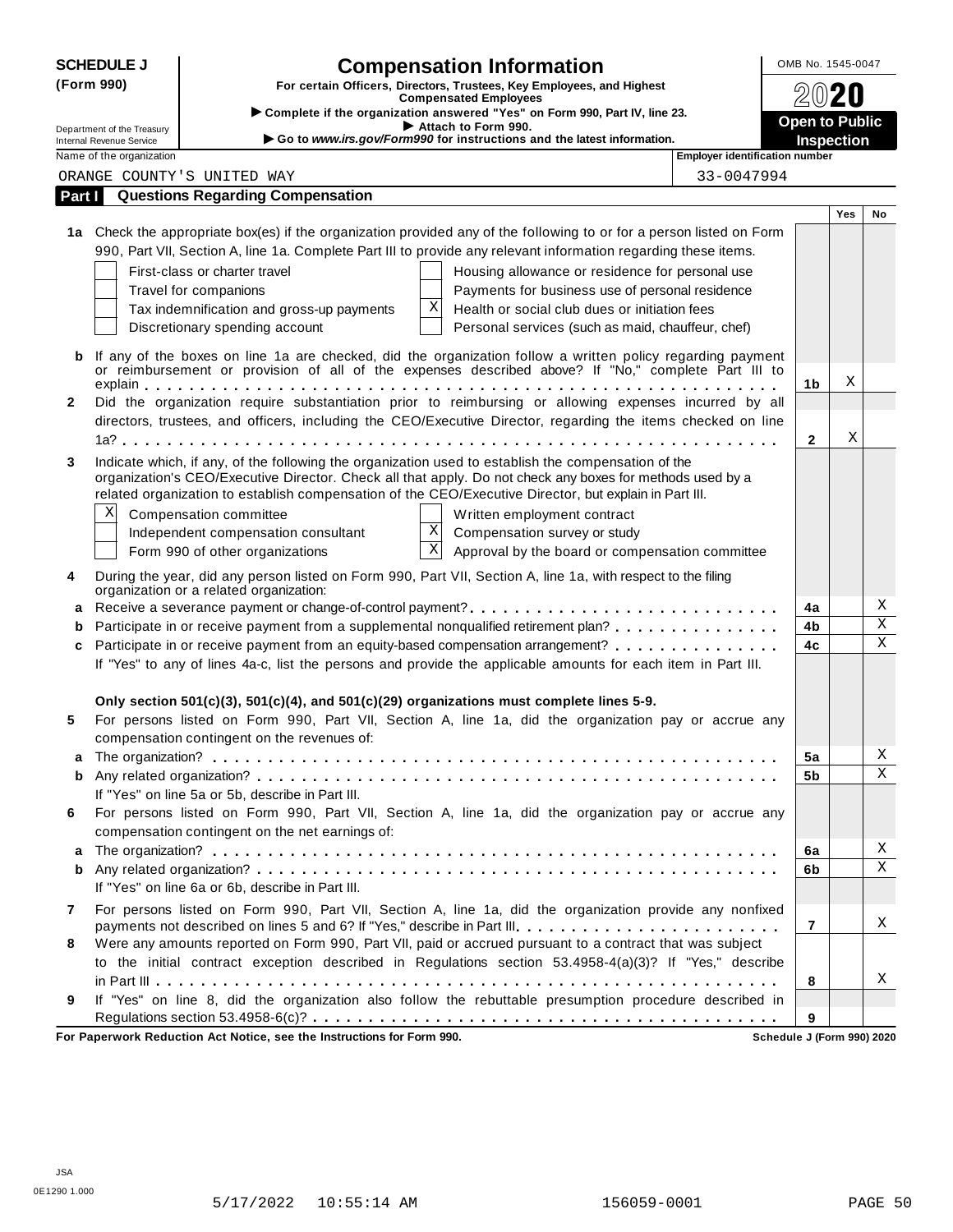Schedule <sup>J</sup> (Form 990) <sup>2020</sup> Page **2**

# **Part II Officers, Directors, Trustees, Key Employees, and Highest Compensated Employees.** Use duplicate copies ifadditional space is needed.

For each individual whose compensation must be reported on Schedule J, report compensation from the organization on row (i) and from related organizations, described in the instructions, on row (ii). Do not list any individuals that aren't listed on Form 990, Part VII.

Note: The sum of columns (B)(i)-(iii) for each listed individual must equal the total amount of Form 990, Part VII, Section A, line 1a, applicable column (D) and (E) amounts for that individual.

|                                           |                            |                          | (B) Breakdown of W-2 and/or 1099-MISC compensation |                                           | (C) Retirement and             | (D) Nontaxable | (E) Total of columns | (F) Compensation                                           |
|-------------------------------------------|----------------------------|--------------------------|----------------------------------------------------|-------------------------------------------|--------------------------------|----------------|----------------------|------------------------------------------------------------|
| (A) Name and Title                        |                            | (i) Base<br>compensation | (ii) Bonus & incentive<br>compensation             | (iii) Other<br>reportable<br>compensation | other deferred<br>compensation | benefits       | $(B)(i)-(D)$         | in column (B) reported<br>as deferred on prior<br>Form 990 |
| SUSAN B. PARKS                            | (i)                        | 323,551                  | 70,000                                             | $\overline{0}$ .                          | 8,550.                         | 7,336.         | 409,437.             |                                                            |
| PRESIDENT, CEO                            | (i)                        | $\mathbf 0$              | $0$ .                                              | $0$ .                                     |                                |                |                      |                                                            |
| CHRIS TICKNOR                             | (i)                        | 203, 160                 | $\mathsf 0$ .                                      | $\mathsf{0}$ .                            |                                | 622            | 203,782              |                                                            |
| 2 <sup>CHIEF</sup> TRANSFORMATION OFFICER | (ii)                       | $\mathsf{O}$             | $\mathsf 0$ .                                      | $\mathsf 0$ .                             |                                |                |                      |                                                            |
| ROBERT E. KENT                            | (i)                        | 179,940                  | $\mathsf 0$ .                                      | $\mathsf 0$ .                             | 3,261                          | 7,336.         | 190, 537.            |                                                            |
| 3 <sup>VP</sup> CORPORATE ENGAGEMENT      | (i)                        | $\mathsf{O}$             | $\mathsf{O}$ .                                     | $\overline{0}$ .                          |                                |                |                      |                                                            |
| EMILEE TELLO                              | (i)                        | 166, 468.                | $\mathsf{O}$ .                                     | $\overline{0}$ .                          | 5,147                          | 9,877.         | 181,492.             |                                                            |
| 4 <sup>CHIEF</sup> FINANCIAL OFFICER      | (ii)                       | $\mathsf{O}$             | $\overline{0}$ .                                   | $0$ .                                     |                                |                |                      |                                                            |
|                                           | (i)                        |                          |                                                    |                                           |                                |                |                      |                                                            |
| $\sqrt{5}$                                | (i)                        |                          |                                                    |                                           |                                |                |                      |                                                            |
|                                           | $\left( \mathsf{i}\right)$ |                          |                                                    |                                           |                                |                |                      |                                                            |
| 6                                         | (i)                        |                          |                                                    |                                           |                                |                |                      |                                                            |
|                                           | (i)                        |                          |                                                    |                                           |                                |                |                      |                                                            |
| $\overline{7}$                            | (i)                        |                          |                                                    |                                           |                                |                |                      |                                                            |
|                                           | (i)                        |                          |                                                    |                                           |                                |                |                      |                                                            |
| 8                                         | (i)                        |                          |                                                    |                                           |                                |                |                      |                                                            |
|                                           | (i)                        |                          |                                                    |                                           |                                |                |                      |                                                            |
| 9                                         | (i)                        |                          |                                                    |                                           |                                |                |                      |                                                            |
|                                           | (i)                        |                          |                                                    |                                           |                                |                |                      |                                                            |
| 10                                        | (i)                        |                          |                                                    |                                           |                                |                |                      |                                                            |
|                                           | $\left( \mathsf{i}\right)$ |                          |                                                    |                                           |                                |                |                      |                                                            |
| 11                                        | (i)                        |                          |                                                    |                                           |                                |                |                      |                                                            |
|                                           | (i)                        |                          |                                                    |                                           |                                |                |                      |                                                            |
| 12                                        | (ii)                       |                          |                                                    |                                           |                                |                |                      |                                                            |
|                                           | $\left( \mathsf{i}\right)$ |                          |                                                    |                                           |                                |                |                      |                                                            |
| 13                                        | (i)                        |                          |                                                    |                                           |                                |                |                      |                                                            |
|                                           | (i)                        |                          |                                                    |                                           |                                |                |                      |                                                            |
| 14                                        | (ii)                       |                          |                                                    |                                           |                                |                |                      |                                                            |
|                                           | (i)                        |                          |                                                    |                                           |                                |                |                      |                                                            |
| 15                                        | (i)                        |                          |                                                    |                                           |                                |                |                      |                                                            |
|                                           | (i)                        |                          |                                                    |                                           |                                |                |                      |                                                            |
| 16                                        | (ii)                       |                          |                                                    |                                           |                                |                |                      |                                                            |

**Schedule J (Form 990) 2020**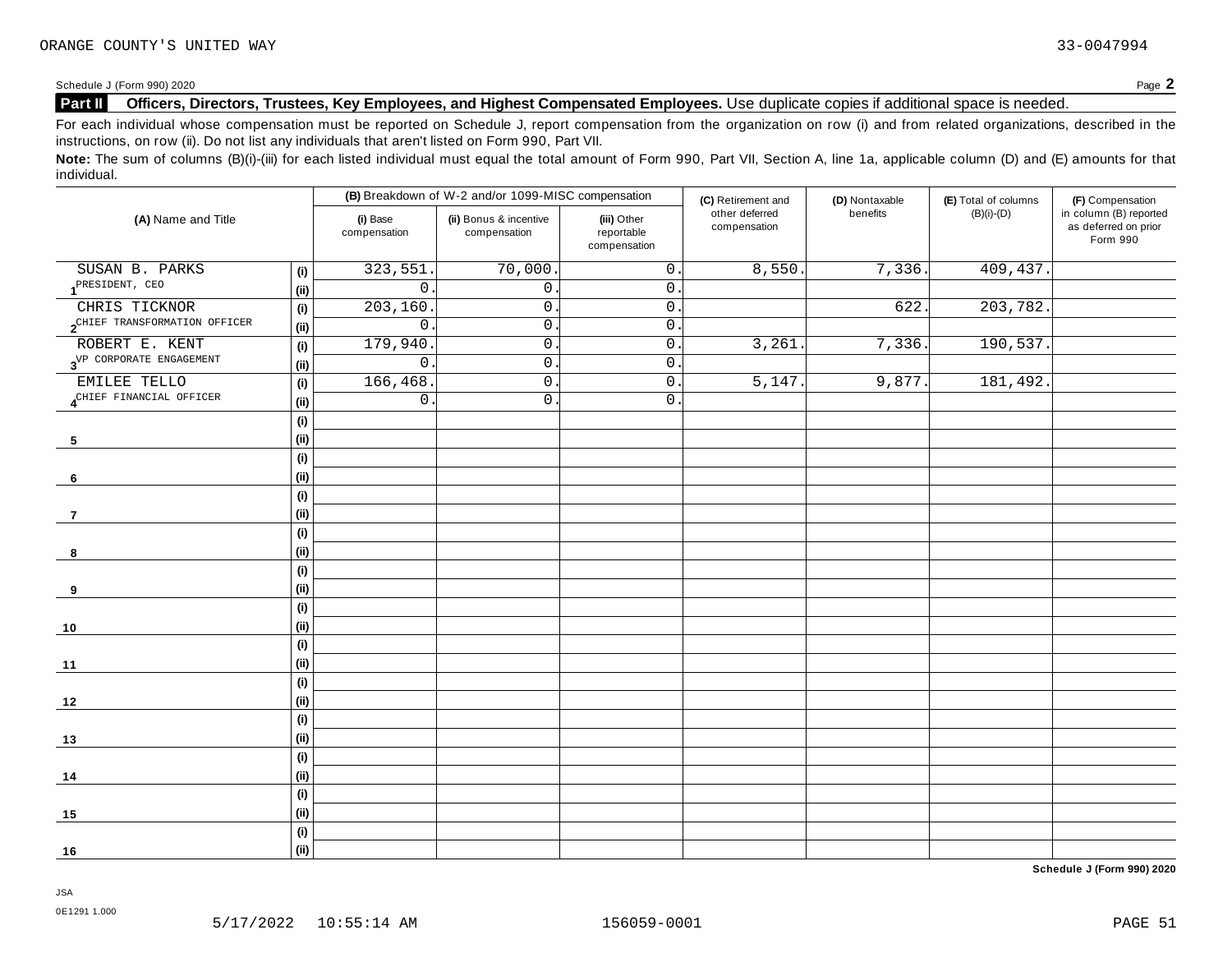Schedule J (Form 990) 2020 Page **3**

# **Part III Supplemental Information**

Provide the information, explanation, or descriptions required for Part I, lines 1a, 1b, 3, 4a, 4b, 4c, 5a, 5b, 6a, 6b, 7, and 8, and for Part II. Also complete this part for any additional information.

SCHEDULE J PART I LINE 1A

COMPENSATION - HEALTH OR SOCIAL CLUB DUES:

THE MEMBERSHIP IS USED TO CONDUCT BUSINESS RELATED MEETINGS AND

ENGAGEMENTS TO FURTHER ADVANCE THE MISSION OF THE ORGANIZATION.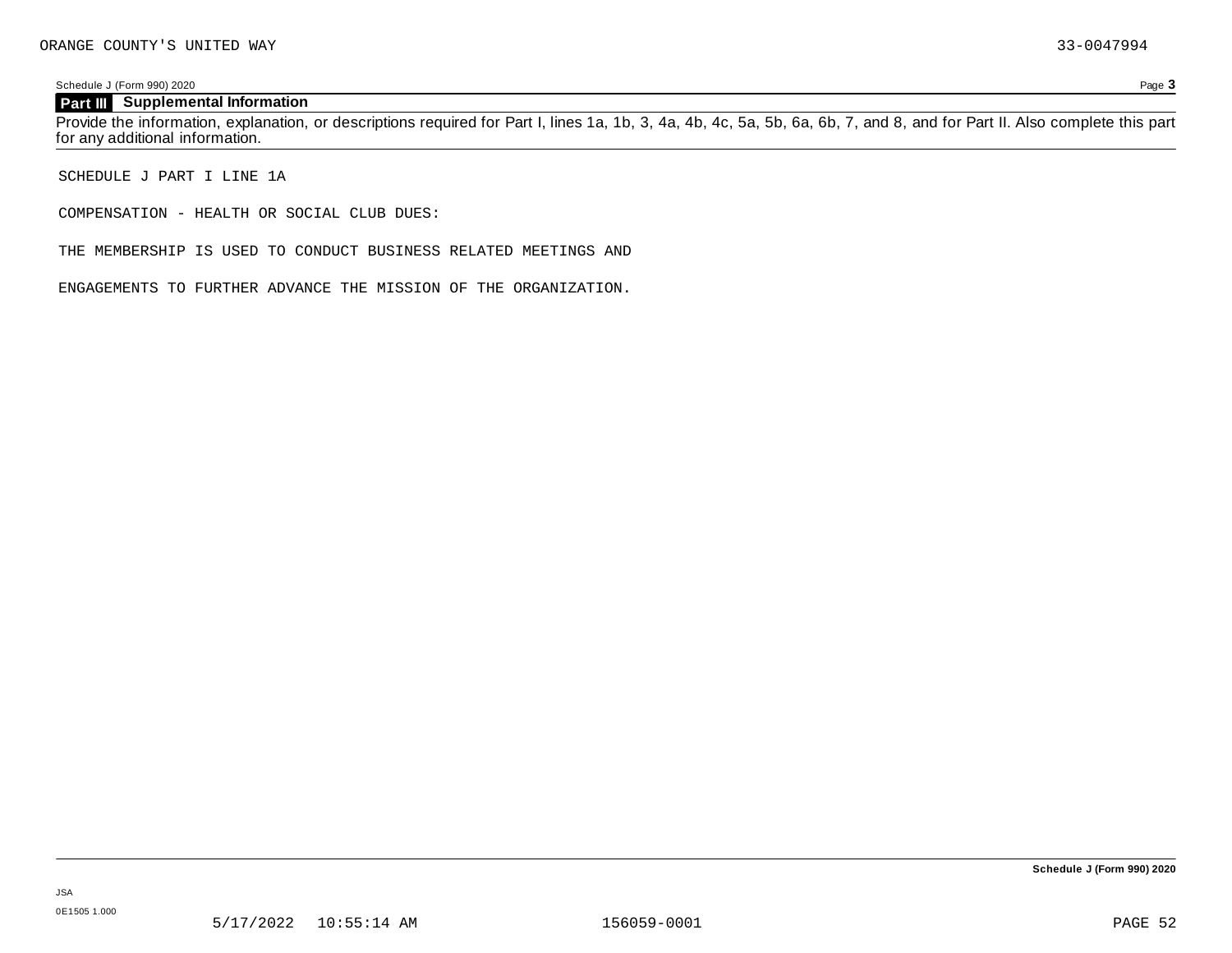# SCHEDULE M<br>
(Form 990) **SCHEDULE M SCHEDULE M Noncash Contributions**<br>  $\frac{\text{OMB No. 1545-0047}}{2020}$

Department of the Treasury<br>Internal Revenue Service

**Examplete** if the organizations answered "Yes" on Form 990, Part Ⅳ, lines 29 or 30. 
<br>
■ **Open to Public Department of the Treasury ▶ Attach to Form 990.**<br>Internal Revenue Service ▶ Go to *www.irs.gov/Form990* for instructions and the latest information.<br>Nome of the organization aumhor



Name of the organization **intervalse of the organization intervalse of the organization intervalse of the organization intervalse of the organization intervalse of the organization intervalse of the organization** 

ORANGE COUNTY'S UNITED WAY 33-0047994

| Part I       | <b>Types of Property</b>                                                                                           |                               |                                                        |                                                                                    |                                                              |
|--------------|--------------------------------------------------------------------------------------------------------------------|-------------------------------|--------------------------------------------------------|------------------------------------------------------------------------------------|--------------------------------------------------------------|
|              |                                                                                                                    | (a)<br>Check if<br>applicable | (b)<br>Number of contributions or<br>items contributed | (c)<br>Noncash contribution<br>amounts reported on<br>Form 990, Part VIII, line 1g | (d)<br>Method of determining<br>noncash contribution amounts |
| 1.           |                                                                                                                    |                               |                                                        |                                                                                    |                                                              |
| $\mathbf{2}$ | Art - Historical treasures                                                                                         |                               |                                                        |                                                                                    |                                                              |
| 3            |                                                                                                                    |                               |                                                        |                                                                                    |                                                              |
| 4            | Books and publications [1995]                                                                                      |                               |                                                        |                                                                                    |                                                              |
| 5            | Clothing and household                                                                                             |                               |                                                        |                                                                                    |                                                              |
|              |                                                                                                                    |                               |                                                        |                                                                                    |                                                              |
| 6            | Cars and other vehicles <b>Cars</b>                                                                                |                               |                                                        |                                                                                    |                                                              |
| 7            | Boats and planes <u>  _ _ _ _ _</u>                                                                                |                               |                                                        |                                                                                    |                                                              |
| 8            | Intellectual property [                                                                                            |                               |                                                        |                                                                                    |                                                              |
| 9            | Securities - Publicly traded                                                                                       | X                             | 24.                                                    | 612,493.                                                                           | FMV                                                          |
| 10           | Securities - Closely held stock                                                                                    |                               |                                                        |                                                                                    |                                                              |
| 11           | Securities - Partnership, LLC,                                                                                     |                               |                                                        |                                                                                    |                                                              |
|              | or trust interests [1]                                                                                             |                               |                                                        |                                                                                    |                                                              |
| 12           | Securities - Miscellaneous                                                                                         |                               |                                                        |                                                                                    |                                                              |
| 13           | Qualified conservation                                                                                             |                               |                                                        |                                                                                    |                                                              |
|              | contribution - Historic                                                                                            |                               |                                                        |                                                                                    |                                                              |
|              | structures                                                                                                         |                               |                                                        |                                                                                    |                                                              |
| 14           | Qualified conservation                                                                                             |                               |                                                        |                                                                                    |                                                              |
|              | contribution - Other <u>  _ _ _ _ _</u>                                                                            |                               |                                                        |                                                                                    |                                                              |
| 15           | Real estate - Residential [1999]                                                                                   |                               |                                                        |                                                                                    |                                                              |
| 16           |                                                                                                                    |                               |                                                        |                                                                                    |                                                              |
| 17           | Real estate - Other New York New York 1989                                                                         |                               |                                                        |                                                                                    |                                                              |
| 18           | Collectibles <u>  _ _ _ _ _</u>                                                                                    |                               |                                                        |                                                                                    |                                                              |
| 19           | Food inventory [1994]                                                                                              |                               |                                                        |                                                                                    |                                                              |
| 20           | Drugs and medical supplies [                                                                                       |                               |                                                        |                                                                                    |                                                              |
| 21           | Taxidermy                                                                                                          |                               |                                                        |                                                                                    |                                                              |
| 22           | Historical artifacts [1999] Historical artifacts                                                                   |                               |                                                        |                                                                                    |                                                              |
| 23           | Scientific specimens [1994]                                                                                        |                               |                                                        |                                                                                    |                                                              |
| 24           | Archeological artifacts [100]                                                                                      |                               |                                                        |                                                                                    |                                                              |
| 25           | Other $\blacktriangleright$ ( $\_\_\_\_\_\_\_\_\_$ )                                                               |                               |                                                        |                                                                                    |                                                              |
| 26           | Other $\blacktriangleright$ ( $\_\_\_\_\_\_\_\_$ )                                                                 |                               |                                                        |                                                                                    |                                                              |
| 27           | Other $\blacktriangleright$ ( $\qquad \qquad$                                                                      |                               |                                                        |                                                                                    |                                                              |
| 28           | $\lambda$<br>Other $\blacktriangleright$ (                                                                         |                               |                                                        |                                                                                    |                                                              |
| 29           | Number of Forms 8283 received by the organization during the tax year for contributions for                        |                               |                                                        |                                                                                    |                                                              |
|              | which the organization completed Form 8283, Part V, Donee Acknowledgement                                          |                               |                                                        |                                                                                    | 29                                                           |
|              |                                                                                                                    |                               |                                                        |                                                                                    | <b>Yes</b><br>No                                             |
|              | 30a During the year, did the organization receive by contribution any property reported in Part I, lines 1 through |                               |                                                        |                                                                                    |                                                              |
|              | 28, that it must hold for at least three years from the date of the initial contribution, and which isn't required |                               |                                                        |                                                                                    | Χ                                                            |
|              | <b>b</b> If "Yes," describe the arrangement in Part II.                                                            |                               |                                                        |                                                                                    | 30a                                                          |
|              |                                                                                                                    |                               |                                                        |                                                                                    |                                                              |
| 31           | Does the organization have a gift acceptance policy that requires the review of any nonstandard                    |                               |                                                        |                                                                                    | Χ<br>31                                                      |
|              | 32a Does the organization hire or use third parties or related organizations to solicit, process, or sell noncash  |                               |                                                        |                                                                                    |                                                              |
|              |                                                                                                                    |                               |                                                        |                                                                                    | Χ<br>32a                                                     |
|              | <b>b</b> If "Yes," describe in Part II.                                                                            |                               |                                                        |                                                                                    |                                                              |
|              |                                                                                                                    |                               |                                                        |                                                                                    |                                                              |

**33** If the organization didn't report an amount in column (c) for a type of property for which column (a) is checked, describe in Part II.

**For Paperwork Reduction Act Notice, see the Instructions for Form 990. Schedule M (Form 990) 2020**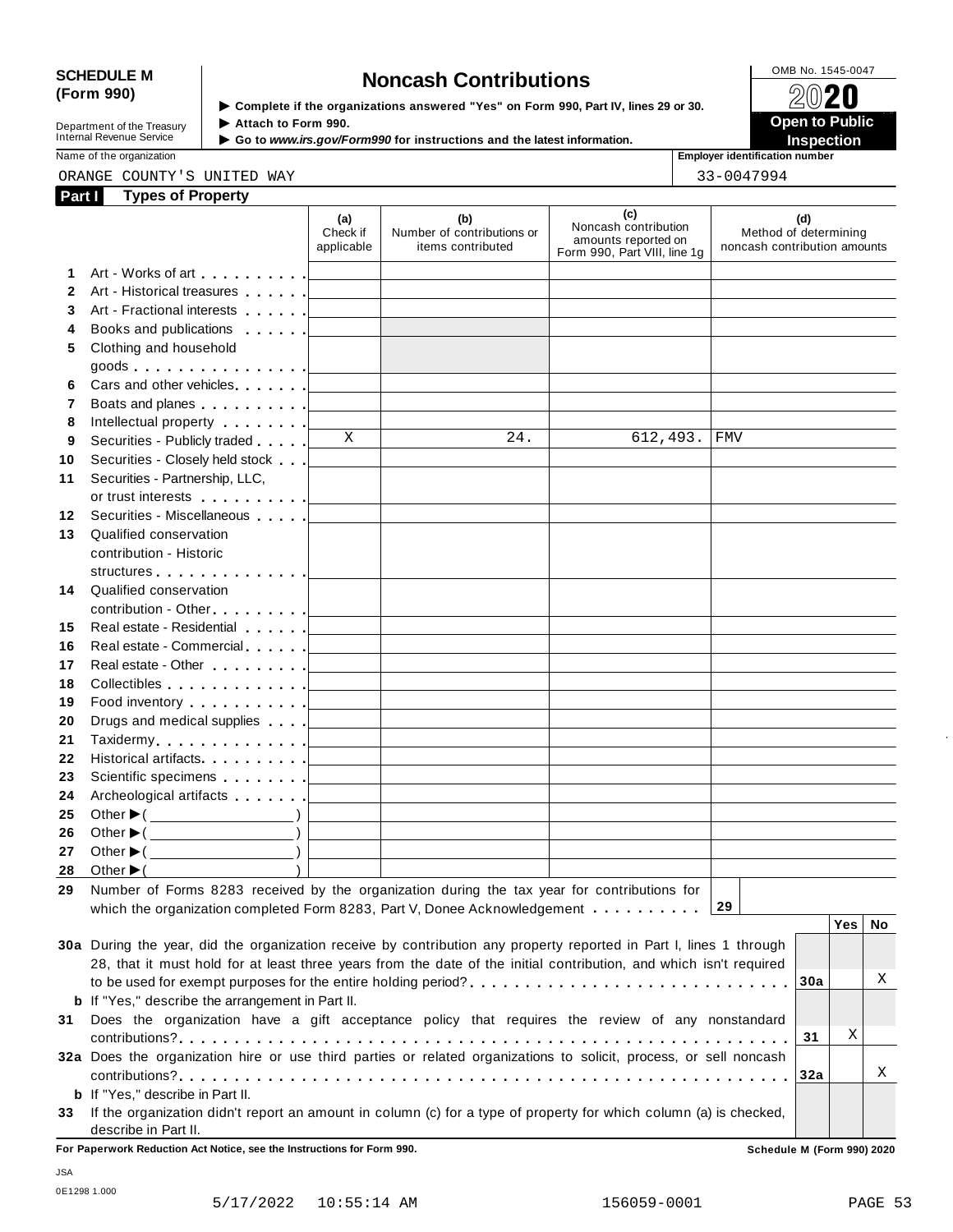**Supplemental Information.** Provide the information required by Part I, lines 30b, 32b, and 33, and whether the organization is reporting in Part I, column (b), the number of contributions, the number of items received, or a combination of both. Also complete this part for any additional information. **Part II**

FORM 990 SCHEDULE M LINE 9(B)

THE AMOUNT IN COLUMN (B) REPRESENTS THE NUMBER OF CONTRIBUTIONS RECEIVED.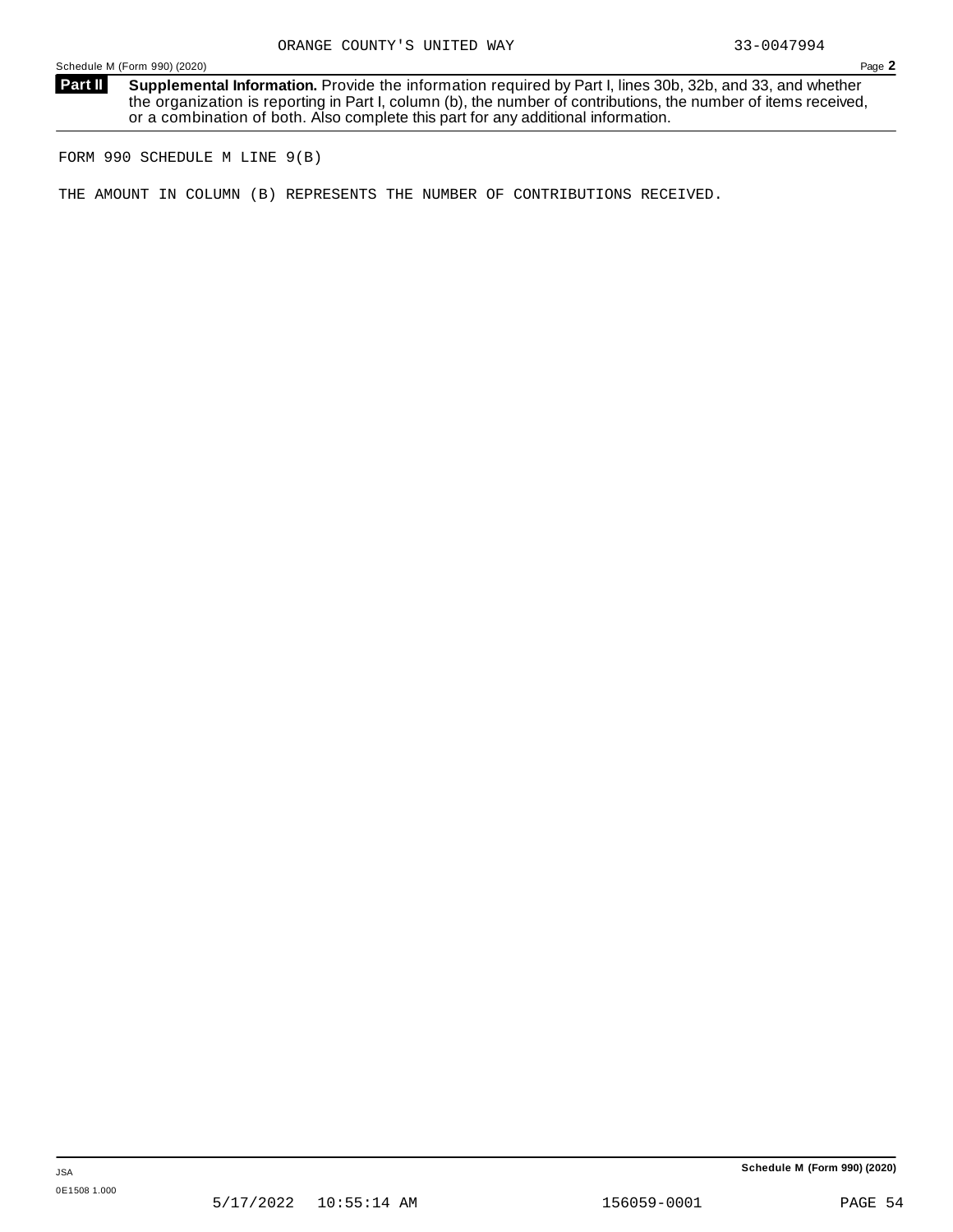# **SCHEDULE O** Supplemental Information to Form 990 or 990-EZ DMB No. 1545-0047

**(Form 990 or 990-EZ) Complete to provide information for responses to specific questions on** plete to provide information for responses to specific questions on  $\bigotimes_{\mathbb{Z}}\mathbb{Q}$  20 **EVEC**<br>
■ Attach to Form 990 or 990-EZ.<br>
■ Attach to Form 990 or 990-EZ. Department of the Treasury between to Public<br>
Internal Revenue Service between to Public<br>
Name of the organization<br>
Name of the organization

**Inspection**

Department of the Treasury<br>Internal Revenue Service

ORANGE COUNTY'S UNITED WAY 33-0047994

FORM 990 PART I LINE 3 & 4 AND PART VII VOTING MEMBERS OF THE GOVERNING BODY:

THE DISCREPANCY BETWEEN THE NUMBER OF VOTING MEMBERS OF THE GOVERNING BODY AND THE TOTAL MEMBERS LISTED ON PART VII IS DUE TO SOME DIRECTORS BECOMING INACTIVE BEFORE THE END OF THE YEAR.

FORM 990 PART III LINE 4A

EXEMPT PURPOSE ACHIEVEMENTS OF 3 LARGEST PROGRAM SERVICES:

4A. COMMUNITY IMPACT ALLOCATION POOL

EVERY YEAR, WE ARE DOING MORE TO ENSURE OUR STUDENTS SUCCEED, OUR STRUGGLING FAMILIES GAIN FINANCIAL SECURITY, AND OUR HOMELESS NEIGHBORS FIND A PLACE TO CALL HOME. WE SERVE HUNDREDS OF THOUSANDS OF OUR RESIDENTS BY DELIVERING 50+ PROGRAMS IN ORANGE COUNTY.

OUR UNIQUE APPROACH COMES FROM AN UNDERSTANDING THAT OUR COMMUNITY'S MOST CRITICAL ISSUES ARE INTER-RELATED, AND WE MUST TACKLE THEM IN AN INTERCONNECTED WAY TO PROVIDE LONG-TERM SOLUTIONS THAT BREAK THE CYCLE. THIS INFORMS THE WORK WE FOCUS ON IN OUR THREE KEY INITIATIVES:

UNITED FOR STUDENT SUCCESS AIMS TO ENSURE STUDENTS RECEIVE THE SUPPORT THEY NEED TO STAY ON TRACK IN SCHOOL AND GRADUATE ON TIME READY FOR COLLEGE, CAREER, AND LIFE.

PROGRAM OFFERINGS: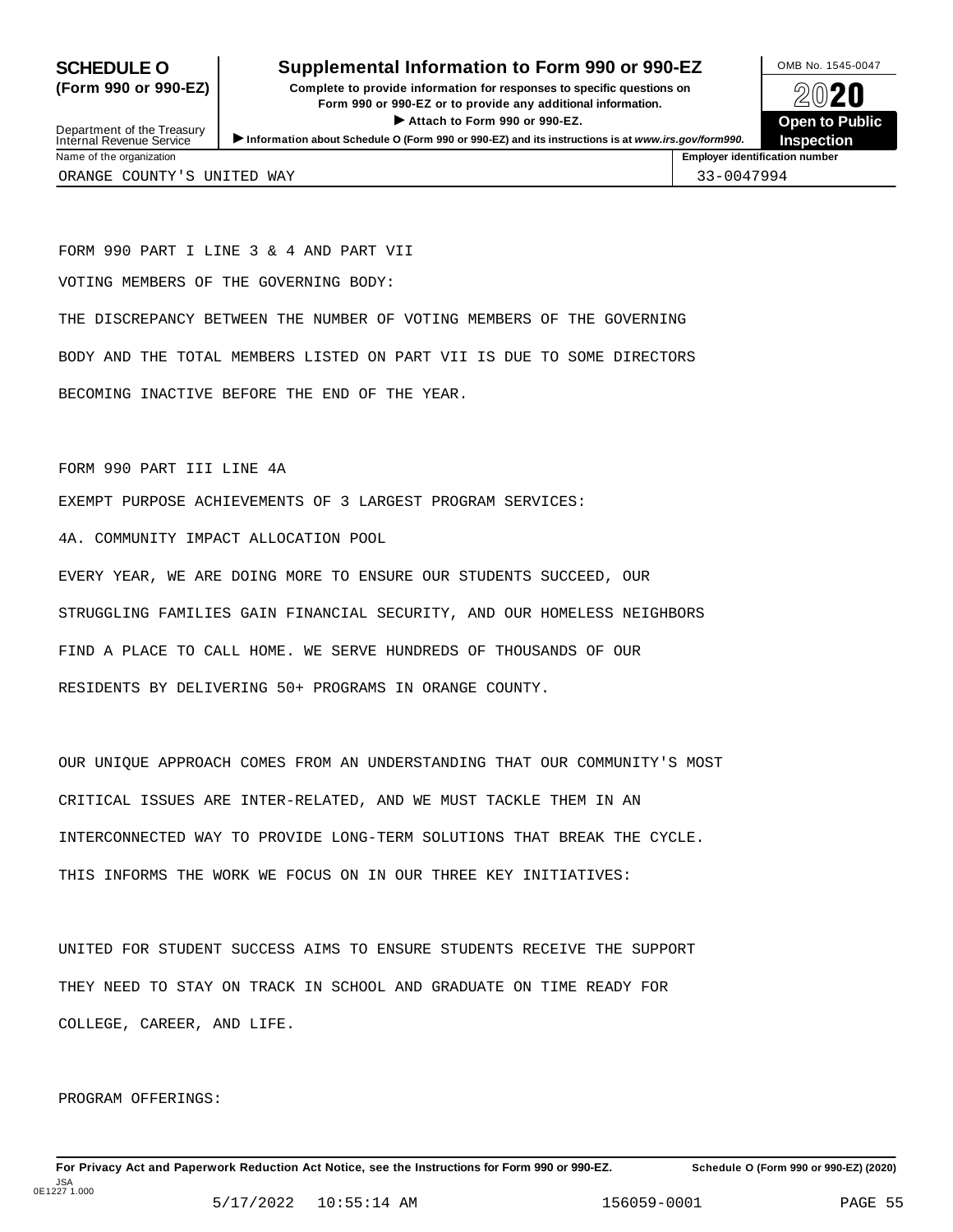- DESTINATION GRADUATION ENGAGES, EMPOWERS, AND INSPIRES STUDENTS FROM UNDERSERVED DISTRICTS TO FINISH HIGH SCHOOL ON TIME BY PROVIDING TUTORING AND SOCIO-EMOTIONAL AND ACADEMIC SUPPORT, AND OFFERS WORKSHOPS WHERE THEY LEARN INVALUABLE LIFE SKILLS SUCH AS FINANCIAL LITERACY.

- YOUTH CAREER CONNECTIONS OFFERS WORK-BASED LEARNING OPPORTUNITIES THAT INFUSE CLASSROOM CURRICULUMS WITH REAL-WORLD CAREER EXPERIENCES BY CONNECTING STUDENTS DIRECTLY TO LEADING LOCAL EMPLOYERS FOR HANDS-ON ACTIVITIES SUCH AS INDUSTRY SITE VISITS, INTERNSHIPS, AND MORE.

- SENIOR YEAR MENTORSHIP PROGRAM HELPS HIGH SCHOOL SENIORS FROM HIGH-NEED COMMUNITIES STAY ON TRACK TO GRADUATE ON TIME. MENTORING FROM LEADING PROFESSIONALS AND A ROBUST VIRTUAL WORKSHOP SERIES TEACH STUDENTS ESSENTIAL LIFE AND CAREER SKILLS TO POSITION THEM FOR SUCCESS. LAST YEAR, ALL 285 MENTEES COMPLETED THE PROGRAM AND RECEIVED A LAPTOP TO BRIDGE THE DIGITAL DIVIDE AND SET THEM UP FOR FUTURE SUCCESS. AND 100% OF THE PROGRAM PARTICIPANTS GRADUATED HIGH SCHOOL ON TIME.

UNITED TO END HOMELESSNESS IS COMMITTED TO ENDING HOMELESSNESS IN ORANGE COUNTY SO THAT EVERYONE HAS A PLACE TO CALL HOME. THE GOAL IS TO ACTIVATE IMMEDIATE AND LONG-TERM HOUSING-FIRST SOLUTIONS ACROSS OUR COMMUNITY THROUGH COLLABORATION WITH THE COUNTY'S TOP BUSINESS, PHILANTHROPIC, GOVERNMENTAL, FAITH-BASED, AND NON-PROFIT LEADERS.

PROGRAMS: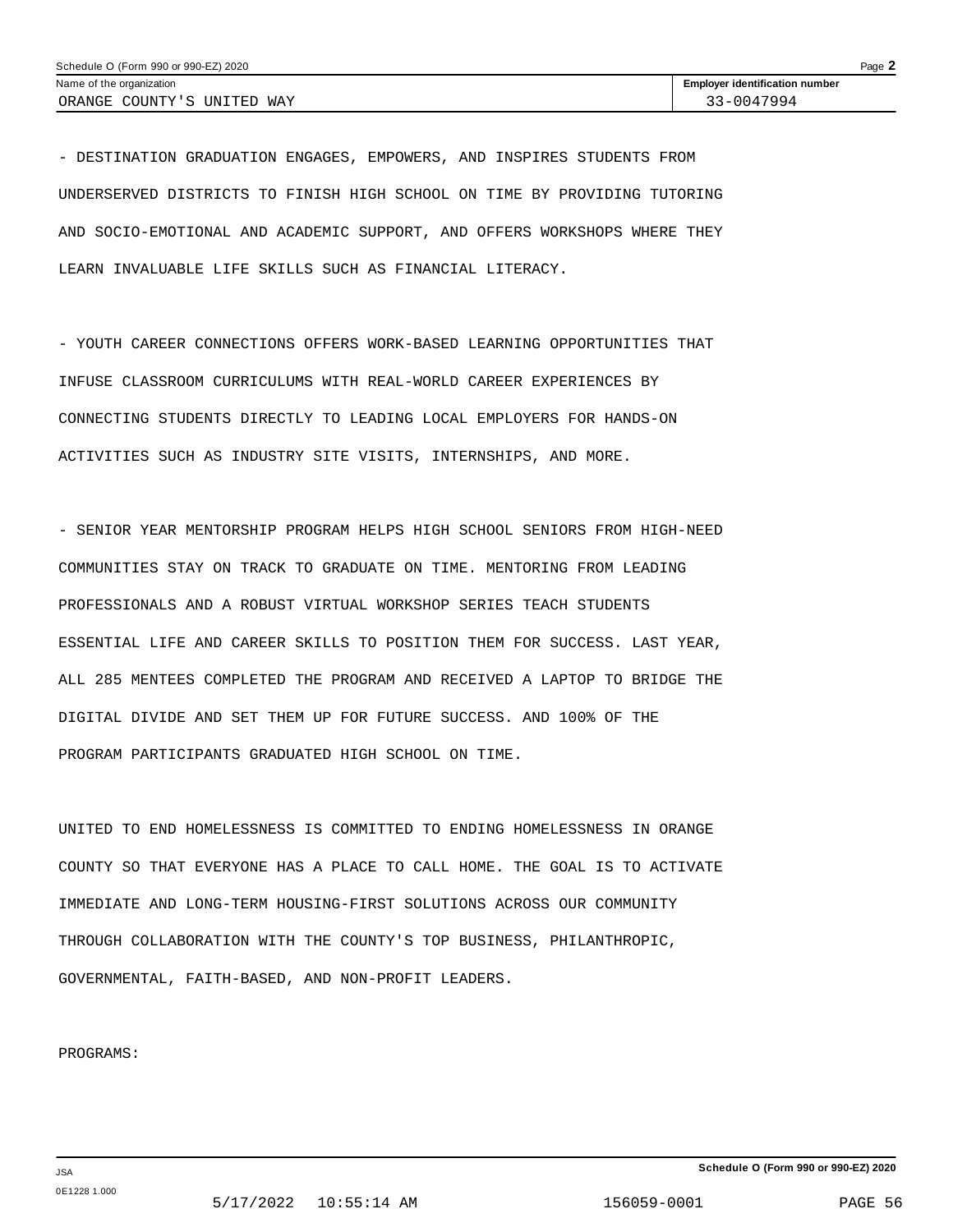| Schedule O (Form 990 or 990-EZ) 2020 | Page $\blacktriangle$                 |  |
|--------------------------------------|---------------------------------------|--|
| Name of the organization             | <b>Employer identification number</b> |  |
| ORANGE COUNTY'S UNITED WAY           | $33 - 0047994$                        |  |

- WELCOMEHOMEOC IS OUR HOUSING NAVIGATION AND LANDLORD INCENTIVE PROGRAM, WHICH HELPS INDIVIDUALS AND FAMILIES WHO ARE EXPERIENCING HOMELESSNESS AND HOLDING A RENTAL ASSISTANCE VOUCHER TO SECURE HOUSING IN PRIVATE MARKET APARTMENTS AND ENSURES SUPPORTIVE SERVICES ARE PROVIDED SO THEY CAN REMAIN HOUSED FOR THE LONG-TERM. SINCE THE PROGRAM'S INCEPTION IN 2019, MORE THAN 600 PEOPLE EXPERIENCING HOMELESSNESS NOW HAVE A PLACE TO CALL HOME.

- PUBLIC AWARENESS & EDUCATION: WE HOLD WORKSHOPS, HOST COMMUNITY CHATS, AND ENGAGE IN BROAD PUBLIC AWARENESS ACTIVITIES TO HELP BREAK DOWN MYTHS SURROUNDING HOMELESSNESS AND PROVIDE UP-TO-DATE STATISTICS AND BEST PRACTICES FOR SOLVING HOMELESSNESS IN ORANGE COUNTY.

- HOUSING CHAMPIONS ADVOCACY NETWORK RECRUITS, TRAINS, ORGANIZES, AND EQUIPS LOCAL RESIDENTS TO ENGAGE IN ADVOCACY IN THEIR COMMUNITIES FOR SOLUTIONS TO END HOMELESSNESS. TO DATE, WE HAVE TRAINED 464 HOUSING CHAMPIONS WHO HAVE HELPED GET 325 AFFORDABLE AND PERMANENT SUPPORTIVE HOUSING UNITS APPROVED IN ORANGE COUNTY.

UNITED FOR FINANCIAL SECURITY EMPOWERS VULNERABLE ORANGE COUNTY FAMILIES TO TRANSITION FROM SURVIVING TO THRIVING THROUGH PROGRAMS THAT FOCUS ON THE MOST ESSENTIAL TOOLS TO BUILD FINANCIAL STABILITY.

### PROGRAMS:

- OC FREE TAX PREP HELPS FAMILIES KEEP THEIR HARD-EARNED MONEY BY SAVING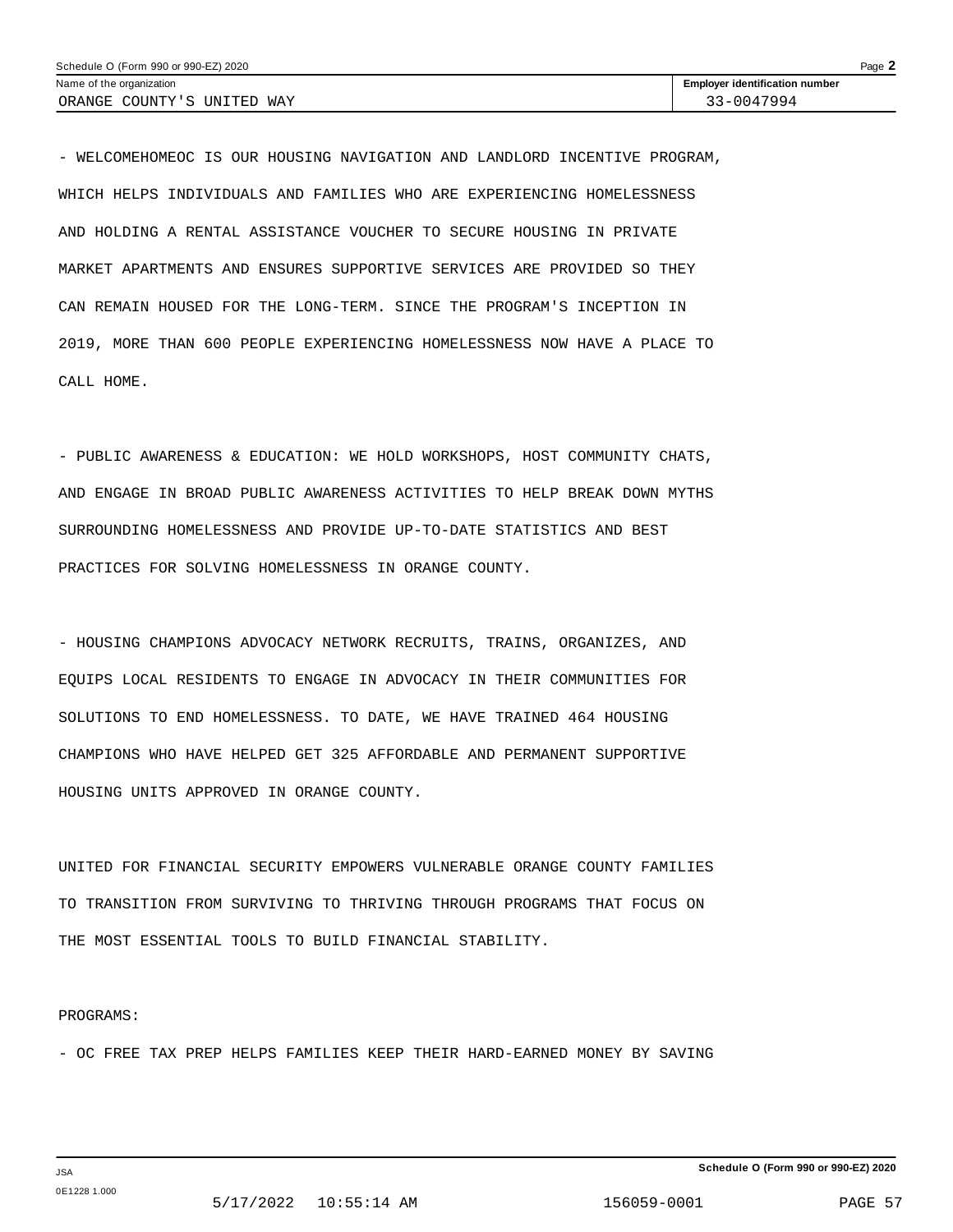ON PREPARATION FEES, CLAIMING TAX CREDITS, AND RECEIVING THEIR REFUNDS QUICKLY AND SAFELY, PROVIDING A SAFETY NET FOR LOCAL HOUSEHOLDS TO PUT TOWARD BILLS, CAR REPAIRS, GROCERIES, AND OTHER BASIC NEEDS. THIS PAST YEAR, THE PROGRAM MADE A \$17 MILLION IMPACT ON ORANGE COUNTY RESIDENTS COLLECTIVELY.

- SPARKPOINT OC PROMOTES FINANCIAL EMPOWERMENT THROUGH FREE ONE-TO-ONE FINANCIAL COACHING TO INCREASE INCOME, MANAGE CREDIT, AND BUILD ASSETS THROUGH SAVINGS AND ASSET PLANNING TO REACH GOALS LIKE BUYING A HOME OR PAYING FOR COLLEGE.

- UPSKILL OC, OUR WORKFORCE DEVELOPMENT PROGRAM, IS AN INNOVATIVE, COLLABORATIVE APPROACH TO BRIDGING THE SKILLS GAP IN VARIOUS INDUSTRIES AND CREATING PATHWAYS TO JOBS THAT PAY A LIVING WAGE.

PANDEMIC RECOVERY EFFORTS: AS THE HEALTH CRISIS CONTINUED INTO 2021, WE SHIFTED TOWARD PANDEMIC RECOVERY, CARING FOR INDIVIDUALS, VETERANS, FAMILIES AND CHILDREN WHO NEEDED THE MOST HELP TO STABILIZE THEIR LIVES.

- EMERGENCY RENTAL ASSISTANCE: IN PARTNERSHIP WITH THE CITIES OF IRVINE AND SANTA ANA AS WELL AS THE COUNTY OF ORANGE, WE HELPED DISTRIBUTE FEDERAL AND STATE COVID-19 RELIEF FUNDING FOR EMERGENCY RENTAL ASSISTANCE TO 7,071 OF OUR RESIDENTS SO THEY COULD STAY IN THEIR HOMES, AVOID HUNGER, AND HAVE BASIC NECESSITIES DURING CRISIS.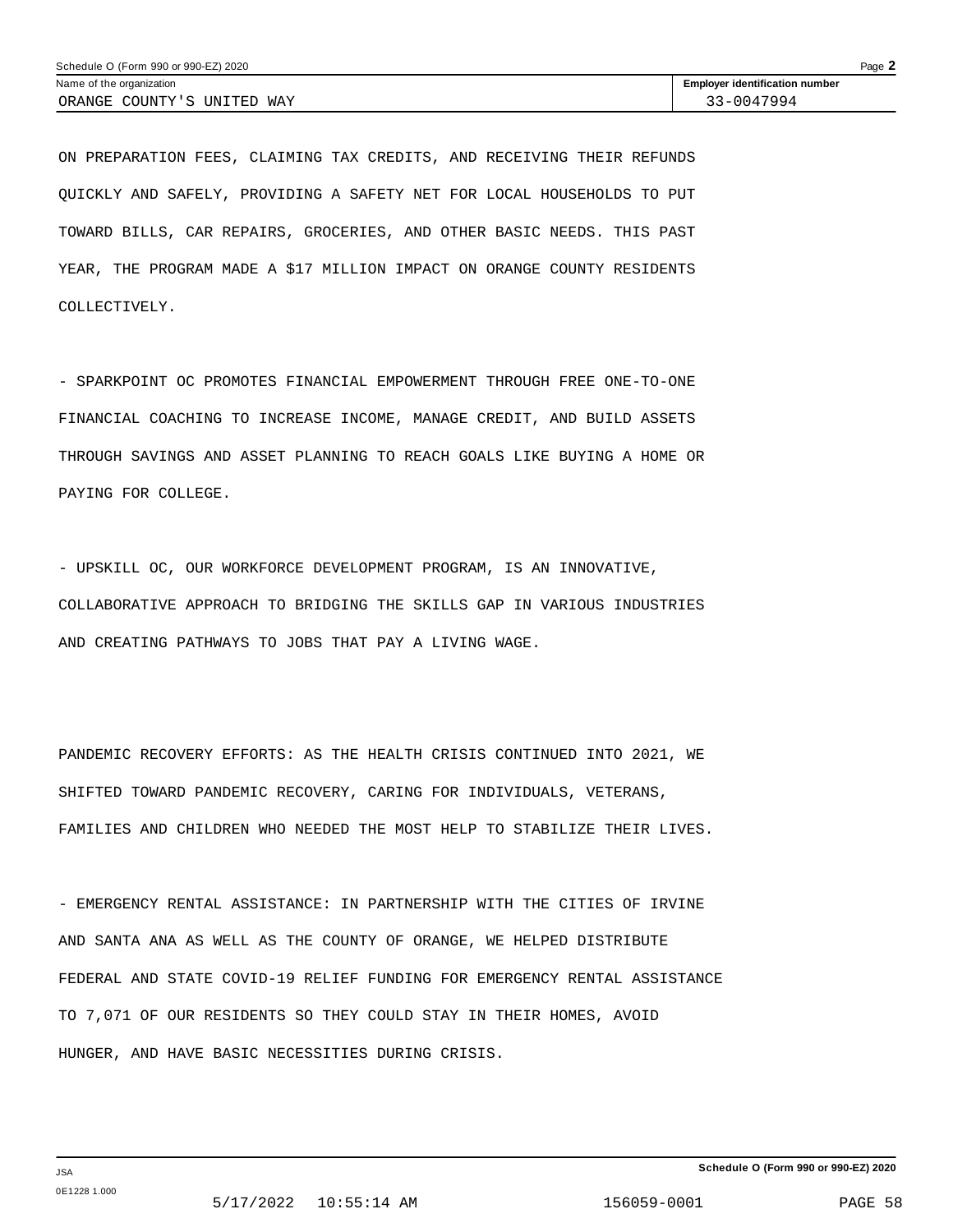- COVID-19 VACCINATION EFFORTS:

-5,000+ COVID-19 VACCINATIONS GIVEN TO VULNERABLE RESIDENTS IN PARTNERSHIP WITH EDWARDS LIFESCIENCES FOUNDATION AND PROVIDENCE HEALTH SYSTEM, SOUTHERN CALIFORNIA REGION VIA 50 POP-UP AND MOBILE VACCINATION CLINICS SET UP THROUGHOUT ORANGE COUNTY

- OTHER RECOVERY EFFORTS:

-4,204 HOUSEHOLDS FINANCIALLY IMPACTED BY COVID-19 RECEIVED \$500 FROM OUR PANDEMIC RELIEF FUND

-241,685 INDIVIDUALS RECEIVED FOOD AND MEAL DISTRIBUTION ASSISTANCE

FORM 990 PART III LINE 4B EXEMPT PURPOSE ACHIEVEMENTS OF 3 LARGEST PROGRAM SERVICES:

4B. PROGRAM SERVICE EXPENSE

PROGRAM SERVICE EXPENSE ALLOCATIONS ARE COMPRISED OF COMMUNITY IMPACT GRANT PROGRAMS AND INITIATIVES THAT FULFILL ORANGE COUNTY UNITED WAY'S MISSION.

IN ADDITION TO RUNNING OUR OWN INITIATIVES, THIS INCLUDES PROGRAM MANAGEMENT OF COMMUNITY WIDE COLLABORATIVES. OCUW PROVIDES EVALUATION AND MONITORING OF ALL GRANT PARTNERSHIPS; SUPPORT OF CRITICAL COMMUNITY PARTNERSHIPS; LEADERSHIP AND PARTICIPATION IN COALITIONS AND COMMITTEES; COMMUNITY OUTREACH EFFORTS; CAPACITY TRAINING FOR FUNDED PARTNERS; VOLUNTEER ENGAGEMENT EFFORTS; AND STRATEGIC PARTNERSHIPS WITH LOCAL FUNDER COLLABORATIVES IN THE AREAS OF EDUCATION, INCOME, HEALTH AND HOUSING.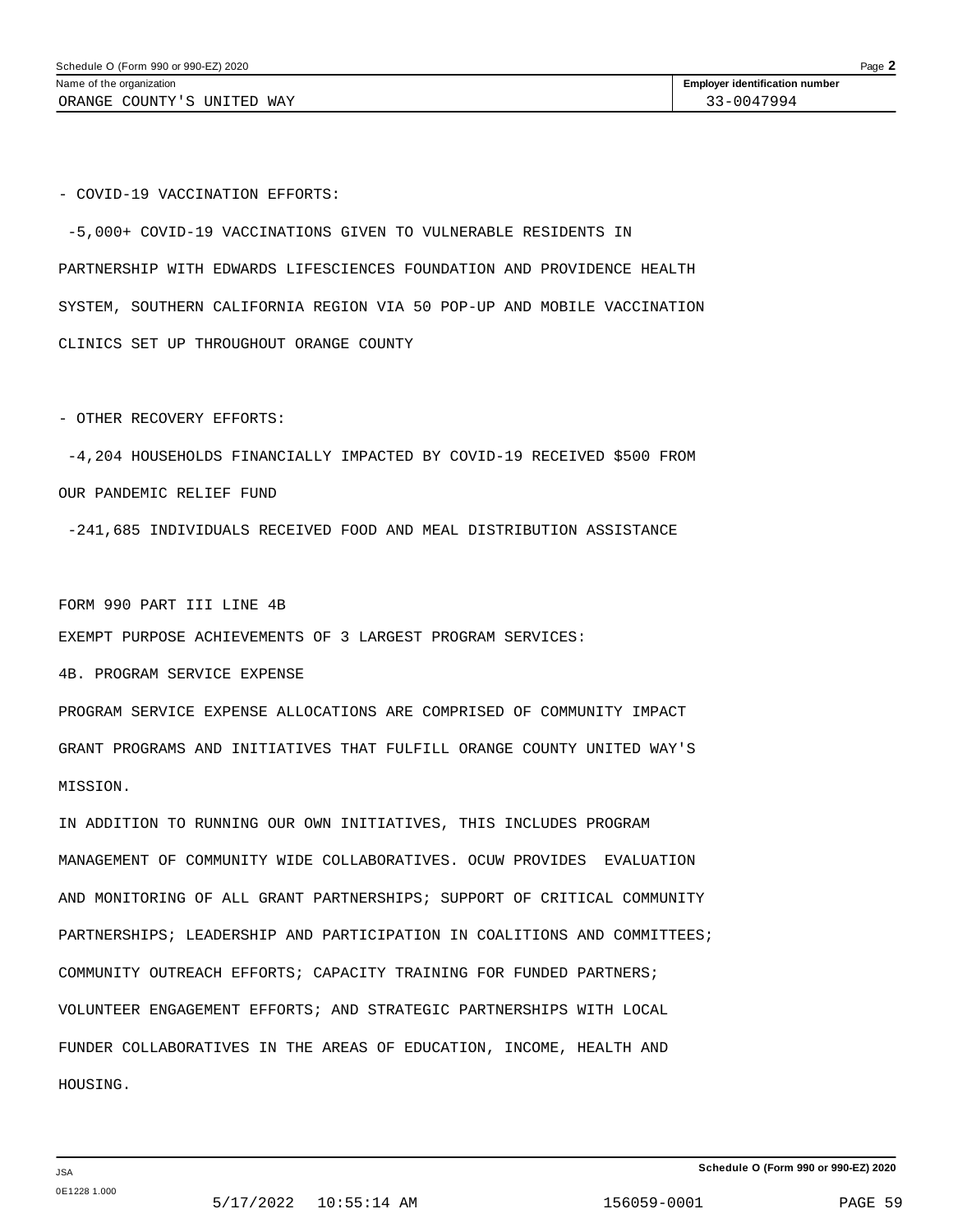FORM 990 PART III LINE 4C EXEMPT PURPOSE ACHIEVEMENTS OF 3 LARGEST PROGRAM SERVICES: 4C. DONOR DESIGNATED FUNDING THROUGH OCUW'S DONOR DESIGNATED GIVING PROGRAM, DONORS HAVE THE OPTION TO DESIGNATE THEIR GIFT TO THEIR CHARITY(IES) OF CHOICE, HELPING TO FACILITATE PHILANTHROPY TO MEET LOCAL COMMUNITY NEEDS. OCUW STEWARDS THESE INVESTMENTS BY ENSURING DONOR DESIGNATIONS ARE ALLOCATED TO ORGANIZATIONS THAT QUALIFY AS 501(C)(3) TAX DEDUCTIBLE AND PATRIOT ACT COMPLIANT ORGANIZATIONS UNDER CURRENT IRS TAX CODE LAW.

FORM 990 PART VI SECTION A LINE 11B GOVERNING BODY & MGMT - REVIEW OF FORM 990: THE CFO WORKED CLOSELY WITH THE INDEPENDENT TAX PREPARER IN THE PREPARATION OF THE ORGANIZATION'S TAX RETURN. THE FINAL PRODUCT WAS REVIEWED BY THE BOARD OF DIRECTORS PRIOR TO FILING.

FORM 990 PART VI SECTION B LINE 12C POLICIES - MONITOR AND COMPLIANCE ENFORCEMENT: OFFICERS, DIRECTORS, TRUSTEES AND KEY EMPLOYEES ARE REQUIRED TO DISCLOSE ANNUALLY INTERESTS THAT WOULD GIVE RISE TO CONFLICTS. CONFLICT STATEMENTS ARE REVIEWED ANNUALLY AND ANY STATED CONFLICT IS REVIEWED BY THE BOARD DEVELOPMENT COMMITTEE AND BY THE BOARD OF DIRECTORS

FORM 990 PART VI SECTION B LINE 15A POLICIES - COMPENSATION: THE EXECUTIVE COMPENSATION COMMITTEE ("THE COMMITTEE") OF THE BOARD OF DIRECTORS IS COMPRISED OF INDEPENDENT DIRECTORS RESPONSIBLE FOR REVIEW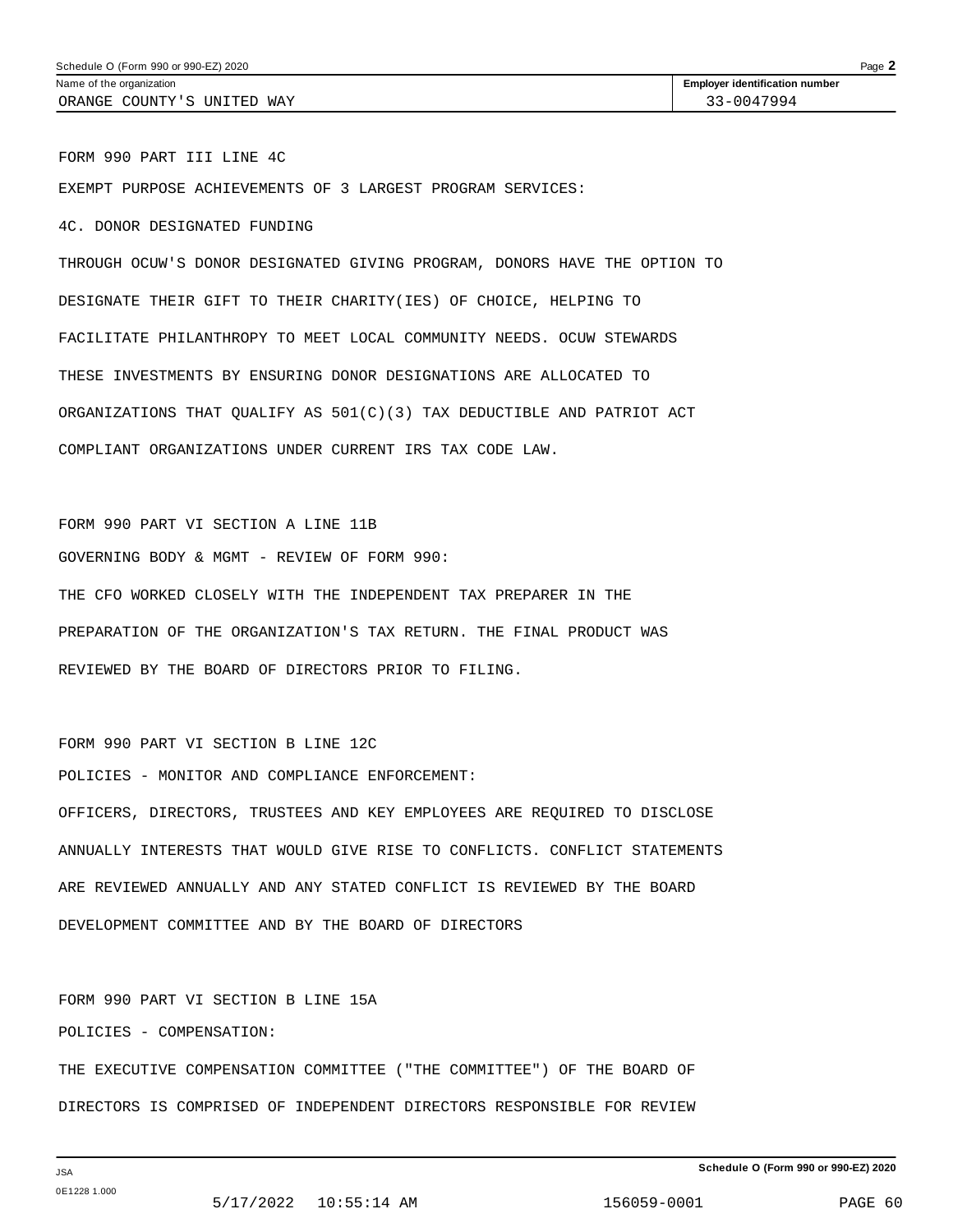AND APPROVAL OF COMPENSATION FOR THE CHIEF EXECUTIVE OFFICER AND OTHER KEY EMPLOYEES.

ORANGE COUNTY'S UNITED WAY'S EXECUTIVE COMPENSATION PROGRAM IS DESIGNED TO ENCOURAGE RETENTION OF HIGH CALIBER EXECUTIVES. THE COMMITTEE CONSIDERS NUMEROUS FACTORS INCLUDING OCUW'S MISSION AND GOALS, COMPARABLE COMPENSATION OFFERED IN COMPARABLE MARKETS AND OVERALL PERFORMANCE OF THE CEO AND KEY EMPLOYEES. AS PART OF THE PROCESS THE COMMITTEE REVIEWS A SUMMARY OF SALARY DATA PUBLISHED IN COMPENSATION SURVEYS FROM INDEPENDENT SOURCES INCLUDING UNITED WAY WORLDWIDE AND REGIONAL DATA FROM OTHER NON-PROFITS IN SOUTHERN CALIFORNIA.

THE COMMITTEE ALSO REVIEWED THE PERFORMANCE INCENTIVE PROGRAM. THIS PLAN IS DESIGNED TO REWARD PERFORMANCE BASED ON BOTH QUANTIFIABLE AND NON-QUANTIFIABLE SPECIFIC ORGANIZATIONAL DRIVERS. FINALLY, THE COMMITTEE REVIEWED AND DETERMINED OTHER COMPENSATION WHICH INCLUDES HEALTH AND WELFARE BENEFITS AND CONTRIBUTIONS TO A QUALIFIED RETIREMENT PLAN. THE COMMITTEE BELIEVES THE COMPENSATION PROGRAM AND INFORMATION DESCRIBED ABOVE IS IN LINE WITH ORANGE COUNTY UNITED WAY'S MISSION AND GOALS AND ACCURATELY REFLECTS A COMPETITIVE PROGRAM TO ATTRACT AND RETAIN HIGH LEVEL EXECUTIVES.

FORM 990 PART VI SECTION C LINE 19 DISCLOSURE - GOVERNING DOCS, CONFLICT OF INTEREST POLICY & FINANCIALS: THE FINANCIAL STATEMENTS AND TAX RETURN ARE AVAILABLE ON THE ORGANIZATION'S WEBSITE AND GUIDESTAR. ANY OTHER GOVERNING DOCUMENTS ARE AVAILABLE UPON REQUEST.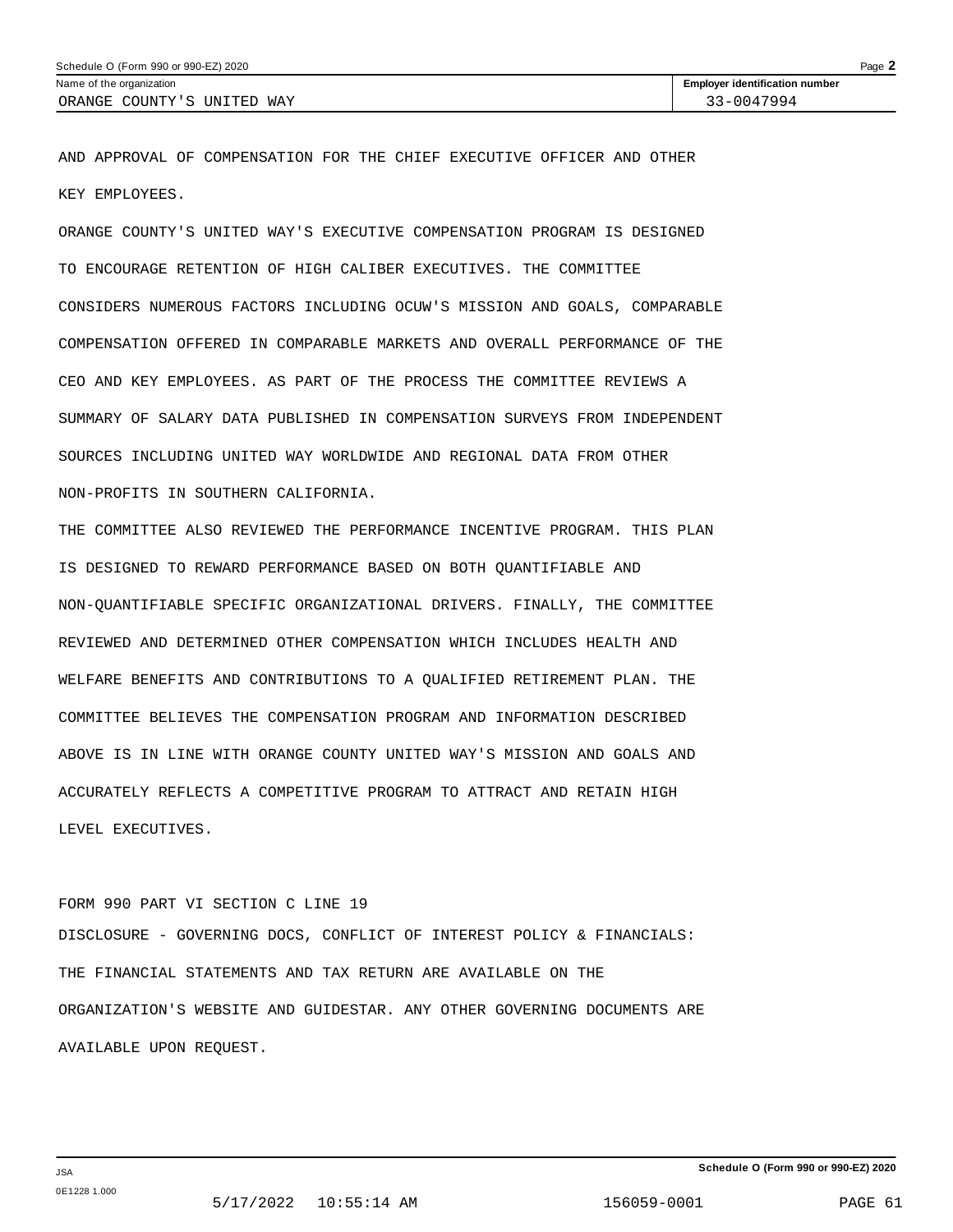FORM 990 PART XI LINE 9

OTHER CHANGES IN NET ASSETS OR FUND BALANCES:

PRIOR-YEAR PLEDGE LOSS ADJUSTMENT: 9,067

ATTACHMENT 1

FORM 990, PART III, LINE 1 - ORGANIZATION'S MISSION

TO IMPROVE LIVES IN ORANGE COUNTY BY DELIVERING MEASURABLE LONG-TERM SOLUTIONS TO COMPLEX ISSUES IN EDUCATION, FINANCIAL STABILITY, HEALTH, AND HOUSING.

ORANGE COUNTY UNITED WAY IS COMMITTED TO LEADING THE FIGHT FOR EQUITY BY BREAKING BARRIERS, CLOSING GAPS, AND LEVELING THE PLAYING FIELD FOR EVERYONE WHO LIVES HERE. MORE THAN A FUNDRAISER, WE'RE HANDS-ON, DELIVERING 50+ PROGRAMS COUNTYWIDE TO IMPROVE LIVES IN OUR COMMUNITY. EVERY DAY, WE ARE WORKING TO ADVANCE THE EDUCATION, FINANCIAL STABILITY, HEALTH, AND HOUSING OF PEOPLE IN ORANGE COUNTY. WE ARE WORKING TO ENSURE OUR STUDENTS SUCCEED, OUR STRUGGLING FAMILIES GAIN FINANCIAL SECURITY, AND OUR HOMELESS NEIGHBORS FIND A PLACE TO CALL HOME. WE STEP UP TO ACTIVELY ADDRESS THE CRITICAL ISSUES FACING OUR COMMUNITY AND WE GO THE EXTRA MILE TO MAKE SURE OUR RESIDENTS HAVE THE SUPPORT THEY NEED. WE GENUINELY CARE FOR ONE ANOTHER. THAT'S THE OC WAY. TO LEARN MORE OR DISCOVER HOW YOU CAN HELP, VISIT WWW.UNITEDWAYOC.ORG.

ATTACHMENT 2 990, PART VII- COMPENSATION OF THE FIVE HIGHEST PAID IND. CONTRACTORS NAME AND ADDRESS DESCRIPTION OF SERVICES COMPENSATION SCHROEDER MANAGEMENT COMPANY **WELCOME HOME OC** 128,195.

**Schedule O (Form 990 or 990-EZ) 2020**